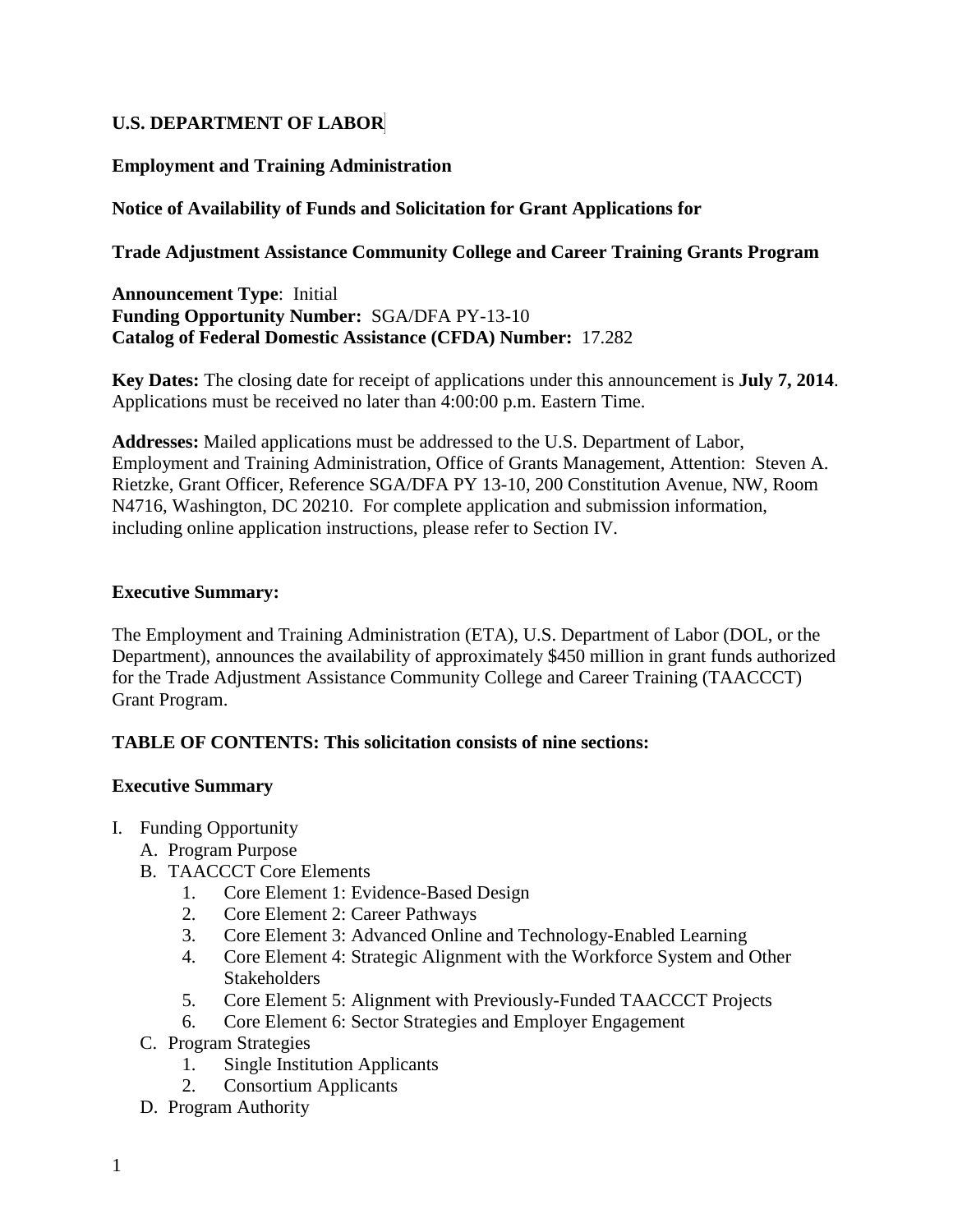### II. Award Information

- A. Award Type and Amount
	- 1. Award for Institutions in Each State
	- 2. Award Amount for Single Institution Applicants
	- 3. Award Amount for Single Institution Applicants Seeking to Exceed the Funding Cap
	- 4. Award Amount for Consortium Applicants
	- 5. Award Amount for Consortium Applicants Seeking to Exceed the Funding Cap
	- 6. Overview of Options for Exceeding the Funding Cap
- B. Period of Performance
- III. Eligibility Information
	- A. Eligible Applicants
		- 1. Single Institution Applicants
		- 2. Consortium Applicants
	- B. Allowable Activities for all Applicants
	- C. Cost Sharing or Matching
	- D. Other Information
- IV. Application and Submission Information
	- A. How to Obtain an Application Package
	- B. Content and Form of Application Submission
		- 1. SF 424, Application for Federal Assistance
		- 2. Project Budget
		- 3. Project Narrative
			- a. Preparing Narrative
		- 4. Attachments to the Project Narrative
	- C. Submission Date, Times, Processes, and Addresses
	- D. Intergovernmental Review
	- E. Funding Restrictions
	- F. Other submission Requirements
- V. Application Review Information
	- A. Criteria for All Applicants
	- B. Evaluation of Supplementary Materials
	- C. Review and Selection Process
	- D. Program Evaluation
- VI. Award Administration Information
	- A. Award Notices
	- B. Administrative and National Policy Requirements
	- C. Reporting
- VII. Agency Contacts
- VIII. Other Information
- IX. OMB Information Collection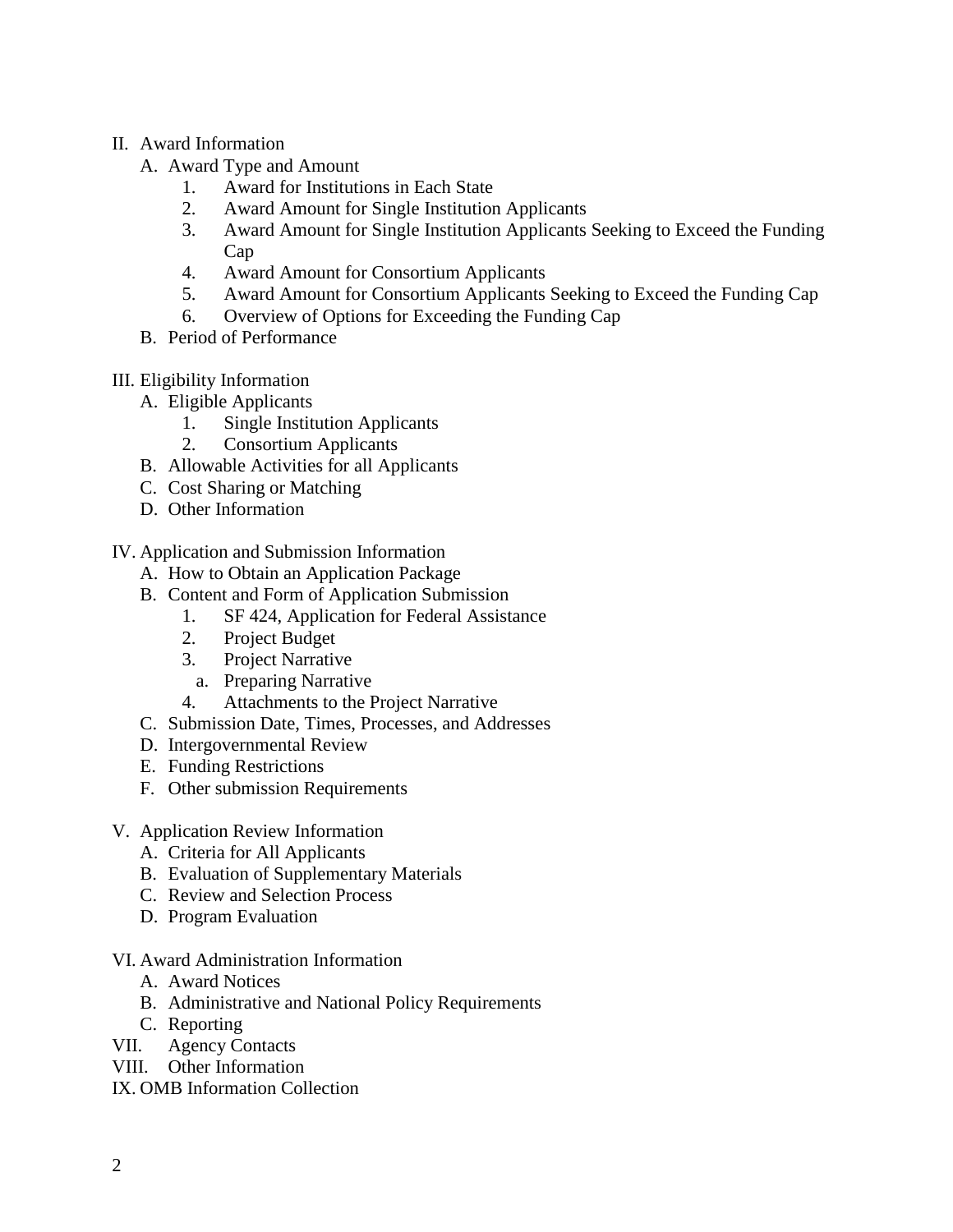### **I. Funding Opportunity Description**

### **A. Program Purpose**

In an increasingly competitive global economy, America's economic strength depends on the education and skills of its workers. The nation needs workers with the education and skills to succeed in fast- growing, high-wage occupations. The TAACCCT program provides capacity-building grants to spur innovation and the development of model training programs at America's community colleges and universities. TAACCCT-funded programs will prepare participants for employment in high-wage, high-skill occupations by using innovative and sophisticated strategies that address the unique needs of unemployed or under-employed adults. Throughout the first three rounds of TAACCCT, grantees have transformed the ways they design and deliver courses to adults through accelerated learning strategies, redesigned curricula, and technology-enhanced learning activities. These have included the incorporation of prior learning and knowledge, integrated occupational and academic learning, new educational technology, work-based learning opportunities, and online and distance learning opportunities.

The TAACCCT program seeks to increase the number of workers who attain certificates, degrees, and other industry-recognized credentials, helping to meet President Obama's college graduation goal of increasing the percentage of adults with a post-secondary credential by 2020. The overarching goals of the program are to: (1) increase attainment of degrees, certifications, certificates, diplomas, and other industry-recognized credentials that match the skills needed by employers to better prepare workers eligible for training under the Trade Adjustment Assistance (TAA) for Workers Program ("TAA-eligible workers") of chapter 2 of title II of the Trade Act of 1974, 19 U.S.C. 2271-2323, and other adults for highwage, high-skill employment or re-employment in growth industry sectors; (2) introduce or replicate innovative and effective methods for designing and delivering instruction that address specific industry needs and lead to improved learning, completion, and other outcomes for TAA-eligible workers and other adults; and (3) demonstrate improved employment outcomes.

The Department is implementing TAACCCT in partnership with the U.S. Department of Education. The two Departments believe that the TAACCCT program plays a major role in helping America's community colleges and other higher education institutions drive changes in designing and delivering programs that provide career pathways to good jobs for adult workers and meet employer needs for highly skilled workers in growth industries.

<span id="page-2-0"></span>With this final round of TAACCCT funding, the Department is focused on advancing innovative, sector-based system change in regional and statewide economies through grants to single eligible institutions and consortia of eligible institutions. These grant projects will create industry-driven strategies that are responsive to regional labor markets and state economies. Institutions within a consortium project will accomplish this by working across institutions within a local region or throughout a state while individual institutions will coordinate with other organizations within their local regional economy.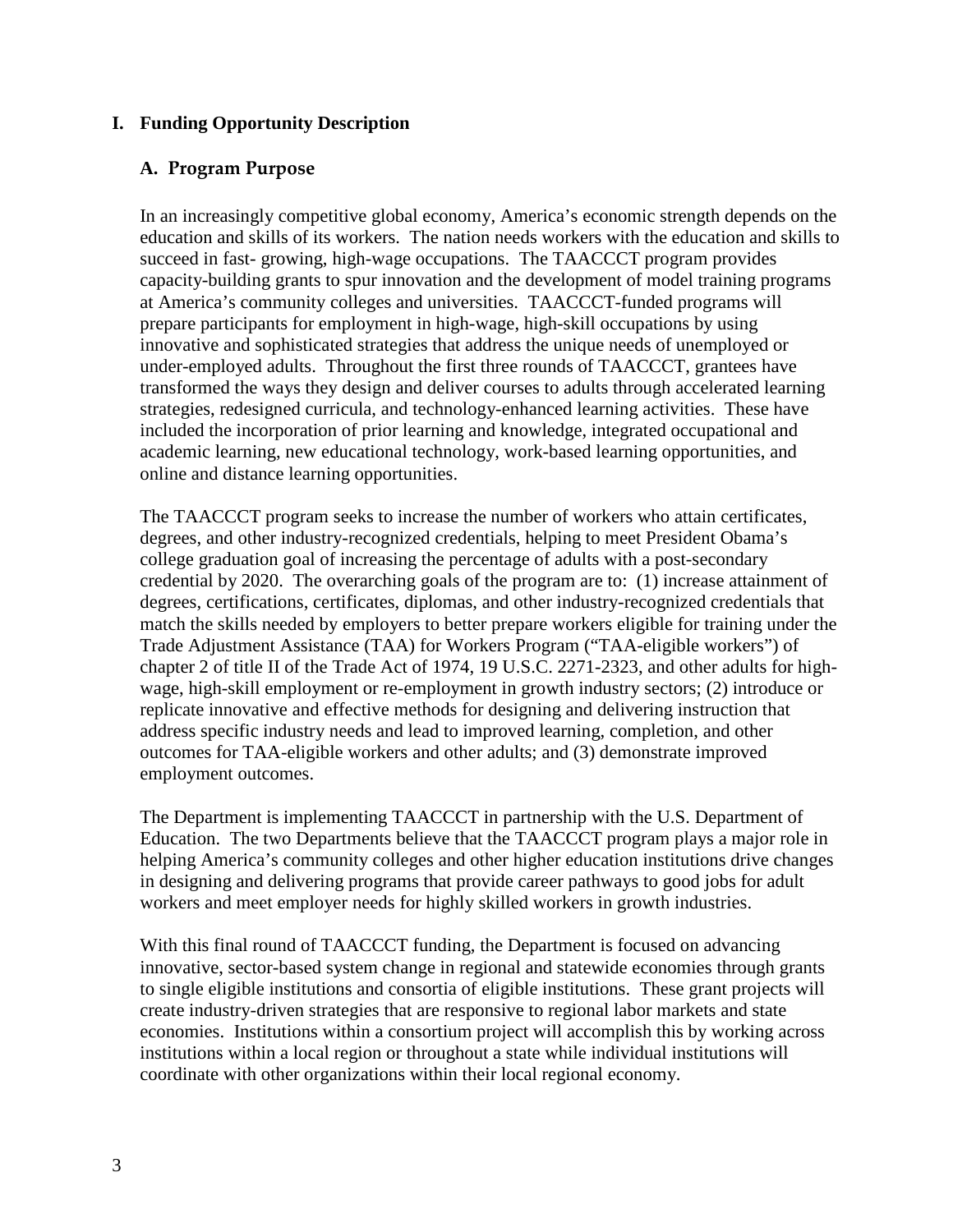These sector strategies will target a specific industry or cluster of occupations and work to meet the workforce needs of employers in this sector while supporting TAA-eligible and other workers in attaining the necessary skills and credentials. Successful applicants will develop, expand or improve education and training programs suitable for TAA-eligible workers and other adults by developing and/or taking to scale successful sector-focused strategies based on the use of real-time labor market information.

Successful applicants will engage employers, regional industry organizations, national industry organizations (if applicable), State and local workforce boards, and educational and economic development entities. By fully engaging employers and industry organizations in activities such as project planning efforts, curriculum development, career pathway development, defining and mapping of competencies, credentials, and work-based training and hiring, the Department believes that TAACCCT can play a critical role in helping to build responsive and effective career pathways and training programs that align with current industry needs.

This round of funding also seeks to take successful approaches to scale and drive policy changes that will lead to changes within institutions, state community college systems, or across all community colleges in states where centralized systems do not exist to improve the delivery of needed training for TAA-eligible workers and other adults. To accomplish this, successful applicants will propose strategies that take to scale the adoption of policies, supported by evidence where it exists, that increase training retention, completion, and promote faster time to employment. Applicants are also encouraged to pursue strategies that lead to increased wages compared to prior employment of participants.

Additionally, successful consortia applicants will propose policy alignment across institutions to bring institutional changes to scale, such as the development of statewide systems of sector-focused career pathways, contextualizing and accelerating remedial education, adopting innovative approaches to accelerate credit accumulation and postsecondary credential attainment, and improving data collection, integration and use across state community college systems. These career pathway systems will provide adults a clear and aligned sequence of industry relevant coursework and stacked and latticed credentials that will enable them to attain and retain employment. All applicants may promote the defining and mapping of competencies, creation of industry-recognized credentials and assessments, and development of competency-based and accelerated education programs in high-growth, high-wage industries. Those applicants working with national industry or employer associations will have an opportunity to take to scale nationally recognized credentials and effective training programs to other economic regions.

Along with other programs appropriate for TAA-eligible workers and other adults, the Department hopes to foster creative and outcomes-based approaches that enhance entrepreneurship skills. Particularly in regions where economic recovery has been slow or where economic opportunities are limited, the Department encourages comprehensive entrepreneurship training programs tied to industry sectors identified in the proposal. Startup accelerators and incubators can give adult job-seekers the opportunity to turn their expertise and ideas into new businesses by providing common infrastructure, training, and intensive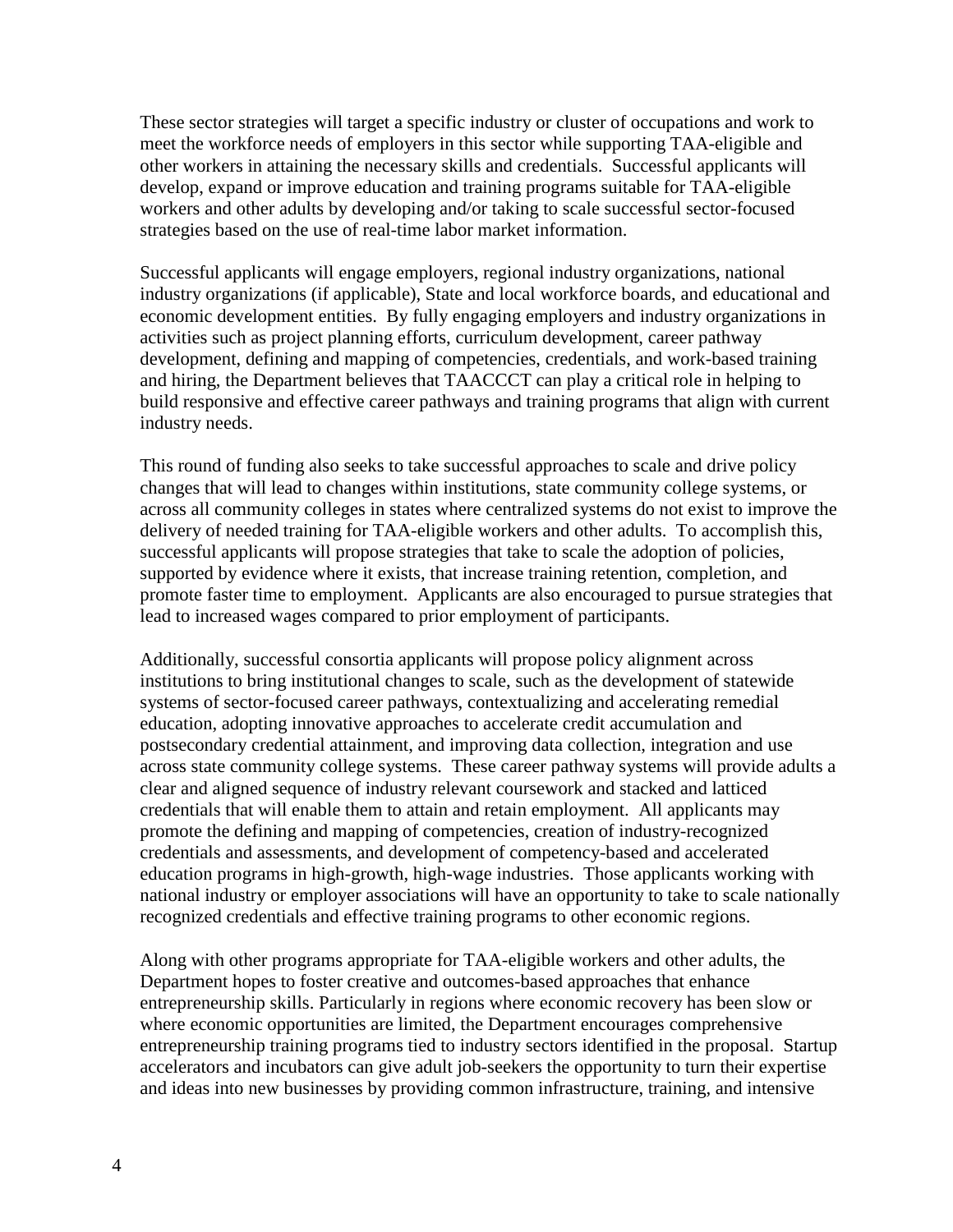mentoring, or access to financing to an array of potential startups. Applicants that include entrepreneurship training are encouraged to focus on the actual experience of entrepreneurship rather than simply classroom instruction. In some instances, entrepreneurship incubators and accelerators are housed in four-year higher education institutions, but offer training, mentoring, and career counseling through community colleges. The Department encourages these types of partnerships between two-year and four-year educational institutions, in addition to other areas where these entities can collaborate cited throughout this SGA. The Department also encourages applicants to propose activities related to either "generalized" entrepreneurship training as a complement to skills-based credentials, or "customized" entrepreneurship training designed for specific career pathways.

TAACCCT represents a substantial investment in community colleges throughout the country. The Department is interested in leveraging this investment to build the capacity of community colleges and States to collect and report employment and completion data by program of study, so that TAA-eligible workers and other prospective students have easy access to information to decide whether a program is a good fit for them, can compare the outcomes of TAACCCT-funded programs with other educational opportunities in their area, and can better determine which programs and credentials have the potential to substantially increase their wages, and so colleges can monitor the success of their programs. The Department also believes that community colleges and other institutions of higher education should actively and extensively use labor market information to inform their course offerings.

Providing prospective students with access to data on program outcomes and incorporating the use of labor market information into college-wide decision-making regarding program development and course offerings is critical to building the capacity of community colleges and other institutions of higher education to respond to the needs of employers in the regional labor market. Successful consortia applicants will use local and regional labor market data to make decisions on course offerings and provide data to inform student choice about course participation.

TAACCCT also represents an investment in the next generation of open educational resources (OER) by continuing to require that all new intellectual property, including all digital content be openly licensed for free use, adaptation, and improvement by others. With the high quality OER produced in the first rounds of TAACCCT, TAA-eligible and other adult workers are better able to obtain affordable, high-quality training that will lead to careers in high-wage industries. Applicants will build upon and contribute to the body of OER and continue to create technology-driven innovations in career training and education by openly licensing all work under Creative Commons Attribution 4.0 (CC BY) license. Applicants should search existing OER repositories for open learning objects and, where appropriate, re-use these learning objects instead of duplicating existing objects as components of their proposed programs. In cases where no existing OER is appropriate to the specific needs of proposed programs, applicants are encouraged to consider the most efficient and practical means of acquiring content, for example licensing or purchasing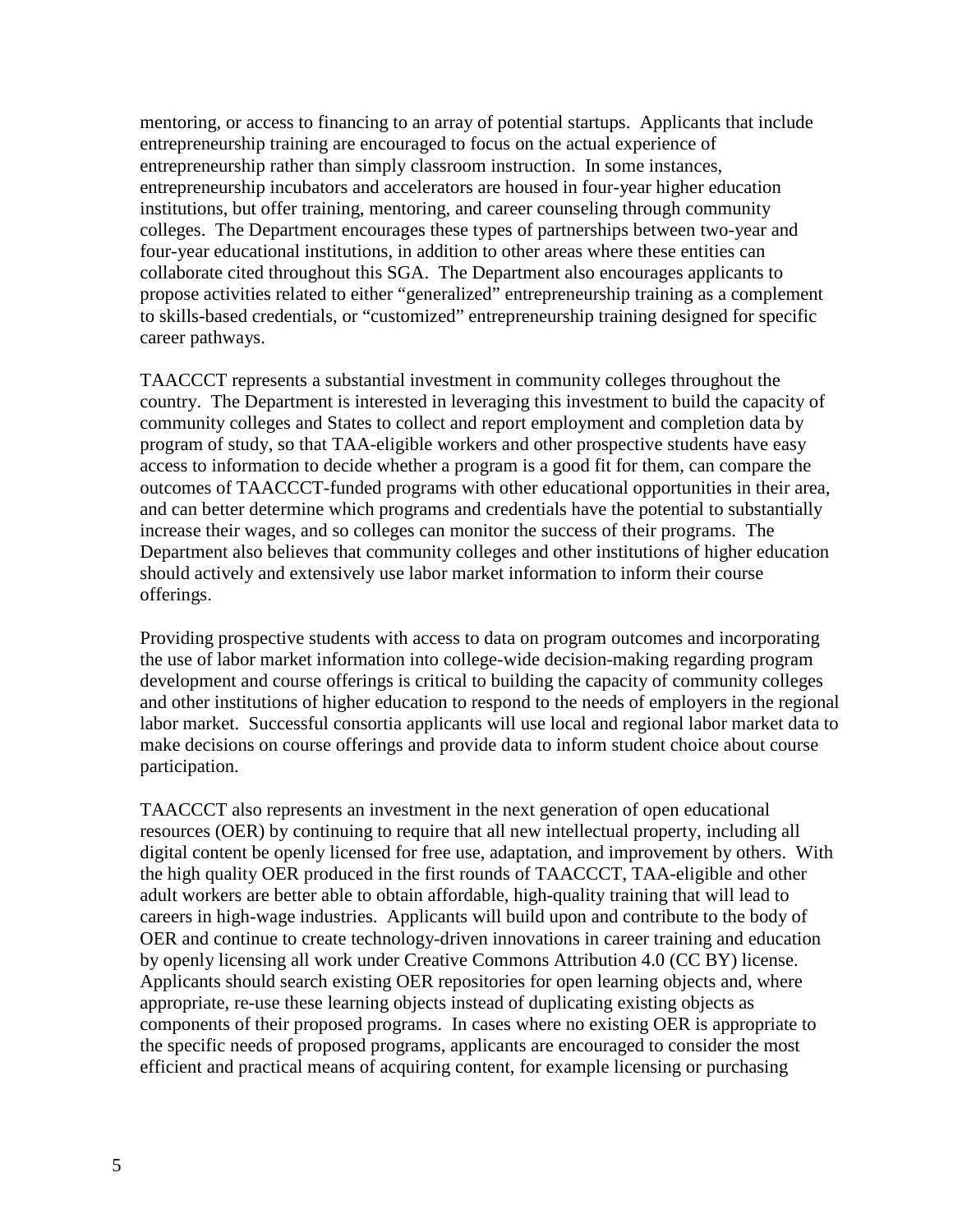content or purchasing existing intellectual property, where the cost to do so is not substantially greater than licensing alone.

Successful consortia applicants will also provide information on their progress towards processes that track long-term student performance. Consortia applicants within a single state will be required to provide a plan to develop and implement a standard online scorecard. Although consortia applicants crossing state lines will not be required to implement these scorecards before the end of the grant, they will be required to submit a plan demonstrating how their members are working to make data available on student outcomes.

TAACCCT has a strong focus on evidence-based practice and evaluation. As a result, applicants are required to retain an independent, third-party evaluator to design and execute a rigorous evaluation of each funded project. The Department believes that successful projects can develop evidence on effective workforce education and training strategies to serve TAAeligible and other adult workers that can be replicated broadly. In addition, the Department will conduct a national evaluation of the TAACCCT projects to inform workforce development policy and advance DOL's mission to help the nation's employers and workers.

# **B. TAACCCT Core Elements**

To ensure that TAACCCT projects accomplish the goals stated above in Section I.A., the Department will fund applications that address all of the following six core elements in the proposal. Successful applicants will propose projects that address all of these core elements.

## **1. Core Element 1: Evidence-Based Design**

The Department is committed to funding programs that are likely to improve education and employment outcomes for program participants. Successful applicants will develop new strategies, or replicate or adapt existing evidence-based strategies, and will be committed to using data for continuous improvement of programs that provide workers with the education and skills to succeed in high-wage, high-skill occupations.

Grants awarded in the TAACCCT program will support the development of innovative program models that can be evaluated. An important goal of the TAACCCT program is to build knowledge about program models so that, in the future, institutions can replicate practices that are effective and identify and strengthen practices in need of improvement.

As specified in Section V.A.2.a, all applicants will base their program design on a level of evidence that is appropriate to the project proposed. Applicants will either replicate or adapt existing, evidence-based strategies or develop new, untested strategies. Applicants who propose to replicate or adapt existing, evidence-based strategies should cite strong or moderate evidence of effectiveness from prior research to support the proposed project design. For any adaptation of existing,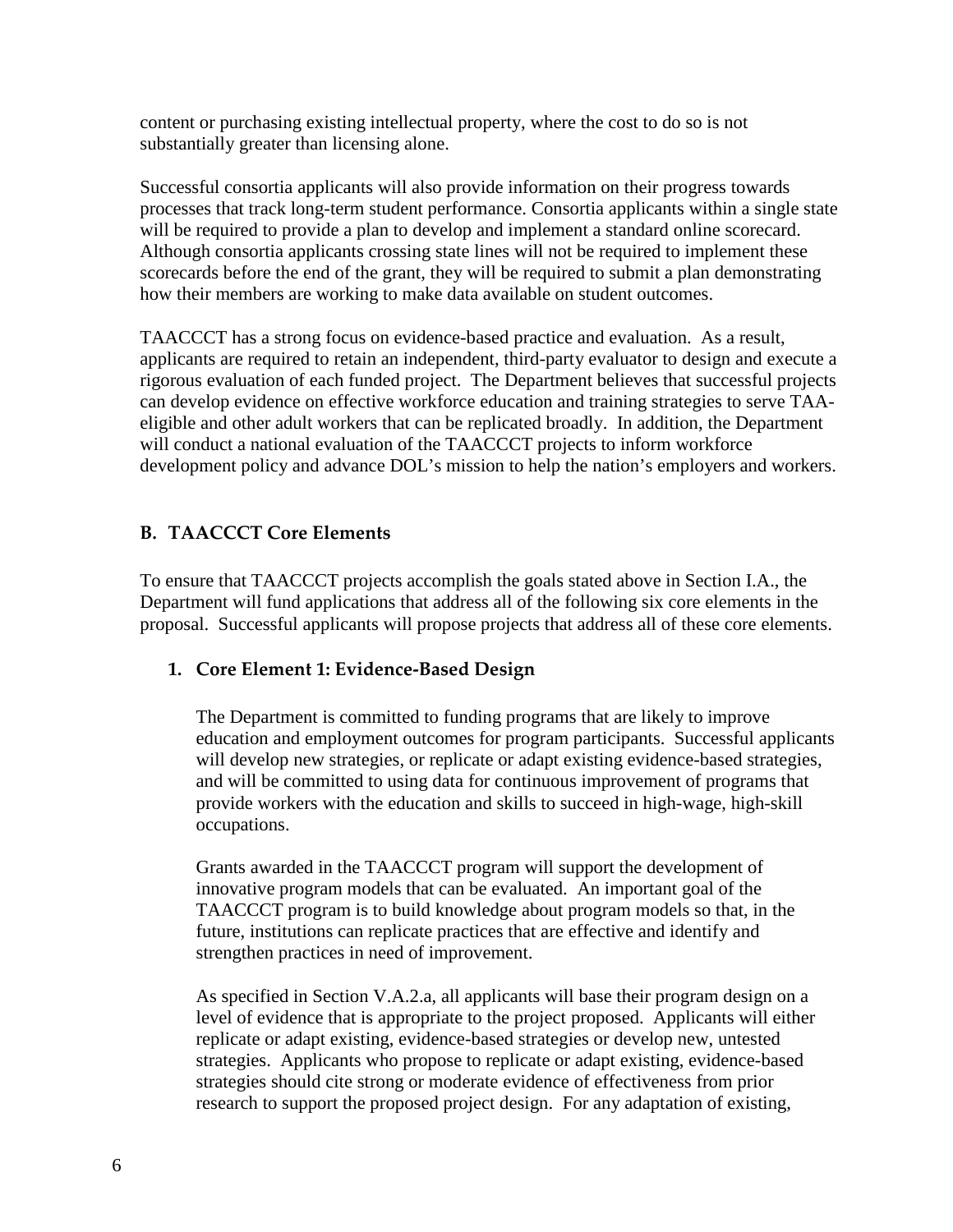evidence-based strategies, the applicant would need to fully explain how the cited study will support their proposed intervention. Alternatively, applicants who propose to develop new, untested strategies should cite preliminary research findings, related research findings, and/or strong theory to support the design of the project.

Refer to the Strength of Evidence Definitions in Appendix B for more information about the levels of evidence.

### **2. Core Element 2: Career Pathways**

The Department is interested in assisting TAA-eligible and other unemployed adult workers in their transition from education into the workforce through the development of career pathway programs and systems. Career pathway programs offer a clear sequence of education coursework and/or training credentials aligned with employer-validated work readiness standards and competencies and integrate academic and occupational skills training. Career Pathways are focused on one or more industry sectors. For TAA-eligible workers and other adults, these components, integrated within a comprehensive workforce and education strategy, can provide opportunities to earn a variety of post-secondary credentials that have labor market value.

To meet the needs of adult workers to accelerate the time to degree completion and employment, individual components of career pathways developed through the TAACCCT program will include the following:

- Integrated education and career-focused training programs that offer accelerated and contextualized remediation;
- Comprehensive and personalized student support services and career guidance;
- Credit for prior learning and prior learning assessments;
- Competency-based assessments and training courses;
- Modularized curriculum:
- Stacked and latticed credentials; and
- Online and technology-based learning strategies.

Refer to Appendix C for more information and resources on the strategies listed above.

### Stacked and Latticed Credentials

Applicants will incorporate a variety of credit-bearing postsecondary credentials, including certificates, certifications, diplomas, and degrees, into the proposed program design. Successful applicants will design or adapt credentials that are competency-based, attest to the mastery of specific skills and knowledge learned by students, and are valued by employers. For certifications, applicants should actively engage employers and/or industry associations to identify any certifications that are either necessary for employment in the field of study or are widely used by employers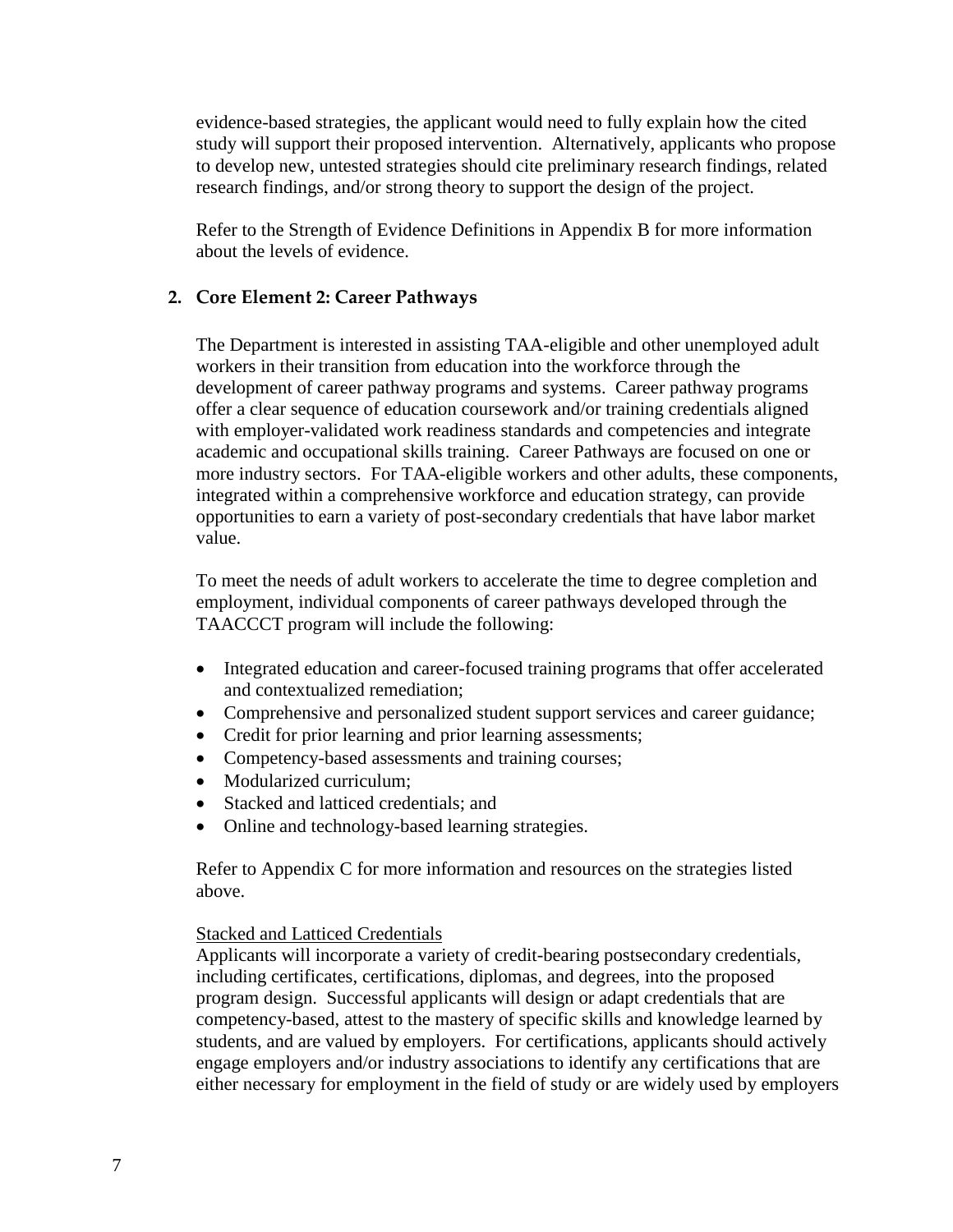for hiring and promotion purposes, and embed these into the career pathway training programs.

Each of these credentials can be earned in sequence and build on previously-learned content, or "stacked," as students progress through their programs, allowing them to build a portfolio of credentials that can serve them well as they transition from learning to employment.

In addition to stacking certificates that lead toward an undergraduate degree, programs may allow the option to "lattice" these credentials. "Latticing," as the name implies, allows for side-to-side credentialing. As students progress through a degree plan, earning certificates along the way, they may get to a point where they want to add or shift to another related field of study. For example, a student may be pursuing an associate's degree in nursing, but during the process decides to add an occupational therapy certificate as a related field of study.

#### Competency-Based Education

To provide a means for an accelerated path toward credential attainment, applicants will develop competency-based educational programs. Competency-based education is an outcomes-oriented approach that is not dependent on seat time measures of learning. Instead, student achievement of learning outcomes is assessed and certified through observational methods, such as task performance, exams, demonstrations, portfolios, or other direct measures of proficiency, and credentials are awarded based on successful demonstration of competence. The emphasis of this approach is on the mastery of specific competencies as demonstrated through performance-based assessments. Applicants are also encouraged to consider conducting a Cognitive Task Analysis (CTA) within a sector (which is described more fully in Core Element 6).

Applicants interested in qualifying new, competency-based training programs for Federal student aid programs authorized under Title IV of the Higher Education Act through the Department of Education's direct assessment authority will find more information and resources at [http://ifap.ed.gov/dpcletters/GEN1310.html.](http://ifap.ed.gov/dpcletters/GEN1310.html)

Successful applicants will conduct competency-based assessments that award credit for prior learning and experiences of TAA-eligible workers and other adults who enter their program(s), including adults who have served in the Armed Services or in Registered Apprenticeship programs. Many of these individuals will have prior experience in the form of academic credit, non-credit or professional development certificates, apprenticeship certificates, and/or work experience, and should be provided the opportunity to demonstrate competencies to earn credit or even complete certificates. Applicants are also encouraged to use simulations and other new tools to conduct assessments that identify prior learning experiences that transfer directly to credit toward credentials, degrees, and/or future employment.

#### Transferability and Articulation of Credit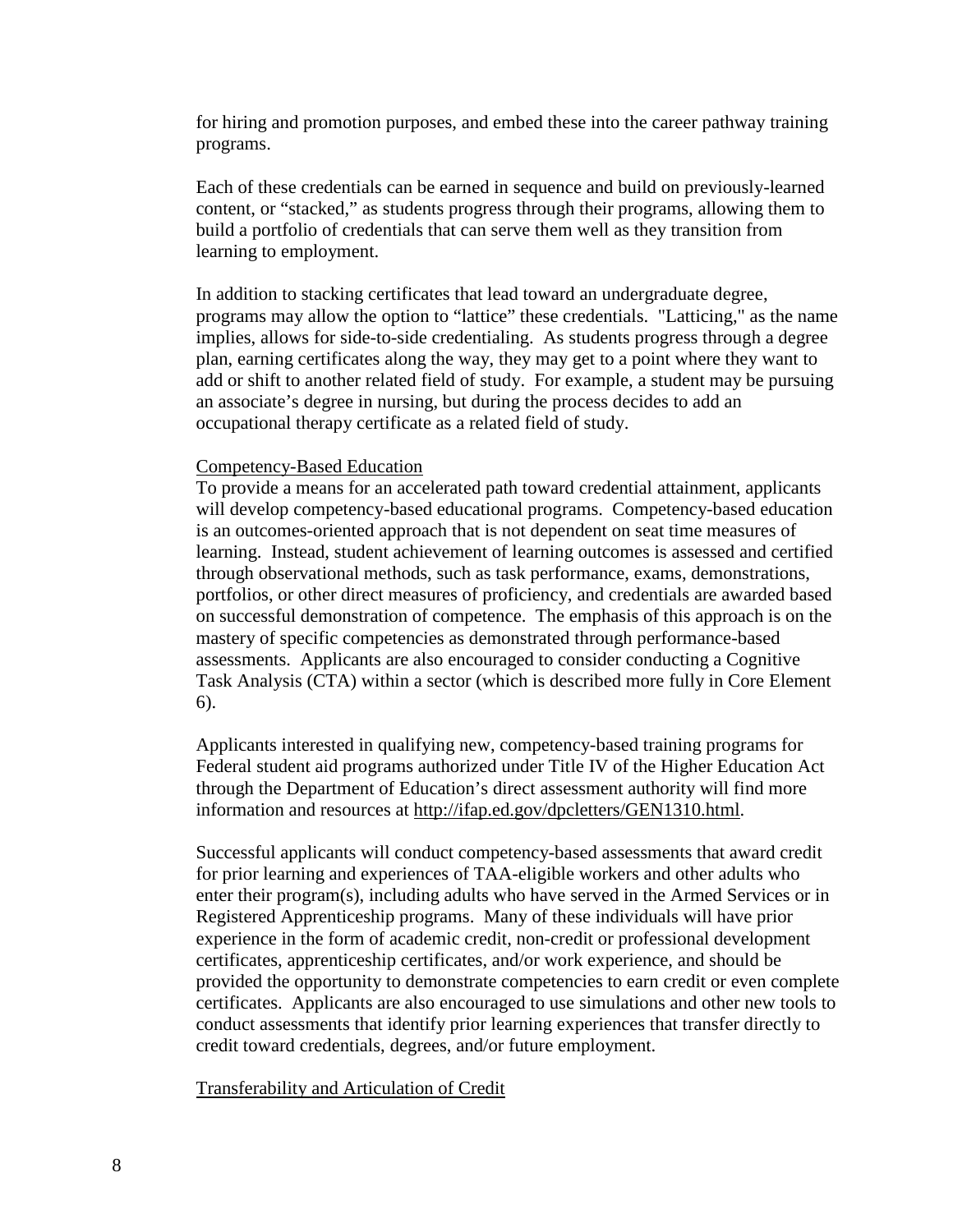The Department is interested in the transferability and articulation of academic credit that will facilitate progress along career pathways for TAA-eligible workers and other adults to further their education. This will be accomplished through increased cooperation among institutions within regions or state education systems, as well as through linkages with programs, such as postsecondary career and technical education, pre-apprenticeship and apprenticeship programs, and other programs that lead to credit-bearing coursework and employment. In the case of awarding credit for completion of apprenticeship programs, applicants are encouraged to work with the Registered Apprenticeship Community College Consortium to develop credit recommendations and articulation agreements. For more information, visit [http://www.doleta.gov/OA/pdf/ra\\_cc.pdf.](http://www.doleta.gov/OA/pdf/ra_cc.pdf)

All successful applicants will work with other two-year colleges and four-year institutions in their state to confirm transferability and develop articulation agreements for TAACCCT-funded courses and credentials, including building bridges from non-credit courses and programs to credit-bearing courses and programs within and between institutions.

For successful consortium applicants, consortium member institutions also will agree to accept all TAACCCT-funded courses and credentials (within the consortium) for transfer to their respective institutions, whenever feasible. To expand the reach and impact of TAACCCT-funded programs, consortia that receive funding under this SGA should work toward accepting relevant courses and certificates from programs previously-funded through TAACCCT SGA/DFA PY 10-03 (Round 1), SGA/DFA PY 11-08 (Round 2), and TAACCCT SGA/DFA PY 12-10 (Round 3) for transfer and articulation. See <http://www.doleta.gov/taaccct> for a list of previously-funded TAACCCT programs or <http://www.dol.gov/dol/grants/> for the Department's grant application and award database.

## **3. Core Element 3: Advanced Online and Technology-Enabled Learning**

Successful applicants will incorporate online and/or technology-enabled learning strategies into their program design. Online and technology-enabled (including hybrid, or a blend of online and classroom instruction) learning strategies provide adults an opportunity to balance the competing demands of work and family with acquiring new knowledge and skills at a time, place, and/or pace that are convenient for them. Successful applicants will consider the use of technology to enable rolling and open enrollment processes, modularize content delivery, simulate assessments and training, and accelerate course delivery strategies.

In today's world of advanced educational technology and the Internet, simply delivering a program online is no longer considered innovative. New and emergent strategies are now available to colleges and universities that can improve the quality of online instruction as well as contribute to the growing amount of research on various online design models. Applicants should consider a range of online and technology-enabled options in the development of their proposals. These could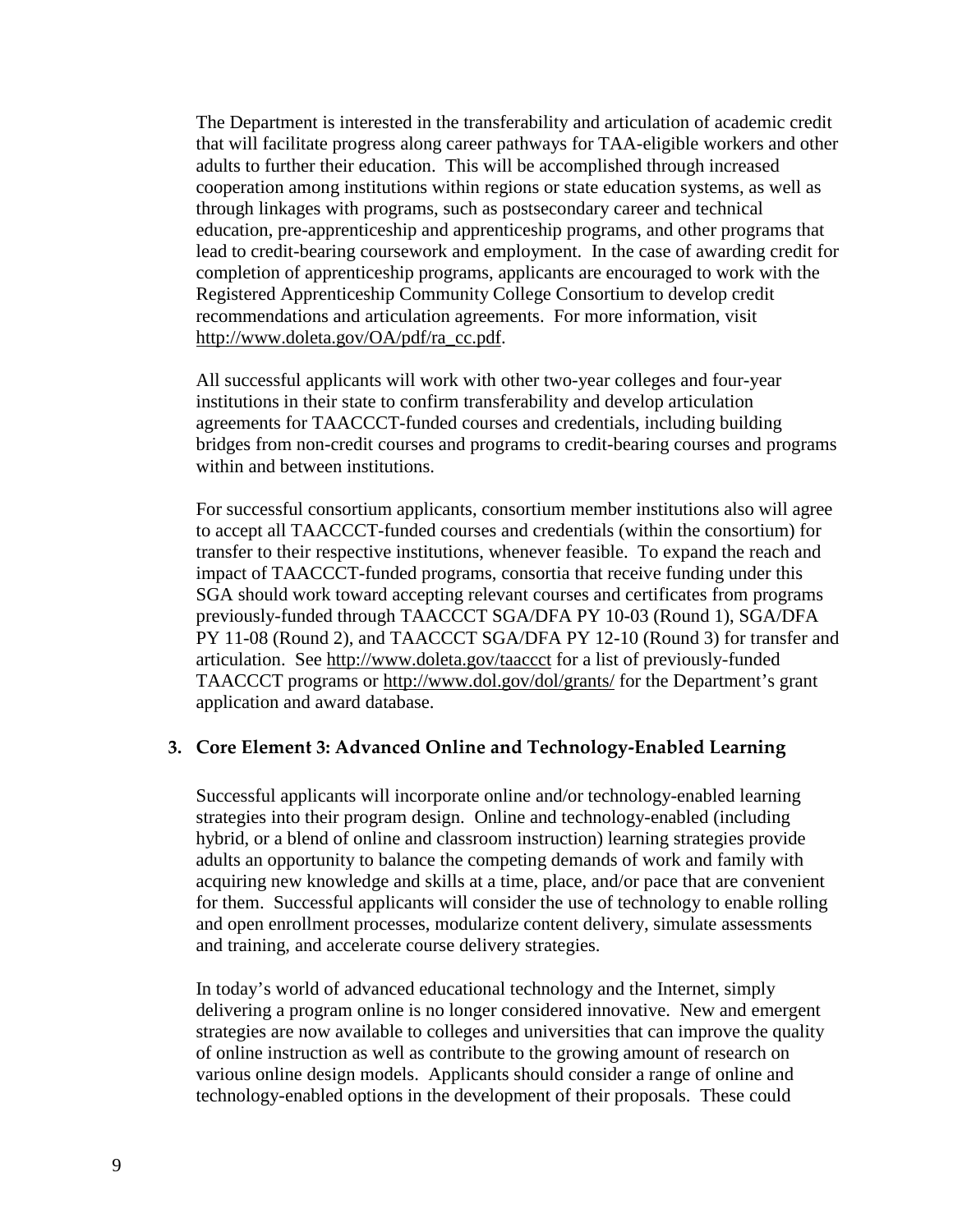include interactive simulations, personalized and virtual instruction, educational gaming, digital tutors, and strategies for asynchronous and real-time collaboration among learners and instructors.

In addition, with the transition from traditional, face-to-face learning to online and blended learning, the Department believes applicants have an opportunity to contribute to the body of research on student learning and instruction using online tools that provide continuous feedback on student performance. Applicants are encouraged to propose new applications of technology that will effectively teach content to students, enable students to teach themselves, or learn from other students.

The Department is interested in a combination of technologies and approaches (predictive data analytics, feedback loops, visualization, A/B testing) that could include:

- Delivery of personalized and adaptive instruction that builds on student interests, and prior knowledge. This is important for adult learners who re-enter educational institutions with a wide range of experience and backgrounds. A well designed system can explore each student's strengths and weaknesses and shape the instructional experience to fill gaps and build on existing strengths.
- Interactive tools that improve the ability of educators to predict whether students are at risk of dropping out or failing courses and to help provide early intervention.
- Improvements in assessing student progress and mastery of subjects, such as simulation-based performance testing, that is more valuable to students and to future employers.
- Development of educational software that is as effective as a personal tutor. Since many TAA-eligible and other adults will enter TAACCCT-funded programs with extensive workplace experience, a well-designed system that allows each individual to move through material at a rate tailored to one's experience will allow students to master the material much more quickly than one could in a standard course. For example, the Defense Advanced Research Projects Agency and the U.S. Navy have supported the development of a digital tutor to train new Navy recruits to become Information Technology systems administrators, and the early results are very promising. After using the digital tutor for only seven weeks, Navy recruits are dramatically outperforming their peers with three years of experience who received traditional classroom-based  $\frac{1}{2}$  $\frac{1}{2}$  $\frac{1}{2}$  instruction<sup>1</sup>.

<span id="page-9-0"></span><sup>&</sup>lt;sup>1</sup> Enhancing Teaching and Learning through Educational Data Mining and Learning Analytics – An Issue Brief. U.S. Department of Education, October 2012.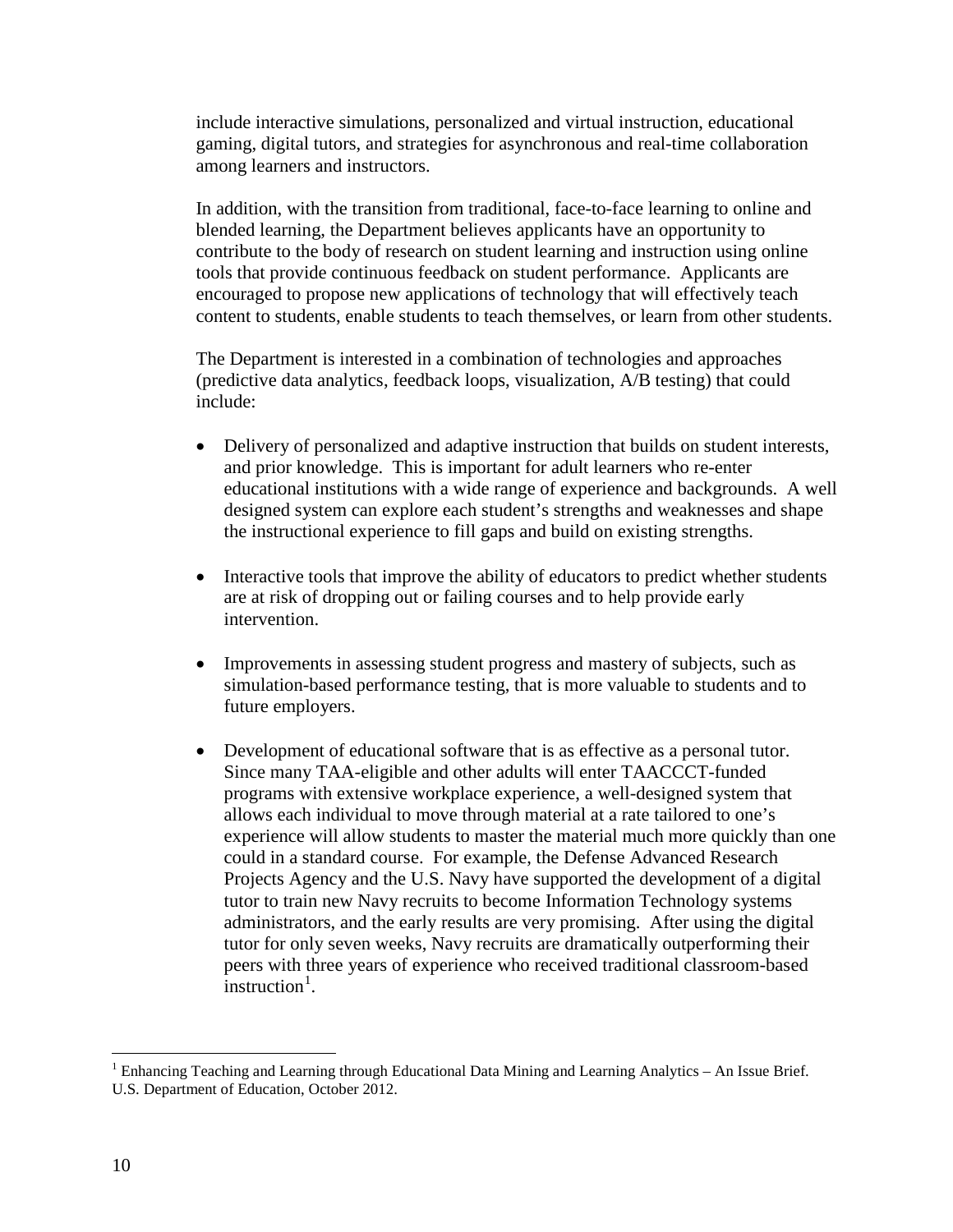• Developing and sharing courses that are available at a reasonable cost, offered during the day, at night, on weekends, and virtually.

To further the goal of career training and education and to encourage innovation in the development of new curricula, applicants must publicly license all curricula and training materials created or developed with the support of the grant under a Creative Commons Attribution (CC BY) 4.0 License, except as provided in Section III.D.8.

Applicants will also incorporate existing Open Educational Resources (OER), including those resources developed in previous TAACCCT projects, into their programs, as appropriate to reduce program costs, including the cost of program development. This reduction in program costs could include savings to students for learning materials, textbooks, and other resources whether required or recommended for the program of study. Reduction in the cost of program development could include the costs to develop digital content and objects, such as open textbooks, 3-D modules, and simulations.

Successful applicants will demonstrate a clear understanding of issues relating to OER attribution and license compatibility. Additionally, these applicants will encourage the use and reuse of any OER created through their projects, such as through partnerships for distribution or adaptability for distribution on multiple platforms. Applicants are encouraged to create digital content that is learning management system agnostic and that can be shared using a common course cartridge.

All applicants should consider the development of "next generation" assessments for continuous formative assessments as well as capstone, program, and other high-stakes testing. Next generation assessments place students in engaging environments (such as simulators and virtual communities) and test their ability to respond to real world challenges and obstacles. These systems can be designed to move students to new challenges only when they have demonstrated mastery of needed skills, and they can ensure retention by presenting challenges that exercise existing skills as well as demonstrating new ones. The Department encourages applicants to work with employers and industry to develop assessments that can significantly strengthen the reliability of student learning outcome measures that are important to employers. Applicants are also encouraged to leverage existing high quality, industry-based assessments linked to certifications and certificates.

Capturing the opportunities presented by online and technology-enabled learning strategies requires innovation in the way courses are designed and in the way the courses are delivered. Successful applicants could hire content experts from several different disciplines, such as subject matter, pedagogy, software design, and data management. The Department recognizes that applicants may need to contract with other consortia, technology companies, learning scientists and other educational research professionals, and research universities, as necessary. In addition to developing courses and/or programs, applicants may propose technology-based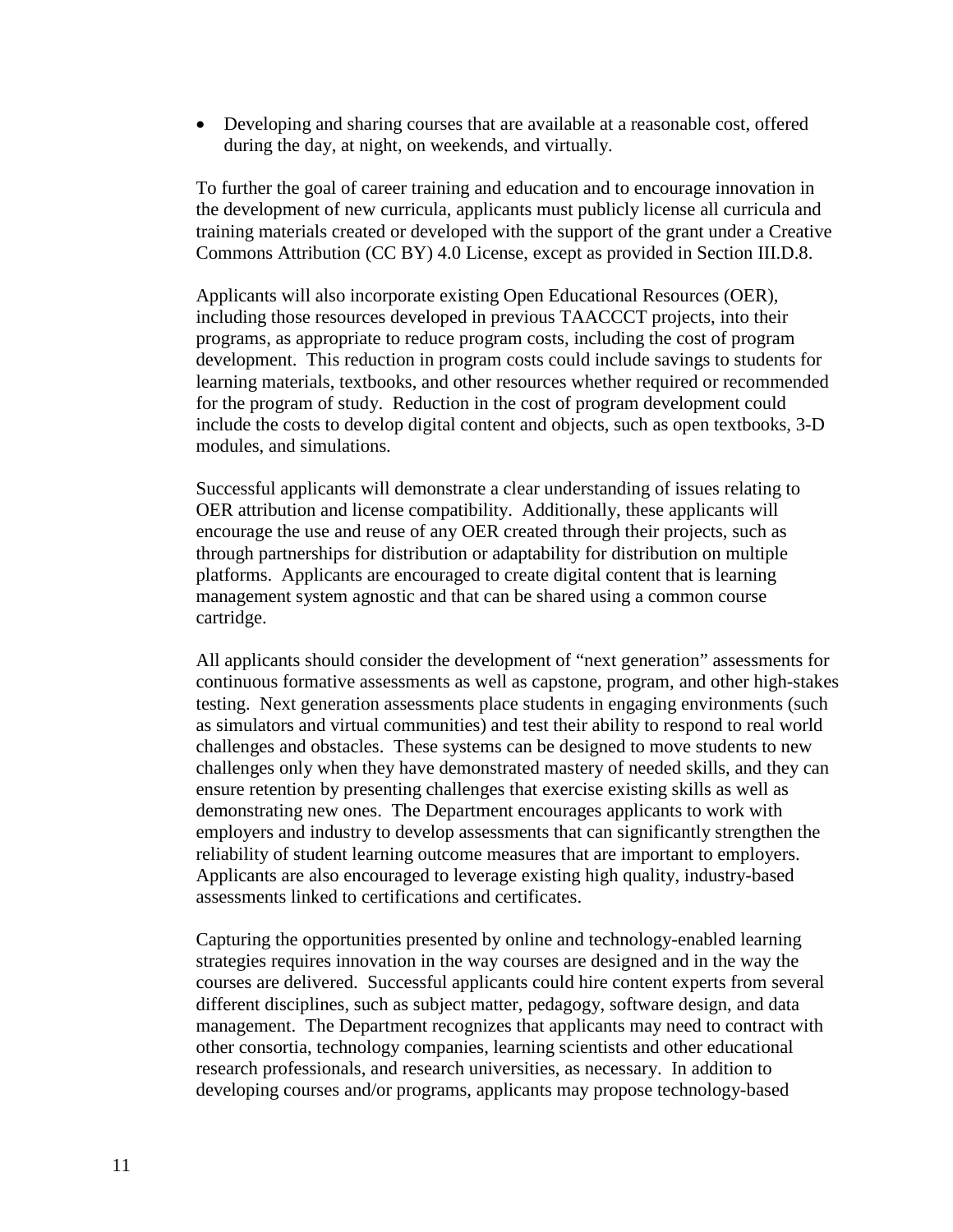infrastructure projects that aid the delivery of courses and programs and/or improve the effectiveness of the instruction they deliver.

Resources for open-source learning platforms and tools for developing accessible online and technology-enabled learning materials can be found at [http://open4us.org/resources/.](http://open4us.org/resources/) Appendix D also includes more information about other OER open-source learning platforms and tools for developing online and technology-enabled learning materials, including the U.S. Department of Energy's National Training and Education Resource (NTER) [\(http://energy.gov/eere/education/nter\)](http://energy.gov/eere/education/nter).

The Department expects to provide an open, online repository for storing and managing all OER content developed using grant funds, which will be available for use before the end of the grant period.

# **4. Core Element 4: Strategic Alignment with the Workforce System and Other Stakeholders**

Successful applicants will demonstrate that they have performed outreach to, and gathered information on, relevant entities in the community(-ies) to be served by the project, including entities that can provide data on the characteristics and skill needs of workers receiving TAA benefits and services in the community. For purposes of the TAACCCT program, a "community" or "region" is a city, county, or other political subdivision of a State or a group of political subdivisions of a State or of adjacent states.

Applicants will also provide evidence of outreach to ensure leveraging of existing supports and services already available to participants in the region. This will help ensure that the project complements and does not duplicate existing programs in the region, and that plans to strategically leverage supports will further increase and ensure participant success in the classroom and the workplace.

Applicants will demonstrate whether the strategies proposed in the TAACCCT project are in alignment with both the Governor's Economic Development plan and the Workforce Investment Act–Wagner Peyser Act (WIA-WP) integrated state workforce plan for each of the states targeted by the project. Applicants are also encouraged to identify alignment and collaboration with other federal and state initiatives designed to improve employment outcomes, such as Career and Technical Education and Vocational Rehabilitation.

Applicants are strongly encouraged to become aware of, and collaborate with, initiatives in the region funded by private sector and/or philanthropic entities that may align with the proposed project, as appropriate. Applicants are also encouraged to include deep and sustained partnerships with organizations whose mission is the welfare of the worker.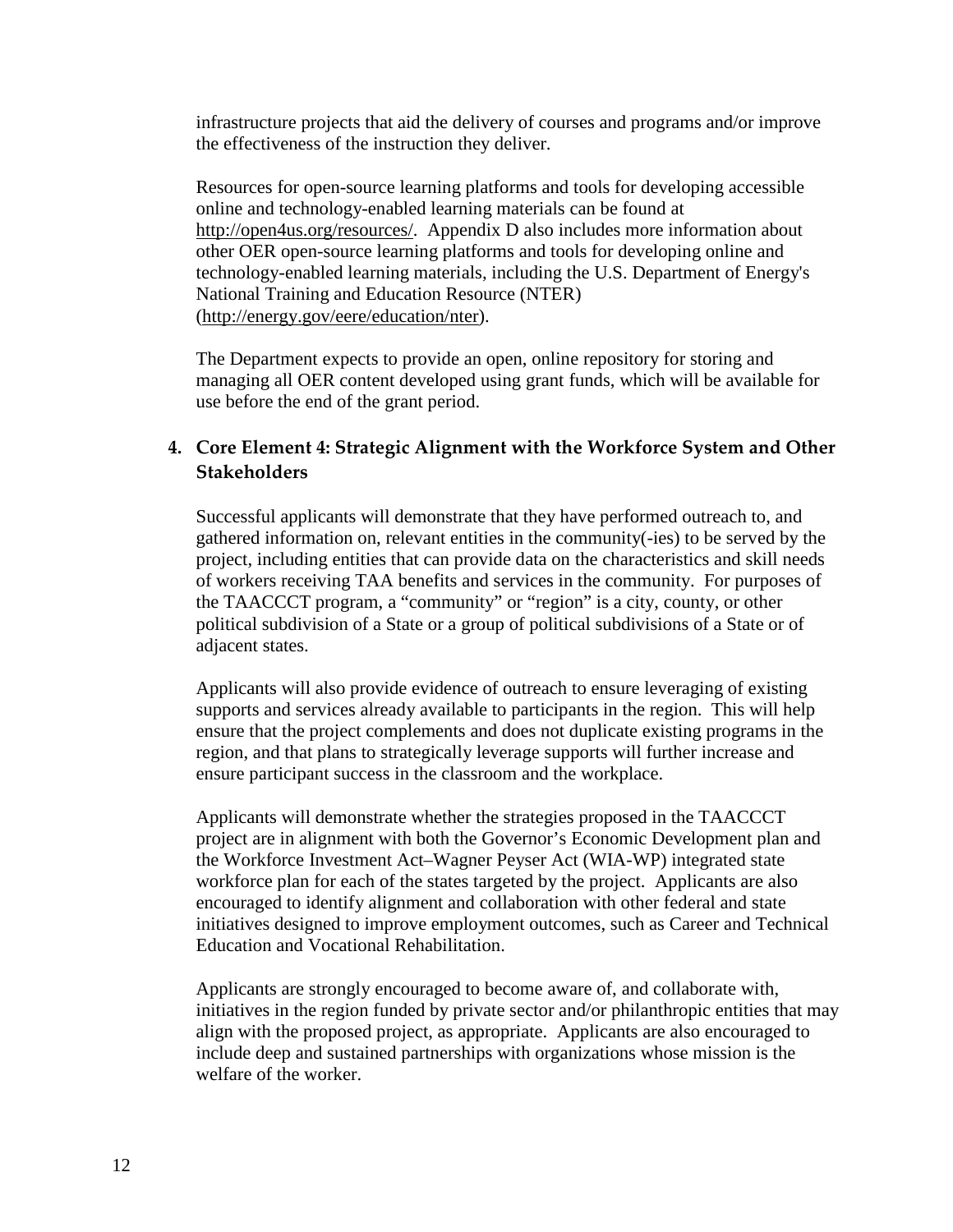Applicants will coordinate their programs with at least three types of key stakeholders in each of the communities represented: (a) Governors; (b) the public workforce system; and (c) philanthropic organizations, business-related and other non-profit organizations, community-based organizations, and/or labor organizations.

Please note that these organizations and agencies are not eligible institutions, and therefore they cannot be grantees, members of a consortium, or a subrecipient under this grant, but can help develop education and training models and provide benefits not funded by these grants such as tuition assistance and wage subsidies. Alignment with employers and industry is discussed separately in Core Element 6, "Sector Strategies and Employer Engagement."

a. Governors (Economic Development and WIA-WP Integrated State Workforce Plans)

All applicants will be required to review and identify specific goals and priorities of the Governor's Economic Development and WIA-WP integrated state workforce plans and propose specific strategies that target the achievement of these goals and priorities.

b. Public Workforce System

Applicants will engage and collaborate with local workforce investment boards (WIBs), American Job Centers (AJC's, also known as One-Stop Career Centers), and the State agency that administers the TAA for workers program, and are encouraged to also work with other potential workforce system partners as defined under Section 121(b)(1) of the Workforce Investment Act (WIA). Applicants must propose to partner with at least one Local WIB to support this project, and at least one Local WIB or AJC must be involved in the development and implementation of the project. The State agency that administers the TAA for workers program must be involved in the development and implementation of the grant project. Some other workforce system entities that could be involved in the project include adult education agencies, career and technical education agencies, state workforce education coordinating boards, and other post-secondary education agencies.

The public workforce system entity may provide a wide array of services and activities in support of the TAACCCT project, using both leveraged resources such as WIA funding as well as funding provided through the TAACCCT grant. Any TAACCCT funds provided to the workforce system must be in the form of a contract to provide services or activities tailored to the TAACCCT project.

Services and activities currently offered by the public workforce system using leveraged resources include the following:

- Referring appropriate candidates to TAACCCT programs for education and training, including TAA-eligible workers;
- Co-enrolling TAACCCT participants into WIA Title I programs, where appropriate;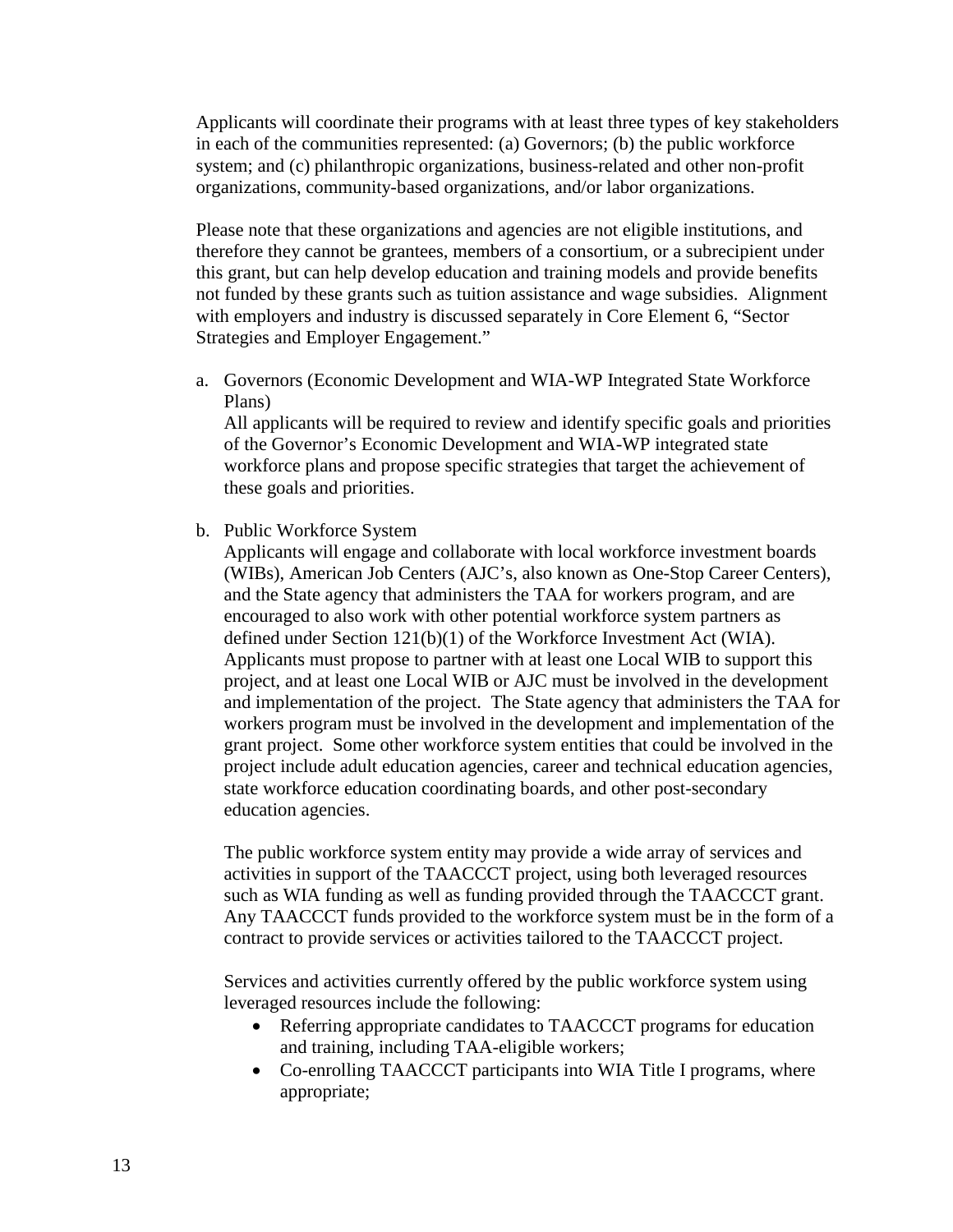- Providing supportive services in a leveraged and coordinated manner with the community college, through WIA and TAA for workers programs, and other resources; and
- Working with successful applicants for TAACCCT programs to ensure that proposed Programs of Study qualify for inclusion on appropriate eligible training provider lists.

Other customized services and activities to support the implementation of TAACCCT programs that may be provided through contracts with WIBs may include the following examples:

- Helping facilitate employer engagement in the sector strategy, supporting their involvement in both required and encouraged roles in the TAACCCT partnership;
- Creating and implementing a comprehensive strategy of determining the skills needs of employers and the suitability of individuals for training and the attainment of associated credentials.
- Assisting grantee by providing comprehensive counseling and coaching to TAACCCT participants to help improve participant retention and completion of the TAACCCT program. Specific strategies could include intrusive counseling, expanded and extensive mentoring services, and technology-enabled advising not otherwise available at the AJC.
- Customizing tracking and reporting outcomes data for all TAACCCT participants as they complete the program and enter the workforce, to improve reporting on TAACCCT programs;
- Connecting TAACCCT participants with employer partners to assist them in recruiting and hiring individuals who complete the TAACCCT program and achieving the grant's overall employment and retention goals.
- Providing seamless coordination of college and AJC assessment, support, counseling, and other services for TAACCCT participants through Career Coaches, such as Workforce Navigators for the TAACCCT program.

Where appropriate, the services could be provided on the campus of the eligible institution in order to leverage campus-based services and provide greater ease of access for the TAA-eligible worker and other unemployed adults enrolled in training on campus. Alternatively, targeted student services related to the TAACCCT project that could create opportunities for broader community outreach to TAA-eligible and other unemployed workers could be provided in an AJC.

Applicants should note that any activities and services provided through contracts with WIBs or located at an AJC must be dedicated resources to the TAACCCT program and not already funded through other Federal funding programs.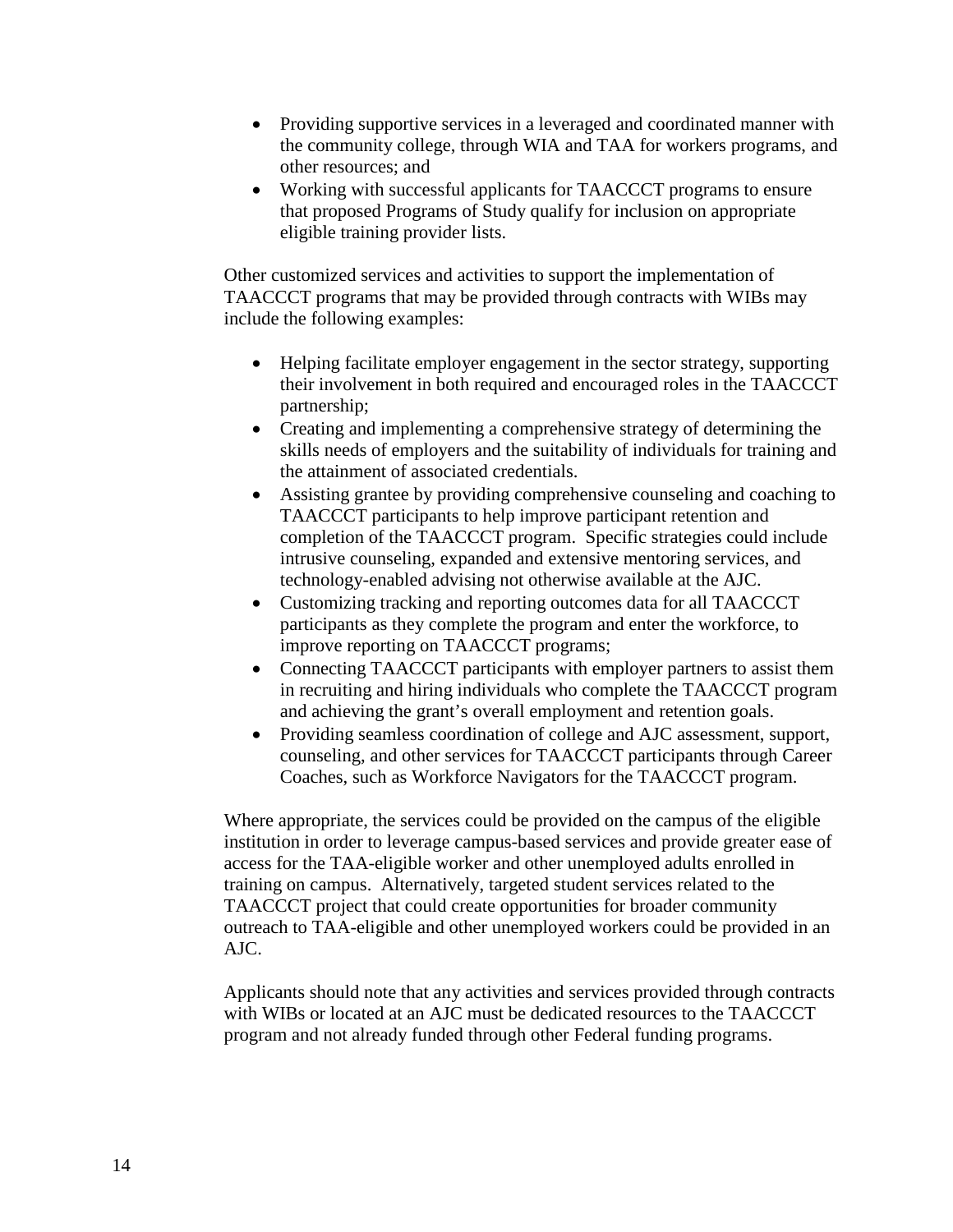c. Philanthropic Organizations, Business-related and Other Non-profit Organizations, Community-based Organizations, and Labor Organizations

Philanthropic organizations, business-related and other non-profit organizations, community-based organizations, and labor organizations can be invaluable in aiding community colleges and other eligible institutions to support workers as they improve employment-related skills. Successful applicants should plan to leverage the work of these organizations in areas, including but not limited to: community outreach, recruitment and screening of program participants, career counseling, wrap-around support services, and employer engagement.

These types of organizations may also have critical relationships with employers and industry. Applicants are encouraged to work with non-profit and philanthropic organizations that have long-term relationships with employers, particularly non-profit organizations that have deep knowledge of particular sectors in which eligible intuitions are proposing training and education programs. In addition to responding to the needs of employers and improving their competiveness, these organizations may also be adept at working with employers to improve job quality and to create career ladders that lead to high-skill jobs. These organizations may also provide workers with a range of critical supportive and other services that are important to their labor market success, as noted above, often through existing initiatives. Applicants are encouraged to align with key stakeholders and leverage existing initiatives to address workers supportive service and other needs. Applicants that are a partner in a designated "Promise Zone" through the Department of Housing and Urban Development Promise Zone Initiative are encouraged to use their designation as evidence of alignment with key stakeholders involved in supporting workers across a range of outcomes, including increased economic security, increased public safety, and access to quality and affordable healthcare and housing.

## **5. Core Element 5: Alignment with Previously-Funded TAACCCT Projects**

To minimize duplication and to broaden the geographic reach of their projects, all applicants should coordinate efforts where possible with educational institutions funded through prior rounds of TAACCCT.

All applicants will conduct research on TAACCCT grantees that are developing and delivering content within the same targeted occupation or industry, or that have designed a technology infrastructure which enhances the teaching and learning experience. Since all instructional resources developed in previous rounds is openly licensed and freely used by all applicants, applicants can connect with previous grantees by incorporating existing OER into new curriculum. In addition, applicants can share program content or technological innovations, develop transferability and articulation agreements, cooperate on efforts to develop standardized credentials, and exchange best practices.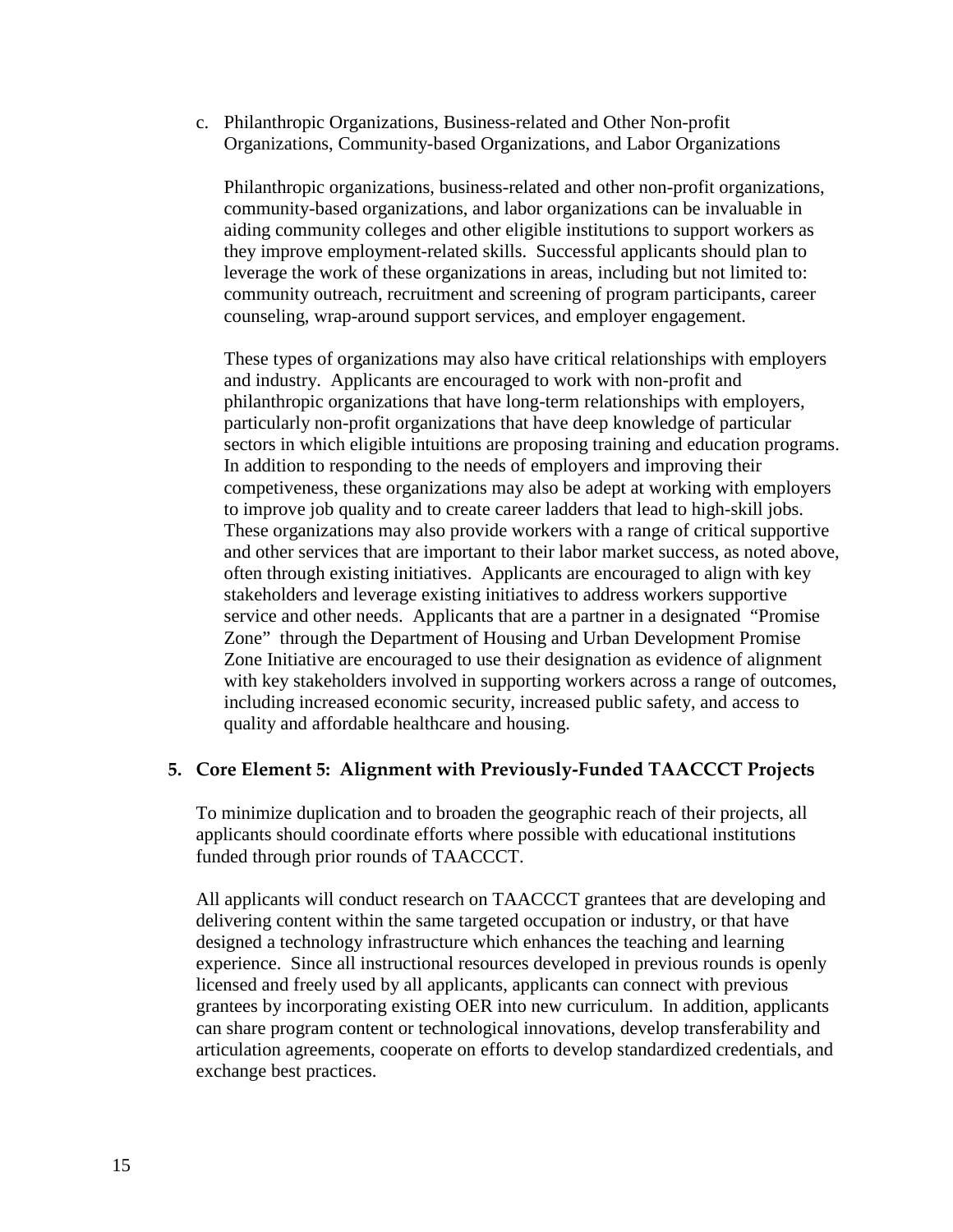Applicants are encouraged to develop new programs that complement those already operating to build a network of programming across the state, region or country. It is the Department's intent that applicants will not simply offer existing courses to more workers and other students.

To promote better coordination and to increase the likelihood that each state is represented by at least one fundable single institution application, the Department encourages applicants to share widely their intent to apply for TAACCCT funds by notifying their state higher education associations and/or governing boards. By reducing duplication, applicants will be making the best use of TAACCCT funds. Descriptions of funded projects from Rounds 1 through 3 can be found at [www.doleta.gov/taaccct.](http://www.doleta.gov/taaccct)

## **6. Core Element 6: Sector Strategies and Employer Engagement**

In this SGA, applicants are required to develop new and/or take to scale successful industry sector strategies. These sector strategies must focus on addressing employers' workforce needs by expanding or improving applicants' education and training programs based on the use of both traditional and real-time labor market information. Resources on sector strategies are provided in Appendix A.

Effective sector strategies hinge on deep partnerships with employers and regional industry representatives, and where appropriate national industry representatives. To that end, successful applicants will identify one or more specific industry sectors on which they will focus and involve at least two employers, and a regional industry representative, for each targeted sector in each site location served by the program. These employers would either be located in each site or would hire individuals from that region.

Employers and regional industry representatives, and national industry representatives if applicable, will be actively engaged in designing and implementing the sector strategy in five key areas: (1) serving on the project's leadership team; (2) helping implement program strategies and goals; (3) identifying and mapping the necessary skills and competencies for the program(s); (4) assisting with curriculum development and designing the program; and (5) where appropriate, assisting with the design of an assessment or credential that will address industry skill needs. Relationships with employers and regional industry representatives will be sustained throughout the duration of the program and beyond.

Employers and regional industry representatives, and national industry representatives (if applicable) will also participate in the sector strategy in one or more of the following ways: developing industry-recognized credentials needed for targeted jobs; providing leveraged resources to support education/training (such as equipment, facilities, and instructors); and committing to hire, promote, and/or retain qualified TAACCCT participants, including TAA-eligible workers. In addition, the Department is interested in providing rigorous work-based training opportunities for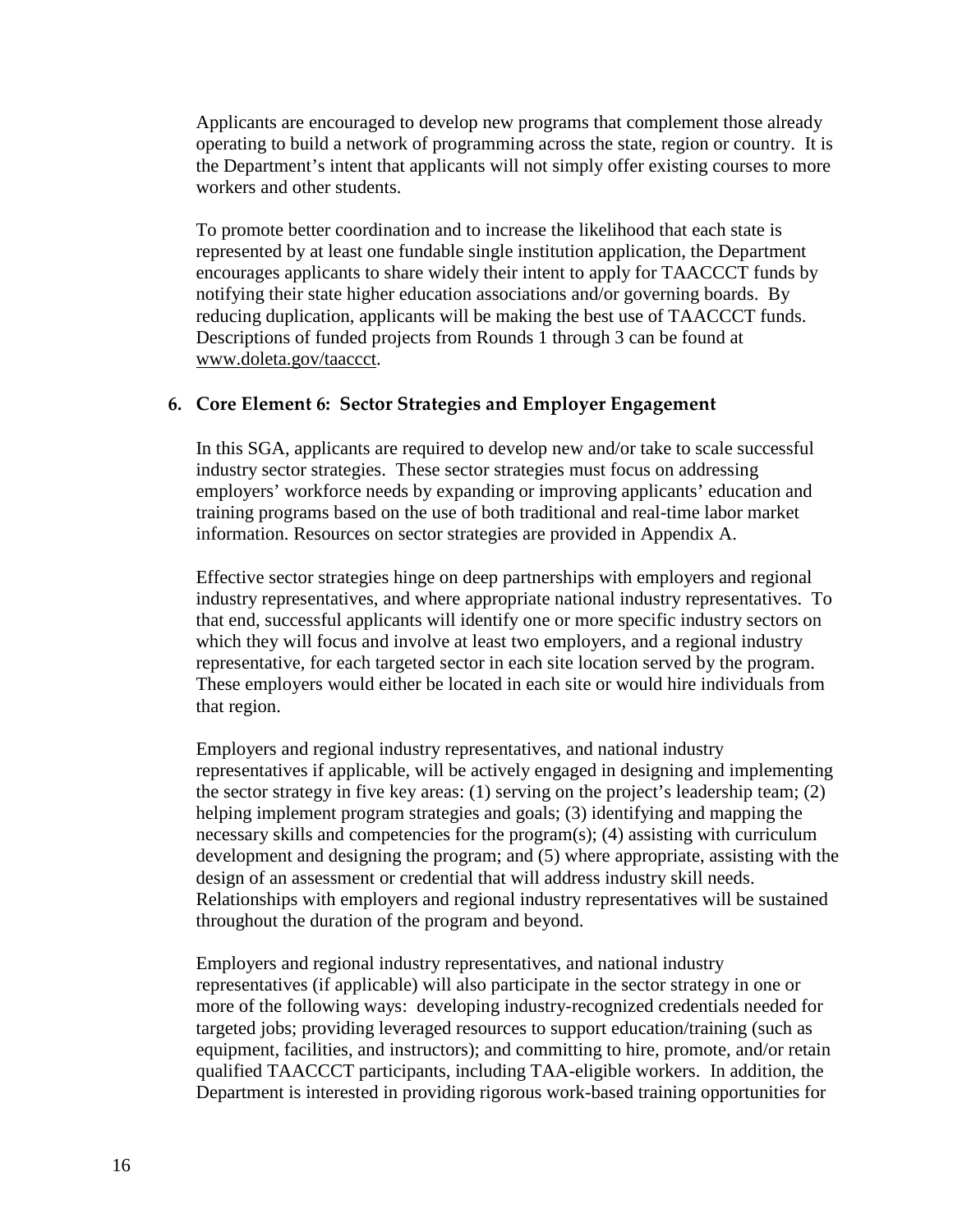program participants (such as internships, apprenticeships, and on-the-job training) as a component of any program, as appropriate.

Applicants are also encouraged to partner with Registered Apprenticeship Sponsors in their local and regional area, particularly in industry sectors and occupations with expected skill shortages. This partnership could be helpful in determining the skill needs of industry sectors and occupations so that programs developed are appropriate or to provide appropriate related instruction to apprenticeship sponsors.

Applicants are also encouraged to work with employers to determine one or more critical, complex tasks associated with the sector occupations they have chosen for their programs, or a Cognitive Task Analysis (CTA). CTA is a set of techniques used to elicit from experts (through interviews and observations) the processes they use to complete complex tasks. A meta-analysis concluded that CTA can significantly increase the effectiveness of some forms of training<sup>[2](#page-9-0)</sup>. Applicants interested in developing CTAs are encouraged to describe plans for conducting a CTA for each target sector identified, including a plan for incorporating the results of the analysis into the curriculum to improve learning outcomes and technical skills gained. Resources for conducting CTAs can be found in Appendix E.

Consortium applicants that have been designated part of a "Manufacturing Community" through the Investing in Manufacturing Communities Partnership (IMCP) are encouraged to use their designation as evidence of a strong existing sector strategy in place for manufacturing and of significant efforts to integrate their sector strategy across key regional stakeholders, including employers.

## **C. Program Strategies**

In addressing the six Core Elements identified in Section I.B, the Department encourages applicants to propose strategies that build their capacity to offer innovative educational programs that meet the needs of TAA-eligible workers and other adults, and employers.

All applicants may propose projects and programs of their choosing, but must address each of the six Core Elements described in Section I.B of this SGA according to the instructions for each applicant type below.

## **1. Single Institution Applicants**

The scope of proposals from Single Institution Applicants should appropriately reflect the ability of the individual institution to implement this project. Applicants are encouraged to consider appropriate and necessary infrastructure and equipment costs that will enable them to build capacity and successfully deliver the proposed

<sup>&</sup>lt;sup>2</sup> Colby Tofel-Grehl and David F. Feldon, "Cognitive Task Analysis–Based Training: A Meta-Analysis of Studies" *Journal of Cognitive Engineering and Decision Making* September 2013 7: 293-304, first published on January 29, 2013 doi:10.1177/1555343412474821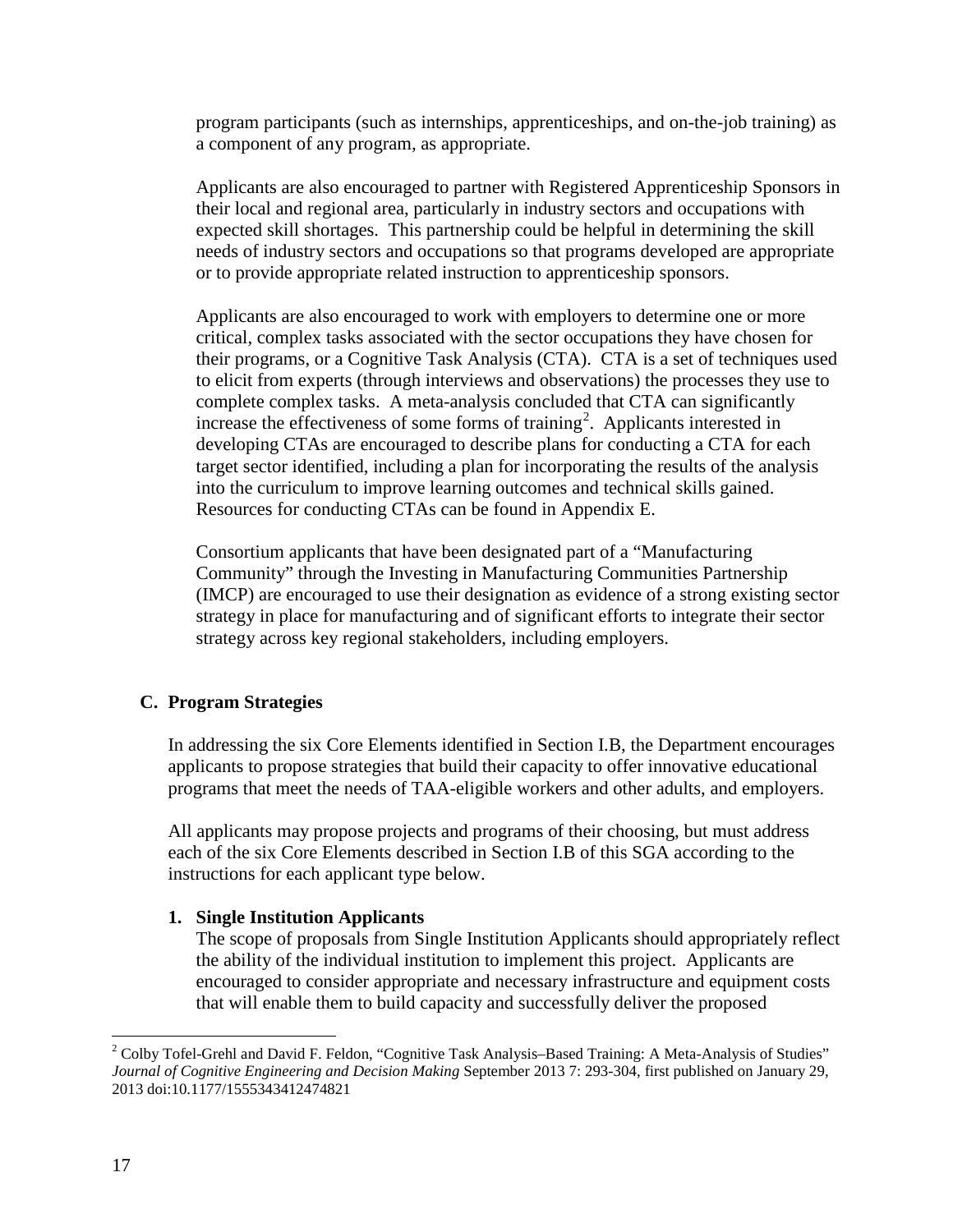programs. The Department encourages single institution applicants to focus their proposed project on one specific project strategy that can be fully implemented within the grant period with a scope that appropriately reflects the size of the requested funding amount, as opposed to implementing a series of complex strategies that may be challenging to complete within the grant period.

**2. Consortium Applicants (Single-State Consortium and Multi-State Consortium Applicants)**

The Department encourages consortium applicants to consider systematic changes in education and workforce development that can be instituted as a result of the TAACCCT grant programs.

## **D. Program Authority**

The authority for the TAACCCT program is found in sections 271 and 272 of the Trade Act of 1974 (19 USC 2371 and 2372). The Health Care and Education Reconciliation Act of 2010, Pub. L. No. 111-152, amended the Trade Act to expand the scope of the program and include the appropriation of \$2 billion for Fiscal Years (FY) 2011 – 2014 (\$500 million annually) for the TAACCCT grant program. The Trade Adjustment Assistance Extension Act of 2011, Pub. L. No. 112-240, by expanding the annual reporting requirement for grantees, required the Department to collect from grantees more data relating to program performance and participant outcomes, including the attainment of credentials. The Consolidated Appropriations Act of 2014 (Pub. L. 113-76) authorizes eligible institutions awarded grants under section 271 of the Trade Act to award subgrants to other eligible institutions, subject to the conditions applicable to such grants, and authorizes the expenditure of grant funds by the Department for evaluation and technical assistance.

## **II. Award Information**

**A.** Award Type and Amount

Funding for all applicants will be provided in the form of a grant. Approximately \$450 million is available, which the Department intends to award to single and consortium applicants, as specified in Sections II.A.1 and II.A.2 below. The Department reserves the right to adjust the distribution of funding, and in the event that additional funds become available, the Department reserves the right to use such funds to select additional grantees from applications submitted in response to this solicitation. While the Department was initially appropriated \$500 million in TAACCCT funds for FY 2014, the total amount of funds available is \$450 million as a result of the sequestration required by the Balanced Budget and Emergency Deficit Control Act of 1985 (Pub. L. 99-177), as amended and TAACCCT evaluation and technical assistance funding authorized under the Consolidated Appropriations Act of 2014.

1. Award for Institutions in Each State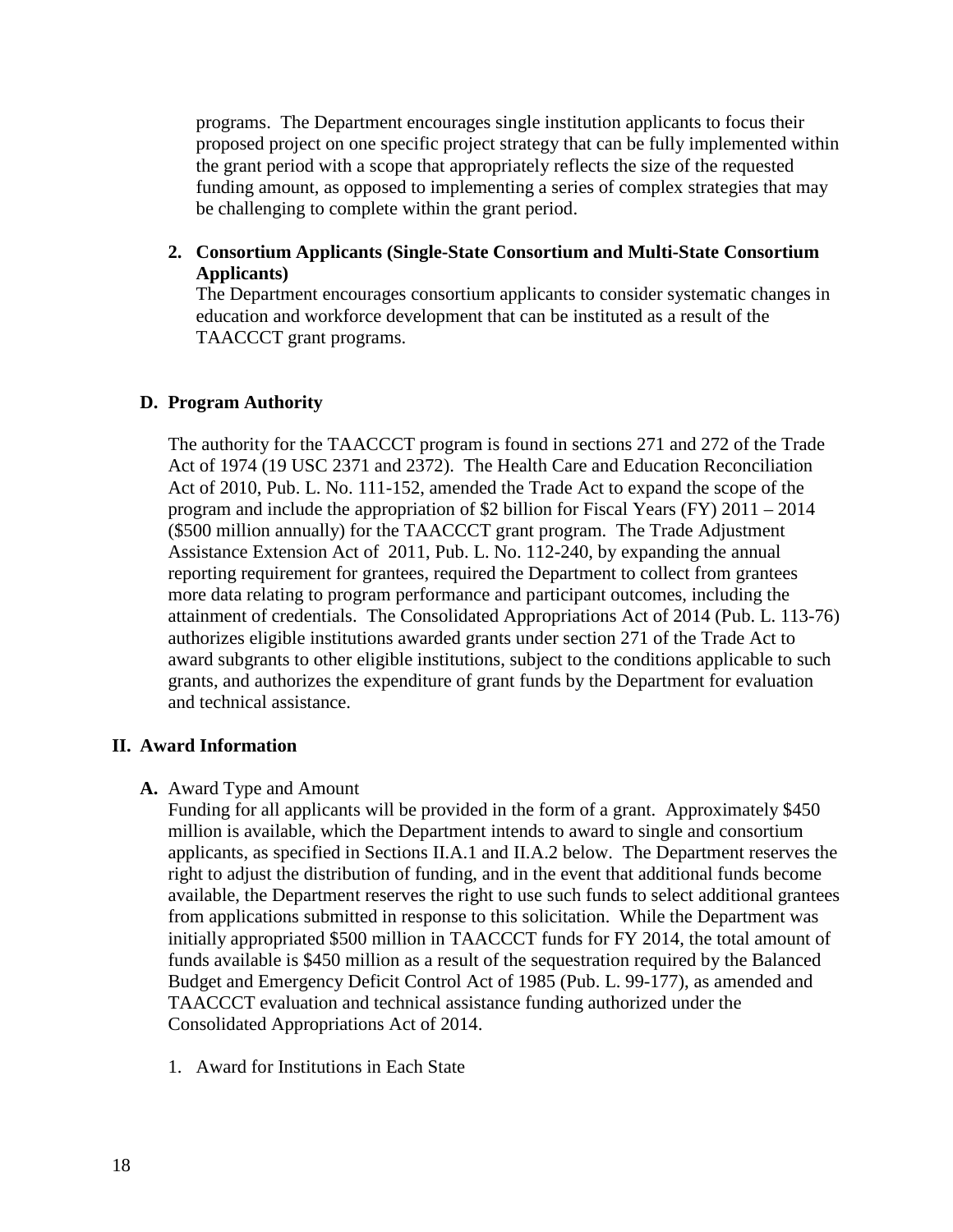Section 272(b) of the Trade Act of 1974 (19 USC 2372(b)) specifies that not less than 0.5 percent of the amount appropriated for these grant awards will support eligible institutions in each State. In the case of an award to a consortium, the amount of funds allocated to each member in the application will be attributed to the state in which the consortium member institution is located. The Department will add the amounts awarded to consortium member institutions to the amounts awarded to any single institution applicants in the state to determine whether at least \$2,250,400 in grant funds are awarded to eligible institutions in each State.

To ensure that at least one eligible institution from each of the 50 States, the District of Columbia and Puerto Rico (see Section 247(8) of the Trade Act of 1974, 19 USC 2319(8)) receives an award; the Grant Officer will first select fundable applications that represent as many States as possible. If the Grant Officer finds that a State is not represented by a fundable application, the Grant Officer will determine whether any non-fundable applications can be made fundable by placing conditions on the grant. If the Grant Officer determines that no applications can be made fundable by placing conditions on the grant, or if there are no timely and complete applications received from an eligible institution within a given State or represented by a consortium member institution applicant, DOL will contact the State agency responsible for colleges and universities to identify, and work with, an eligible institution to submit a single institution applicant proposal.

- 2. Award Amount for Single Institution Applicants The Department intends to make grant awards to eligible single institution applicants ranging from approximately \$2,260,000 to \$2,500,000, up to a total of approximately \$150 million.
- 3. Award Amount for Single Institution Applicants Seeking to Exceed the Funding Cap Single institution applicants may apply to exceed the maximum funding level of \$2,500,000 by proposing a project that addresses regional capacity building activities, as discussed in Option 3: Create Nationally Recognized Competencies and Credentials, as described below. Single institution applicants proposing this option may seek up to an additional \$750,000, for a total grant award of \$3,250,000.
- 4. Award Amount for Consortium Applicants Under this SGA, DOL intends to make approximately 15 to 25 grant awards to consortia of eligible institutions, up to a total of approximately \$300 million in grant awards to consortium applicants. The Department will provide two tiers of funding for consortium grant awards, based on the number of institutions in the consortium.
	- Tier 1: These are small consortia comprised of three to 10 consortium members. The awards for consortia of this size will be capped at \$10 million.
	- Tier 2: These are medium to large consortia comprised of 11 or more consortium members. The award for consortia of this size will be capped at \$15 million.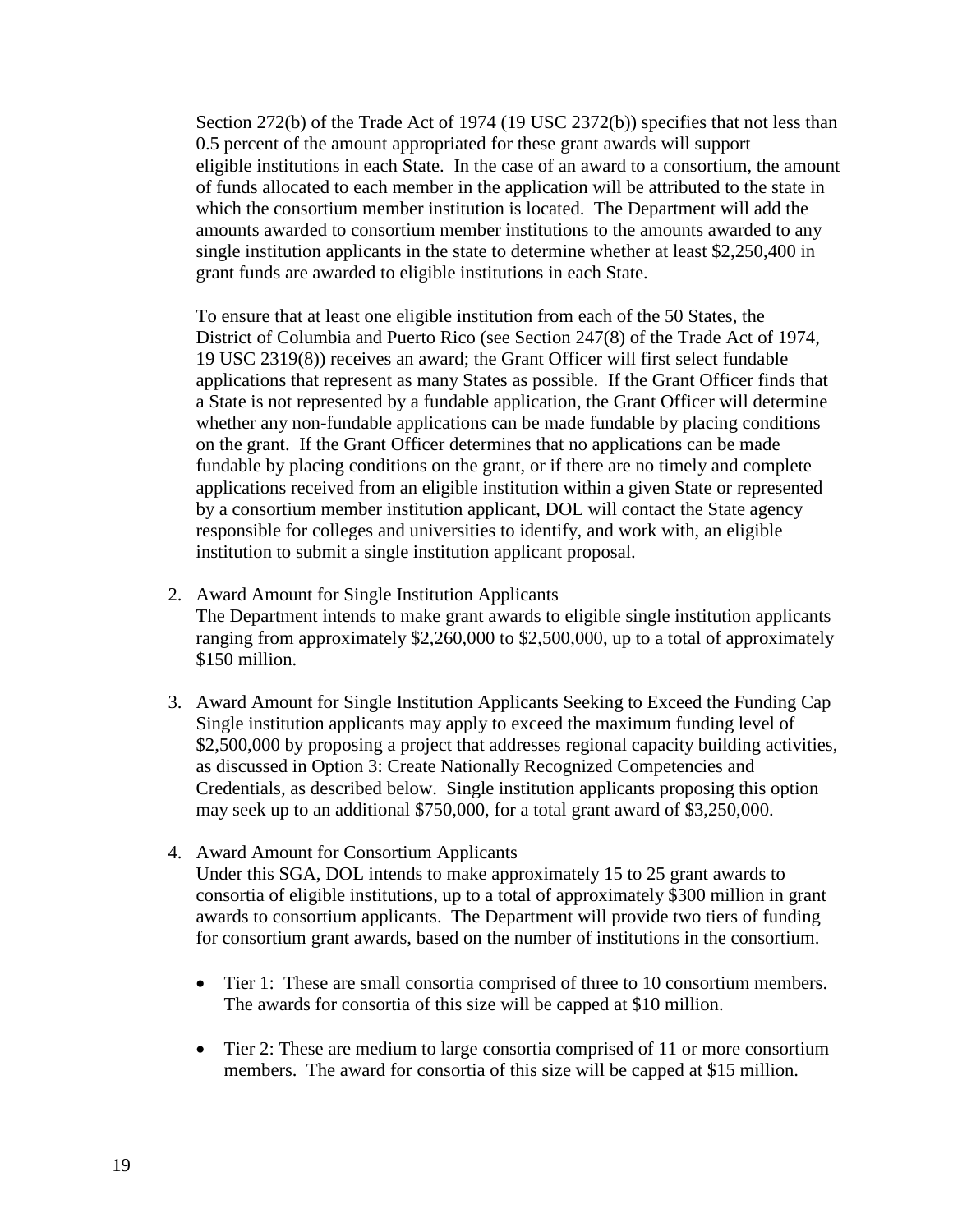5. Award Amount for Consortium Applicants Seeking to Exceed the Funding Cap Through Implementation of Selected Regional and Statewide Capacity Building **Activities** 

Consortium applicants may apply to exceed the maximum funding level for their tier by proposing to implement only one of the three types of regional or statewide capacity building activities: (1) Advance State Career Pathway Systems; (2) Improve Statewide Data Collection, Integration, and Use; or (3) Create Nationally Recognized Competencies and Credentials.

The maximum amount of funding that a consortium applicant seeking to exceed the cap may apply for is based on the number of members in the consortium:

- **Tier 1:** Consortia with three to 10 members that meet the conditions below may request an additional level of funding of up to \$2 million. The maximum award for consortium of this size is \$12 million.
- **Tier 2:** Consortia with 11 or more consortium members that meet the conditions below may request an additional level of funding of up to \$5 million. The maximum award for consortium of this size is \$20 million.
- 6. Overview of Options for Exceeding the Funding Cap

Single institution applicants may apply to exceed the maximum funding level by proposing a project to: Create Nationally Recognized Competencies and Credentials. Single applicants may focus their projects on creating nationally recognized competencies and credentials that address the needs of the region they serve. Consortium applicants may apply to exceed the maximum funding level for their tier by proposing to implement only one of the three types of regional or statewide capacity building activities: (1) Advance State Career Pathway Systems; (2) Improve Statewide Data Collection, Integration, and Use; or (3) Create Nationally Recognized Competencies and Credentials. All three activities are described in more detail below:

Advancing state career pathways and improving statewide data integration, and use will lead to sustained enhancements to community college programming across the state, and will continue to be implemented by colleges across the state after the grant ends. The Department encourages applicants to include as many community colleges in their state as possible in the project, and all community colleges if feasible. Creating nationally recognized competencies and credentials will result in new and improved credentials that are critical to regional economies, and can be shared nationally.

Consortium applicants seeking to exceed the cap for Options 1 and 2 will demonstrate the following:

• Applicants will demonstrate the state college system's commitment to adopt and promote the proposed activities statewide. Applicants will include a letter from the state office that organizes their community colleges that provides evidence of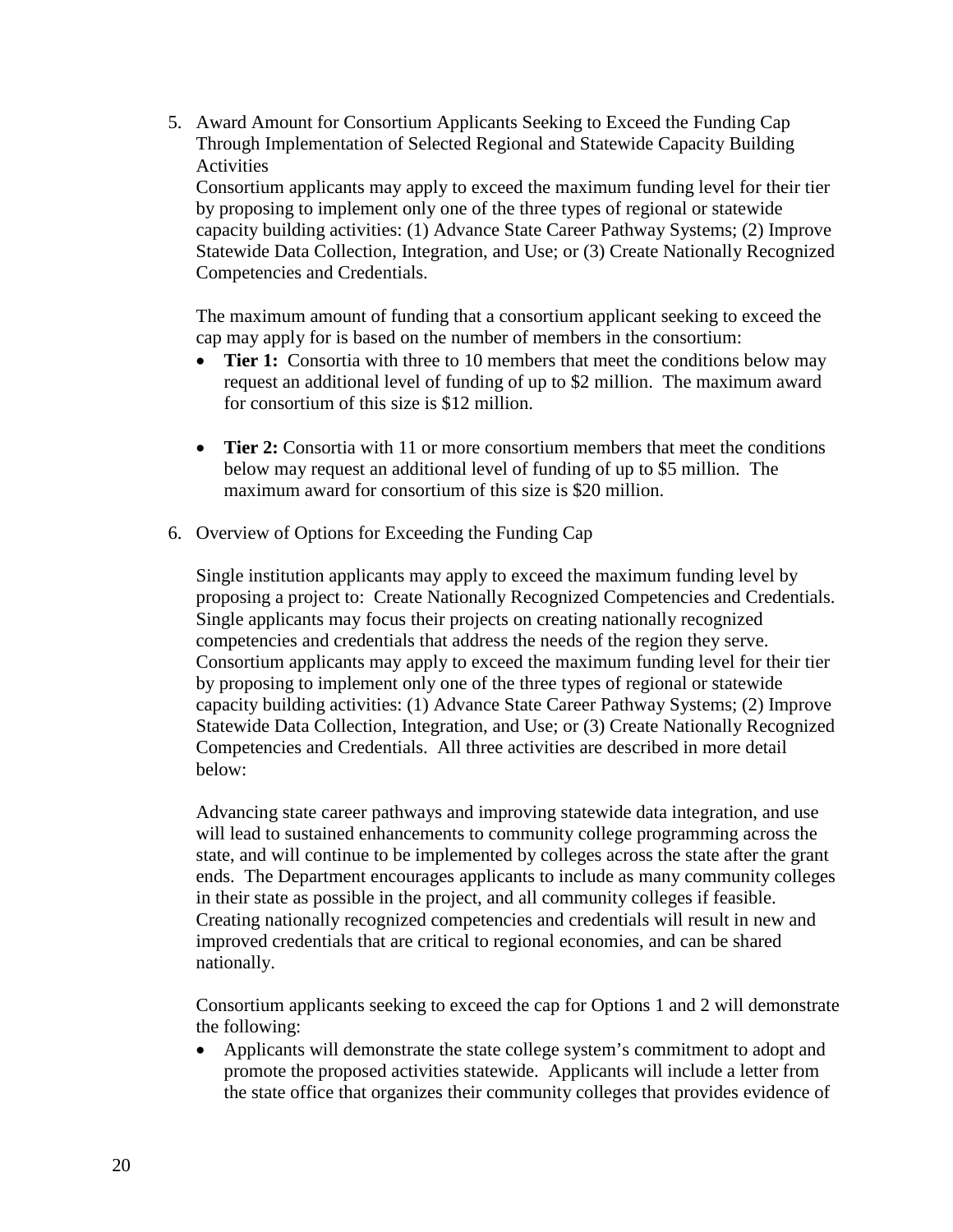this commitment. This may be the state community college system office or a single state board that organizes all of their higher education institutions, depending on the state. For states without a centralized community college system, applicants will describe the specific steps that the consortium will complete to adopt and promote the proposed activities statewide.

• Applicants will demonstrate that the proposed projects will lead to sustained enhancements to community college programming across the state. Applicants will describe how all consortium members and participating colleges that are not receiving funding will implement the proposed activities during the grant period. Applicants will also describe how they expect these colleges to institutionalize these activities into their overall, non-grant-funded education and training activities, enabling them to continue providing similar activities with non-grant resources when the grant ends. Applicants will describe the sustainability planning that participating colleges will complete throughout the grant period to help develop a strategy for the institutionalization of these activities.

For options 1 and 2, efforts to adopt and promote the proposed activities statewide will be considered in the evaluation of applications to exceed the consortium funding award ceiling. TAACCCT grant awards will provide applicants and their consortium members with a significant amount of funding to implement these statewide capacity building activities. The Department encourages applicants to include as many community colleges in their state as possible in the project, and include all community colleges if feasible. Based on the scope of the proposed activities and the number of colleges in some states, applicants may also involve other colleges in the project that are not receiving grant funds to implement the proposed project, and may seek to leverage non-grant resources to maximize the impact of the project. The Department encourages applicants to utilize leveraged resources to maximize the impact of the proposed activities, and help ensure their continued implementation after the end of the grant.

Single institution and consortium applicants seeking to exceed the cap for option 3 will demonstrate the following:

- Commitment of a national industry or employer association or other national partner(s) to the successful implementation of the proposed competencies and credentials, as well as to helping implement the program at other colleges, and disseminating information about the new or enhanced program nationally. Applicants will include a letter from the national partner that defines its role and provides evidence of its commitment.
- Evidence that the proposed projects will lead to sustained enhancements to community college programming in one or more regions. Applicants will describe how all consortium members (if applicable) and participating colleges that are not receiving funding will implement the competencies and credentials during the grant period. Applicants will also describe how colleges will institutionalize these activities into their overall, non-grant-funded education and training activities, enabling them to continue providing similar activities with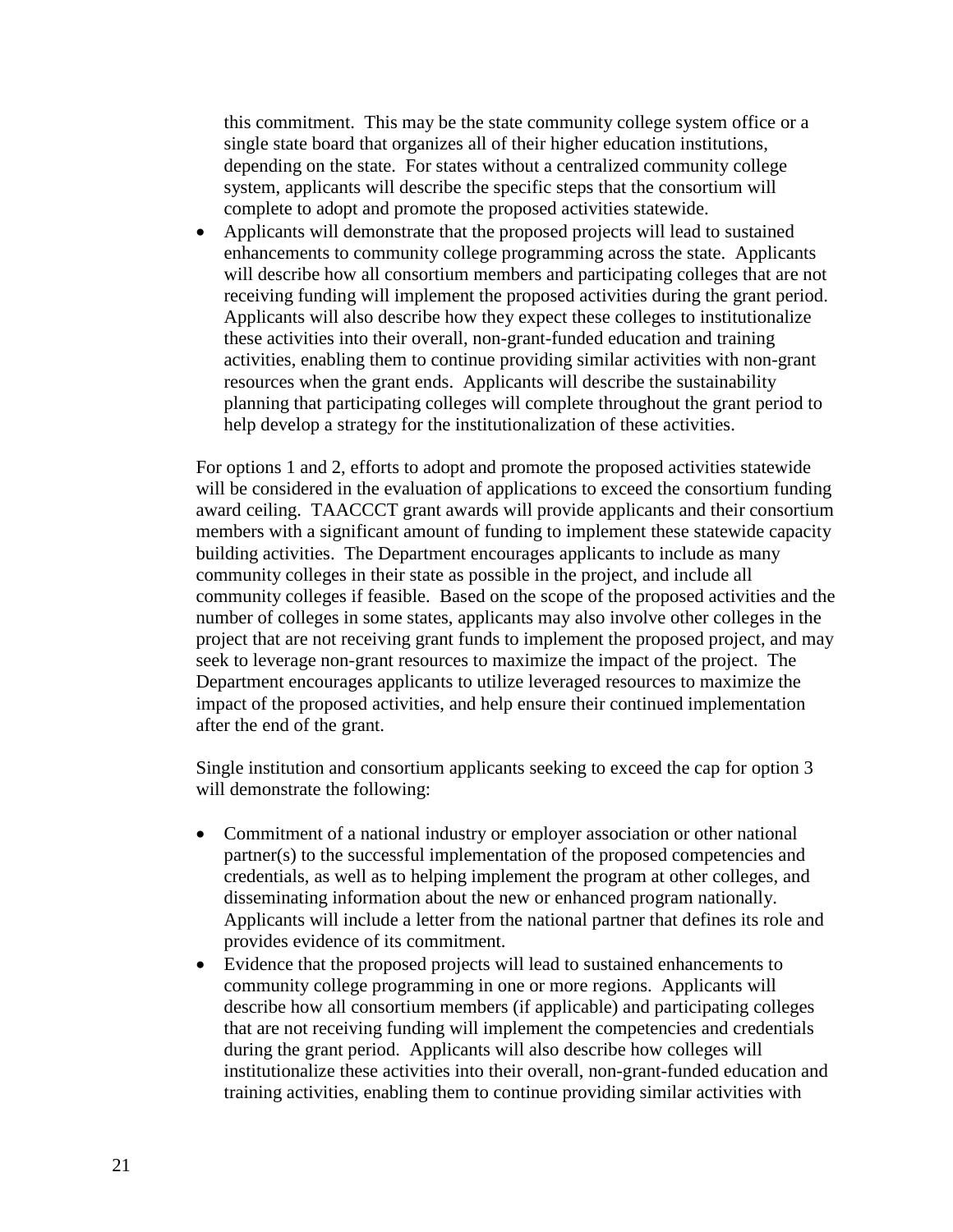non-grant resources when the grant ends. Applicants will describe the sustainability planning that participating colleges will complete throughout the grant period to help develop a strategy for the institutionalization of these activities.

All applicants wishing to exceed the funding caps must have a detailed plan and a well-justified budget that describes the costs of implementing one or more of the strategies below. The budget must be commensurate with the project's scope, specific activity costs, and the likely importance and magnitude of its impact on student outcomes.

See Section V.B for more information on the additional requirements for applicants who wish to exceed the funding caps, including additional required attachments. See Section V.C for information on how the evaluation of supplementary materials for applications requesting funds above the amount of the award ceiling will be considered in the selection process.

#### **Option 1: Advance State Career Pathway Systems**

Consortium applicants will propose a plan to engage employers, educators and the workforce system in building policies and practices that will support the development or expansion of State career pathway systems with the goal of significantly increasing the number of TAA-eligible workers and other adults that enter into and complete credit-bearing certificate and degree training programs in high-wage, high-demand fields. In this context, state career pathways systems should include career pathways and programs developed through TAACCCT funds in addition to others.

Specific strategies consortium applicants could pursue include:

- Create and expand linkages of TAACCCT to bridge programs within the career pathway to improve alignment of the Adult Basic Education (ABE) systems to increase critical foundational skills of adult students and improve transition rates into postsecondary education and occupational skills training, including providing increased opportunities for early credit accumulation for adult students. This strategy also should include accelerated and contextualized remediation as a key component. Provide more comprehensive and effective student advising and support services to improve adult student retention and completion rates for TAA-eligible workers and other TAACCCT participants. Specific strategies could include: career success coaching, intrusive counseling, comprehensive case management, expanded and extensive mentoring services, technology-enabled advising, etc.
- Adopt innovative practices to accelerate credit accumulation and credential attainment for TAA-eligible workers and other TAACCCT participants, such as competency-based education (CBE), prior learning assessments (PLA), organizing courses into a limited number of structured certificate and degree pathways, and advanced training technologies for rapid feedback and adaptive learning.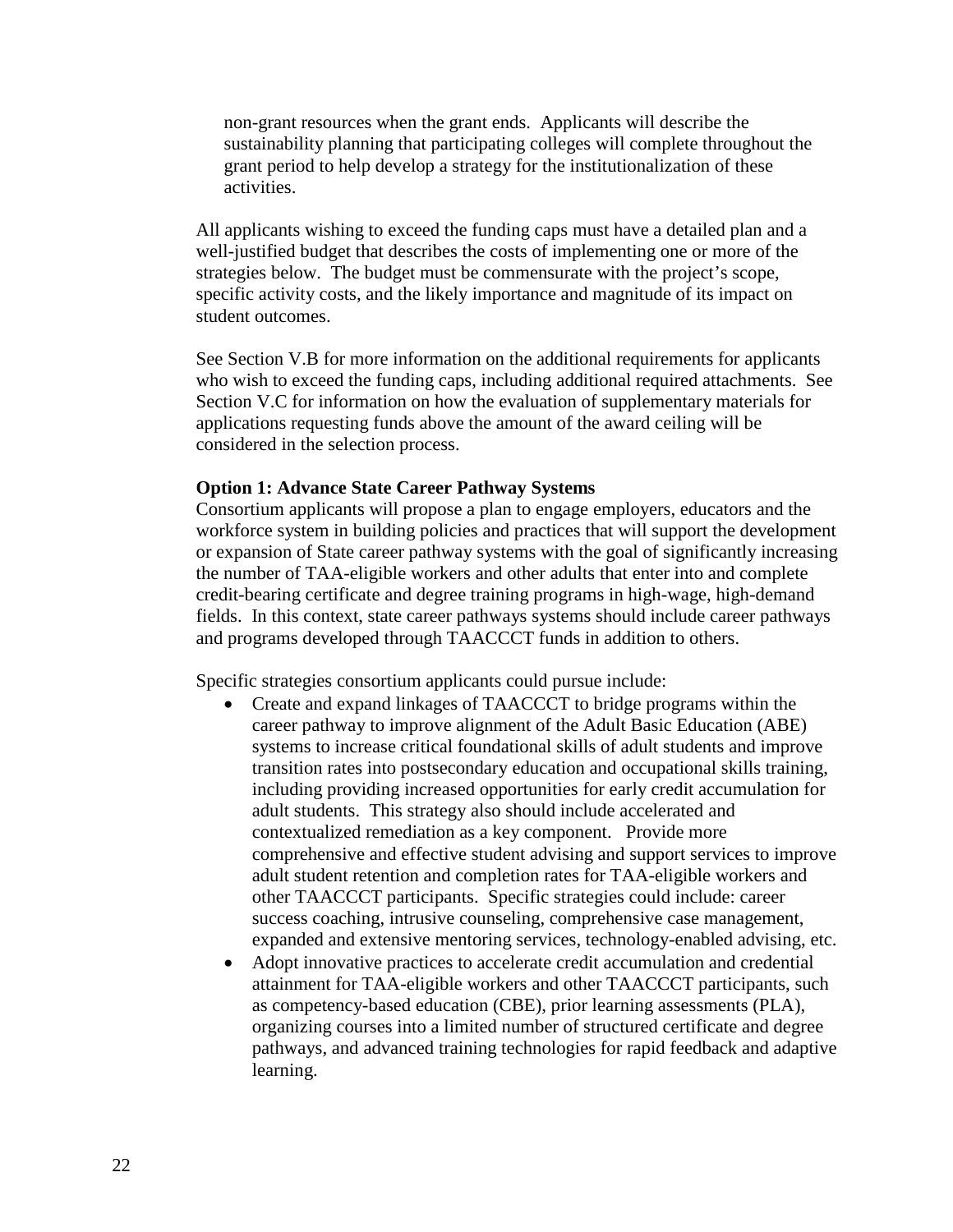- Expand articulation agreements throughout a career pathway, to encompass bridge programs, career and technical training programs, and work-based training, across consortia members and with the State's four-year public university system(s) to promote greater student mobility and faster completion of certifications and degrees awarded after completion of TAACCCT programs. Consortium members should also work to establish 2+2 degree partnerships with the State's four-year public university system(s) to further the credential attainment of TAA-eligible workers and other TAACCCT participants.
- Incorporate Registered Apprenticeship within the state career pathway system. This could include developing new or enhancing existing Registered Apprenticeship programs across the state that enables participants to gain both apprenticeship credentials and academic credits. This could also include developing articulation agreements between Registered Apprenticeship programs and community colleges and four year university systems statewide, enabling apprentices to acquire academic credits towards associates and bachelor's degrees, respectively.

#### **Option 2: Improve Statewide Data Integration, and Use**

Consortium applicants selecting this option will propose a plan to improve the integration and use of education and workforce system data. This could include a plan to integrate data systems that contain both employment and educational outcomes data through a single, unified data warehouse or data management system or a plan to create record linkages between separate data systems.

Integrated data systems or systems that allow matching of individual outcomes will enable staff to access current information on projected education and employment outcomes of participants in TAACCCT funded programs and other programs of study. In addition, statewide integrated systems could allow staff to better assess the progress of TAA-eligible and other unemployed adults that complete TAACCCT funded programs and other programs of study. Finally, integrated systems could allow job-seekers and others interested in education and training to access valuable information on programs and the educational institutions that offer these programs.

To create a system that will seamlessly integrate across state agencies, consortium applicants and consortium members must first establish a common student data reporting system within consortium member institutions and among a majority of the community colleges in their state.

Applicants should describe their ability to ensure that performance and outcomes for all students can be tracked comprehensively and consistently, and that student mobility and transitions among institutions within the state can be captured. This plan should describe institutional actions that will increase both individual student and institutional data collection and tracking, align metrics across institutions, and, as applicable, align student and institutional data tracking systems across institutions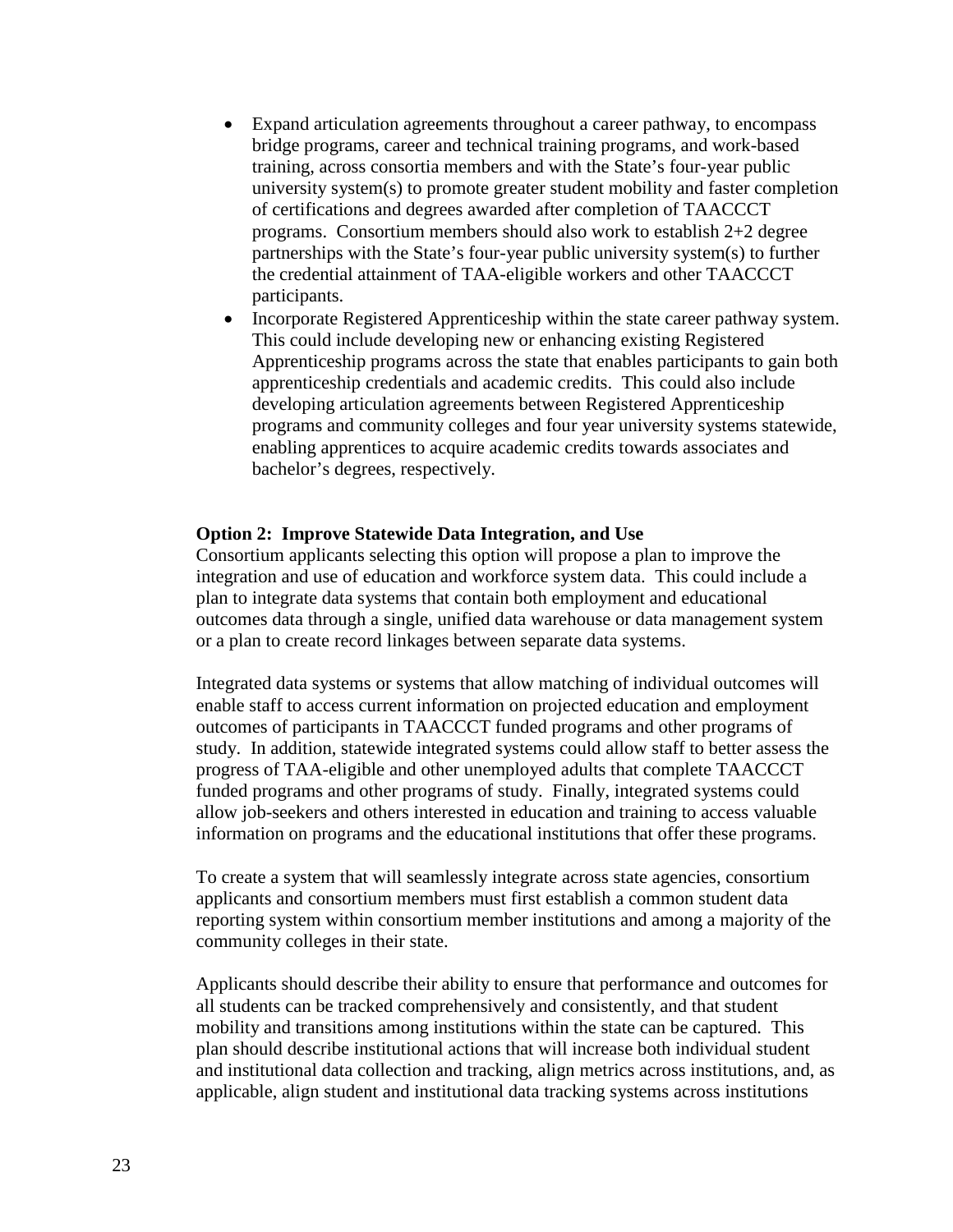within the state public college system. For any plan that includes data systems updates, applicants should include a description of the technical capabilities of current systems and the technical requirements and/or specifications necessary to adapt and integrate existing systems. Applicants that do not have a common student data reporting system across their state or community college systems must first propose a plan to develop and adopt standard definitions for a common set of reporting elements, including student or institutional characteristics, measures required for federal program reporting, and performance measures. Where adopting a common set of elements is not possible, applicants should provide a plan to map reporting elements across institutions with the system.

All applicants should propose a plan that includes all of the following, as applicable:

- Develop and adopt standard definitions for a common set of reporting elements for those students enrolled in non-credit and adult education courses that align with those elements collected for students enrolled in credit-bearing courses.
- Integrate data on students in both credit and non-credit courses and programs into institutional and statewide data systems.
- Integrate data on attainment of industry-recognized credentials into the common set of institution-wide reporting elements.
- Adopt standard policies for complying with Family Educational Rights and Privacy Act (FERPA) (20 U.S.C. § 1232g; 34 CFR Part 99) requirements, such as policies for accessing student education records when connected with audit or evaluation of Federal or State programs and enforcement of or compliance with Federal legal requirements of those programs, standard practices or agreements for disclosing Personally Identifiable Information (PII) through written agreements, and other PII and records management practices.
- Partner with state workforce agencies to obtain LMI from reported sources, including real-time LMI for state and regional labor markets. Train faculty and admissions counselors on effective use of LMI and other resources to assist prospective students in selecting programs that will result in training-related employment. Provide current and prospective students with extensive guidance on use of LMI resources to make program choices that lead to training-related employment.
- Partner with the state agencies that administer the TAA for Workers and WIA programs and the State Unemployment Compensation (UC) agencies to develop a comprehensive data system that utilizes administrative data from these state systems. Since state law and regulations on disclosure differ individually across states, applicants should consult with their state UC agent to determine the appropriate course of action to gain access to confidential UC data on employment outcomes.
- Partner with employers, industry, and the workforce system to supplement data currently available through state agencies that administer TAA for Workers and WIA programs and state UC agencies by enhancing or adding standard occupational codes for employment outcomes.
- Partner with employers and industry to capture and incorporate company or industry data that identifies the credentials on which they have been most likely to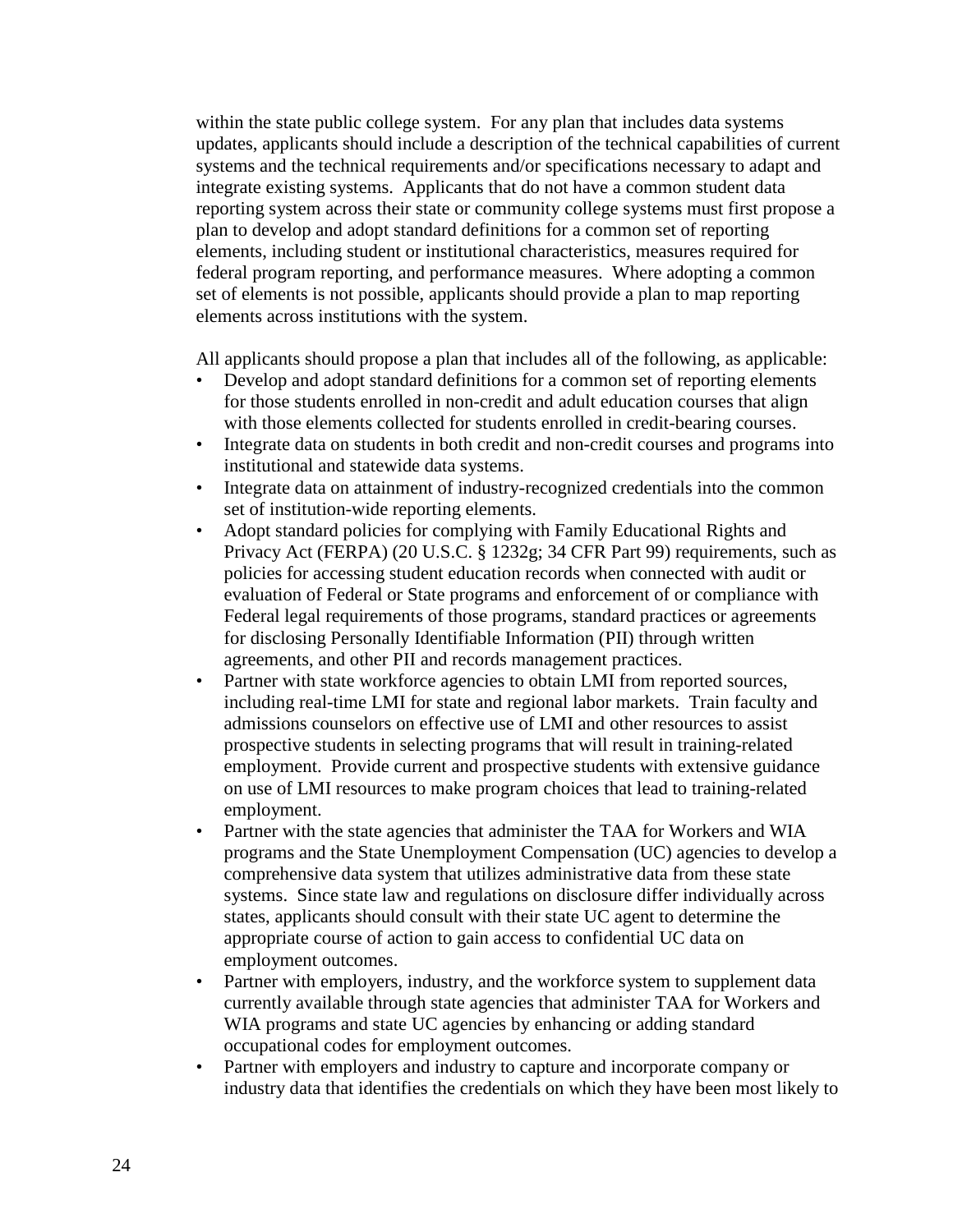hire as well as how individuals with specific credentials are performing in their companies.

- For those states where sharing of data between state education and workforce agencies is limited, applicants partner with relevant state agencies to explore participation in the Wage Record Interchange System 2 (WRIS 2) data sharing agreement. States that are parties to WRIS 2 should explore partnership with the Performance Accountability and Customer Information Agency (PACIA) to expand the types and availability of reports on performance and evaluation of programs.
- Applicants in states that have not yet developed a statewide longitudinal data system for post-secondary education could propose the development of a database that would include all the community colleges in the state, along with as many public four-year institutions and private institutions as possible to track common reporting elements and outcomes data.
- A description of the extent to which the data could be made publically available.

The Departments of Education and Labor currently fund grant programs that encourage data integration within education and workforce systems. The Department of Education's State Longitudinal Data Systems (SLDS) Grant Program has funded the design, development, implementation, and expansion of K12 and P-20W (early learning through the workforce) longitudinal data systems for educational entities in 47 states. The Department of Labor had funded the Workforce Data Quality Initiative (WDQI) to support the development or enhancement of longitudinal administrative workforce system databases that will allow the creation of linkages to the state education data systems. More information about the WDQI initiative can be found at <http://www.doleta.gov/performance/workforcedatagrant09.cfm> and information about the SLDS at [https://nces.ed.gov/programs/slds/.](https://nces.ed.gov/programs/slds/)

Applicants that have received Federal funding under the WDQI or SLDS, either as a direct recipient, or as a part of a statewide grant must provide a brief description of their existing projects and a detailed explanation of how TAACCCT funds will be used to complete activities that are outside the scope of its existing grant, and not duplicate existing efforts. The activities to be performed with TAACCCT funds through this option are different from those that could be performed under WDQI if the state had received such a grant. Resources to assist state agencies with a variety of issues related to developing, implementing and effectively using longitudinal data systems are available from the National Center for Education Statistics (NCES) of the U.S. Department of Education at: [http://nces.ed.gov/programs/slds/resource\\_type.asp.](http://nces.ed.gov/programs/slds/resource_type.asp)

All applicants should note that TAACCCT grant funds are intended to serve adults. As such, they may not be used to develop or enhance reporting systems that exclusively or primarily serve the needs of youth, such as K-12 reporting systems.

## **Option 3: Create Nationally-Recognized Competencies and Credentials**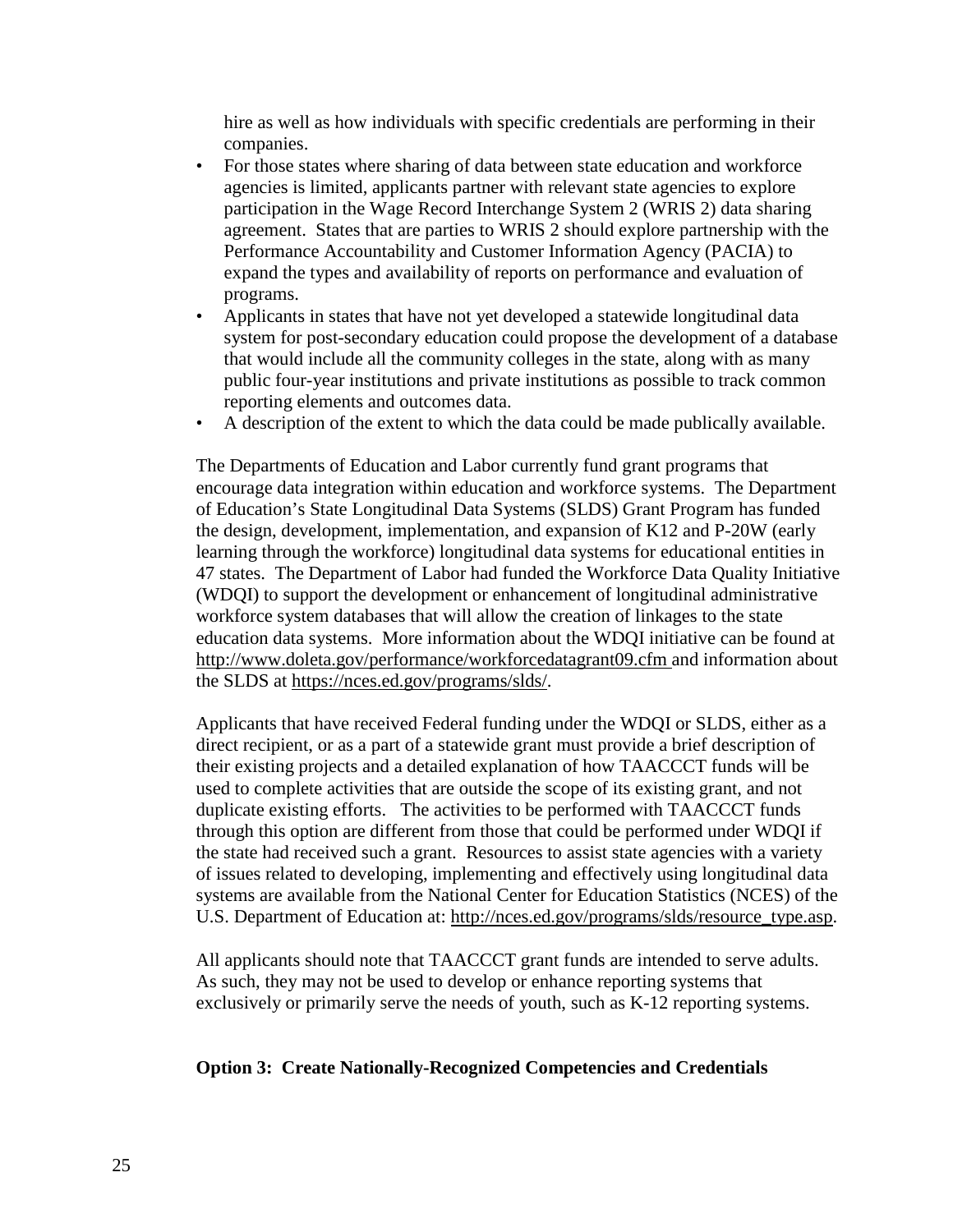Consortium and single institution applicants will present a strategy to develop their TAACCCT programs in coordination with national partners that will help scale these strategies to other regions of the country. Although all applicants will engage a comprehensive group of regional employers, applicants choosing this option will also engage relevant partners for the purpose of taking the strategy to scale. In many cases the natural partner would be a national industry association or another national employer association that may want to scale an effective training program to other regions where member businesses are looking to hire. In other cases, particularly where industry associations have been less active or have less capacity, these partners could be employer consortia (other than associations), so long as the competencies and credentials are built to be common across employers. These partners could also be philanthropic organizations or other non-profit organizations with strong relationships to businesses in the chosen sector.

These national industry partners or other organizations that will help scale the strategy should play an integral part in proposals submitted for this option. Applicants will:

(1) Develop or adapt and map industry competency frameworks for career pathways in high demand industries that are suited for TAA-eligible workers and other adults and that can be used to develop competency-based education programs within state and regional economies leading to an industry-recognized credential;

(2) Develop and coordinate outreach and educational materials for industry, labor organizations, and postsecondary education institutions about the value and benefits of the programs developed; and

(3) Demonstrate the adaptation and use of these competency-based frameworks and credentials beyond the applicant and any consortium members (if applicable)

Comprehensive plans will incorporate the following components:

- Assess the current level of credential attainment for individuals in education and training programs within a career pathway in an industry showing significant demand across the state.
- Assess the rate at which individuals in the training programs are being hired by businesses within the industry of interest. Business partners may help by using their own data to identify the credentials on which they have been most likely to hire as well as how individuals with specific credentials are performing in their companies. Applicants may also employ analyses of real-time labor market information to identify relevant credentials currently in demand in job postings and also information mined from resumes to identify patterns of previous jobs held and credentials earned by individuals currently working in occupations that are part of a targeted career pathway.
- Conduct a study to examine and compare: (a) the competencies required for existing credentials; (b) competencies required by industry employers; and (c) competencies covered in current program coursework and curricula. The purpose of this analysis is to first ensure alignment with existing competencies and to avoid duplication of effort, and second, to identify potential need for a new industry-recognized credential to address currently unmet employer needs.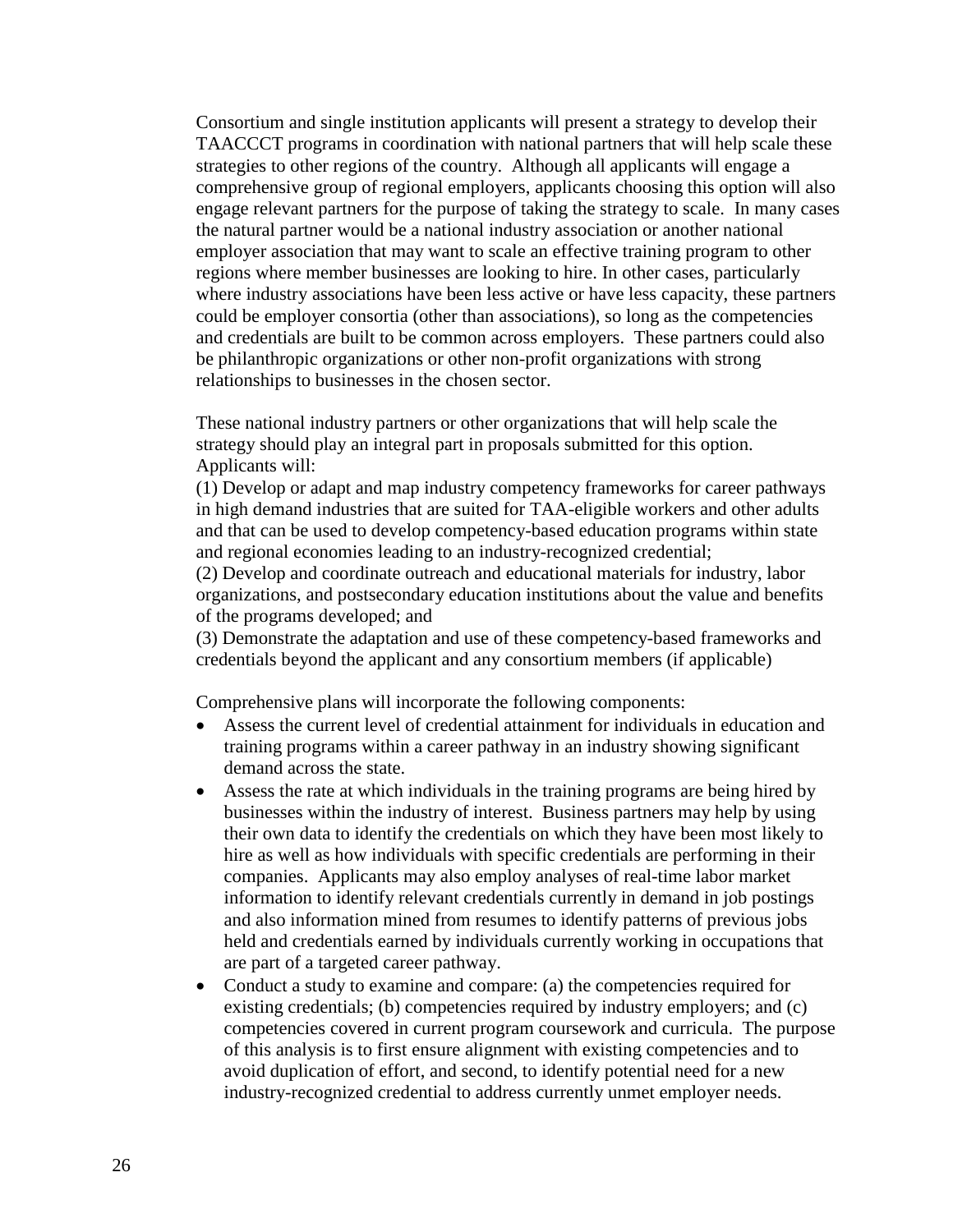- Identify several institutions within the state consortia (if applicable) that are committed to develop or modify a competency-based education and training program to improve TAA-eligible and other adult student outcomes or to address unmet industry requirements, and that is willing to collaborate to establish articulation agreements with the other institutions in the consortia. This may include the development of new assessment(s) or credential(s) as necessary and will include documentation of the approach used.
- Test and refine the competency-based program with students drawn from the TAACCCT grants, particularly TAA-eligible or other unemployed adults, making adjustments as necessary, such as the need to incorporate contextualized remediation.
- Once tested and refined, national industry representatives or other national partners will help to implement the competency based program(s) at other community colleges either within or outside of the state based on the needs of the college's regional labor markets.
- Make available the model approach, competency framework and competencybased program(s) including accompanying assessment tool(s) and credentials produced, and widely disseminate information on the uses and benefits of this approach throughout the trade and industry association(s), education and training network, public workforce system, and other credentialing bodies. Set up a faculty training program during the grant period to engage additional educational institutions over time.

See Section V.B for more information on the additional requirements for applicants who wish to exceed the funding caps, including additional required attachments.

The period of performance is 48 months, with an anticipated start date of October 1, 2014. This performance period includes all necessary implementation and start-up activities. Applicants must plan to fully expend grant funds during the period of performance while ensuring full transparency and accountability for all expenditures. Awards made under this announcement are subject to the availability of Federal funds.

All programs must be developed and offered within the first 36 months of the period of performance, with grant funds allocated for program development and delivery expended during that time. DOL expects that grantees will begin enrolling participants in education and training programs no later than 18 months after the date of grant award. The final 12 months of the period of performance is limited to gathering information and data for reporting outcome measures and completing the requirements for the third-party evaluation. During this timeframe grantees cannot incur costs for any other activities, including program development and instructor salaries.

For applicants receiving funding in excess of the funding cap in order to improve statewide data integration and use (Option 2, Section II.A), it is allowable to use grant funds to implement these additional activities for the entire 48 month period of performance.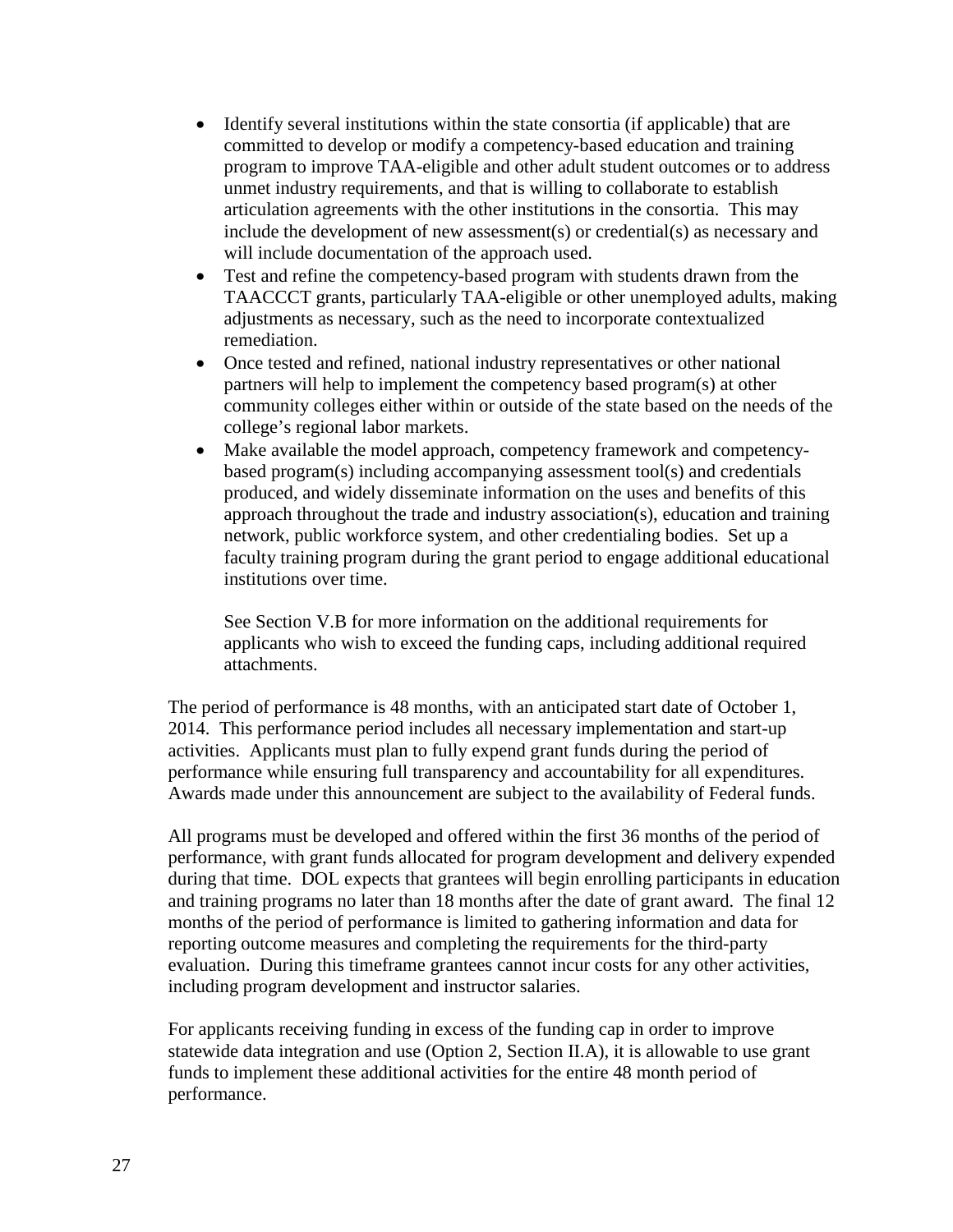### **III.Eligibility Information**

#### **A. Eligible Applicants**

Eligible institutions are institutions of higher education as defined in Section 102 of the Higher Education Act of 1965 (20 U.S.C. 1002) which offer programs that can be completed in not more than two years. They include public, proprietary, or other nonprofit educational institutions. Generally, such institutions of higher education include two-year and four-year colleges and universities, Historically Black Colleges and Universities, Tribally Controlled Colleges and Universities, Hispanic-serving Institutions, and Asian American and Native American Pacific Islander-serving Institutions. Educational institutions in the U.S. territories are eligible if they offer programs that can be completed in not more than two years and are accredited by an agency or association recognized by the U.S. Department of Education. However, applications from institutions not located in the 50 States, the District of Columbia, and Puerto Rico may not be eligible for the full 10 points in Section V.A.1 because workers outside of these jurisdictions cannot be certified as TAA-eligible.

Eligible institutions previously funded under TAACCCT SGA/DFY PY 10-03 (Round 1) and TAACCCT SGA/DFY PY 11-08 (Round 2) may apply as a single institution or as a Lead or Member Institution in a consortium application under this SGA. Eligible institutions previously funded as a single institution or a Lead Institution under a consortium application under TAACCCT SGA/DFY PY 12-10 (Round 3) may not apply as a Lead Institution in a consortium application under this SGA, but may apply as a single institution or participate in a consortium application as a Member Institution.

Please note, for institutions funded under TAACCCT Round 1, 2, and 3, the Department does not intend that awards made through this solicitation will fund the continuation of their existing TAACCCT projects; however, TAACCCT Round 1, 2, and 3 Grantee Institutions and other eligible applicants can propose projects that expand or enhance previously-funded TAACCCT projects in a new way, such as: enhancing a classroombased program of study for online or hybrid delivery; adding stackable education and/or training credentials to an existing program of study; and enhancing a program of study to be delivered in an accelerated format. For applicants that propose projects that expand or enhance previously-funded TAACCCT projects in a new way, a brief but detailed description of the expansion or enhancement of the activities of these projects must be included as part of the project description section of the abstract submitted with the application.

Applicants must identify their institution type in Section 9 of the SF-424 Application for Federal Assistance. Eligible institutions must be accredited, as of the closing date of this SGA, by a nationally recognized accrediting agency or association that has been recognized by the U.S. Department of Education. Applicants should submit documentation as an attachment verifying their status (and the status of each consortium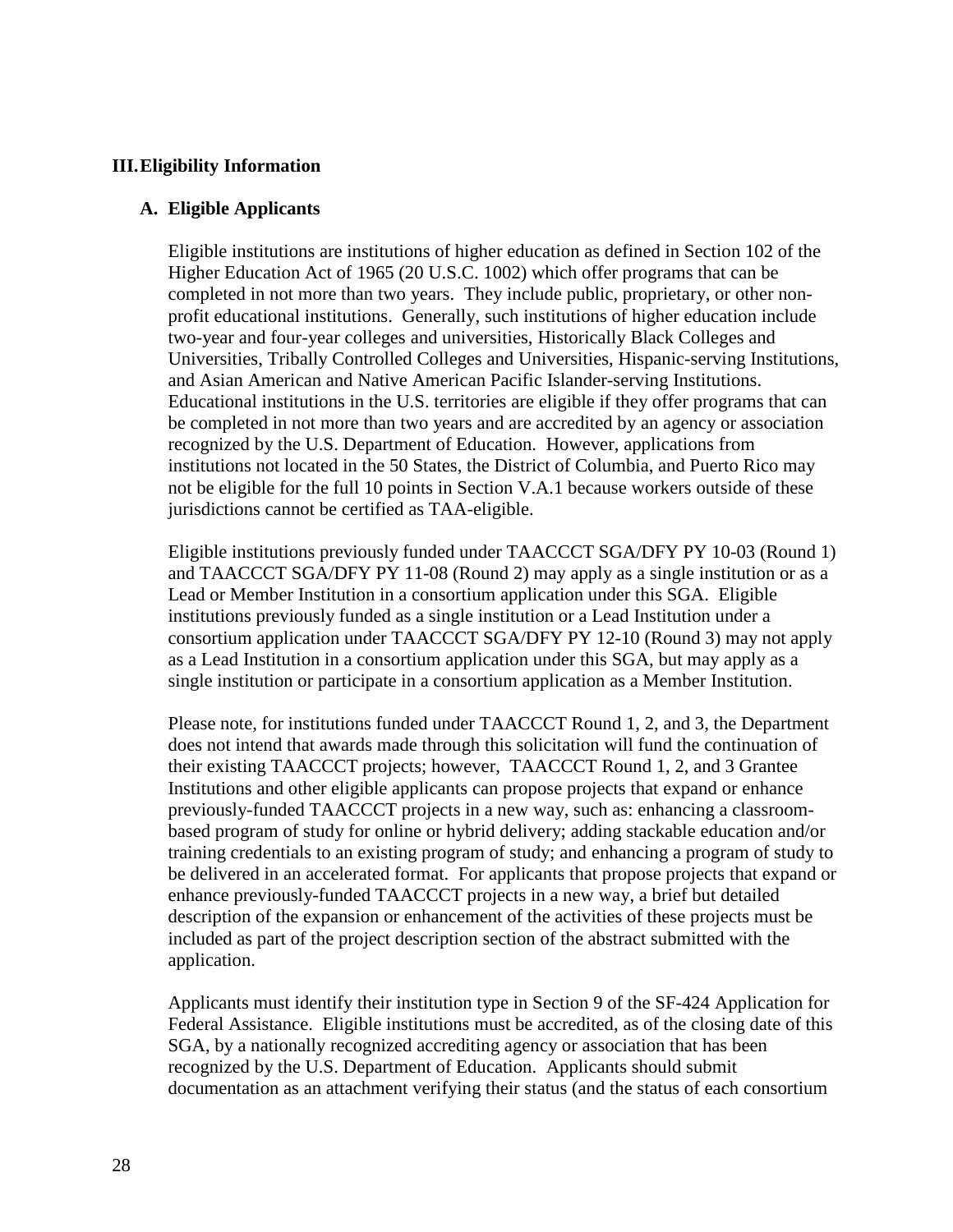member, if applying as a consortium) as an institution of higher education that is accredited by an agency that has been recognized by the U.S. Department of Education.

To meet the needs of TAA-eligible and other unemployed adults, and to meet the President's goal to make education more affordable, the Department is interested in encouraging applications by eligible institutions that are also participating in Title IV Federal student financial aid programs. Eligible applicants that are not participating in Title IV student aid programs are still eligible to apply for the TAACCCT grant program.

## **1. Single Institution Applicant**

Eligible single institution applicants are eligible institutions of higher education as defined in Section III.A. The Department strongly encourages at least one eligible institution in each state to apply for TAACCCT funds to increase the likelihood that at least one eligible institution in each state files a fundable application.

## **2. Consortium Applicant (Single-State Consortium and Regional Multi-State Consortium Applicants)**

Eligible consortium applicants are consortia of three or more eligible institutions of higher education as defined in Section III.A. The Department strongly encourages applicants to form consortia within a state (single-state consortia). The Department is also interested in consortium applicants with members that are located across state lines, but share a common labor market (regional multi-state consortia). National multi-state consortia comprised of community colleges that do not share a common labor market or regional industry sector are not eligible to apply under this Solicitation.

Consortium grants must identify a Lead Institution. The Lead Institution will be awarded the grant with consortium member institutions receiving funding as subgrantees. As the Lead Institution and prime grantee, the Lead Institution has additional responsibilities, as outlined below.

## **a. Consortium Applications**

- (1) Eligible applicants who have come together as a consortium will submit one application package to the Department. The consortium application package will include the following: An SF-424 for the Lead Institution and a single integrated budget narrative for the consortium member(s) providing detail for each line of the SF-424A that corresponds with each member in the consortium as well as total amounts for each member in the consortium.
- (2) A consortium agreement, signed by all members of the consortium, indicating their commitment to participate in the project and acknowledging they will be subrecipients under the DOL award.
- (3) A single integrated Project Narrative that meets the requirements contained in this SGA for the consortium award.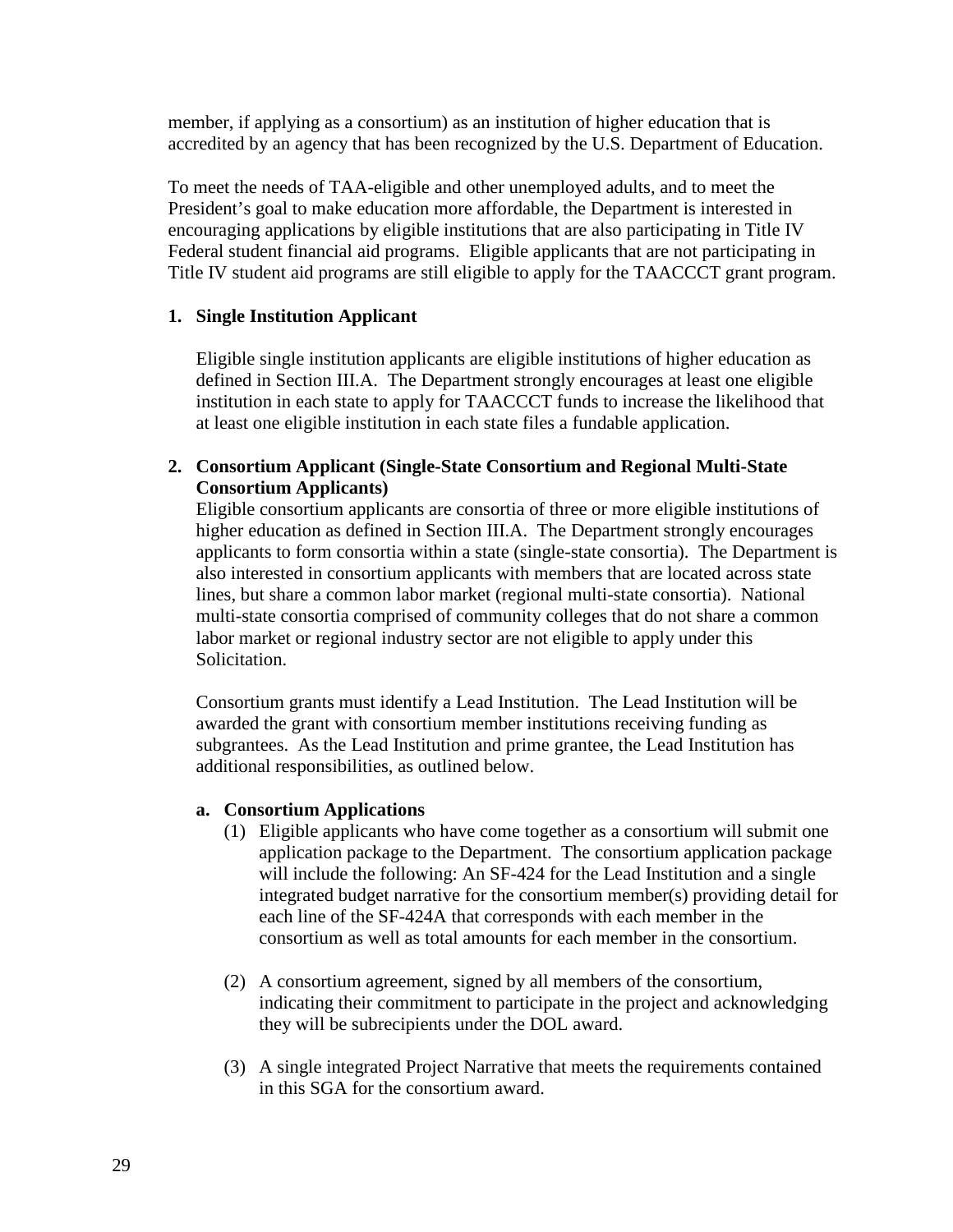#### **b. Role of Lead Institution in Consortium**

The Lead Institution is responsible for submitting the grant application on behalf of the consortium. The Lead Institution will receive the grant award and all members of the consortium will be subrecipients. Subrecipients must comply with 29 CFR 95.5. In addition to the requirements outlined in 29 CFR Part 95, including 29 CFR 95.51 (Monitoring and reporting program performance), the Lead Institution will be responsible for the following:

#### (1) Communication

The Lead Institution will be the entity that communicates with ETA on behalf of the consortium award. Questions from Member Institutions will be transmitted to ETA via the Lead Institution.

To carry out the programmatic functions of the grant, the Lead Institution will communicate regularly with members of the consortium, and will share information and technical assistance provided by the Department or the Federal Project Officer (FPO) assigned by the Department to oversee the grant. It is important that all consortium member institutions receive information related to technical assistance or a change in policy. Consortia must develop a communication process that promotes effective and efficient communication between the Lead Institution and the Member Institutions.

#### (2) Monitoring

The Lead Institution, as the prime grantee, will perform monitoring for consortium member subrecipients, as required in 29 CFR 95.51. The Lead Institution will track programmatic and fiscal progress against goals, and work to correct problems related to achievement of programmatic and fiscal goals of the consortium projects, in accordance with 29 CFR Part 95, and compile outcome measures and fiscal reports.

#### (3) Reporting

Combined quarterly narrative programmatic and fiscal reports As the prime recipient, the Lead will submit, on behalf of the consortium, a quarterly narrative programmatic report that compiles the activities of the consortium Member Institutions, to provide a holistic picture of the consortium award as well as progress of the individual member institution grants. The Lead Institution will also submit an Annual Performance Report on behalf of the consortium. Additionally, the Lead Institution must submit the quarterly financial reports using ETA Form 9130.

#### (4) Prior approval requests

The Lead Institution will submit to the Grant Officer all requests under the consortium award, including those of consortium Member Institutions, to acquire equipment and capital expenditures as well as requests for approval of rearrangement (renovation) and alterations, as dictated by the cost principles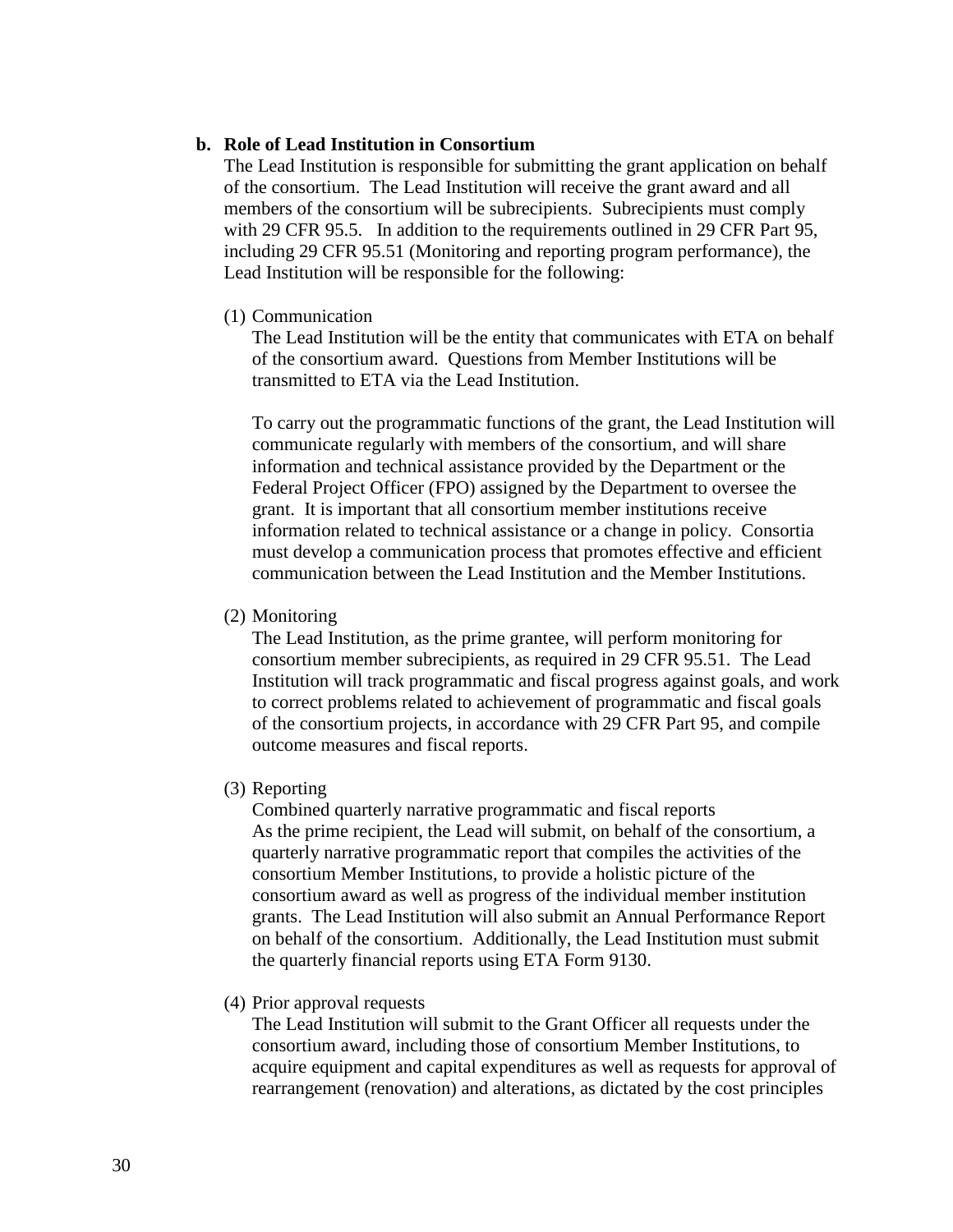located in OMB Circular A-21 at [http://www.whitehouse.gov/omb/grants\\_circulars.](http://www.whitehouse.gov/omb/grants_circulars).

- (5) Provision of Technical Assistance and Training The Lead Institution will provide to consortium member institutions technical assistance and training related to programmatic, fiscal, and reporting requirements.
- (6) Project Evaluation

The Lead Institution will be responsible for procurement of a single project evaluator as described in Section V.D. Additionally, all associated evaluation costs should be reflected in the Lead Institution's section of the integrated budget narrative.

Please note that the majority of the above activities (1) through (6) do NOT fall under administrative costs as defined under the TAACCCT grants (see Section IV.E.3). Most of these costs are considered programmatic in nature. Therefore, Lead Institutions may allocate additional programmatic funds to support implementation of these additional activities required of Lead Institutions.

Consortium members will function as subrecipients. Limitations and other requirements for awards, such as the administrative cost limitation, will apply to an individual consortium member grant award unless otherwise noted.

Applicants should note that there are specific submission instructions for consortium applications for the abstract (Section IV.B.4).

### **c. Role of Member Institutions in a Consortium**

Member Institutions are those institutions who join together to become a consortium award under the TAACCCT program. Member Institutions must indicate their commitment to be part of the consortium by signing a consortium agreement to be submitted with the application. The consortium agreement does not have to be a formal MOU or other legal agreement between entities; but rather a letter of intent to participate. Upon award, member institutions must enter into subgrant agreements with the Lead Institution.

As subrecipients, Member Institutions must follow all the terms and conditions of their Grant Award, per 29 CFR 95.5. Member Institutions must submit programmatic and financial information to the Lead to facilitate submission of quarterly programmatic and fiscal reports by the Lead in compliance with 29 CFR Part 95.

### **d. Consortium Management**

Applicants are encouraged to collaborate with other colleges and universities to build consortia, and to align (where appropriate) with institutions that have already received TAACCCT funding. This includes developing content across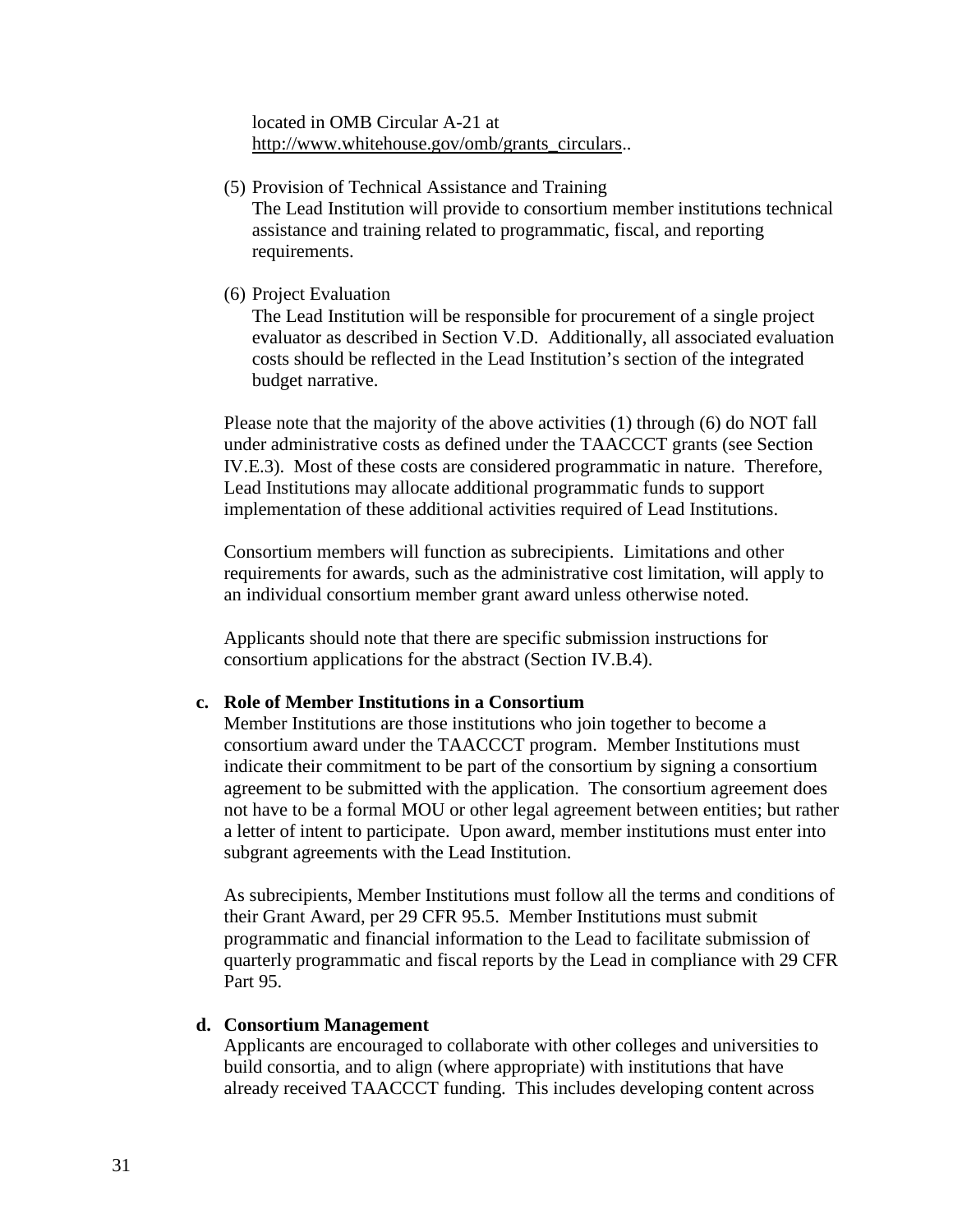multiple institutions; developing content at one institution and allowing other institutions to use the content in their courses; and/or designating a home institution or institutions in the consortium to confer credential(s), while other institutions contribute to the program through course development and delivery. Applicants shall develop a collaboration model that reduces duplication of effort and resources where possible within the consortium.

### **B. Allowable Activities for All Applicants**

The Department anticipates that the majority of applicants will include three specific types of allowable activities to support their work: a) hiring and/or training additional instructors or staff (including the costs of salaries and benefits) to assist in the development and/or delivery of new curricula, and in the establishment of internships, Registered Apprenticeship, or clinical/cooperative education programs at employer sites; b) purchasing or upgrading classroom supplies and equipment and/or educational technologies that will contribute to the instructional purpose in education and training courses supported by the grant; and c) costs associated with implementing changes in the time or scheduling of courses.

Other allowable activities may include, but are not limited to, implementing and/or enhancing the information technology infrastructure used to provide education and training and related activities; developing staff and infrastructure capacity to acquire, organize, and/or analyze program data for continuous improvement and program evaluation; expanding and improving the capacity of student services that directly support the goals of the grant (for example, career guidance programs); leasing space that is used for education and training and related activities; and altering or renovating facilities (in accordance with the Federal Cost Principles at OMB Circular A-21 located at http://www.whitehouse.gov/omb/grants\_circulars (formerly 2 CFR Part 220)) that are used for education and training and related activities (which could include ensuring that the facilities comply with Federal architectural accessibility obligations that require facilities to be readily accessible to and usable by qualified individuals with disabilities).

Applicants may also consider engaging private sector partners or employers to use nongrant funds to run incentive prize competitions to develop education and training tools, strategies and technologies. More information is available in Appendix F.

Capital expenditures, such as equipment or capital improvements, are allowable with prior approval from the Grant Officer. A capital improvement is a type of capital expenditure as described in OMB Circular A-21, App. A., J. 18(a)(1) located at [http://www.whitehouse.gov/omb/grants\\_circulars.](http://www.whitehouse.gov/omb/grants_circulars) However, capital expenditures for improvements to land are not allowable under these grants. Possible allowable capital improvements include, but are not be limited to, improvements to buildings or equipment that would materially increase their value or useful life, including the cost to put the asset or improvement in place. For buildings, this could include the cost of upgrading, installing or retrofitting a building's internal systems or utilities, such as electrical, plumbing, HVAC, and communications to accommodate training courses or equipment. This could also include structural improvements or upgrades including the relocation,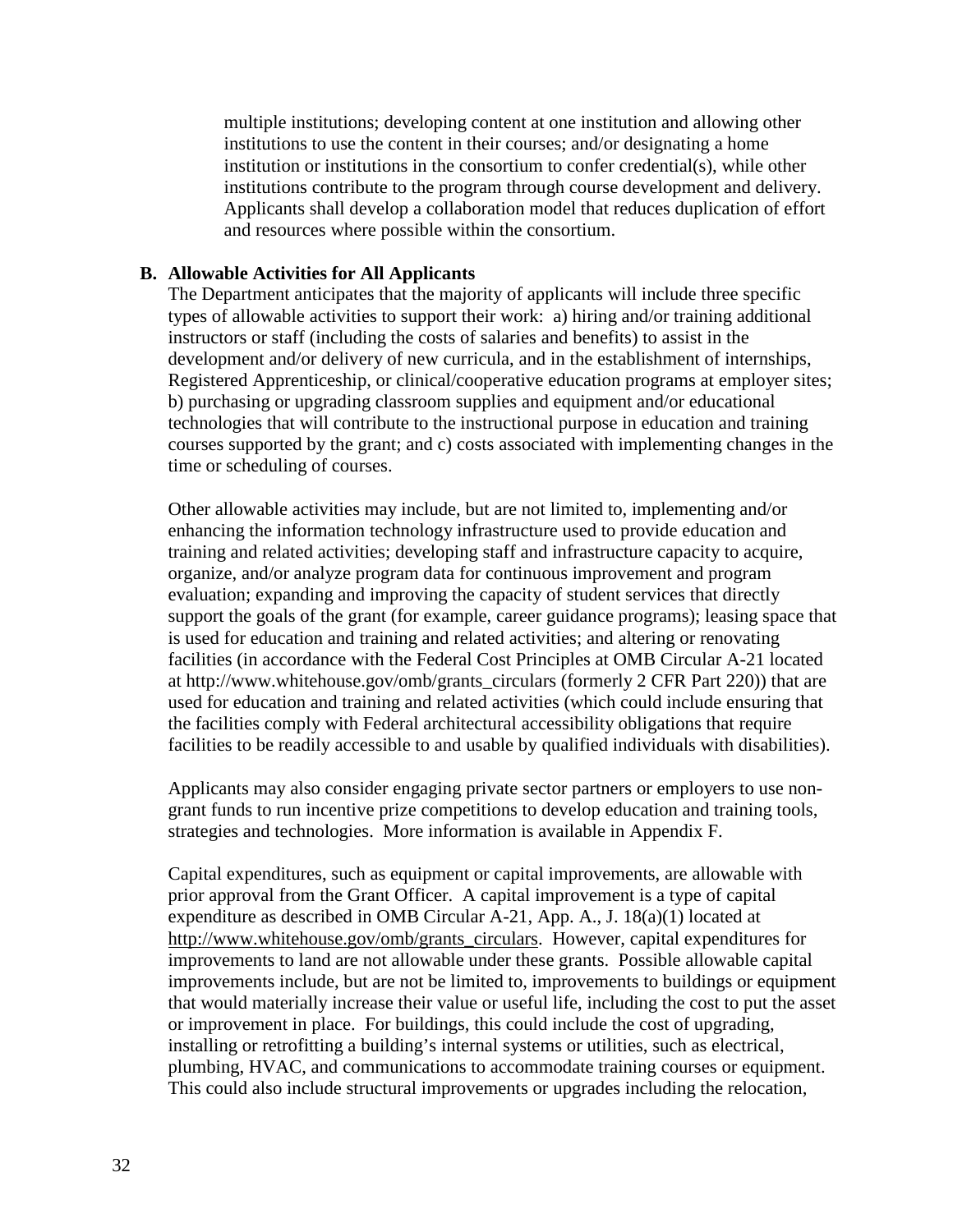modification, retrofitting or enhancement of interior load bearing walls or interior floors to accommodate training courses or equipment. Minor alterations, renovations, or rearrangements, if specific to the project, are also allowable with prior approval from the Grant Officer. Minor alterations, renovations, or rearrangements may include activities and associated costs such as relocating, modifying, replacing or adding items (such as switches and outlets) related to internal environments (temperature, humidity, ventilation, and acoustics), and installation of fixed equipment (including fume hoods and audio/visual equipment).

Award of a grant under this SGA does not constitute prior approval. After grant awards are made, applicants will be required to obtain specific Grant Officer approval before acquiring equipment or proceeding with proposed capital expenditures, renovation, or alteration of facilities. The Grant Officer must determine that all proposed equipment, capital improvements, and/or alterations and renovation are: 1) allocable, necessary, and reasonable; 2) tied to specific grant-related deliverables and outcomes outlined in the grantee's statement of work (SOW) (including capacity-building and/or training outcomes); and 3) consistent with the SGA. In their budget narrative, applicants proposing to spend grant funds on capital improvements and/or alterations and renovations as outlined in the SOW and budget narrative must demonstrate how these expenditures will support the expansion and improvement of the education and training programs that are the focus of their proposed project. Total combined costs of all capital improvements and other alterations and renovations cannot exceed 15 percent of the total grant award. For consortium applicants, the total cost for all capital improvements and other alterations and renovations by all consortium members combined cannot exceed 15 percent of the total grant award. All activities related to capital expenditures and other alterations must be completed no later than 18 months from the start of the period of performance.

Allowable costs also include the costs of program development such as using subject matter experts from industry, education, state workforce agency, labor market and economic research entities, and other areas to inform and assist in curriculum design. It is allowable to contract with WIBs, and their AJC for the provision of dedicated services directly related to the TAACCCT-funded project, including costs related to implementing data sharing agreements. Applicants should refer to Section VI of the SGA for a list of relevant Office of Management and Budget (OMB) Circulars related to cost principles, administrative, and other requirements that apply to this Solicitation.

### **C. Cost Sharing or Matching**

Cost sharing or matching funds are not required for this program. Please note that any other resources contributed to the project are considered leveraged resources and do not constitute cost sharing or matching funds. More information on leveraged resources may be found in Section IV.B.2. Applications that include any form of cost sharing or match will not receive additional consideration under the review. Cost sharing or match is not one of the application screening criteria.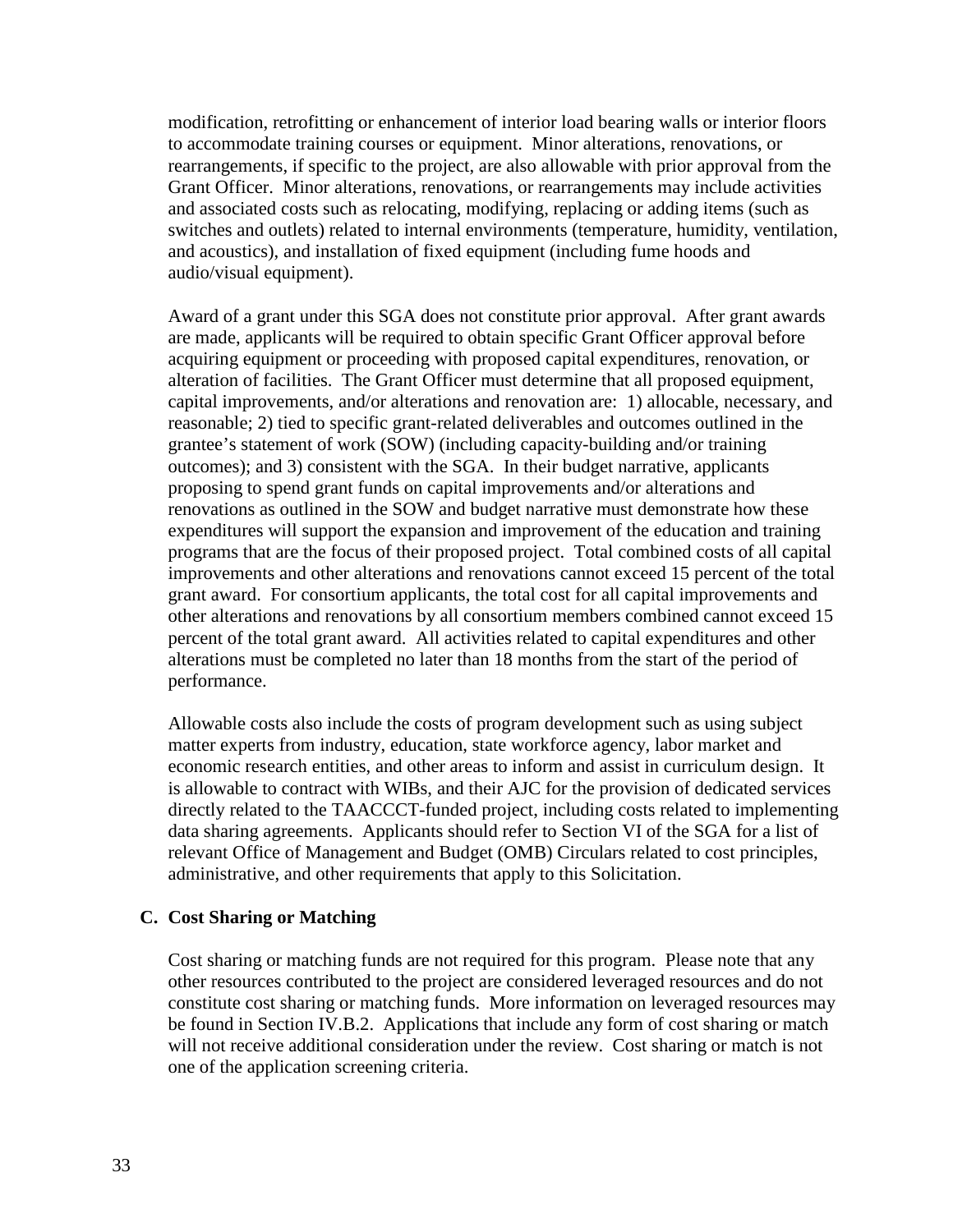## **D. Other Information**

1. Application Screening Criteria

Applications that contain any of the following deficiencies will be found nonresponsive and will not be reviewed. The deficiencies are:

- Failure to satisfy the deadline requirements referenced in Section IV.C.;
- Applications that are less than \$2,260,000 or exceed the ceiling amount for a single institution as identified in Section II.A.2 and II.A.3, or that exceed the amount permitted for Tier 1 and Tier 2 consortium applications, as identified in Sections II.A.4 and II.A.5;
- The lack of accreditation of the applicant as referenced in Section III.A;
- For consortium applicants, the lack of accreditation of any consortium member as referenced in Section III.A;
- Failure to include: signed SF-424 including D-U-N-S® (DUNS) Number, a project budget including a SF-424A and budget narrative, and a project narrative referenced in Section IV.B;
- Failure to register with SAM and maintain an active account referenced in Section IV.C; and
- Failure to include required information as an attachment referenced in Section IV.B, including:
	- Abstract;
	- Documentation of Employer Commitment;
	- Documentation of Workforce System Commitment;
	- Program Evaluation Plan and Budget Narrative; and
	- Employment Results Scorecard Workplan (for Single State Consortium Applicants) or Employment Results Scorecard Continuous Improvement Workplan (for Regional Multi-State Consortium Applicants).
- 2. Number of Applications to Be Submitted

Eligible institutions may submit one application in response to this SGA, either as a single institution applicant or as the Lead Institution in a consortium application. However, eligible institutions may submit an application as a single institution applicant, and also serve as a member of a consortium in one or more consortium applications in which they do not serve as the Lead Institution.

3. Eligible Participants

# **a. Participants Eligible to Receive Training**

There are no eligibility requirements for specific populations that are eligible to be served through the TAACCCT grants funded through this SGA. The intent of this SGA is to fund projects that expand and improve the ability of eligible institutions to provide education and training programs that are suitable for a diverse population of workers eligible for training under the TAA for Workers program, as well as a broad range of other adults, such as women or minorities, who may be underrepresented in high-demand fields. However, successful applicants must give priority of enrollment to workers eligible for training under the TAA for Workers program.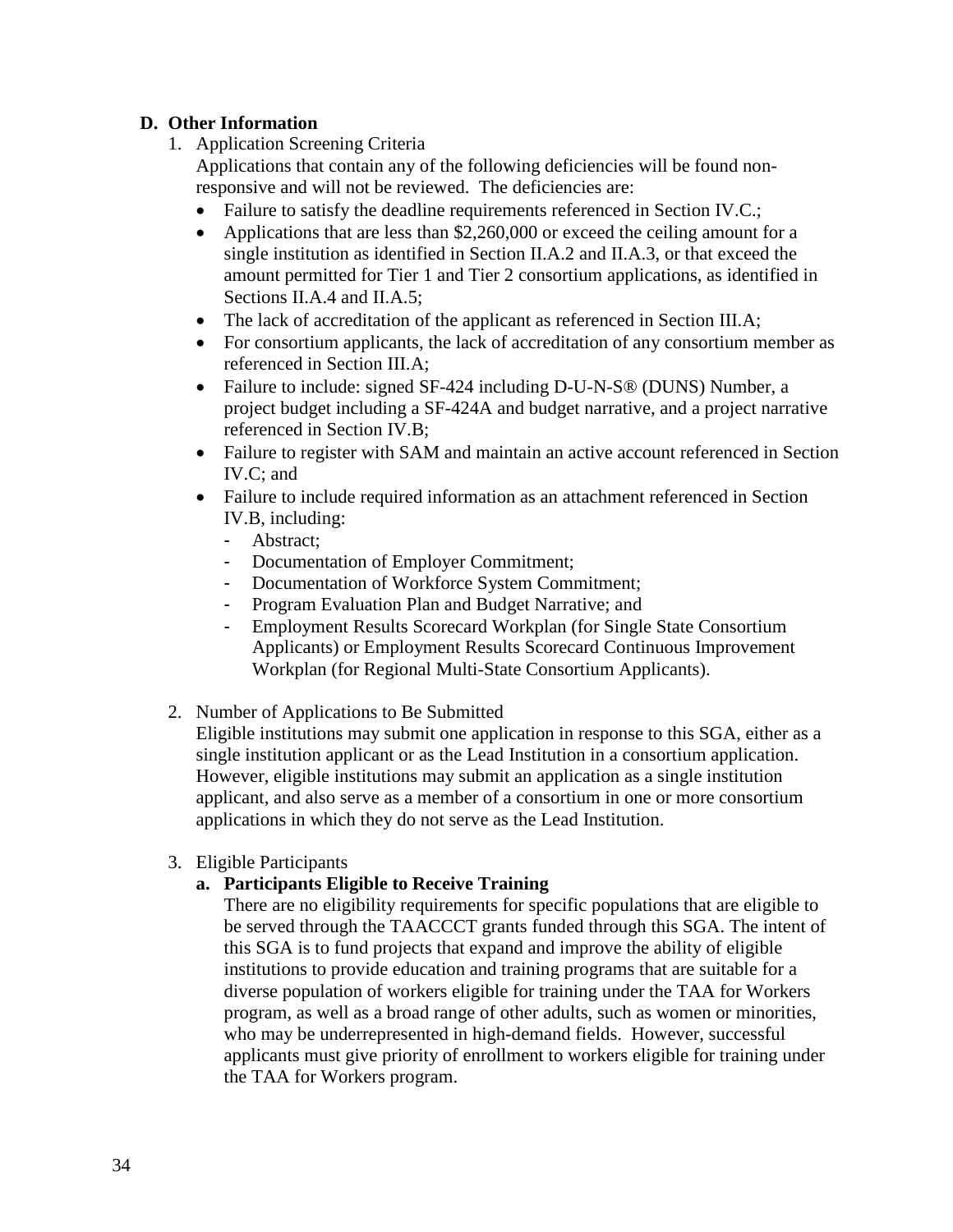For example, in circumstances where a grant recipient must choose between two qualified candidates for enrollment, one of whom is a worker eligible for training under the TAA for Workers program, this priority of enrollment provision requires that the grant recipient give the worker eligible for training under the TAA for Workers program priority of enrollment by first providing him or her an opportunity to receive the training or educational opportunity funded through the grant. Applicants should note that veterans receive first priority of service, with TAA-eligible workers receiving second priority (refer to Section III.D.3.b Veterans Priority for Participants).

### **b. Veterans Priority for Participants**

The Jobs for Veterans Act (Public Law 107-288) requires grantees to provide priority of service for veterans and spouses of certain veterans for the receipt of employment, training, and placement services in any job training program directly funded, in whole or in part, by DOL. The regulations implementing this priority of service can be found at 20 CFR Part 1010. In circumstances where a grant recipient must choose between two qualified candidates for a service, one of whom is a veteran or eligible spouse, the veterans priority of service provisions require that the grant recipient give the veteran or eligible spouse priority of service by first providing him or her that service. To obtain priority of service, a veteran or spouse must meet the program's eligibility requirements. Grantees must comply with DOL guidance on veterans' priority. ETA's Training and Employment Guidance Letter (TEGL) No. 10-09 (issued November 10, 2009) provides guidance on implementing priority of service for veterans and eligible spouses in all qualified job training programs funded in whole or in part by DOL. TEGL No. 10-09 is available at

http://wdr.doleta.gov/directives/corr\_doc.cfm?DOCN=2816.

4. Review of Grant Deliverables

Grantees will be required to identify third-party subject matter experts to conduct reviews of the deliverables produced through the grant. Applicants should allot funds in their budgets for the independent review of their deliverables by appropriate subject matter experts. Subject matter experts are individuals with demonstrated experience in developing and/or implementing similar deliverables. These experts could include applicants' peers, such as representatives from neighboring education and training providers. The applicant must provide the Department with the results of the review and the qualifications of the reviewer(s) at the time the deliverables are provided to the Department.

5. Accessibility

All online and technology-enabled content and courses developed under this SGA must incorporate the principles of universal design (see [http://www.cast.org/udl/\)](http://www.cast.org/udl/) in order to ensure that they are readily accessible to qualified individuals with disabilities. The content and courses must be in full compliance with the Americans with Disabilities Act and Sections 504 and 508 of the Rehabilitation Act of 1973, as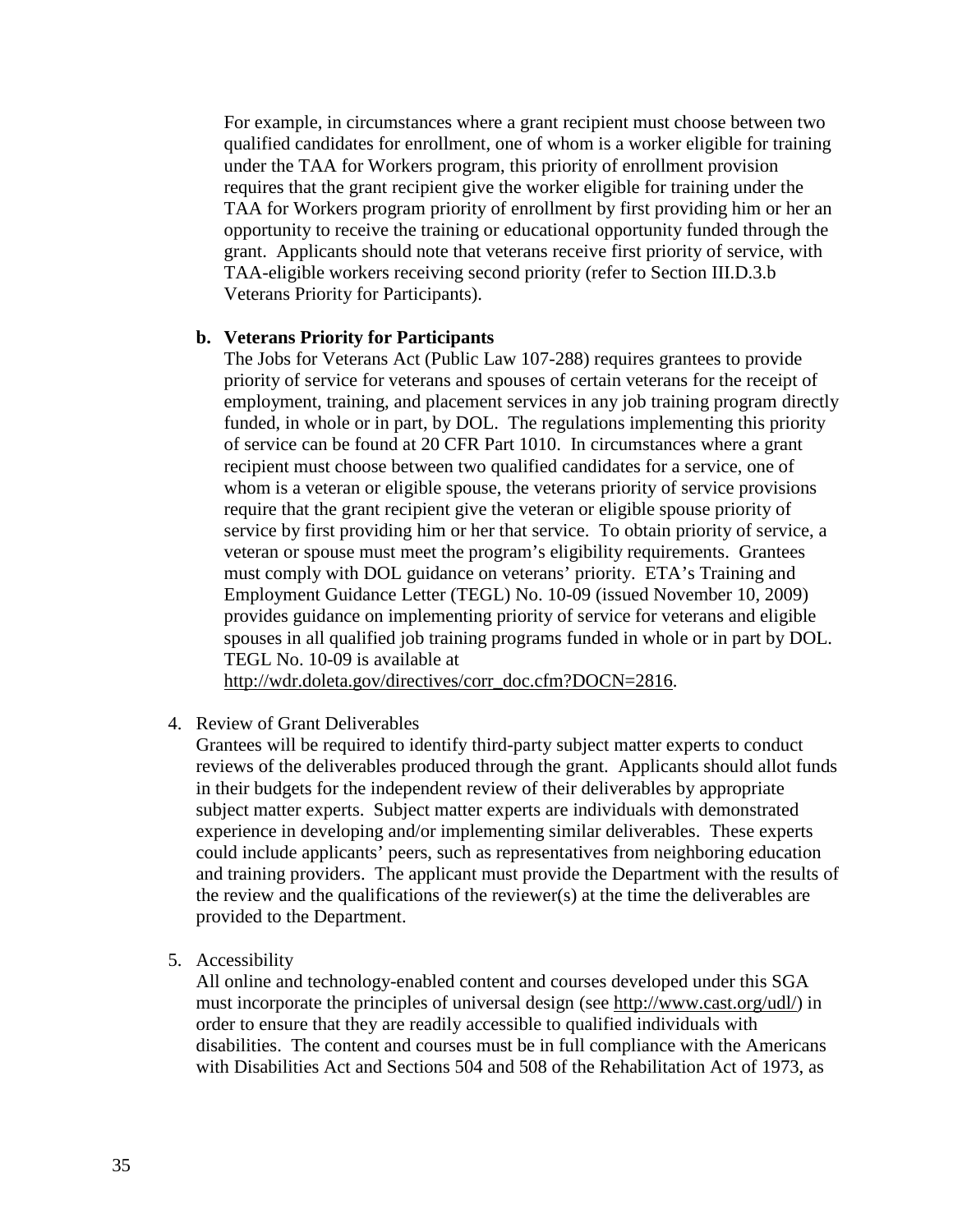amended, and the Web Content Accessibility Guidelines 2.0, Level AA [\(http://www.w3.org/TR/WCAG/\)](http://www.w3.org/TR/WCAG/) .

6. Technical Standards for Digital Assets

All digital assets within online and technology-enabled courses, including course components, tests, e-publications and applications used in course development under this SGA, should be produced to maximize interoperability, exchange, and reuse. In addition, all assessments and/or other content that result in a student score or grade must conform to industry-leading e-learning open standards and specifications for meta-data (LR [Learning Registry] and LRMI [Learning Resource Metadata Initiative]), packaging standards for aggregate level resources (AICC [Aviation Industry CBT Committee], IMS [IMS Global Learning Consortium], or SCORM [Sharable Content Object Reference Model]), and standards for data sharing (PESC [Postsecondary Electronic Standards Council]).

Applicants must identify the industry standard they will use in online course development. All digital assets must be licensed for free, attributed public use and distribution under the Creative Commons CC BY 4.0 license (as described in Section III.D.9). Additional information regarding the formats of digital assets is contained in Appendix G.

7. Leveraged Resources

Applicants are strongly encouraged to leverage the knowledge and resources of public and private organizations that have expertise and experience in successfully developing, implementing, and evaluating projects in the core elements described in Section I.B, and are encouraged to leverage the expertise of content experts such as cognitive scientists, human-computer interaction experts, information technologists, program evaluation experts, and others as appropriate to the development and implementation of the project. Where appropriate, applicants are strongly encouraged to leverage the knowledge of authors, publishers, and providers of digital and online curricular materials and course modules, including Federally-funded program providers, community colleges, open licensed content providers, not-for-profit and commercial publishers, and other types of entities. These individuals, groups, and organizations can help the applicant determine if and to what extent such resources already exist and whether the applicant should adopt such existing resources rather than develop new, effectively duplicative materials, unless such adoptions would impose barriers to the free use or reuse of the materials by others. Consortium applicants are strongly encouraged to leverage expertise from content experts within the consortium in the development of online learning materials. In the implementation and adoption of materials developed under the grant, technologybased consortium projects may also connect with broad networks of education and training institutions to ensure widespread use and encourage continuous improvement of the courses and learning materials created by these projects.

Applicants may propose to procure from outside organizations or individuals goods or services that are ancillary or supportive of the applicant's project workplan. These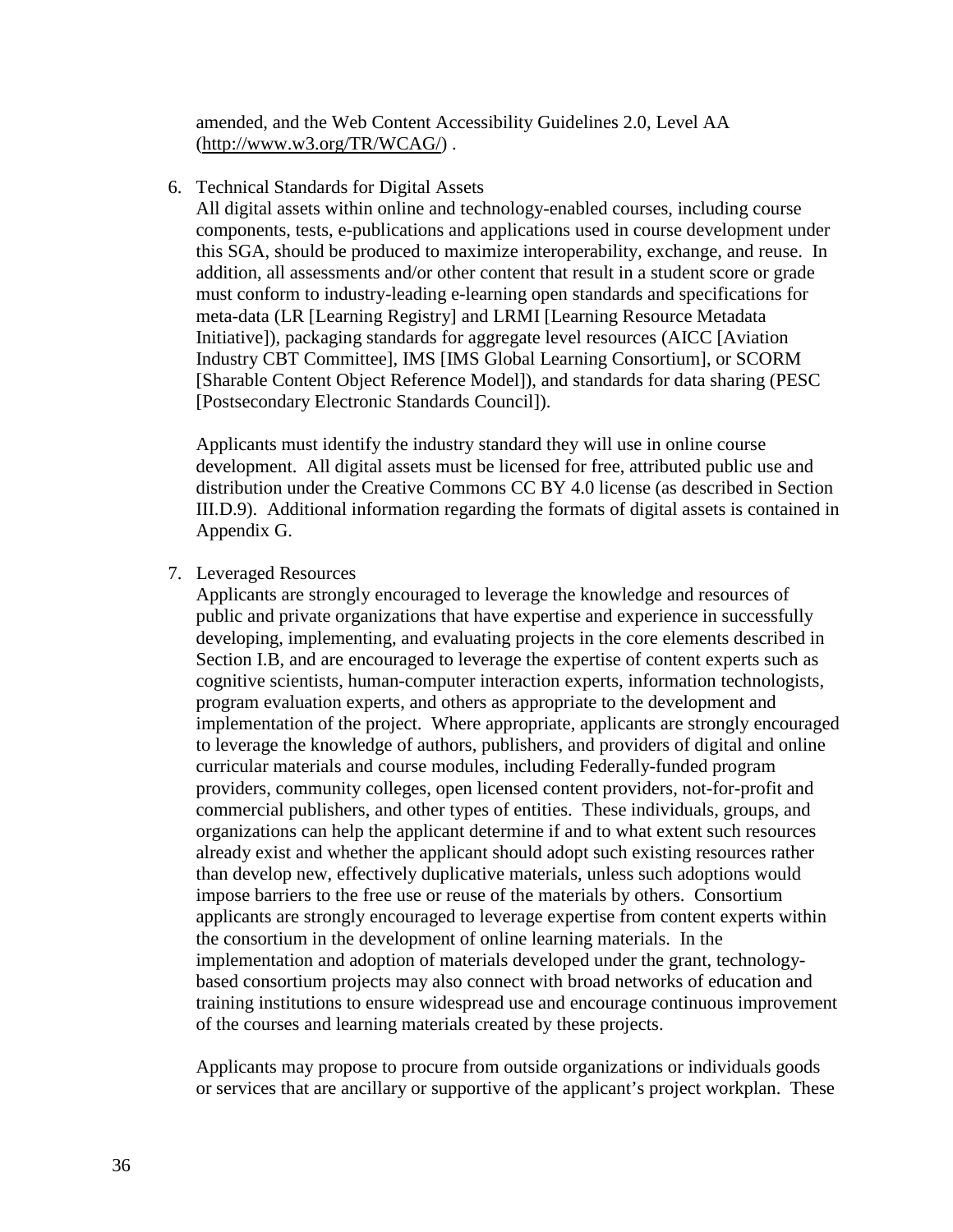activities may be implemented through a contract, and must follow all procurement requirements. Please refer to procurement information in Section VI.B.3 for more information.

### 8. Intellectual Property Requirements

To ensure that the Federal investment of these funds has as broad an impact as possible and to encourage innovation in the development of new learning materials, as a condition of the receipt of a TAACCCT grant, the grantee will be required to license to the public all work (except for computer software source code, discussed below) created with the support of the grant under a Creative Commons Attribution 4.0 (CC BY) license. Work that must be licensed under the CC BY includes both new content created with the grant funds and modifications made to pre-existing, grantee-owned content using grant funds.

This license allows subsequent users to copy, distribute, transmit, and adapt the copyrighted Work and requires such users to attribute the Work in the manner specified by the grantee. Notice of the license shall be affixed to the Work. For general information on CC BY, please visit

[http://creativecommons.org/licenses/by/4.0.](http://creativecommons.org/licenses/by/4.0) Instructions for marking your work with CC BY can be found at

[http://wiki.creativecommons.org/Marking\\_your\\_work\\_with\\_a\\_CC\\_license.](http://wiki.creativecommons.org/Marking_your_work_with_a_CC_license) Questions about CC BY as it applies to specific TAACCCT grant applications should be submitted to DOL to the Grants Management Specialist specified in Section VII.

Only work that is developed by the grantee with the grant funds is required to be licensed under the CC BY license. Pre-existing copyrighted materials licensed to, or purchased by the grantee from third parties, including modifications of such materials, remains subject to the intellectual property rights the grantee receives under the terms of the particular license or purchase. In addition, works created by the grantee without grant funds do not fall under the CC BY license requirement.

The purpose of the CC BY licensing requirement is to ensure that materials developed with funds provided by these grants result in work that can be freely reused and improved by others. When purchasing or licensing consumable or reusable materials, grantees are expected to respect all applicable Federal laws and regulations, including those pertaining to the copyright and accessibility provisions of the Federal Rehabilitation Act.

Further, the Department requires that all computer software source code developed or created with TAACCCT funds will be released under an intellectual property license that allows others to use and build upon them. Specifically, the grantee will release all new source code developed or created with TAACCCT grant funds under an open license acceptable to either the Free Software Foundation and/or the Open Source Initiative.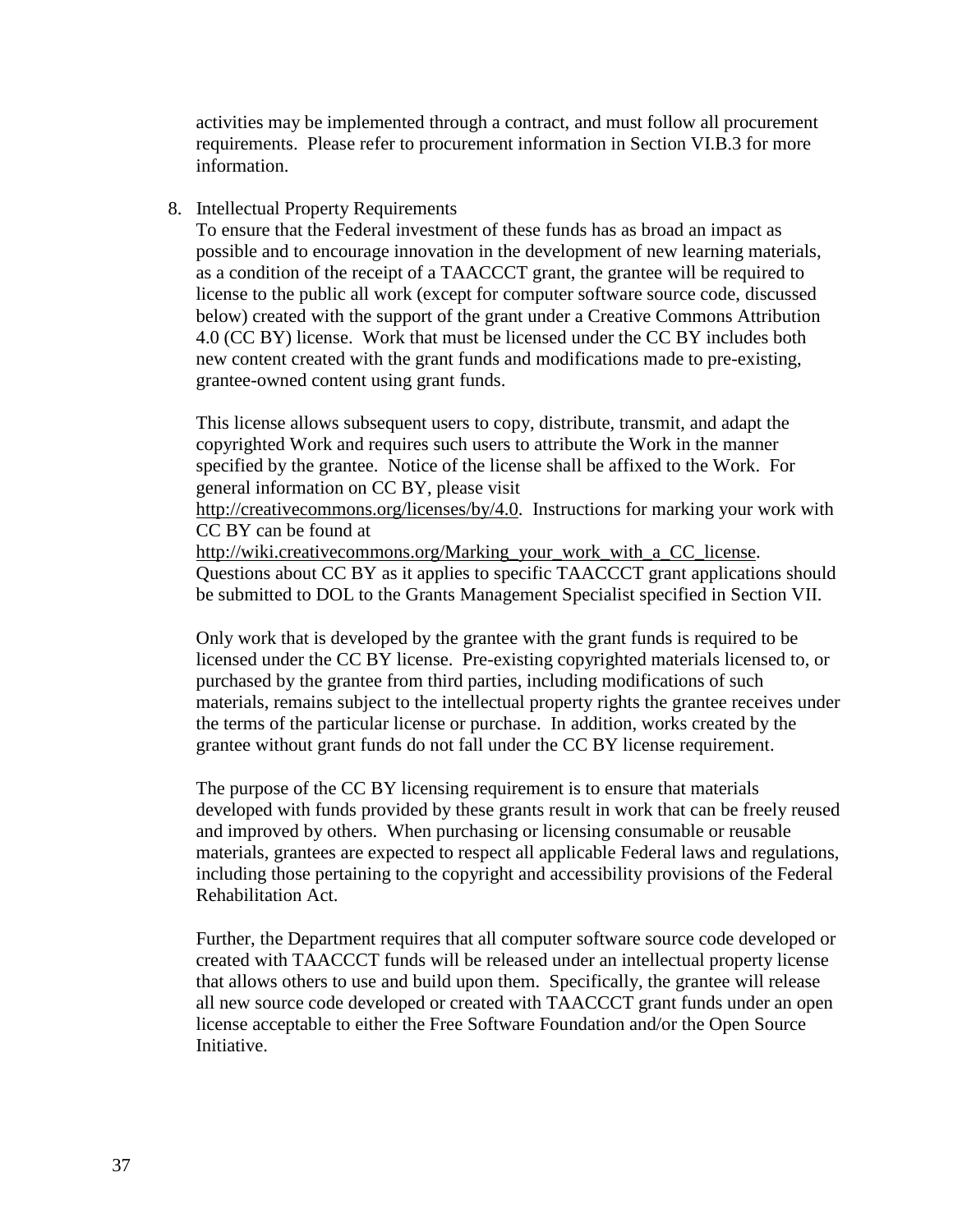Separate from the CC BY license to the public, the Federal Government reserves a paid-up, nonexclusive and irrevocable license to reproduce, publish, or otherwise use, and to authorize others to use for Federal purposes: the copyright in all products developed under the grant, including a purchases ownership under an award (including, but not limited to, curricula, training models, technical assistance products, and any related materials). Such uses include, but are not limited to, the right to modify and distribute such products worldwide by any means, electronically or otherwise. The grantee may not use Federal funds to pay any royalty or license fee for use of a copyrighted work, or the cost of acquiring by purchase a copyright in a work, where the Department has a license or rights of free use in such work. If revenues are generated through selling products developed with grant funds, including intellectual property, these revenues are program income. Program income is added to the grant and must be expended for allowable grant activities.

If applicable, the following needs to be on all products developed in whole or in part with grant funds, "This workforce product was funded by a grant awarded by the U.S. Department of Labor's Employment and Training Administration. The product was created by the grantee and does not necessarily reflect the official position of the U.S. Department of Labor. The U.S. Department of Labor makes no guarantees, warranties, or assurances of any kind, express or implied, with respect to such information, including any information on linked sites and including, but not limited to, accuracy of the information or its completeness, timeliness, usefulness, adequacy, continued availability, or ownership."

9. Grant Recipient Training

Grantees are required to participate in all ETA training activities related to grantee orientation, financial management and reporting, performance reporting, product dissemination, and other technical assistance training as appropriate during the grant period. These sessions may occur via conference calls, through virtual events such as webinars, and in-person meetings. The Lead Institution should encourage Member Institutions to be represented in all virtual sessions. Single Institution applicants and Lead Institution applicants should budget for at least two staff members to attend up to two in-person events in Washington, D.C. during the life of the grant. Consortium members may budget to attend any in-person events; however participation of consortium members at these events will be determined during the period of performance and will be dependent on conference capacity and other factors.

10. Employment Results Scorecard (for Single-State Consortium Applicants) Applicants applying as single institutions or regional multi-state consortia shall not provide a response to this specific requirement.

Single-state consortium applicants are required to provide a plan to develop and implement an employment results scorecard during the grant performance period. The purpose of the employment results scorecard is to help TAA-eligible workers, other adult learners, and prospective students identify and choose programs by providing key information on the employment outcomes of graduates of these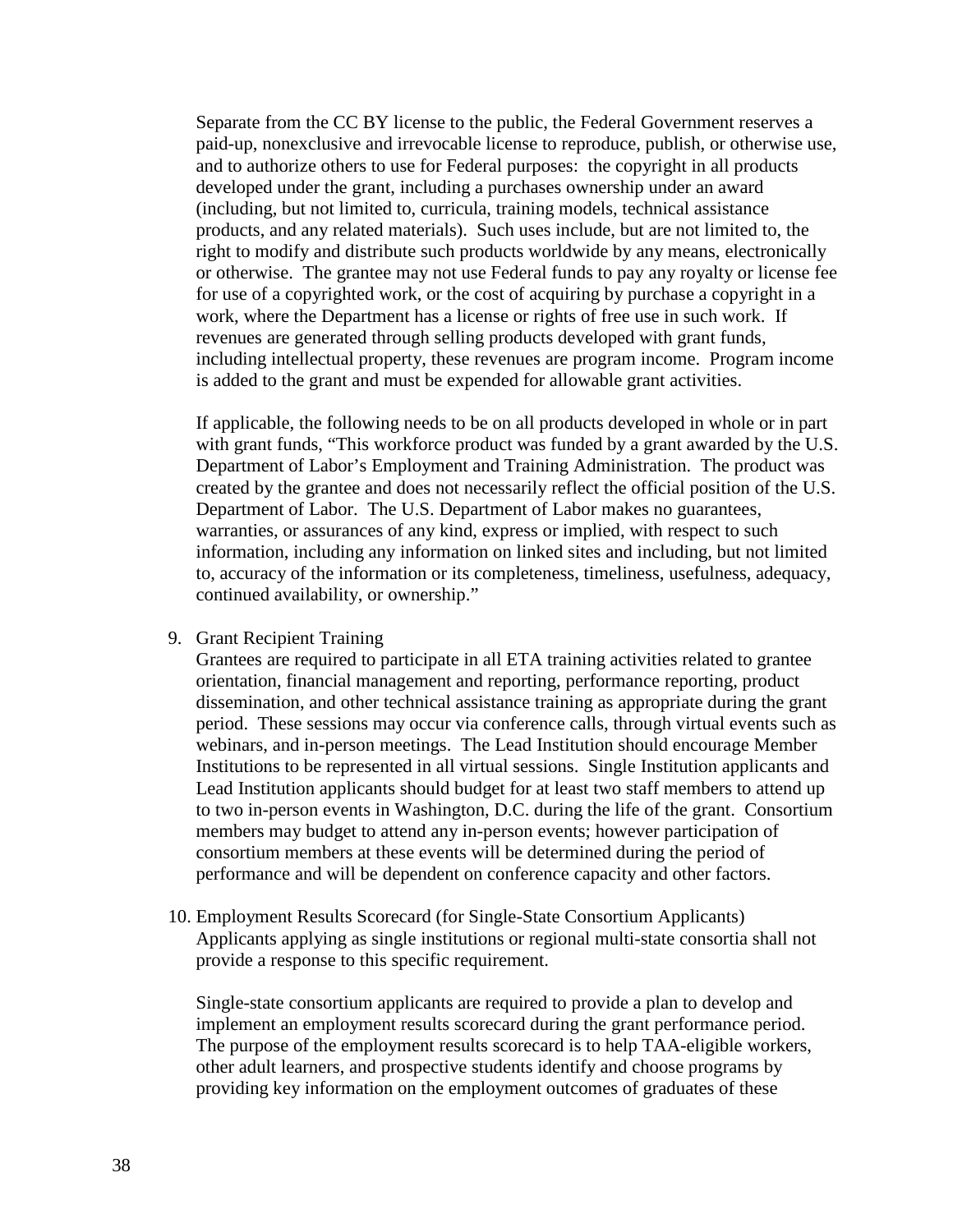programs of study to determine whether these programs of study may be appropriate for their career goals. The same data on aggregate student outcomes by programs of study will help institutions improve their programming by ensuring that course offerings are aligned with labor market needs. In addition, in developing a scorecard, institutions begin to establish a sustainable system for tracking and reporting outcomes and using data for continuous improvement that extends beyond the period of performance of grant program.

Single-State Consortium applicants must submit a clearly labeled Employment Results Scorecard Workplan as an Attachment to the Project Narrative that addresses the four items below and describes a plan to implement this scorecard by the end of the grant period of performance.

a. Performance Metrics of the Scorecard

Applicants must propose and describe the performance metrics used in the employment results scorecard. The Department recognizes that state laws and regulations differ and may sometimes affect the availability of data in the states in which consortium applicants propose to serve participants. The Department also recognizes that many applicants already have a mechanism in place for collecting and sharing this data or are participating in other initiatives to create similar reports. As a result, the Department encourages applicants to propose metrics that complement and relate to existing reporting practices, such as student repayment rates or other institutional evaluation studies over varying lengths of time. Although the set of metrics proposed must include the five items listed below, the Department encourages applicants to propose metrics in addition to those listed below, where appropriate, and the appropriate length of time of measurement. Applicants should note that while the metrics below are similar to grantee reporting requirements as described in Section IV.C, these metrics are not intended to be a substitute for meeting those reporting requirements.

- (1) Annual graduation rate for all students enrolled by program;
- (2) Employment rate of program completers by program;
- (3) Employment retention rate of completers;
- (4) Average earnings of completers; and
- (5) Transfer rate for programs that have facilitating transfers as a substantial part of their mission.
- b. Plan to Obtain and Share Data

Applicants must identify methods for obtaining the data necessary to create the employment results scorecard. This may include:

- (1) Working with relevant state agencies to explore the possibility of becoming party to the Wage Record Interchange System 2 (WRIS 2) agreement, if applicable;
- (2) Working with relevant state agencies to utilize state longitudinal data systems to calculate aggregate transfer rates and employment outcomes by program; and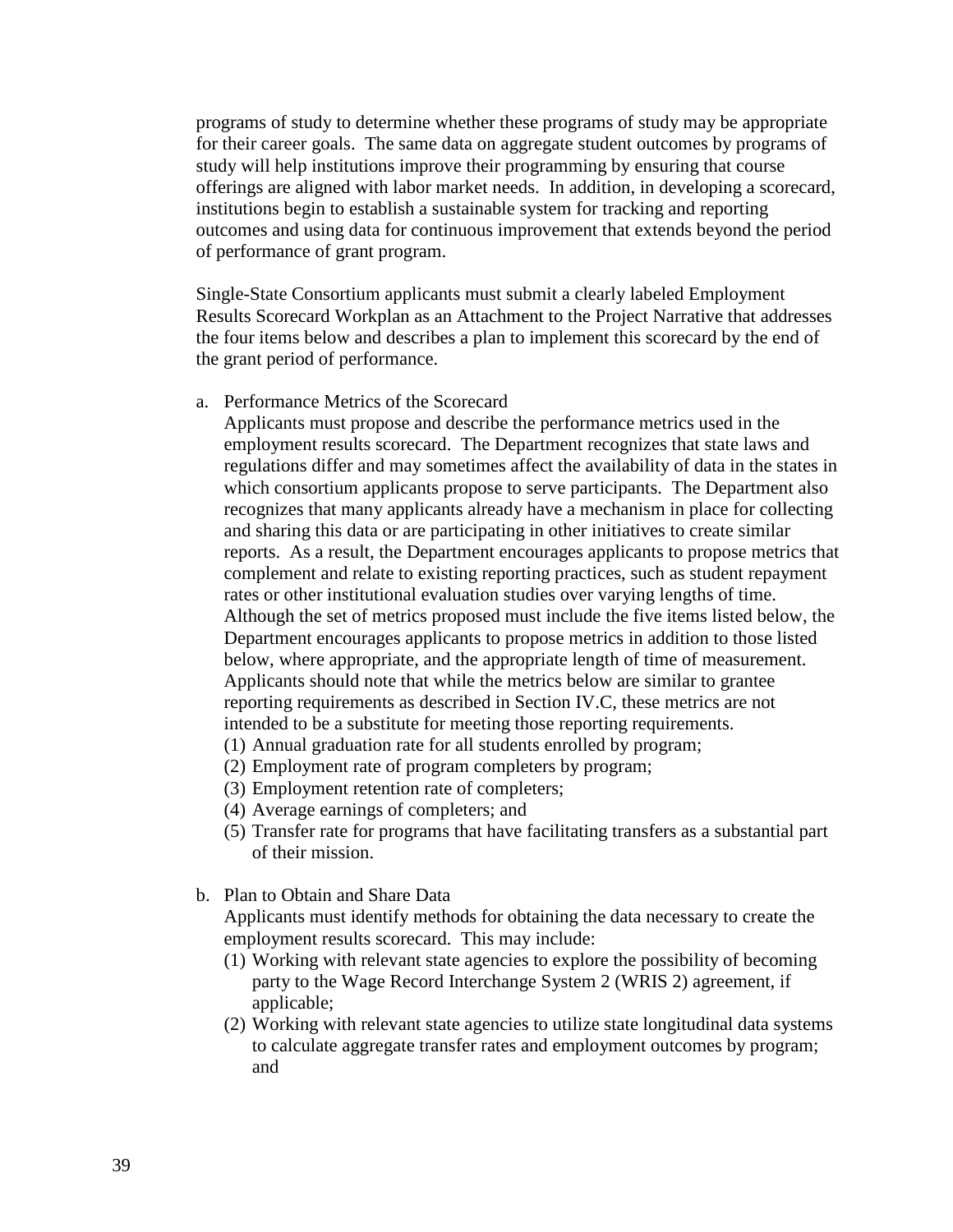- (3) Developing partnerships necessary to obtain outcomes data. This may include working with the State agencies that administer Unemployment Compensation (UC programs, TAA for Workers, WIA, SLDS, or WDQI grant program for data sharing and production of aggregate reports on outcomes and earnings by program.
- c. Plan to use Data for Continuous Improvement Applicants should describe how the data obtained for the employment results scorecard and other data will be used by consortium members to monitor program performance, improve programs, eliminate ineffective programs, and improve outcomes for underrepresented groups.
- d. Estimated Costs

Costs for creation of the scorecard can be paid for with grant funds. Applicants should provide an estimate of the cost associated with this requirement. Please note that costs for this scorecard must be included together with the other grant activities on the SF-424 and SF-424A forms. The cost for this component of the grant must not exceed two percent of the total proposed budget for the grant.

11. Employment Results Scorecard Continuous Improvement Plan (for Regional Multi-State Consortium Applicants)

Applicants applying as single institutions or single-state consortia shall not provide a response to this specific requirement.

Multi-state consortia are required to submit a plan that explains how consortium members will work toward developing an employment results scorecard. The Department recognizes the extra challenges of understanding and applying state laws across the various states to obtain and report data on employment outcomes. However, the Department believes that establishing a system to report on student outcomes, such as the employment results scorecard, will benefit TAA-eligible workers and other adult learners in the various states served by the consortium.

To meet this requirement, multi-state consortium applicants must submit a clearly labeled Employment Results Scorecard Continuous Improvement Workplan as an attachment to the Project Narrative that addresses the items below.

a. Survey of Data Systems

Applicants should provide brief results of a survey of the data systems in each state served by the grant. This survey should include, at a minimum, information about the agency responsible for administering the UC programs or employment data for each state; existing practices applicants use to collect data on student outcomes; and a summary of regulations and other barriers to sharing aggregate data publically. Applicants should also explore the possibility of aligning or joining an existing longitudinal data study or other existing data sharing initiatives in the various states served by the consortium.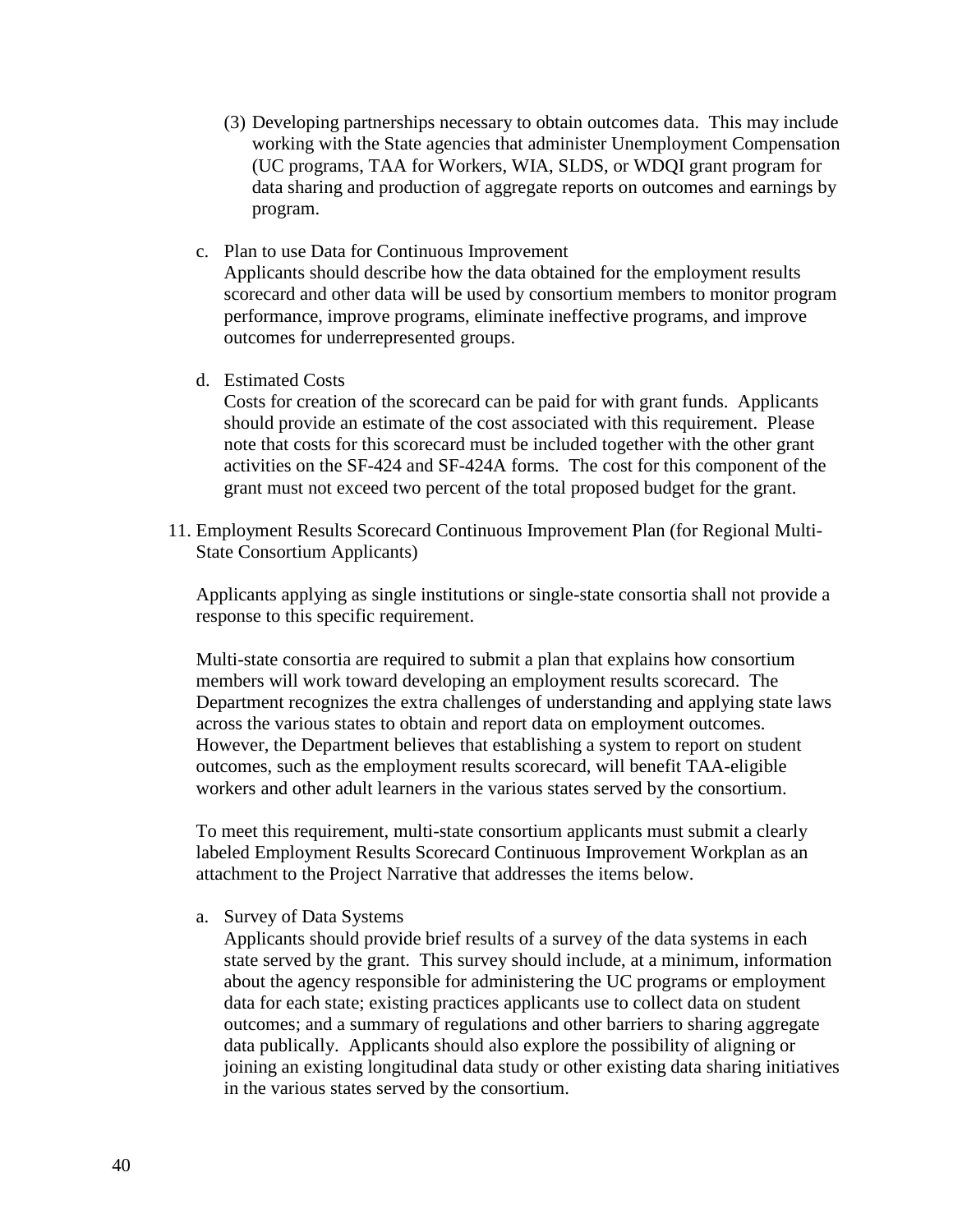b. Options for Obtaining and Sharing Data

Applicants should provide a discussion of options for obtaining data on student outcomes in all states served by all consortium members. This discussion should also include feasibility study for implementation of student consent protocols across each consortium institution, likelihood and costs for obtaining data from the state agency that administers unemployment insurance, and potential for participation in longitudinal data studies, as applicable.

- c. Plan to Use Data for Continuous Improvement Applicants should also discuss plans using an employment outcomes scorecard or other data analytics that will help consortium members monitor program performance at their institutions, improve current program offerings, and provide new programs that will provide students the skills necessary to obtain employment.
- d. Estimated Costs

Applicants should provide an estimate of the costs of implementing the continuous improvement plan across all consortium members.

## **IV.Application and Submission Information**

- **A.** How to Obtain an Application Package This SGA, found at [www.Grants.gov](http://www.grants.gov/) and [http://www.doleta.gov/grants/find\\_grants.cfm,](http://www.doleta.gov/grants/find_grants.cfm) contains all of the information and links to forms needed to apply for grant funding.
- **B.** Content and Form of Application Submission

Proposals submitted in response to this SGA must consist of four separate and distinct parts: (1) the SF-424 "Application for Federal Assistance;" (2) Project Budget; (3) Project Narrative; and (4) attachments to the Project Narrative. The proposal may include a fifth part, if consortium applicants seek to exceed the ceiling, as described in Section V.B. It is the applicant's responsibility to ensure that the funding amount requested is consistent across all parts and sub-parts of the application.

1. SF-424, "Application for Federal Assistance"

Applicants must complete the SF-424,"Application for Federal Assistance" (available at <http://www.grants.gov/web/grants/forms/sf-424-family.html#sortby=1> ). The SF-424 must clearly identify the applicant and must be signed by an individual with authority to enter into a grant agreement. Upon confirmation of an award, the individual signing the SF-424 on behalf of the applicant shall be considered the authorized representative of the applicant. As stated in block 21 of the SF-424 form, signature of the authorized representative on the SF-424 certifies that the organization is in compliance with the Assurances and Certifications form SF-424B (available at <http://www.grants.gov/web/grants/forms/sf-424-family.html#sortby=1> ). The SF-424B is not required to be submitted with the application.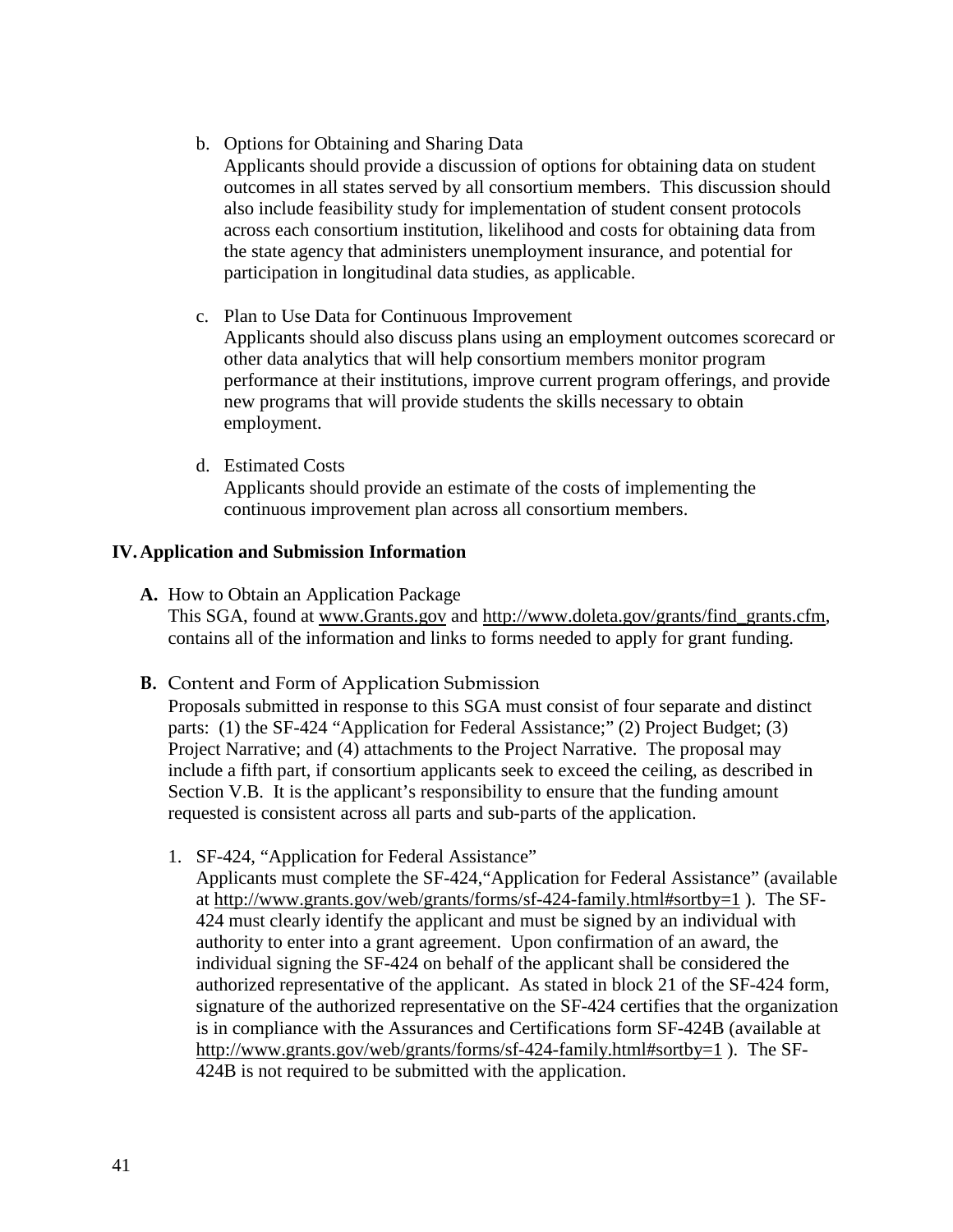### 2. Project Budget

Applicants must complete the SF-424A Budget Information Form (available at <http://www.grants.gov/web/grants/forms/sf-424-family.html#sortby=1> ). In preparing the Budget Information Form, the applicant must provide a concise narrative explanation to support the budget request, explained in detail below.

Budget Narrative: The budget narrative must provide a description of costs associated with each line item on the SF-424A. It should also include a description of leveraged resources provided (as applicable) to support grant activities.

Use the following guidance for preparing the budget narrative: Personnel – List all staff positions by title. Give the annual salary of each person, the percentage of each person's time devoted to the project, the amount of each person's salary funded by the grant and the total personnel cost for the period of performance.

Fringe Benefits – Provide a breakdown of the amounts and percentages that comprise fringe benefit costs such as health insurance, FICA, retirement, etc.

Travel – Specify the purpose, mileage, per diem, estimated number of in-state and out-of-state trips and other costs for each type of travel.

Equipment – Identify each item of equipment to be purchased which has an estimated acquisition cost of \$5,000 or more per unit and a useful lifetime of more than one year. List the quantity and unit cost per item. Items with a unit cost of less than \$5,000 are supplies.

Supplies – Supplies include all tangible personal property other than "equipment." The detailed budget should identify categories of supplies (e.g. office supplies). List the quantity and unit cost per item.

Contractual – Identify each proposed contract and specify its purpose and estimated cost. If applicable, identify any sub-recipient agreements, including purpose and estimated costs.

Construction – Construction costs are not allowed and this line must be left as zero. Minor alterations to adjust an existing space for grant activities (such as a classroom alteration) may be allowable. DOL does not consider this as construction and the costs must be shown on other appropriate lines such as Contractual.

Other – List each item in sufficient detail for DOL to determine whether the costs are reasonable or allowable. List any item, such as stipends or incentives, not covered elsewhere here.

Indirect Charges – If indirect charges are included in the budget, include the approved indirect cost rate with a copy of the Indirect Cost Rate Agreement, a description of the base used to calculate indirect costs and total cost of the base, and the total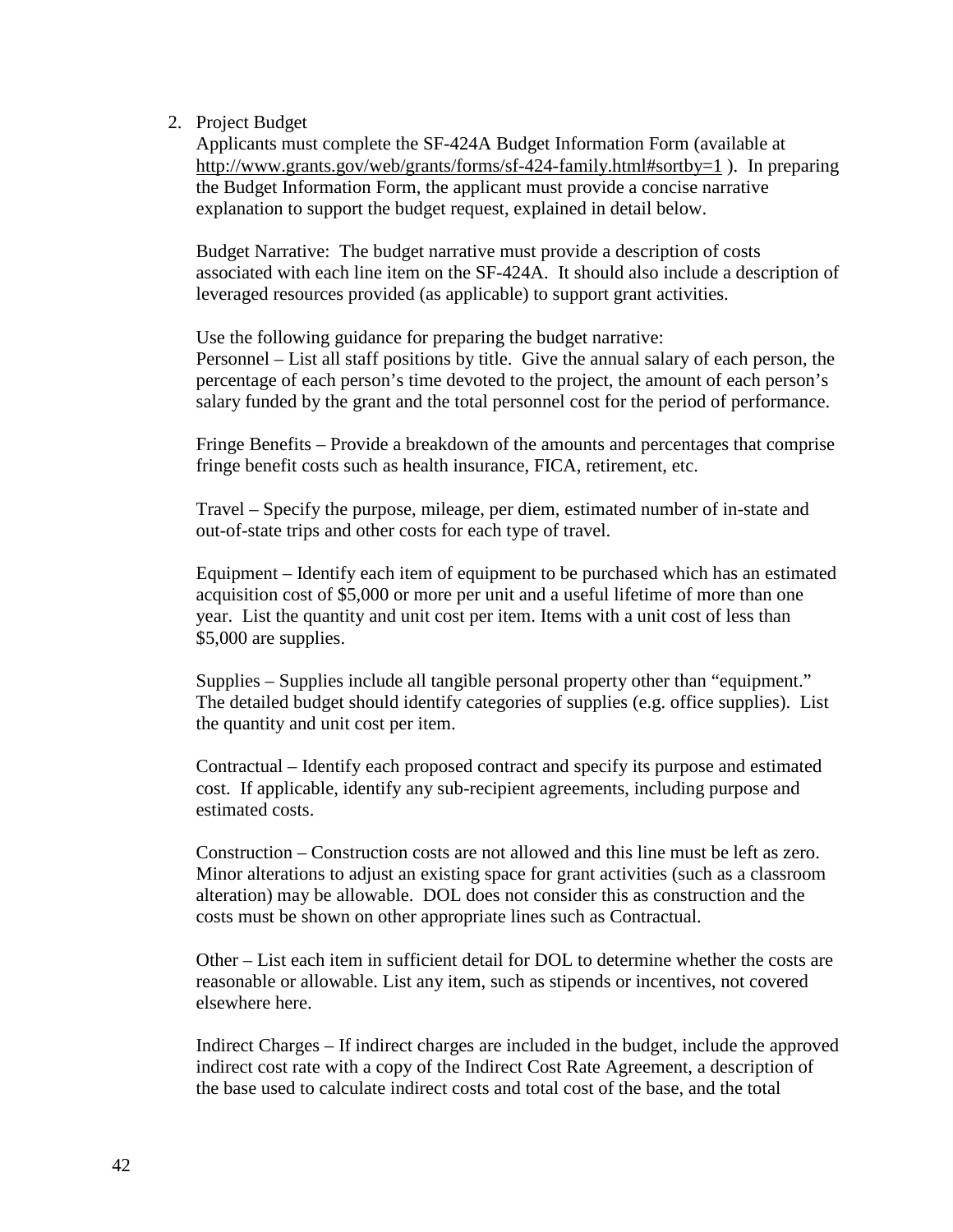indirect charges requested.See Section IV.B.4 and Section IV.E.2 for more information.

Note that the entire Federal grant amount requested (not just one year) must be included on the SF-424 and SF-424A and budget narrative. No leveraged resources should be shown on the SF-424 and SF-424A. Leveraged resources should be described in the budget narrative. The requested Federal grant amount listed on the SF-424, SF-424A and budget narrative must be the same. The funding amount included on the SF-424 will be considered the official funding amount requested if any inconsistencies are found.

## **3. Project Narrative**

The Project Narrative must demonstrate the applicant's capability to implement the grant project in accordance with the provisions of this Solicitation. It provides a comprehensive framework and description of all aspects of the proposed project. It must be succinct, self-explanatory, and well-organized so that reviewers can understand the proposed project.

For single institution applicants, the Project Narrative is limited to 30 double-spaced, single-sided, 8.5x11 inch pages with 12 point text font and 1 inch margins. For consortium applicants, the Project Narrative is limited to 45 double-spaced, singlesided, 8.5x11 inch pages with 12 point text font and 1 inch margins. Any materials beyond the specified page limit will not be read or considered in the application review process. Applicants must number the Project Narrative, beginning with page number 1.

The following instructions provide all of the information needed to complete the Project Narrative. Applicants should carefully read and consider each section and include all required information. Consortium applicants must identify the member institution(s) (which may include the Lead Institution) responsible for each activity or deliverable. The Project Narrative will be evaluated using the evaluation criteria identified in Section V.A. Applicants should use the same section headers identified below for each section of their Project Narrative.

## **a. Preparing the Project Narrative**

## **(1) Statement of Need**

The applicant must describe how the proposal will meet the need to expand and improve the ability of eligible institutions to deliver education and career training programs to TAA-eligible workers and other adults who enter their programs in the region(s) to be served.

**(a) Serving the Education and Training Needs of TAA-Eligible Workers** Applicants must provide detailed evidence of how they will serve the needs of TAA-eligible workers in the following areas: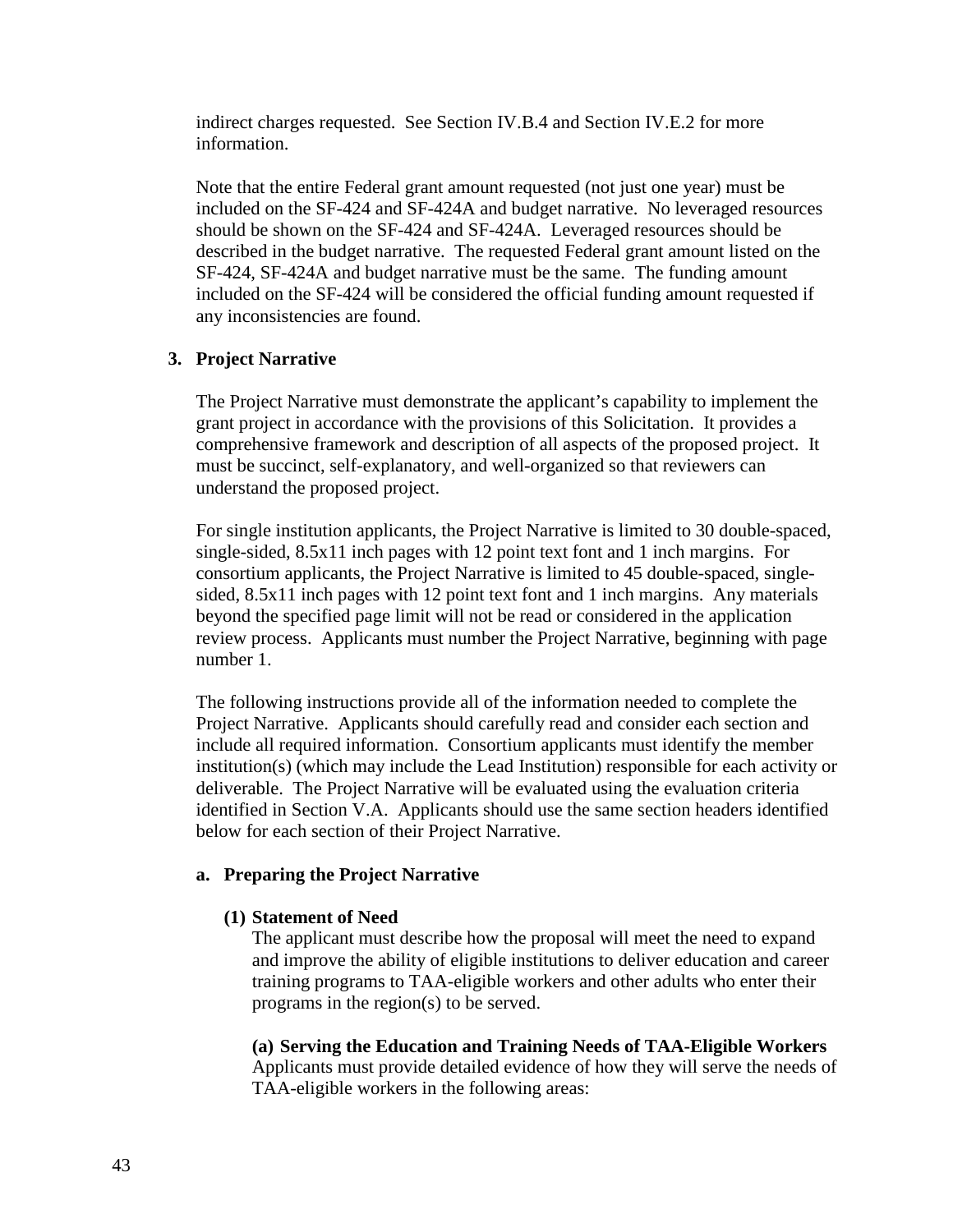- (i) Describe the impact of foreign trade. Identify one or more TAA Certification determinations (by providing the TAA for Workers (TA-W) Number, company name, and decision date) in the community (ies) to be served by the project, made on or after October 1, 2010 and a narrative that describes the threat to, or the loss of, jobs associated with the identified certification(s). TAA for Workers petition determinations may be accessed and searched electronically by company name, petition number, state or city name, determination or certification date, or NAICS code at: [http://www.doleta.gov/tradeact/taa/taa\\_search\\_form.cfm.](http://www.doleta.gov/tradeact/taa/taa_search_form.cfm) Explain how the proposed programs will be made accessible to, and will serve, TAA-eligible workers. In communities in states that receive relatively high levels of funding under the TAA for Workers program, this should include an explanation of how the applicant will ensure that TAA-eligible workers are served by the program; in communities in states that receive relatively low levels of funding under the TAA for Workers program, applicants should propose technology-based solutions so that training can be made available to TAA-eligible workers in other states. See Appendix H for a data on funding under
- (ii) Describe the education and training needs of the TAA-eligible workers in each community(-ies) to be served by the project, including: the industry and/or occupations in which the TAA-eligible workers are or were employed; the current level of skills and educational attainment of the TAA-eligible workers; and the additional barriers these TAAeligible workers may face in seeking employment and how the project will be made accessible to, and will serve, TAA-eligible workers, including those in regions in states that receive relatively high levels of funding under the TAA for Workers program.

the TAA for Workers program.

(iii) Describe partnerships with cooperating State agencies that operate the TAA for Workers program, including the State TAA Coordinator and entities in the public workforce system that deliver TAA benefits to TAA-eligible workers in each community in which the project is located. Contact information for these agencies is available electronically at: [http://www.doleta.gov/tradeact/contacts.cfm\)](http://www.doleta.gov/tradeact/contacts.cfm). Describe how these partnerships will be leveraged to ensure that the proposed project will effectively serve TAA-eligible workers and the role of the State TAA Coordinator in these partnerships.

### **(b) Evidence of Job Opportunities in the Targeted Industries and Occupations**

Applicants must identify the specific two-digit North American Industrial Classification System (NAICS) Industry sector code(s) for the industries they are targeting and provide substantial and detailed evidence of current and future job opportunities for TAA-eligible workers and other adults in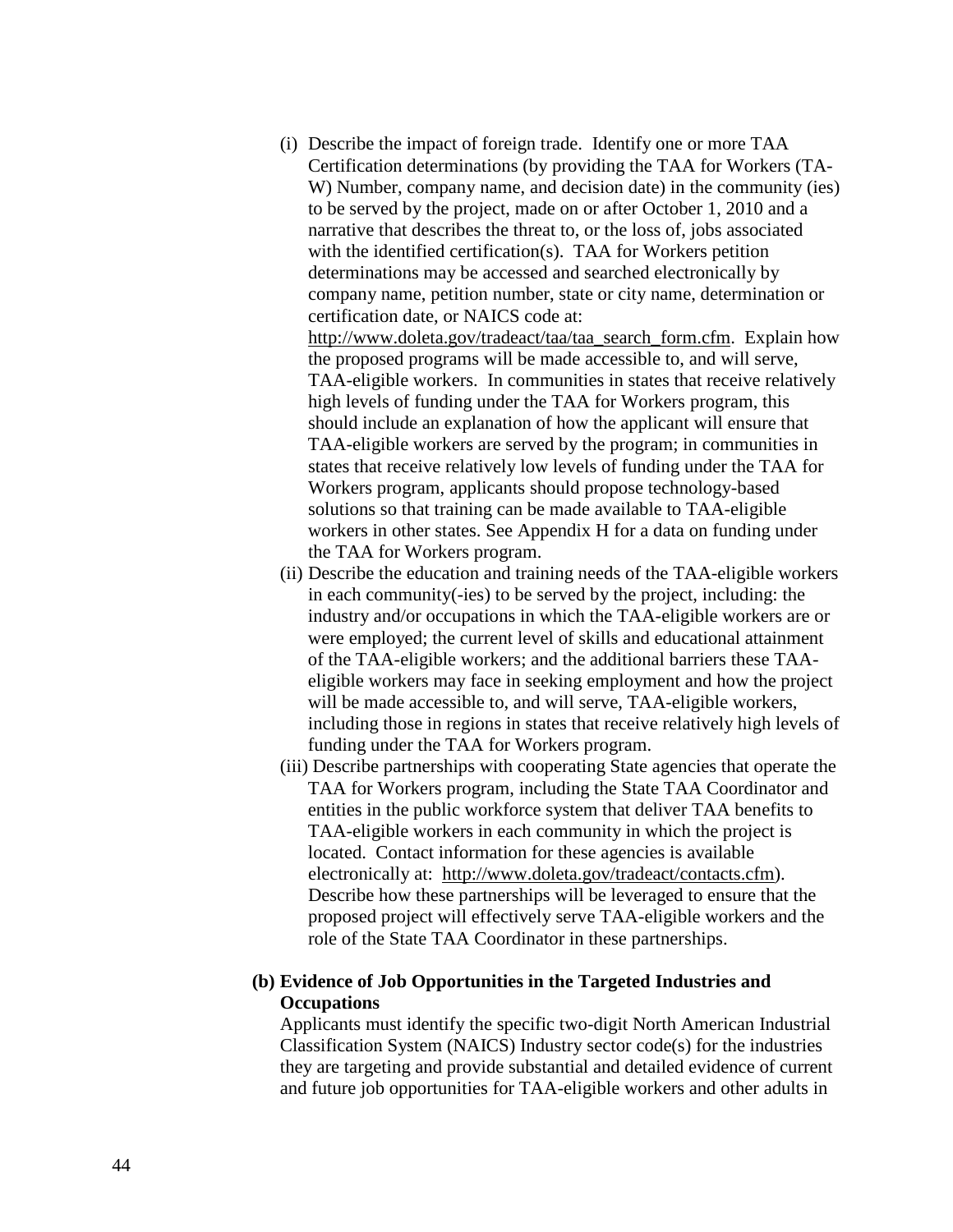the targeted industries and specific occupations in the community/communities to be served. For the purposes of this SGA, an industry is defined as any of the 2-digit economic sectors identified by the NAICS code. For additional information on industries by NAICS code, see Appendix I of this SGA or visit

[http://www.census.gov/eos/www/naics.](http://www.census.gov/eos/www/naics)

- (i) Evidence of Employer Demand for Targeted Industries and **Occupations** 
	- Using accurate and timely labor-market, demographic, and economic information, describe how the targeted industries and specific occupations will yield opportunities in the community for TAA-eligible workers and other adults who enter the program to obtain employment in high wage, high skill jobs or advance in their careers, and identify specific employers that are expected to hire grant participants within the period of performance.
	- Provide data and analysis of both current and projected employment opportunities for each targeted industry and specific occupation. The geographic scope of the LMI data must match the geographic scope of the proposed project (such as state, regional, or national in the case of online learning). This must include data on current and expected job openings with at least two employers in the community in each targeted industry, and may include commitments from employers who expect to hire program participants.
- (ii) Understanding of Skills Required in the Targeted Industries and **Occupations**

Describe the job knowledge, skills, abilities, and credentials required to work in the targeted industries and occupations, and provide a description of how the applicant will engage with employers in the community to obtain their feedback on any content developed and delivered during the grant period of performance.

### **(c) Gap Analyses**

Applicants must fully identify gaps in education and training for targeted industries and occupations, and demonstrate the need to develop or expand capacity of the institution(s) to offer training and educational opportunities. The data provided should support the need for the education and career training programs proposed by the applicant.

(i) Describe the significant gaps in existing education and career training programs, including researching previously funded TAACCCT projects, and infrastructure in each community for TAA-eligible workers and other adults, based on data collected through the community outreach process (described in Section I.B.4 and Appendix J), as well as relevant data from the applicant institution's own management information systems or other data sources. The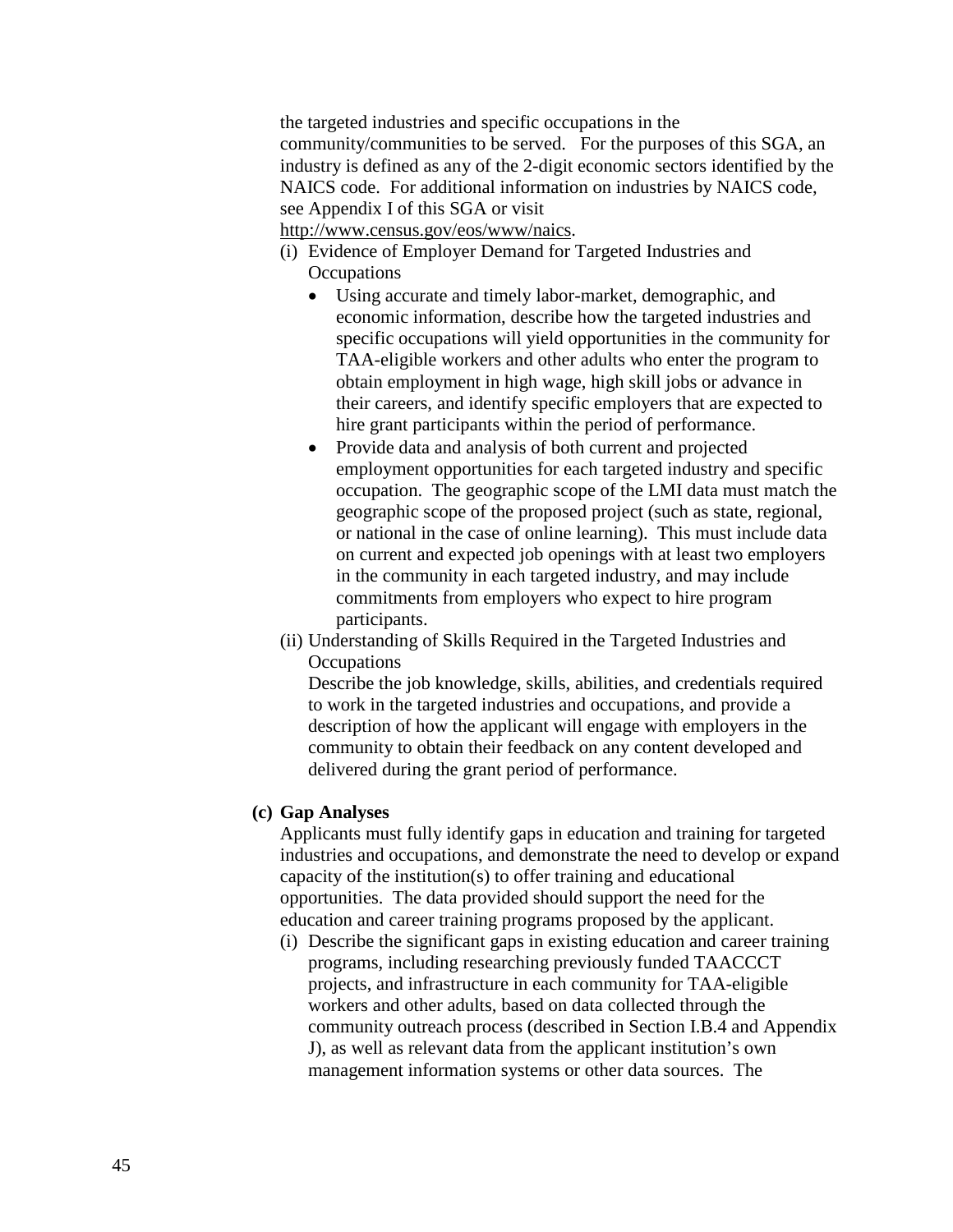geographic scope of the gap analysis must match the geographic scope of the proposed project (such as local, state, or regional).

- (ii) Describe how the identified gaps impact the applicant's ability to effectively serve TAA-eligible workers and other adults seeking education or career training. Information may include evidence of:
	- Limitations in the number of students successfully served or enrolled as a result of the inability of the applicant to meet demonstrated demand for education and training in the community;
	- Limitations in faculty expertise and facility infrastructure that serve as barriers to providing effective education and training programs in the community;
	- Limitations in the content and quality of available courses that negatively impact the ability of the applicant to meet the needs of employers and program participants;
	- Factors that contribute to program attrition, particularly among low-skilled students, and the need to address those factors to improve retention and completion rates; and
	- If applicable, the need for specialized equipment, including a description of why the equipment is needed and why any currently available equipment is not sufficient to provide effective training in the targeted industries and occupations.

## **(2) Methodology and Workplan**

The applicant must describe the proposed education and training strategies, including the research and evidence on which those strategies are based and how the proposed strategies incorporate the Core Elements described in Section I.B. Throughout this section, the applicant must demonstrate a cohesive, well-designed approach to implement the project.

## **(a) Evidence-Based Design**

Applicants must conduct a research review to support the proposed program design, clearly describe the evidence on which the proposed education and training strategies are based, and describe how the evidence influenced the design of the program to improve education and employment outcomes.

## (i) Review of Evidence for Program Design

Applicants that propose to replicate or adapt existing strategies must cite strong or moderate evidence of effectiveness. Alternatively, applicants who propose to develop new, untested strategies should cite preliminary or related research findings and/or a strong theory to support the design of the project.

• Provide a description of the proposed education and training strategies and fully explain how the evidence cited in the Review of Evidence for Program Design influenced the design of the proposed program.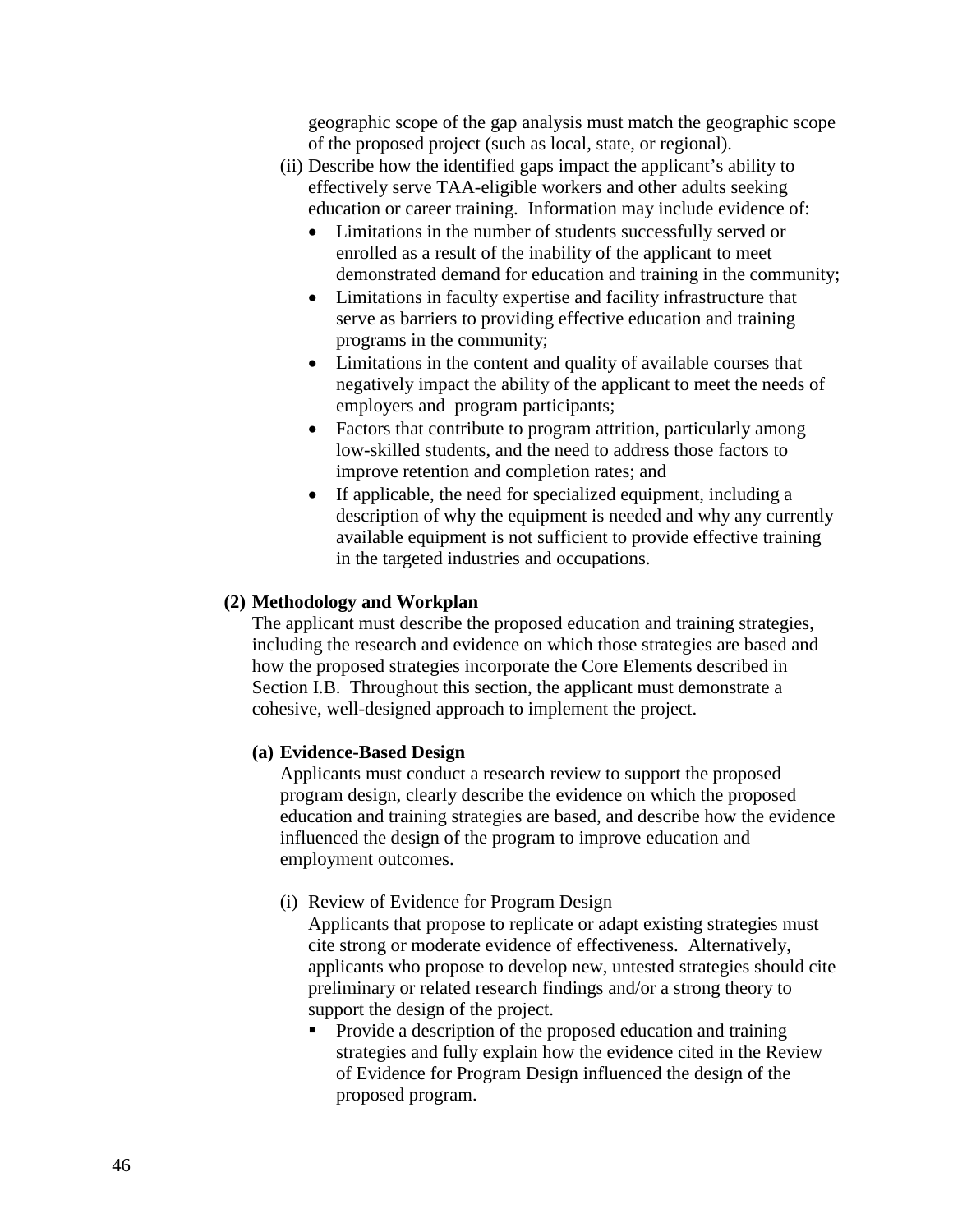- Applicants that cite strong, moderate, or preliminary evidence of effectiveness must describe how it meets the parameters outlined in Appendix B: Strength of Evidence Definitions.
- Applicants who propose to develop new, untested strategies that will rely only on strong theory should clearly outline a strong theory to support the design of the project that meets the parameters outlined in Appendix B: Strength of Evidence Definitions.
- (ii) All applicants must provide a description of the research findings, present the strongest evidence available for the particular program design, and discuss any existing evidence that is mixed or negative. All sources must be appropriately cited and each piece of evidence must be identified as strong, moderate, or promising (see Appendix B for a detailed description of the levels of evidence).
- (iii)Use of Evidence in Program Design
	- Describe how the evidence will be incorporated into plans for program development and delivery.
	- Indicate if the project will replicate or adapt existing evidencebased design, development, and delivery strategies (citing strong or moderate evidence of effectiveness) or implement innovative or new strategies (supported by preliminary research findings indicating evidence of promise, related research findings, or strong theory).

### **(b) Career Pathways**

Applicants must develop career pathway programs and systems and incorporate a clear sequence of education coursework and/or training credentials aligned with employer-validated work readiness standards and competencies, and integrate academic and occupational skills training.

The career pathways programs and systems proposed must include accelerated and contextualized remediation; comprehensive and personalized student support services and career guidance; prior learning assessment; competency-based assessment; modularized curricula; stacked and latticed credentials; and online and technology-based learning strategies. The plan must include:

- (i) Identification of how education and career-focused training programs will enable students to accelerate completion of remedial coursework, while learning these basic skills in the context of specific knowledge and skills in demand by industry sector and occupations targeted by the project.
- (ii) Identification of the specific services and career guidance that will be provided; applicant should also identify the specific barriers to program retention, completion, and employment that will be addressed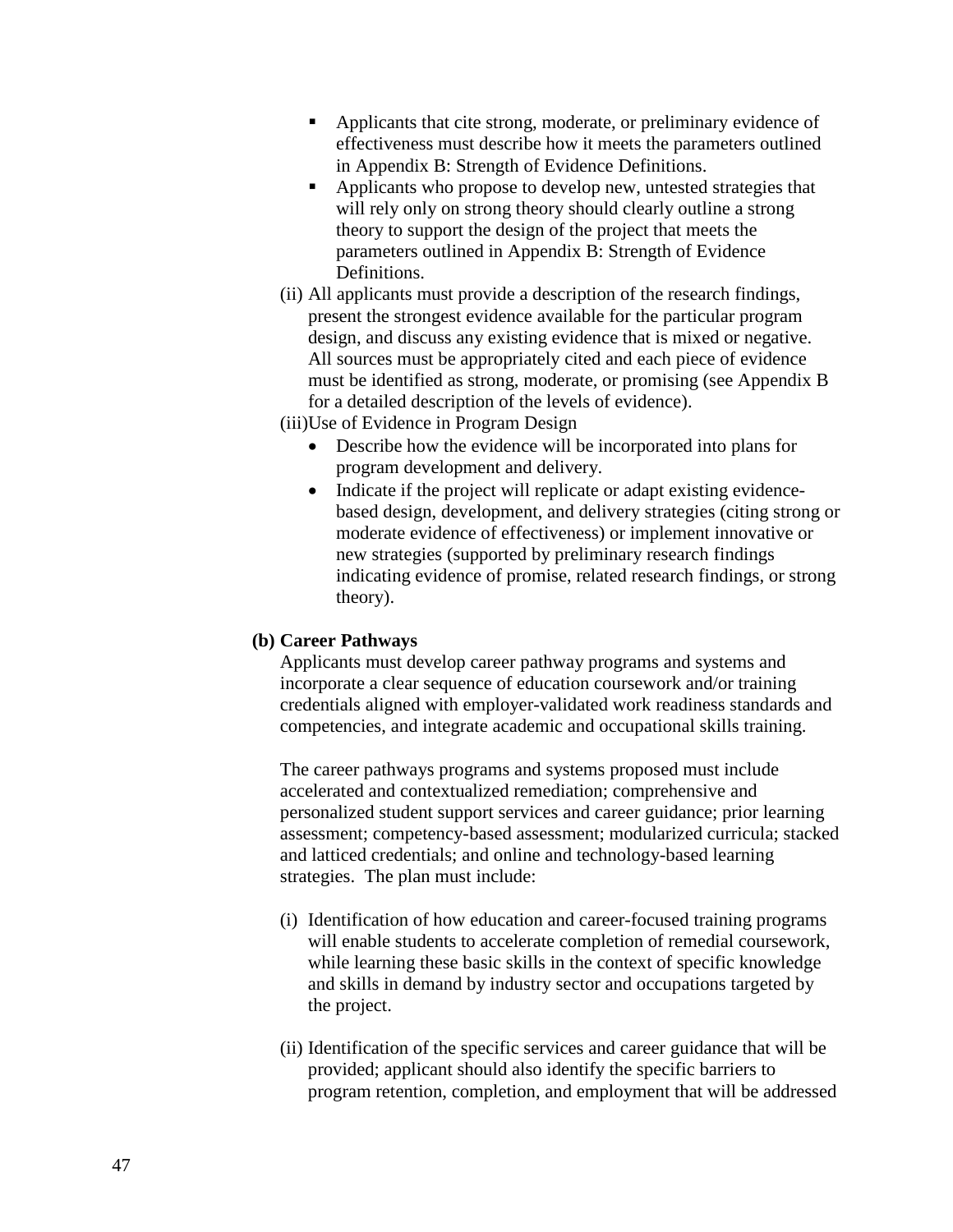through comprehensive and personalized student services and career guidance.

- (iii)An explanation of how prior learning for adults entering the program will be assessed, identification of the types of assessments that will be used, such as competency-based learning, as well as simulations and other new tools, and an explanation of how credit for prior learning will be awarded and how the most effective and accelerated path toward credential attainment will be determined.
- (iv)Identification of the specific programs that will be competency-based and the observational methods used for measuring the proficiency of program participants.
- (v) Identification of modularized curricula that will be developed or enhanced.
- (vi)A plan to incorporate a series of interconnected credentials, including certificates, certifications, diplomas, and degrees, into the program design. List specific credentials that may be completed in two years or less that will apply to this program (both existing and planned), identify if these credentials are the same as those used more broadly within the state, region or industry and if not provide justification why the proposed credentials are more appropriate for this specific project, and the proposed process (who will be involved, who must approve, etc.) for developing and connecting these credentials.
- (vii) Explanation of how employers and/or industry associations (including national industry associations, if appropriate) will be involved to identify clusters of courses and related credentials that can be recognized as credentials valuable to employers, including employers across a state or region, or credentials that are nationally portable.
- (viii) A plan for supporting the transferability and articulation of noncredit courses and academic credit across programs and institutions that will create career pathways for TAA-eligible workers and other adults to further their education. This includes linking with programs such as postsecondary career and technical education, preapprenticeship and Registered Apprenticeship programs, and other programs that lead to credit-bearing coursework and employment. The applicant must provide the names of the institutions it plans to work with and explain efforts that will be undertaken with them to standardize credentials, and describe the steps and approvals necessary for transferability to become effective, including the anticipated time these steps will take.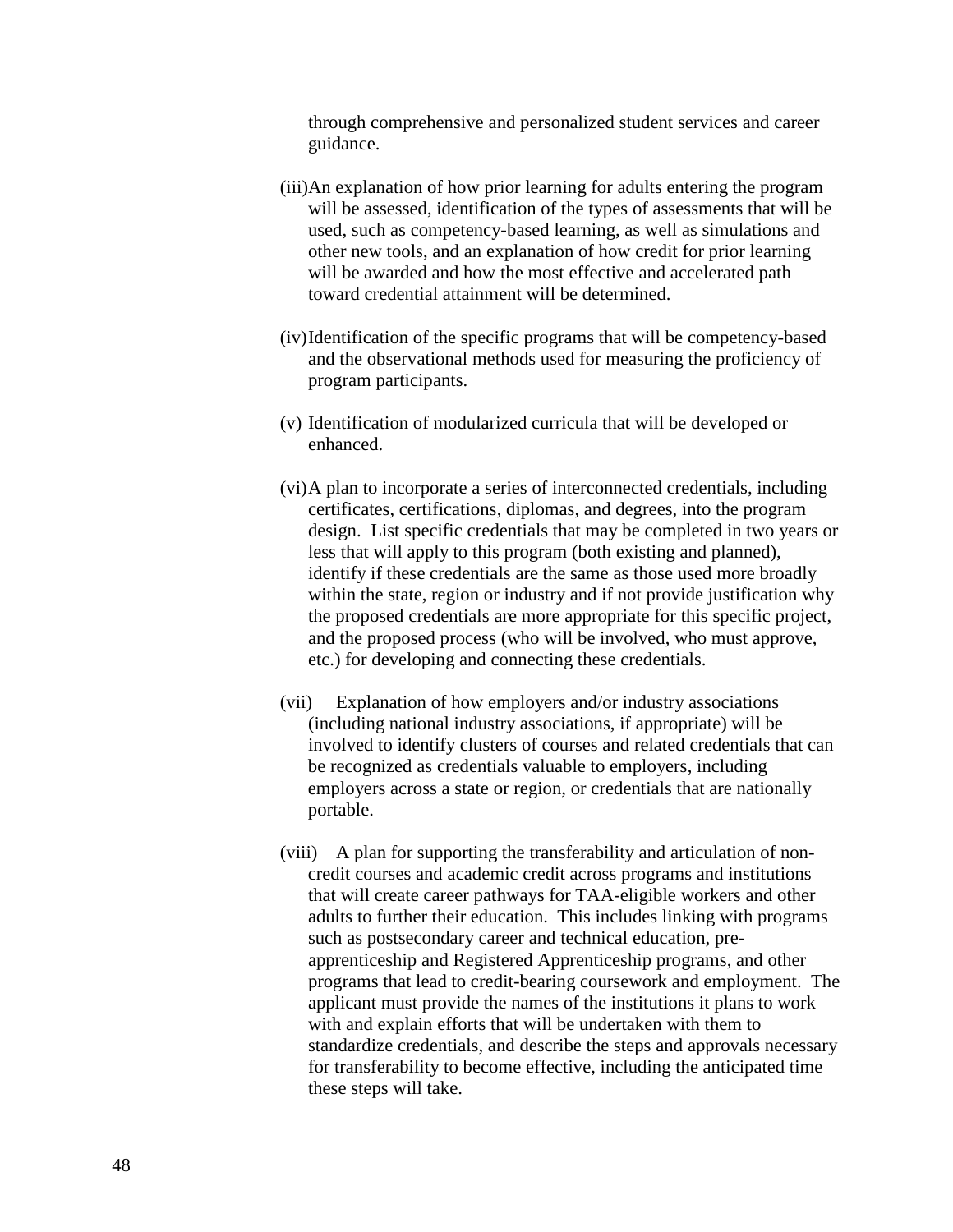For consortium applicants, a plan must be provided that describes the steps and approvals necessary for articulation of all TAACCCT-funded courses offered by all institutions in the consortium to become effective, including the anticipated time these steps will take.

#### **(c) Advanced Online and Technology-Enabled Learning**

Applicants must incorporate online and/or technology-enabled learning strategies into their program design. Online and technology-enabled learning strategies provide adults with an opportunity to balance the competing demands of work and family with acquiring new knowledge and skills at a time, place, and or pace that is convenient for them.

- (i) Incorporation of Technology into Program Design and Delivery Describe how technology is incorporated into the design of the career pathway program and system and how technology will be used in the delivery of education and training. Online and technology-enabled strategies should effectively support TAA-eligible workers and other program participants in developing new skills, and can enable practices such as rolling and open enrollment processes, modularized content delivery, simulated assessments and training, and accelerated course delivery strategies. Innovative and effective strategies related to the use of technology may include, but are not limited to:
	- Interactive simulations:
	- Personalized and virtual instruction:
	- Elements of game design;
	- Digital tutors;
	- Strategies for asynchronous and real-time collaboration among learners and instructors;
	- Interactive tools that help better assess and predict student performance; and
	- Developing and sharing courses at a reasonable cost and are available at non-traditional hours.
- (ii) All applicants must describe how their plan builds on or furthers the innovation in technology-enabled learning that currently exists, such as by demonstrating plans to search and integrate existing OER into program design, as appropriate.

### **(d) Strategic Alignment with the Workforce System and Other Stakeholders**

Applicants must provide a complete and clear description of their alignment with their Governor's Economic Development plan and the WIA-WP integrated state workforce plan, as well as their involvement with the public workforce system, and with philanthropic organizations,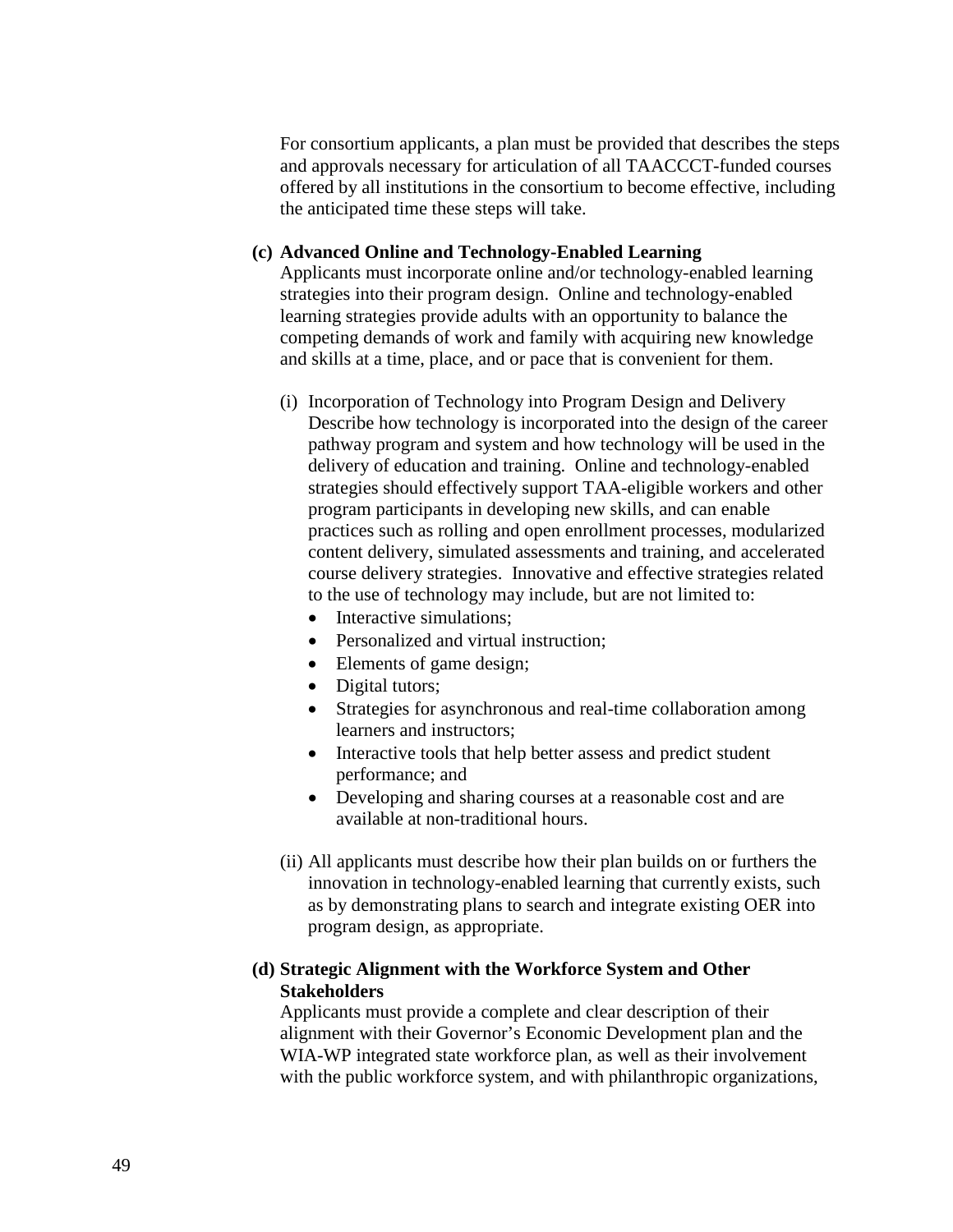business-related and other non-profit organizations, community-based organizations, and/or labor organizations.

- (i) Coordination with Governor's Economic Development and WIA-WP integrated state workforce plans Demonstrate that the strategies in the proposed TAACCCT project are aligned with the goals and priorities of both the Governor's Economic Development plan and WIA-WP integrated state workforce plan for the states targeted through its project, which includes targeting the specific industry sectors or clusters, and can include targeting the education and training strategies, and/or goals for credential attainment included in these plans. Identify specific goals and priorities of the Governor's Economic Development and WIA-WP state workforce plans, and indicate how the specific strategies included in the proposed TAACCCT project support the achievement of these goals and priorities.
- (ii) Coordination with the Public Workforce System Provide a plan to engage and collaborate with local WIBs, AJCs, and the state agency that administers the TAA for workers program, and potentially other workforce system partners as defined under Section  $121(b)(1)$  of WIA. Applicants must propose to partner with at least one Local WIB to support this project. At least one Local WIB or AJC must be involved, along with the state agency that administers the TAA for workers program, in the development and implementation of the project. Some other workforce system entities that could be involved in the project include adult education agencies, career and technical education agencies, vocational rehabilitation agencies, state workforce education coordinating boards, and other post-secondary education agencies.

Applicants must describe the role of the WIB(s) in the project. Applicants must provide evidence that the public workforce system entities are committed to be involved in the project. The public workforce system entity may provide a wide array of services and activities in support of the TAACCCT project, using both leveraged resources such as WIA funding as well as funding provided through the TAACCCT grant. Any TAACCCT funds provided to the workforce system must be in the form of a contract to provide services or activities tailored to the TAACCCT project that are not already funded by other grants. The leveraged and contract services and activities can include:

• Referring appropriate candidates to TAACCCT programs for education and training including TAA-eligible workers;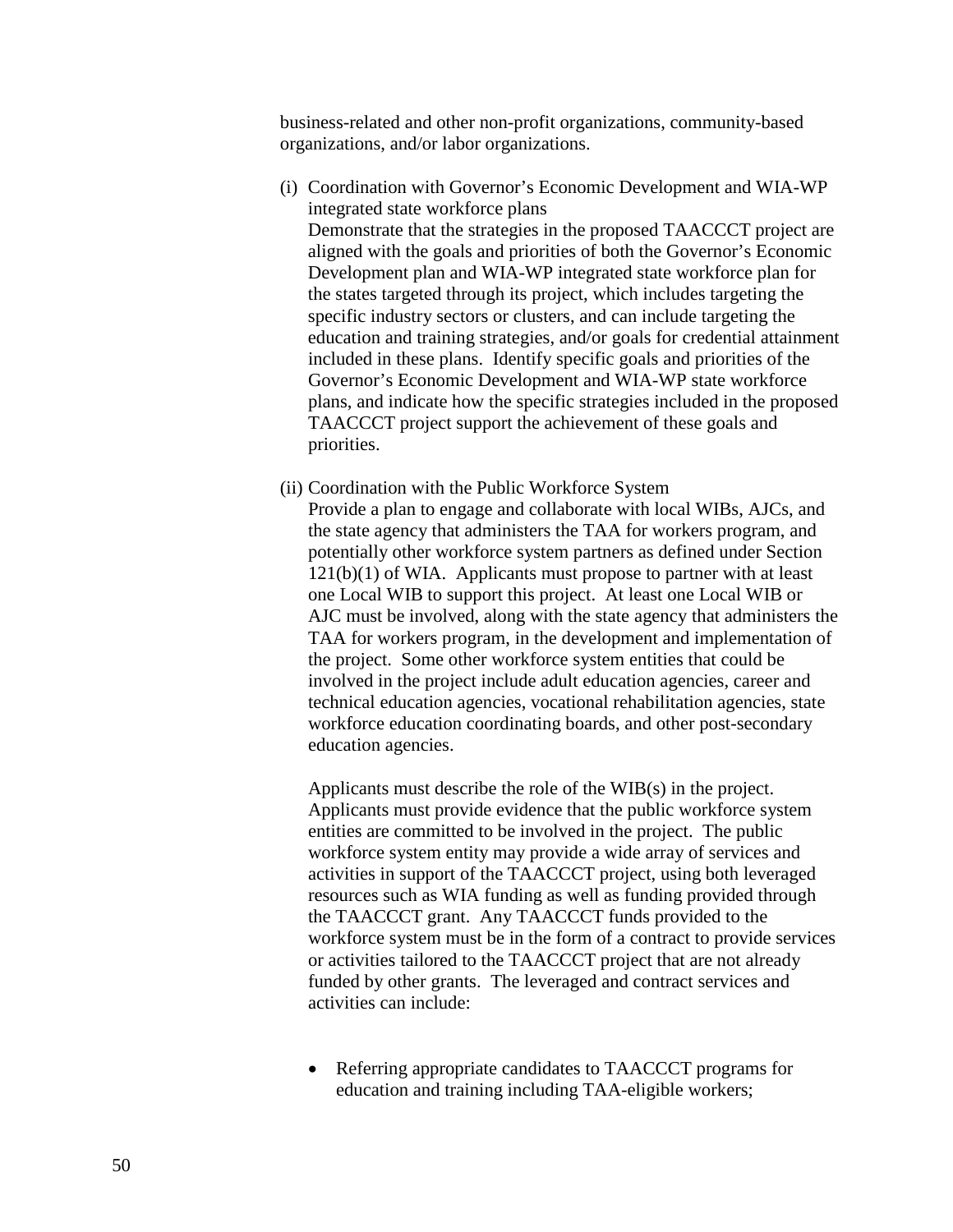- Co-enrolling TAACCCT participants into WIA Title I programs, where appropriate;
- Providing supportive services in a leveraged and coordinated manner with the community college, through WIA, TAA for workers programs, and other resources;
- Helping facilitate employer engagement in the sector strategy, supporting their involvement in both required and encouraged roles in the TAACCCT partnership;
- Creating and implementing a comprehensive strategy of determining the skills needs of employers and the suitability of individuals for training and the attainment of associated credentials;
- Assisting grantee by providing comprehensive counseling and coaching to TAACCCT participants to help improve participant retention and completion of the TAACCCT program. Specific strategies could include intrusive counseling, expanded and extensive mentoring services, and technology-enabled advising not otherwise available at the AJC;
- Customizing tracking and reporting outcomes data for all TAACCCT participants as they complete the program and enter the workforce, to improve reporting on TAACCCT programs;
- Connecting TAACCCT participants with employer partners to assist them in recruiting and hiring individuals who complete the TAACCCT program and achieving the grant's overall employment and retention goals;
- Providing seamless coordination of college and AJC assessment, support, counseling, and other services for TAACCCT participants through Career Coaches, such as Workforce Navigators for the TAACCCT program; and
- Working with successful applicants for TAACCCT programs to ensure that proposed Programs of Study qualify for inclusion on appropriate eligible training provider lists.
- (iii) Coordination with Philanthropic Organizations, Business-related and Other Non-profit Organizations, Community-based Organizations, and Labor Organizations

Applicants must describe plans to collaborate with philanthropic organizations, business-related and other non-profit organizations, community-based organizations, and/or labor organizations, especially those engaged in sector strategies and those with demonstrated experience in improving employment-related skills and involvement in initiatives to help address workers barriers to employment, such as Promise Zones. Types of collaboration could include: leveraging comprehensive case management or other services to assist participants with barriers to employment; connecting program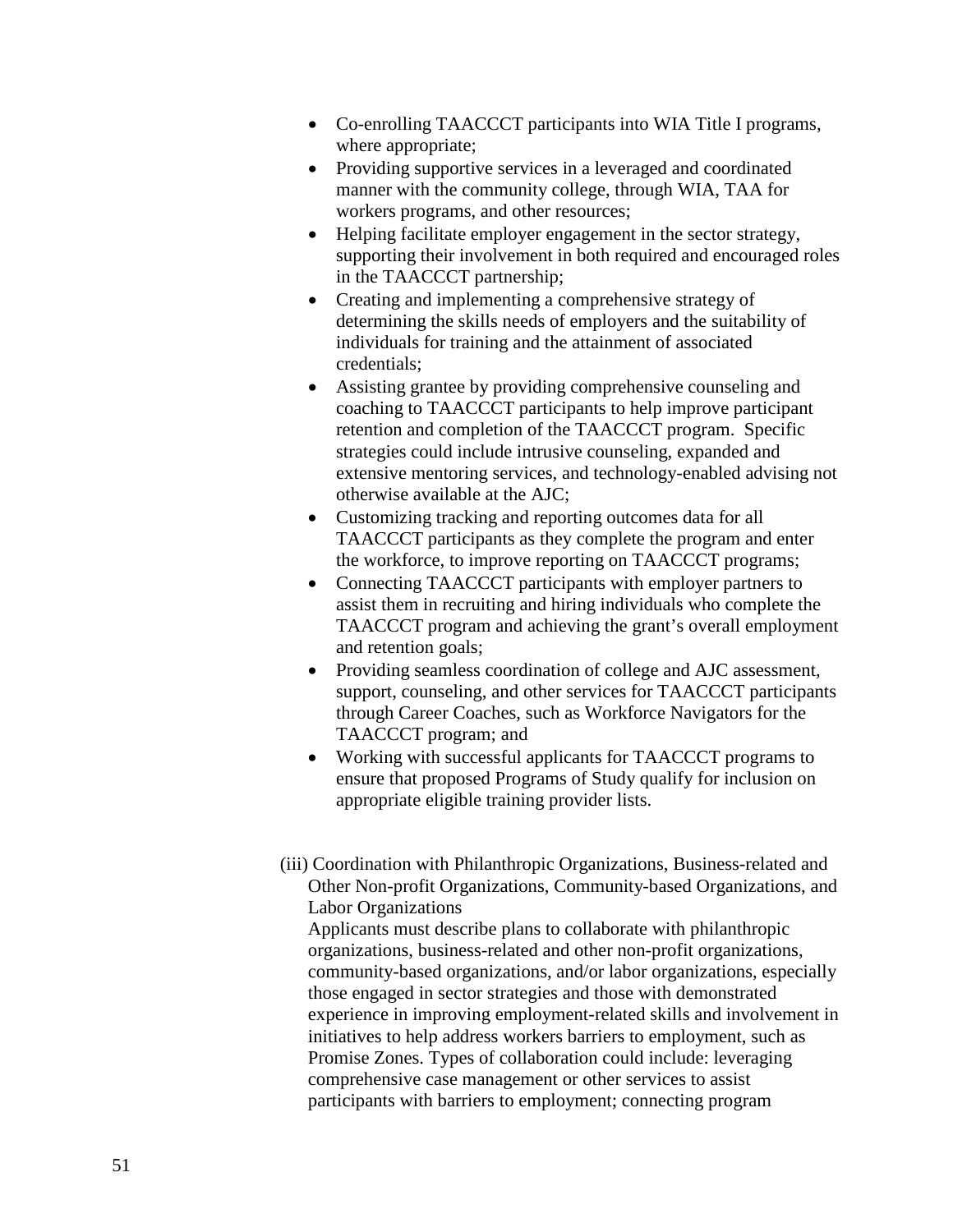participants to work-based training opportunities; assisting with placement opportunities; and providing supportive services, where appropriate.

### **(e) Alignment with Previously-Funded TAACCCT Projects**

Applicants must provide a plan to reach out to grantees from Round 1, 2, or 3 to coordinate efforts, minimize duplication, share information, and expand the geographical reach of their program. Applicants must use free, existing instructional resources for their targeted programs of study, whenever those are available. Applicants must engage with grantees that are geographically nearby, and/or with grantees across the country. Applicants proposing to develop new instructional resources must demonstrate that they have researched resources currently freely available, and that resources for their proposed program of study are not available to meet their needs. Applicants must also identify planned activities for coordination with other institutions and consortia, such as:

- Sharing information, such as lessons learned and promising practices;
- Sharing course and program content;
- Collaborating in the development and delivery of programs and courses;
- Developing transferability and articulation agreements;
- Working together to develop best practices in a particular area of training or education (such as a coalition effort to foster more entrepreneurs); and
- Leveraging the work of philanthropic or non-profit organizations that support community colleges.

#### **(f) Sector Strategies and Employer Engagement**

Applicants must identify or take to scale successful sector strategies. These sector strategies must focus on addressing employers' workforce needs by expanding or improving applicants' education and training programs based on the use of real-time labor market information.

### (i) Sector Identification

Applicants must identify one or more specific industry sectors on which they will focus. Applicants must involve at least two employers and a regional industry representative for each targeted sector in each region served by the program. The employers must either be located in that region or can hire individuals in that area. Employers identified must be consistent with employers and employer roles identified in the required documentation of employer commitment. If applicable, evidence of prior designation by a certifying Federal entity may be used by applicants as evidence for the strength of an existing sector strategy that integrates workforce development into a comprehensive regional development strategy. Designation as a "Manufacturing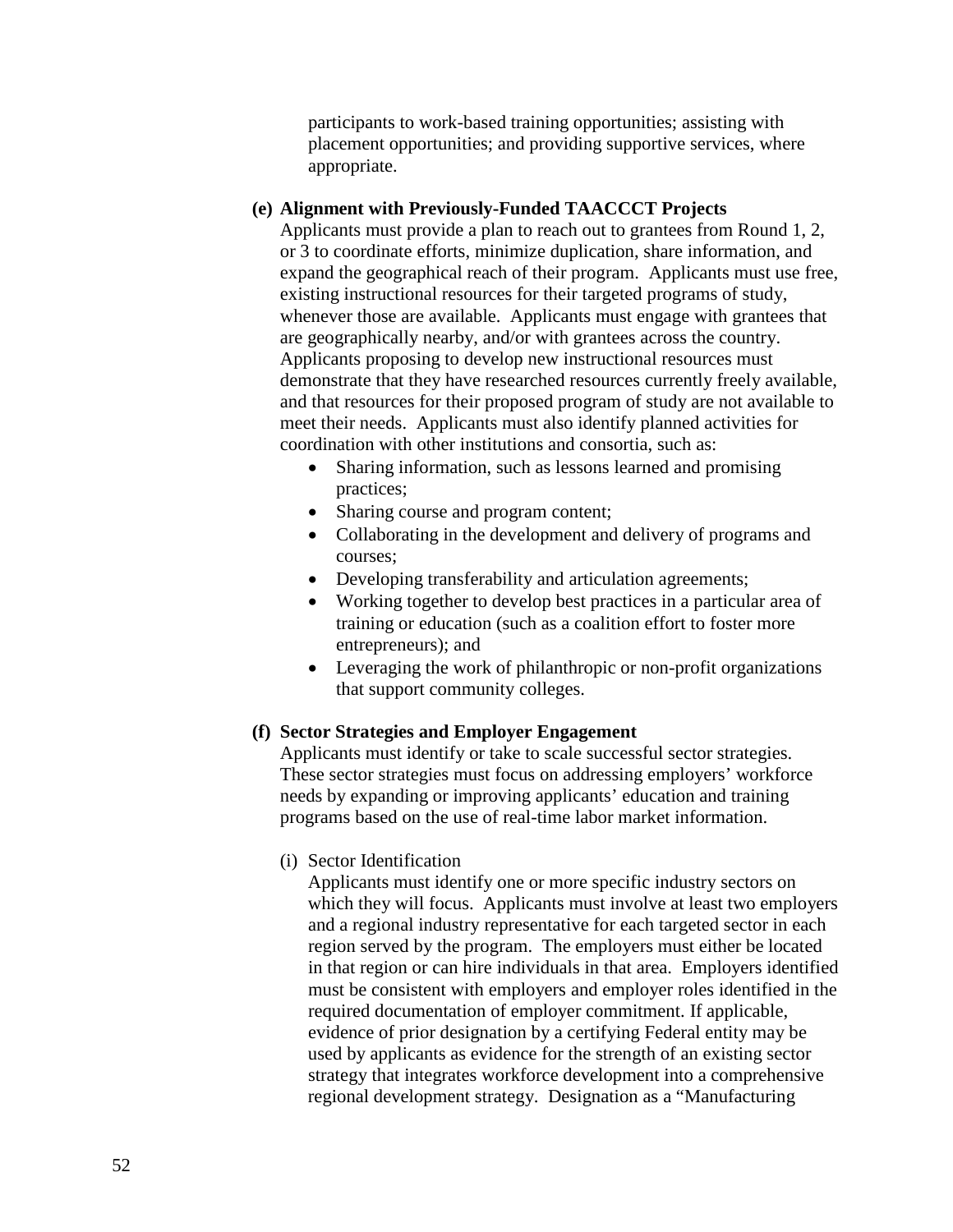Community" by the Investing in Manufacturing Communities Partnership (IMCP) is an example of an eligible prior designation for these purposes.

- (ii) Employer and Industry Representative Engagement Describe the specific role of employers and regional industry representatives (and national industry representatives, if applicable) involved in the project, including evidence that the employers and industry representatives are committed to being involved in the project through required documentation of commitment(s) (submitted as an attachment to the proposal). Employers and regional industry representatives (and national industry representatives, if applicable) must:
	- Serve on the project's leadership team;
	- Help implement program strategies and goals;
	- Identify and map the necessary skills and competencies for the program;
	- Assist with development of national industry-recognized credentials if needed and appropriate, that map to curriculum development and courses, as applicable; and
	- Assist with curriculum development, program design, and subsequent implementation of program design.

Applicants must also describe how relationships with employers and regional industry representatives will be sustained throughout the duration of the program and beyond.

(iii) Additional Role(s) of Employers and Industry Representatives Describe additional roles for employers and regional industry representatives, and national industry representatives (if applicable). Evidence of this additional commitment must also be demonstrated through documentation of commitment(s) submitted as an attachment to the proposal. Examples of some additional roles include providing work-based training opportunities for program participants (such as registered apprenticeships, internships, and on-the-job training), providing leveraged resources to support education/training (such as equipment, facilities, and, instructors), and committing to hire, promote, and/or retain qualified program participants.

## **(g) Project Workplan**

Applicants must present a comprehensive project work plan. A sample format can be found in Appendix K. For consortium applicants, the workplan must break out consortium member roles and responsibilities within each of the sections outlined below. The project workplan must demonstrate a cohesive, well-designed approach to implement the project. The applicant must also demonstrate the capacity of the single institution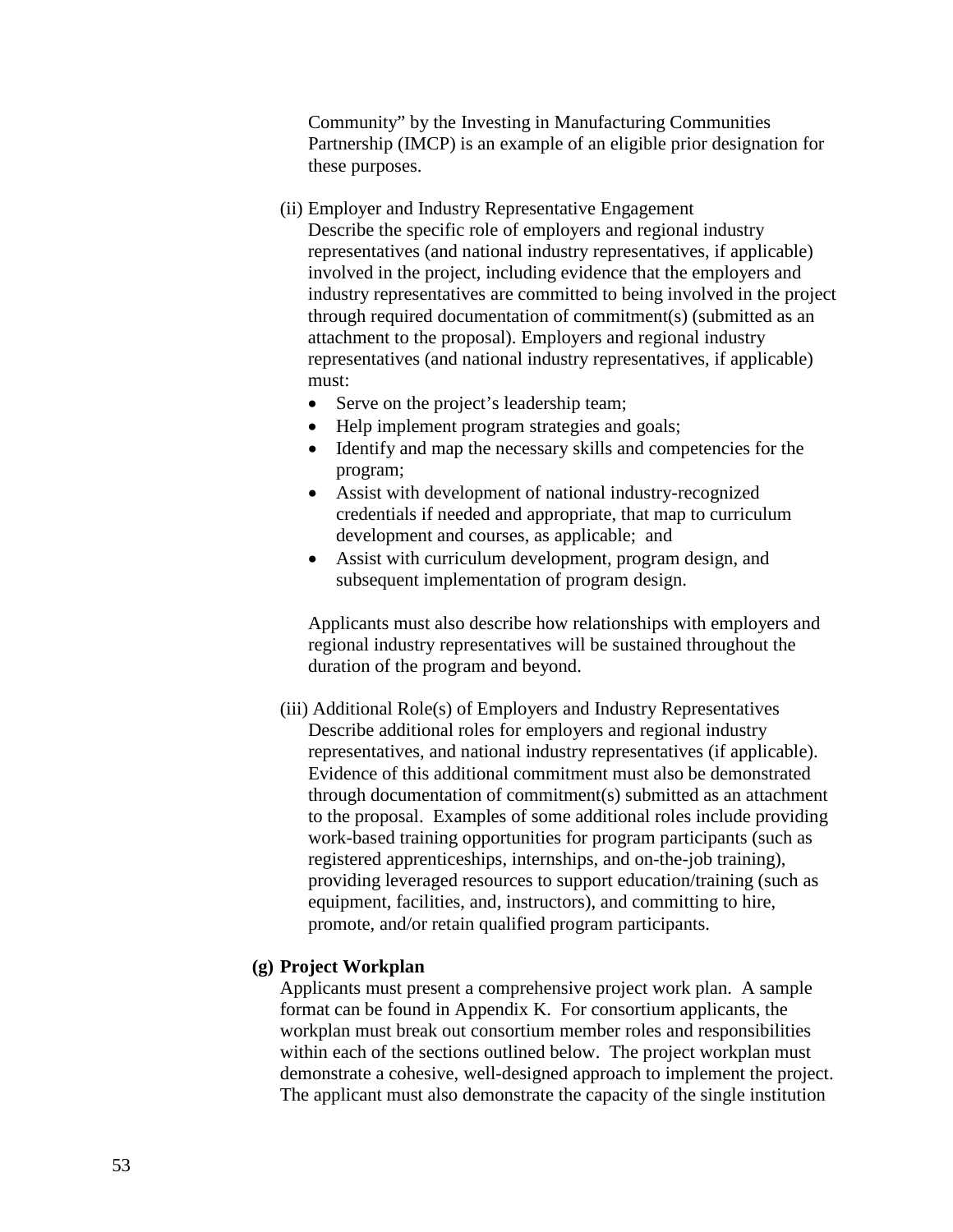applicant, or Lead Institution for consortium applicants, to manage the project and the role employers will play in supporting these activities.

- (i) Feasible and Realistic Activities and Timeframes Describe the activities, timeframes, deliverables, and key implementers required to implement the strategies described in this Methodology and Workplan section within the grant period of performance. Include timeframes for accomplishing all procurement and other necessary grant start-up activities immediately following the start of the grant period of performance.
- (ii) Understanding of Costs Associated with Project Activities Identify and describe costs associated with each major project activity in the proposed work plan, including staff costs, which must align with the proposed budget. Applicants do not need to include a cost per participant.
- (iii)Identification of Project Deliverables

Identify and describe the new intellectual property (such as books, courses, modules, seminars, tutoring systems, simulations, etc.) that will be developed with grant funds, and/or describe which existing Open Educational Resources (OER) or other licensed intellectual property will be improved with grant funds. Quantify the number of deliverables provided and provide a brief description of them, such as "1 Licensed Practical Nursing curriculum." Specify the expected date the deliverables will be delivered to the Department.

### **(3) Outcomes and Outputs**

Applicants must provide outcome projections, including an effective plan to track and report all outcome measures for all program participants, and an effective plan for the use of reported data to continuously assess the effectiveness of and to improve programming. The grantee's performance in meeting outcome projections may impact the decision by the Department to award any future grants to the grantee.

#### **(a) Analysis of Outcome Projections**

Grantees will be required to report data on a number of outcome measures on an annual basis, as specified in Section VI.B.4. For consortium applicants, the Lead Institution must provide aggregate outcome projections for the overall project. Applicants must provide projections in their applications for the following nine outcome measures regarding their program participants. For the purposes of reporting, a participant is defined as a student who enrolls in a grant-funded program of study leading to a degree or certificates, or a course that is part of such a program. Only students who enroll in these courses and programs leading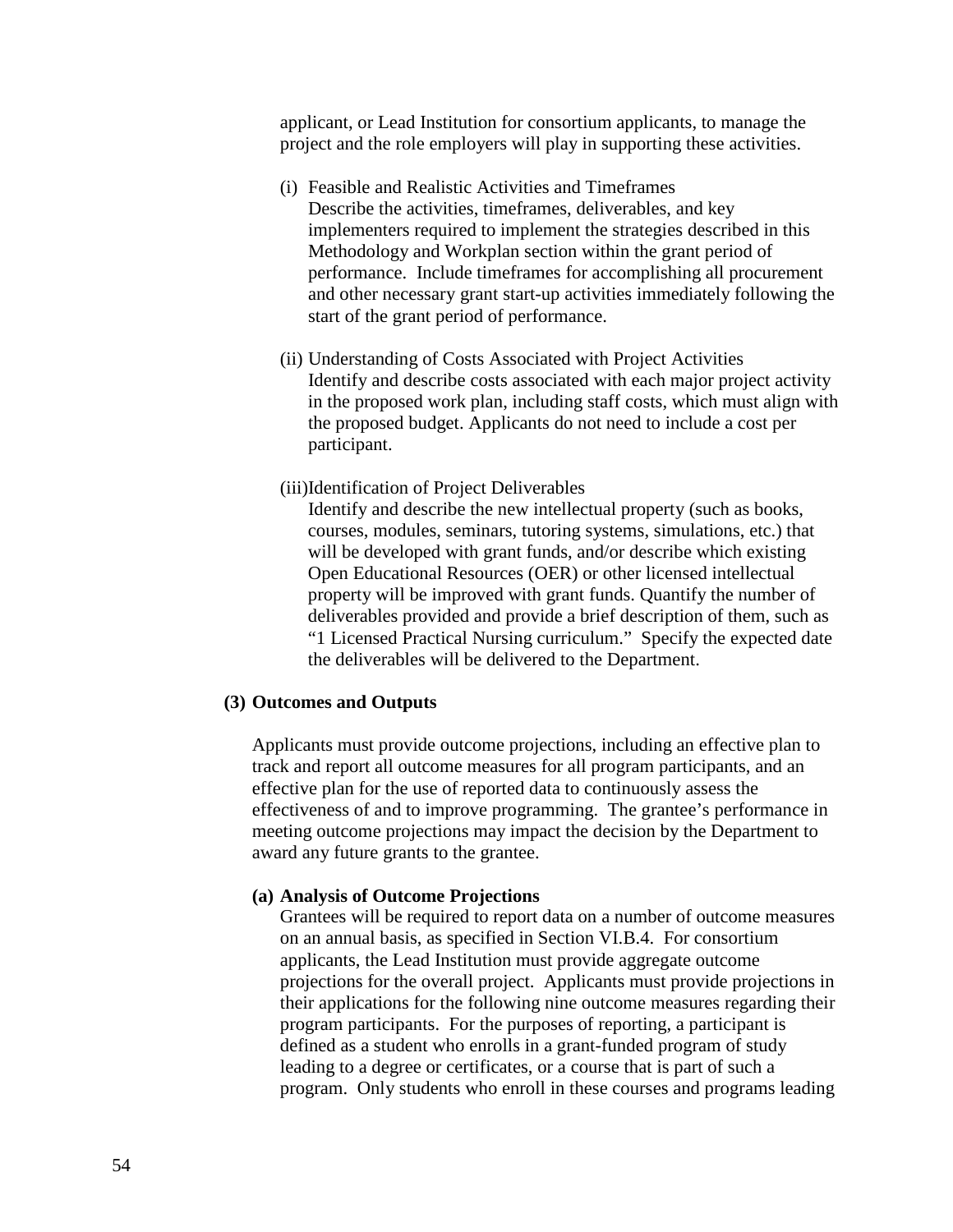to degrees or certificates can be reported in grant outcomes. Therefore, not every student eligible for participation or who receives grant-funded services may be reported in the standardized grant outcomes, and this should be taken into account when setting outcome targets.

- 1. Total unique participants served/enrolled;
- 2. Total number of participants who have completed a TAACCCTfunded program;
- 3. Total number of participants still retained in their program of study or another TAACCCT-funded program;
- 4. Total number of participants completing credit hours;
- 5. Total number of participants earning credentials;
- 6. Total number of participants enrolled in further education after grant-funded program of study completion;
- 7. Total number of participants employed after grant-funded program of study completion (non-incumbent workers only);
- 8. Total number of participants retained in employment after program of study completion (non-incumbent workers only); and
- 9. Total number of those participants employed at enrollment (for purposes of this reporting, "Incumbent Workers") who receive a wage increase post-enrollment.
- (i) Outcome Projections

Provide numerical outcome projections for each of the nine outcome measures that reflect the project's expected impact on participants (refer to Appendix L for the definitions of each of the outcomes and a sample format for providing these projections). Applicants must provide targets in raw numbers for each of the outcome measures; percentages, percent increases, or other types of data projections are not acceptable. The targets should be provided for each year of the grant as well as for the total grant period, and be provided in aggregate for all program participants, even if different educational disciplines or programs have distinct outcome projections. The outcomes must be included as a table in the Project Narrative.

(ii) Targets

Explain how the outcome projections are appropriate numerical targets for the program design by providing an explanation of how the targets were derived and how the targets fit into the overall timeline of grant implementation.

(iii) Balance of Deliverables and Outcomes

Provide an explanation for the mix of proposed outcomes (e.g., participants served/enrolled) versus deliverables (e.g., courses developed and technology infrastructure enhancements), including a justification of unusually high or low outcome projections for participants in the context of the entire program. The projected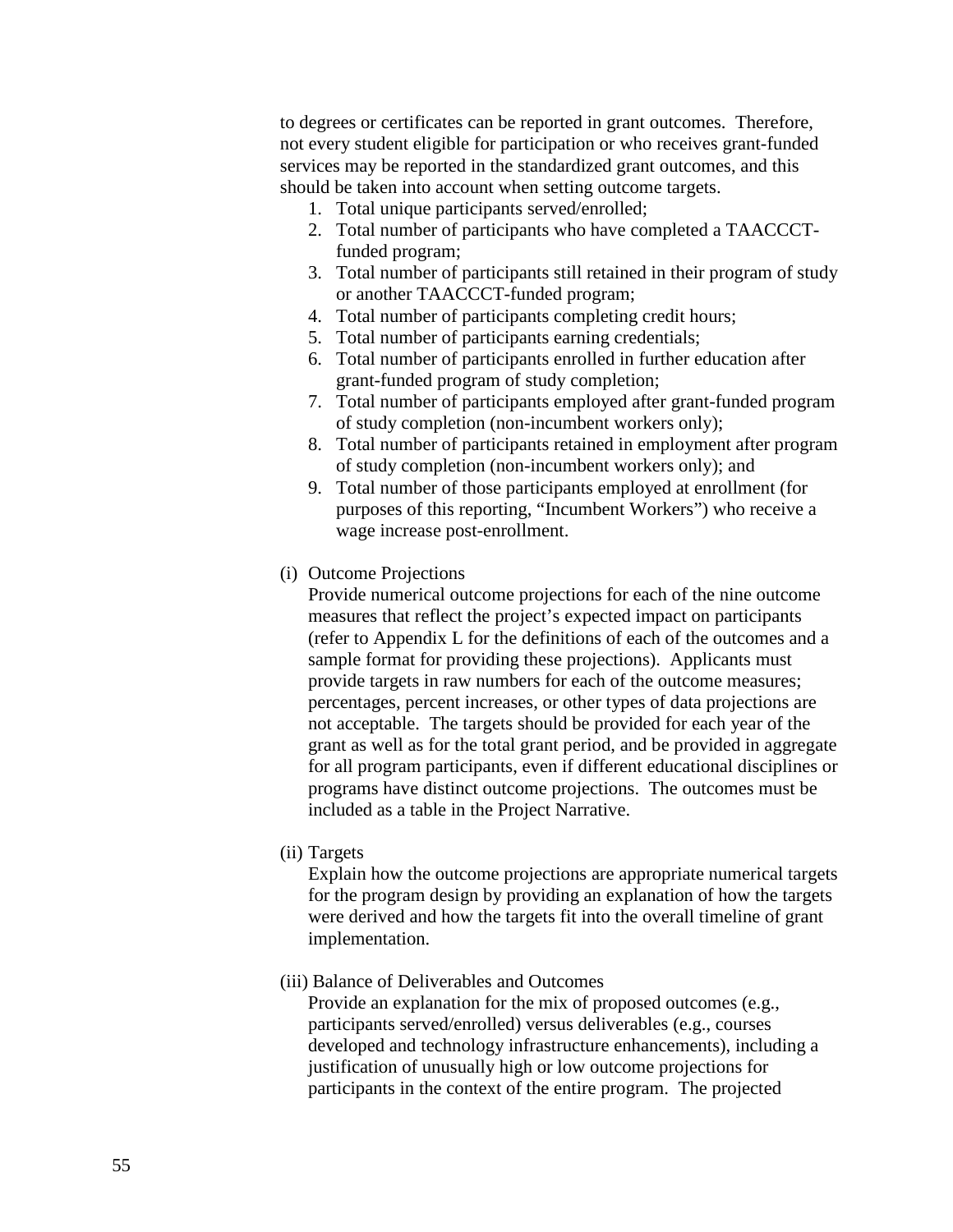outcomes and deliverables should be well-balanced, in that a low number of students projected to complete programs may be offset by a large number of complex, original, and innovative planned deliverables.

### **(b) System or Process for Tracking and Reporting Outcome Measures**

Successful applicants will be required to track and report outcome measures for program participants, and must have appropriate systems in place to do so. For consortium applicants, Lead Institutions must have a system in place to receive and compile outcome measures of member institutions. Applicants should refer to Section VI.C for a description of the quarterly and annual reporting requirements for the grant. The specific outcomes and outcome definitions for all participants that will be reported are found in Appendix L.

### (i) Existing Tracking Procedures

Applicants must provide specific details about the procedures already in place for tracking student outcomes, including which outcomes are already captured through the process currently being used, and describe staffing, technology, computer applications, and other resources already available to accomplish this task. Consortium applicants must ensure they describe existing tracking procedures across consortium members.

#### (ii) Plan to Address Gaps in Tracking

- Identify and explain any gaps between the information that is already collected and the specific outcomes on which reporting is required, and how these gaps will be bridged. Provide a specific plan for staffing, technology, partnerships, computer application purchases, or other resources that the applicant plans to procure in order to meet this requirement. Consortium applicants must ensure their plans address gaps in tracking across consortium members.
- Applicants must describe how they are currently able to access state data systems to track student employment outcomes, or explain how access to state longitudinal data systems will be strengthened to track students' employment outcomes after exit or completion. This may include working with the State Directory of New Hires, the state LMI or research entities (that supports the Census Bureau's Local Employment Dynamic program), the State Workforce Agency (SWA) that is responsible for tracking and reporting outcomes on TAA for Workers program participants using the Trade Act Participant Record [\(http://www.doleta.gov/performance/pfdocs/12050392\\_TAPR\\_Ha](http://www.doleta.gov/Performance/pfdocs/12050392_TAPR_Revision_Track_Changes_Draft_TEGL_Change_112909.pdf)

[ndbook.pdf\)](http://www.doleta.gov/Performance/pfdocs/12050392_TAPR_Revision_Track_Changes_Draft_TEGL_Change_112909.pdf), or other federally-supported administrative record data collection efforts. This may also include working with the SWA to access employment data available in unemployment wage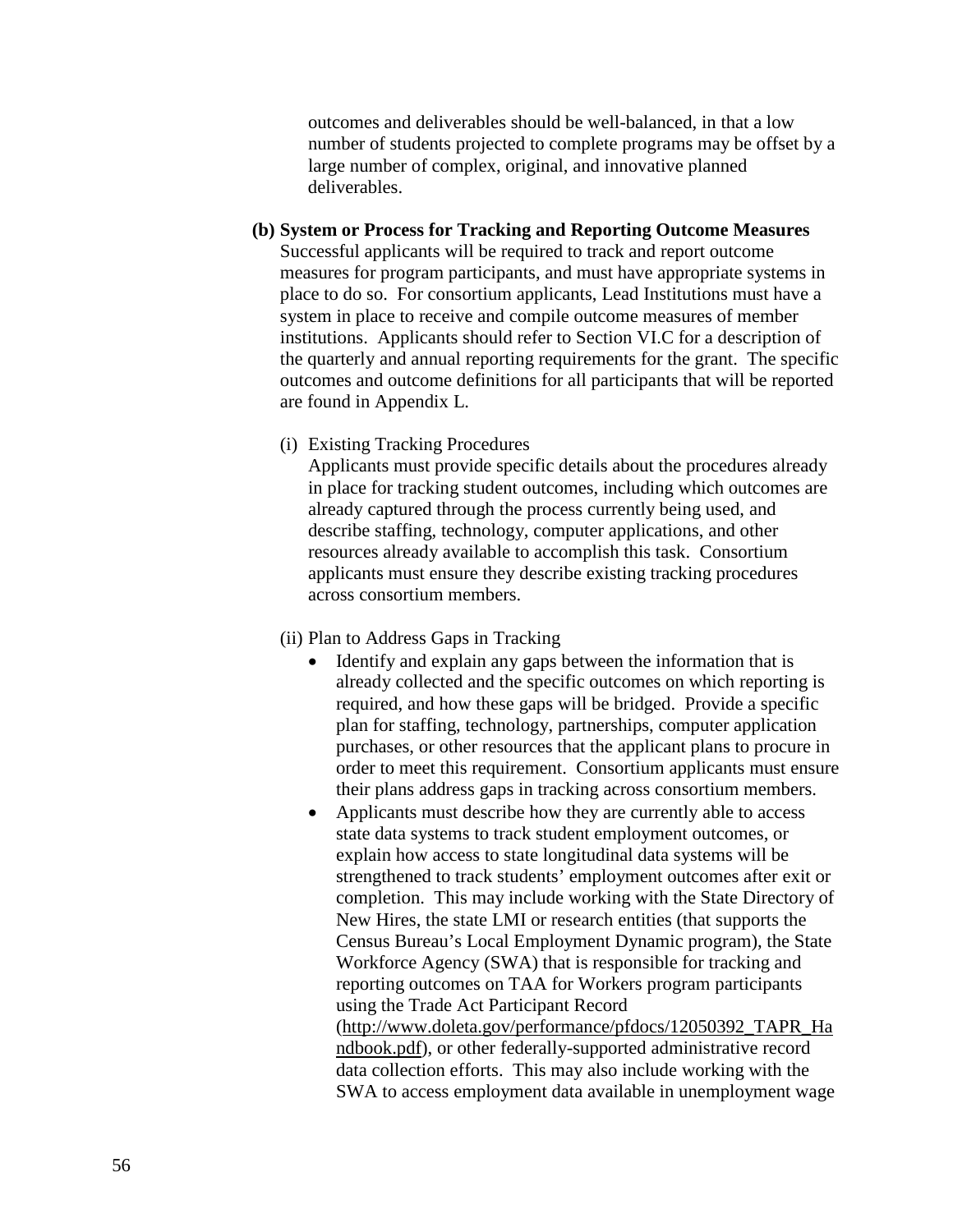records. For example, if the applicant does not have an existing relationship with its state's agency responsible for collecting wage record information to verify employment, then the process that will be used to obtain employment outcome information, which may include establishing data sharing agreement(s) to access administrative records containing this information, should be described.

### **(c) Using Data for Continuous Improvement**

The applicant must describe its approach for using the data it collects and reports on all program participants to continuously assess the effectiveness of and improve programming.

(i) Plan for Formal Data Reviews

Describe the process or procedure that will be used to formally review the data within the structure of the applicant educational institution, working with partners and other key stakeholders as applicable. Include information on the frequency with which data reviews will occur; the staff members, including partners and other key stakeholders who will take part in the reviews and what each adds to the review process; how decisions will be made about adjustments or improvements; how progress or improvement in programming will be assessed; and how this information will be shared amongst consortium members, as applicable.

(ii) Sustainability Plan

Describe how data will be used to determine which strategies and activities were effective, and explain how the applicant will integrate these strategies and activities into their non-grant funded program(s) for continued success.

#### **(4) Organizational Profile**

The applicant must fully describe its capacity (and if applicable, the capacity of its consortium members) to effectively manage the programmatic, fiscal, and administrative aspects of the project, as well as its plan for sustaining the proposed program(s).

### **(a) Professional Qualifications of Project Staff**

(i) Describe the professional qualifications that will be required of the full-time project manager. Explain why these qualifications are sufficient to ensure that performance reporting, fiscal reporting, and procurement are conducted in accordance with grant requirements. Provide a reasonable timeframe for hiring the project manager if one is not already identified, and describe plans to assign an interim project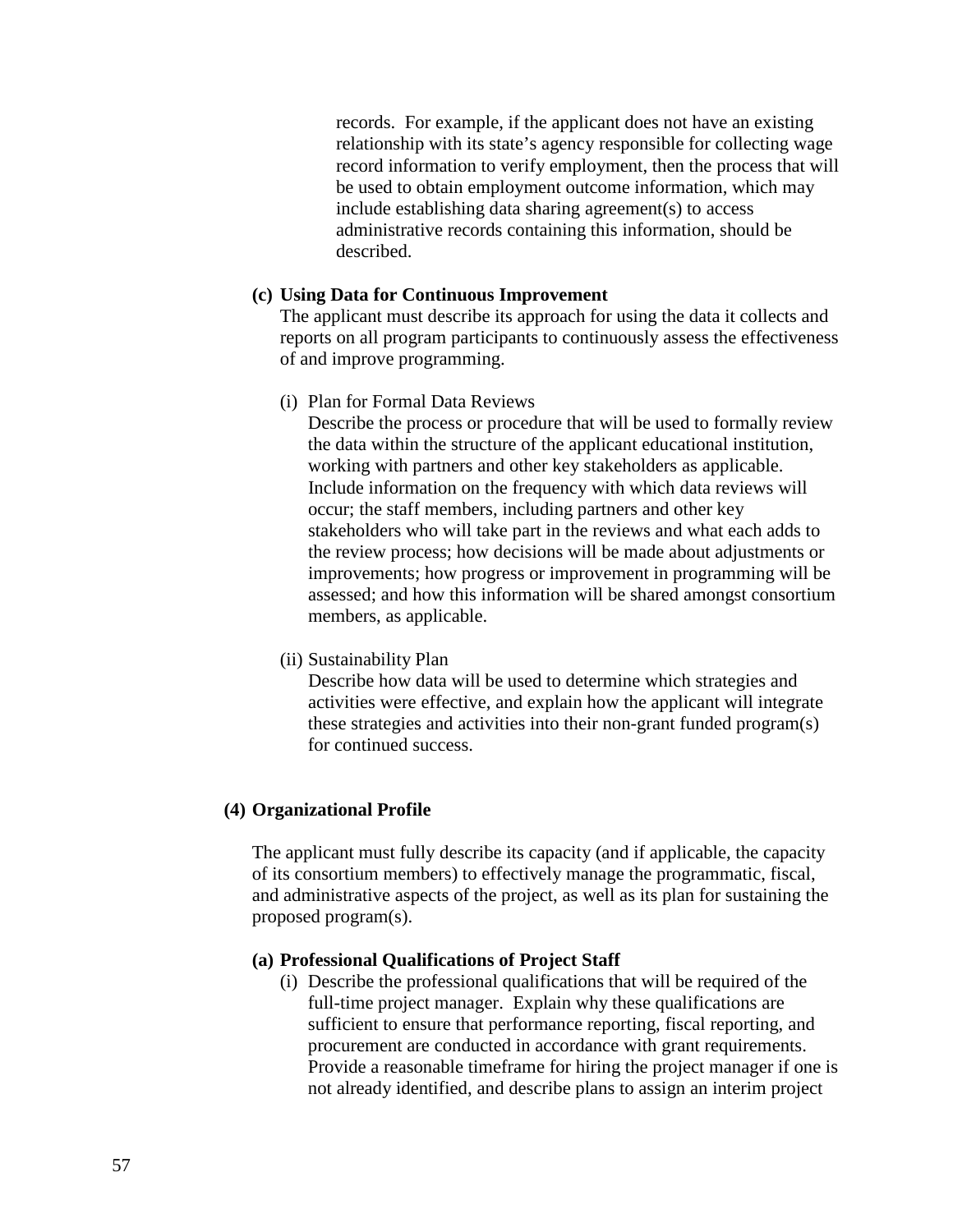manager if required. If planning to hire a project manager, provide a plan to appoint an interim project manager by October 1, 2014 who will serve until the new project manager is hired. Consortium applicants must identify how the Lead Institution will track the programmatic, fiscal, and administrative progress of consortium members, and provide them with technical assistance and training related to programmatic, fiscal, and reporting requirements. Consortium applicants must also describe the roles of consortium member institutions in managing their own programmatic, fiscal, and administrative aspects of the project, as applicable.

(ii) Describe the professional qualifications that will be required of the fiscal, administrative management, and marketing staff. Explain why these qualifications are sufficient to ensure proper performance reporting, fiscal reporting, procurement management, and marketing activities. Provide a reasonable timeframe for hiring these individuals if they are not already on staff. For consortium awards, the description must encompass the Lead Institution, as well as member institutions.

#### **(b) Management Structures**

Describe a management structure that enables efficient and effective communication between project staff and organizations at all levels of the project including amongst consortium members as applicable. Provide an organizational chart that identifies all relevant leadership, program, administrative, and advisory positions (including positions, if applicable, within consortium member organizations). For consortium applicants, describe how consortium members will collaborate throughout the life of the project. The organizational chart must be included as an attachment as described in Section IV.B.4. This attachment does not count against the page limit for the Project Narrative.

#### **(c) Systems and Processes**

The applicant must explain how the proposed project will use systems and processes that enable timely and accurate financial and performance reporting, and allow for expedient procurement procedures that comply with Federal, state (if applicable), and other relevant laws and requirements, including across consortium members, as applicable.

- (i) State whether reports (program and financial) for the most recent grant(s) from ETA or other sources have been submitted on time, and describe the grants management practices used to complete grant activities within the period of performance.
- (ii) Describe the procurement processes, systems, and procedures of the applicant (and, if applicable, those of consortium members).

#### **4. Attachments to the Project Narrative**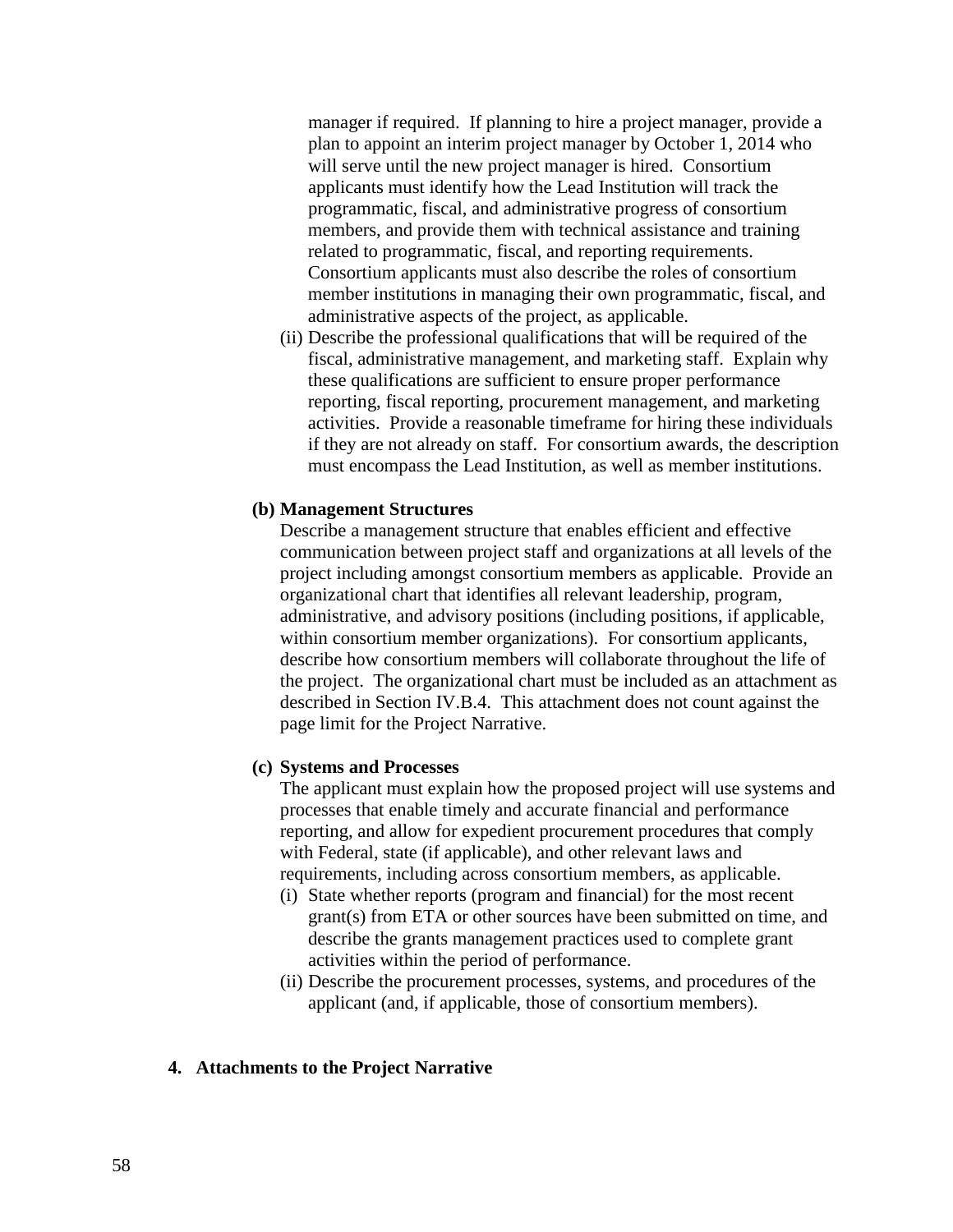In addition to the Project Narrative, the applicant must submit attachments. All attachments must be clearly labeled as Attachments. Only those attachments listed below will be excluded from the page limit. Additional materials such as resumés or general letters of support must not be included. Applicants must submit their application in one package because documents received separately will be tracked separately and will not be attached to the application for review. Save all files with descriptive file names of 50 characters or less and be sure to only use standard characters in file names: A-Z, a-z, 0-9, and underscore (\_). File names may not include special characters (e.g.  $\&, -, *, \%$ ,  $\neq$ , ), periods (.), blank spaces or accent marks, and must be unique (i.e., no other attachment may have the same file name). An underscore (example: my\_Attached\_File.pdf) may be used to separate a file name.

The following attachments must be submitted by all applicants, and applications that fail to include any of these attachments will be found non-responsive and will not be reviewed:

- a. Abstract: All applicants must submit an up to two-page abstract summarizing the proposed project, including, but not limited to, the scope of the project and proposed outcomes. The proposed project must clearly identify the following items:
	- (1) Applicant Name
	- (2) Applicant City/State
	- (3) Consortium Member(s) and Consortium Member State(s) (if applicable)
	- (4) Areas Served by Grant (by city, county, and state)
	- (5) Total Funding Level Requested
	- (6) Sub-Total Requested Funding Amount by Consortium Member (if applicable)
	- (7) Project Name
	- (8) Project Description and List of Credentials to be Developed and Awarded
	- (9) Populations to be Served
	- (10) Targeted Industry(s)
	- (11) Employer Partner(s)
	- (12) Public Workforce System Partner(s)
	- (13) Other Key Partner(s)
	- (14) Public Contact Information
	- (15) Percentage of OER Program Materials Developed vs. Percentage of Licensed or Purchased Program Materials
	- (16) Data Tags

The Abstract is limited to two-page double-spaced single sided 8.5x11 inch pages with 12 point text font and 1 inch margins A recommended format for the Abstract can be found in Appendix M. If using grants.gov for submission, this document must be attached under the Mandatory Other Attachment section and labeled "Abstract." Please note that applicants will be held to outcomes provided and failure to meet those outcomes may have a significant impact on future grants with ETA.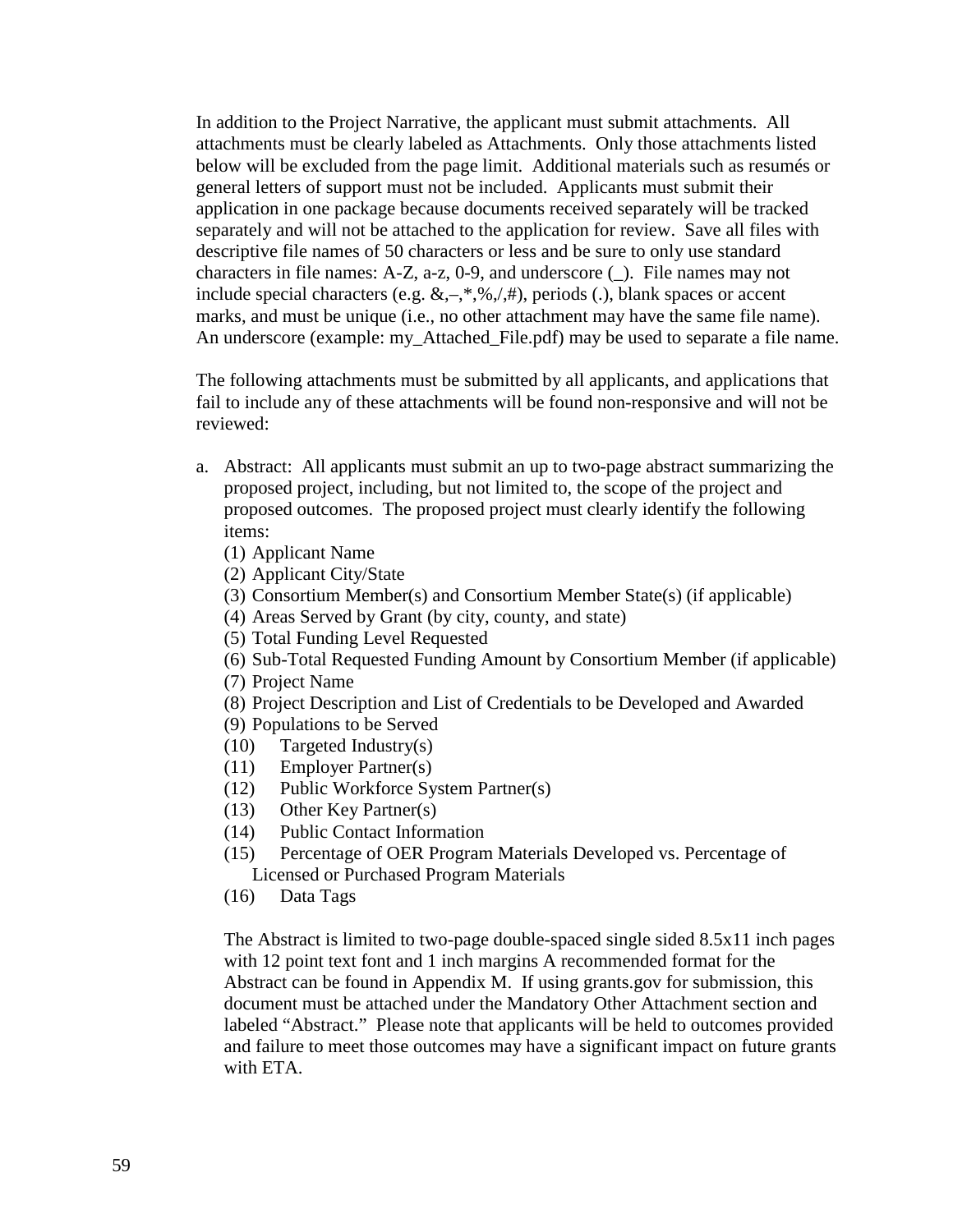For consortium applicants, the abstract must clearly identify the total consortium award amount, as well as identify all consortium members and the sub-total requested funding amount of each consortium member.

- b. Documentation of Employer Commitment: All applicants must submit documentation of employer(s) commitment that includes signatures from the employer(s) as required in Section I.B.6 of the SGA, and describes their role and responsibility in the project. This documentation does not eliminate the need to follow the procurement requirements specified at 29 CFR 95.40 – 48 where the parties enter into a contract for supplies or services. If using grants.gov for submission, this document must be attached under the Mandatory Other Attachment section and labeled "Documentation of Employer Commitment."
- c. Documentation of Workforce System Commitment: All applicants must submit documentation demonstrating the commitment of the workforce system at multiple levels. Collectively, the attached documentation must demonstrate:
	- Commitment from the state agency that administers the TAA for workers program;
	- Commitment from the local workforce system; and
	- Support of the state workforce system, as indicated by a letter(s) signed by the Governor for all the states included in the application, or his or her designee (which may be the Administrator of the state workforce agency).

Applicants can submit multiple individual letters to document this commitment, or can submit combined letters. For example, applicants may submit individual letters from the state agency that administers the TAA for workers program, the local workforce system, and the state workforce system(s). Applicants may also submit an individual letter from the local workforce system, and also submit one combined letter that documents the commitment of the state agency that administers the TAA for workers program and the state workforce system(s). If using grants.gov for submission, this document(s) must be attached under the Mandatory Other Attachment section and labeled "Documentation of Workforce System Commitment."

Applicants must submit documentation from the WIBs that may be involved in the project. In cases where the applicant is proposing to procure activities and services from the workforce system and have completed procurement, applicants must submit documentation from the WIBs that will be involved indicating their interest and expected roles and responsibilities in the project. In cases where applicants are proposing to procure activities and services from the workforce system and have not finished procuring a specific WIB or WIB(s) when they submit their proposal, applicants must submit documentation from the WIBs that may be involved indicating their interest and expected roles and responsibilities in the project. This documentation does not eliminate the need to follow the procurement requirements specified at 29 CFR 95.40 – 48 where the parties enter into a contract for supplies or services.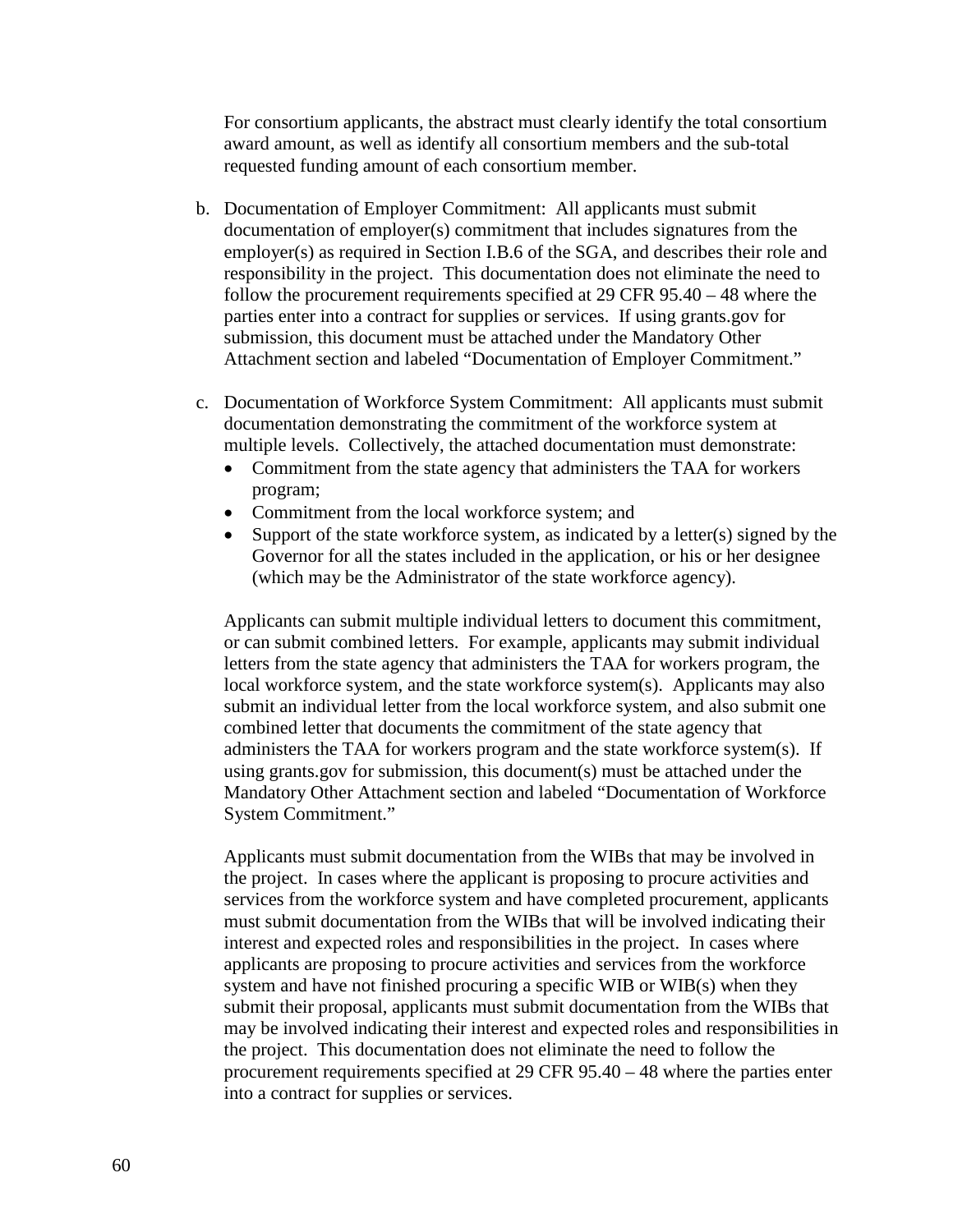- d. Program Evaluation Plan and Budget Narrative: All applicants must submit a program evaluation plan and separate evaluation budget narrative for an independent third-party evaluation of the proposed project, as described in Section V.D. The project evaluation plan does not count against the project narrative page limit, but cannot exceed 5 pages. There is no page limit for the evaluation budget narrative. If using grants.gov for submission, these documents must be attached under the Mandatory Other Attachment section and labeled "Program Evaluation Plan" and "Program Evaluation Budget Narrative."
- e. Employment Results Scorecard Workplan (for Single State Consortium Applicants) or Employment Results Scorecard Continuous Improvement Workplan (for Regional Multi-State Consortium Applicants)): Single State Consortium Applicants must submit an Employment Results Scorecard Workplan as described in Section III.D.10. Regional Multi-State Consortium Applicants must submit an Employment Results Scorecard Continuous Improvement Workplan as described in Section III.D.11. The Employment Results Scorecard Workplan or Continuous Improvement Workplan does not count against the project narrative page limit, but cannot exceed 5 pages. If using grants.gov for submission, these documents must be attached under the Mandatory Other Attachment section and labeled "Employment Results Scorecard Workplan (for Single State Consortium Applicants" and "Employment Results Scorecard Continuous Improvement Workplan (for Regional Multi-State Consortium Applicants)."

Additional attachments that are required for all which may impact the scoring under Section V.A are:

- f. Project/Performance Site Location(s) Form: All applicants must submit a Project/Performance Site Location(s) Form (available at <http://www.grants.gov/web/grants/forms/sf-424-family.html#sortby=1> ). Please note that consortium applicants must submit one form that specifies site locations for each institution in the consortium. If using grants.gov for submission, this form must be attached under the required forms section and labeled "Project/Performance Site Location(s) Form." Please note that this is a standard form used for many programs and has a check box for applying as an individual. Disregard this box on the form as individuals are not eligible to apply for this solicitation.
- g. Documentation of accreditation status for each individual institution applicant, consortium lead applicant and consortium members as specified in Section III.A.
- h. Indirect Cost Rate Agreement: If the applicant is requesting indirect charges, attach the most recent Indirect Cost Rate Agreement approved by the applicant's cognizant Federal agency. For consortium applicants, each consortium member institution that plans to claim indirect costs must submit their most recent Indirect Cost Rate Agreement approved by their cognizant Federal agency. (For more information, see Section IV.B.2. and Section IV.E.2.)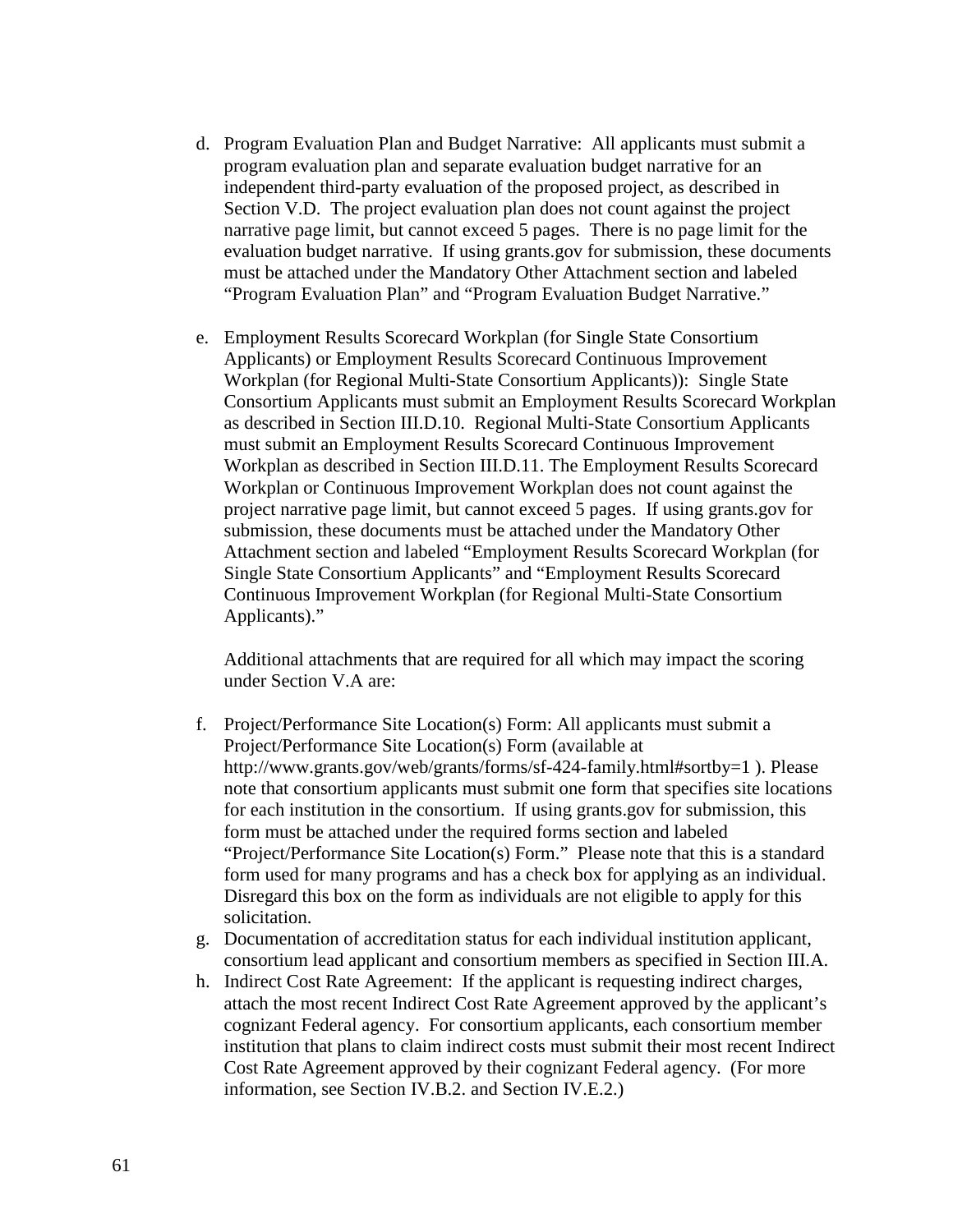i. Organizational Chart: All applicants must provide an organizational chart that identifies all relevant leadership, program, administrative, and advisory positions (including positions within consortium member institutions) for the project. For consortium applications, the Lead Institution must collaborate with the member institutions to provide one or more organizational charts, as appropriate.

### **C.** Submission Date, Times, Process and Addresses

The closing date for receipt of applications under this announcement is **July 7, 2014**. Applications must be submitted either electronically on [http://www.grants.gov](http://www.grants.gov/) or in hard copy by mail or in hard copy by hand delivery **(including overnight delivery)**. Hard copy applications must be received at the address below no later than 4:00:00 p.m. Eastern Time on the closing date. Applications submitted on grants.gov must also be successfully submitted (as described below) no later than 4:00:00 p.m. Eastern Time on the closing date. Applicants are cautioned that applications should be submitted before the deadline to ensure that the risk of late receipt of the application is minimized. Applications sent by e-mail, telegram, or facsimile (FAX) will not be accepted.

Applicants submitting proposals in hard copy by mail or overnight delivery must submit an original signed application (including the SF-424) and one (1) ''copy-ready'' version free of bindings, staples or protruding tabs to ease in the reproduction of the proposal by DOL. Applicants submitting proposals in hard copy are also required to include in the hard copy submission an identical electronic copy of the proposal on compact disc (CD). If discrepancies between the hard copy submission and CD copy are identified, the application on the CD will be considered the official applicant submission for evaluation purposes. Failure to provide identical applications in hardcopy and CD format may have an impact on the overall evaluation.

If an application is physically submitted by both hard copy and through [http://www.grants.gov,](http://www.grants.gov/) a letter must accompany the hard-copy application stating which application to review. If no letter accompanies the hard copy, we will review the copy submitted through [http://www.grants.gov.](http://www.grants.gov/)

No exceptions to the mailing and delivery requirements set forth in this notice will be granted. Further, documents submitted separately from the application, before or after the deadline, will not be accepted as part of the application.

Mailed applications must be addressed to the U.S. Department of Labor, Employment and Training Administration, Office of Grants Management, Attention: Steve Rietzke, Grant Officer, Reference SGA/DFA PY 13-10, 200 Constitution Avenue, NW, Room N4716, Washington, DC 20210. Applicants are advised that mail delivery in the Washington DC area may be delayed due to mail decontamination procedures. Handdelivered proposals will be received at the above address. All overnight delivery submissions will be considered to be hand-delivered and must be received at the designated place by the specified closing date and time.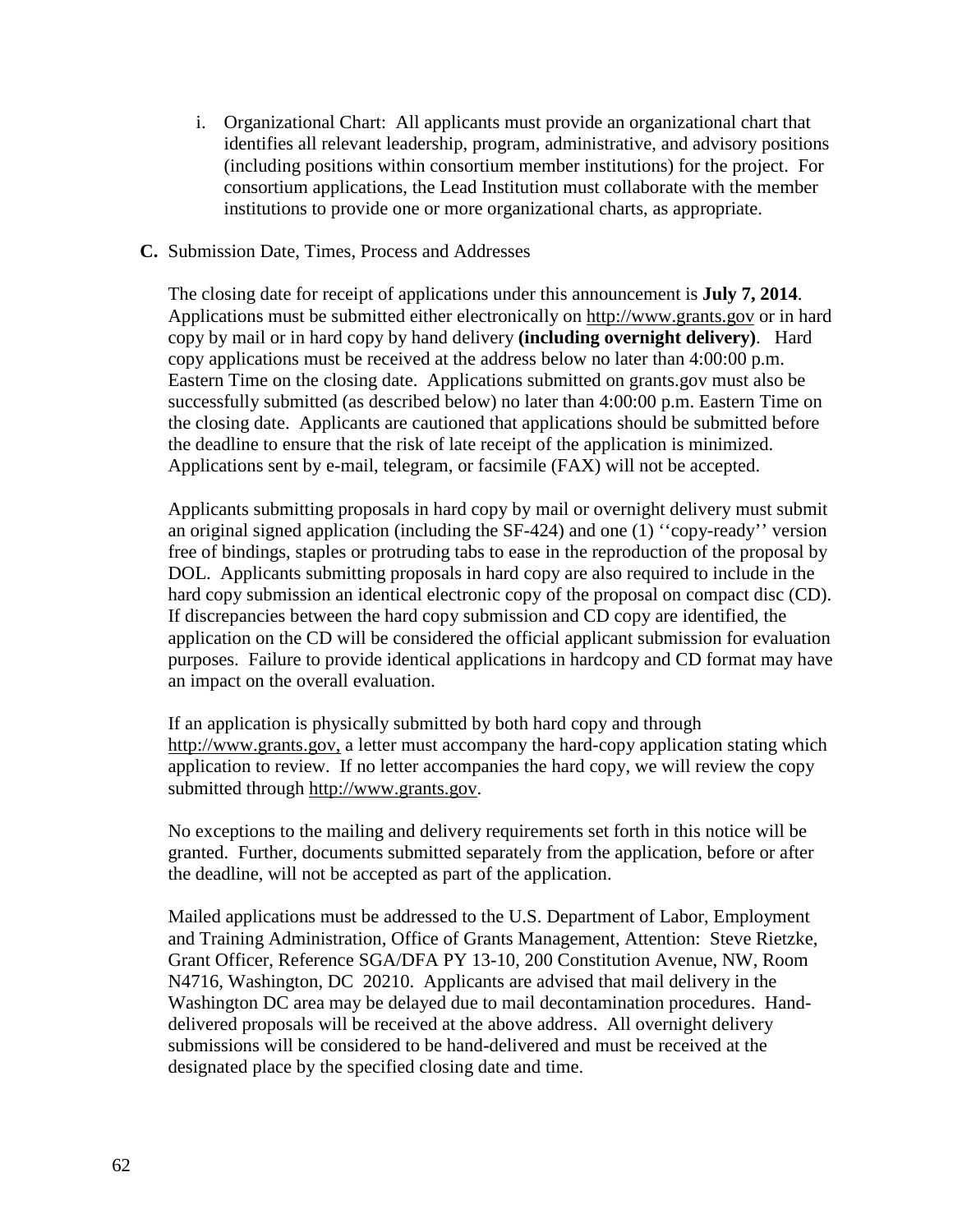Applications that are submitted through Grants.gov must be successfully submitted at [http://www.grants.gov](http://www.grants.gov/) no later than 4:00:00 p.m. Eastern Time on the closing date and then subsequently validated by Grants.gov. The submission and validation process is described in more detail below. The process can be complicated and time-consuming. Applicants are strongly advised to initiate the process as soon as possible and to plan for time to resolve technical problems if necessary.

The Department strongly recommends that before applicants begin to write the proposal, they should immediately initiate and complete the "Get Registered" registration steps at <http://www.grants.gov/web/grants/applicants/organization-registration.html> Applicants should read through the registration process carefully before registering. These steps may take as much as four weeks to complete, and this time should be factored into plans for timely electronic submission in order to avoid unexpected delays that could result in the rejection of an application. The site also contains registration checklists to help applicants walk through the process. The Department strongly recommends that applicants download the "Organization Registration Checklist" at [http://www.grants.gov/documents/19/18243/OrganizationRegChecklist.pdf/fc7e7c18-](http://www.grants.gov/documents/19/18243/OrganizationRegChecklist.pdf/fc7e7c18-2497-4b08-8d9b-bfac399947a3) [2497-4b08-8d9b-bfac399947a3](http://www.grants.gov/documents/19/18243/OrganizationRegChecklist.pdf/fc7e7c18-2497-4b08-8d9b-bfac399947a3) and prepare the information requested before beginning the registration process. Reviewing and assembling required information before beginning the registration process will alleviate last minute searches for required information and save time.

As described earlier in Section IV.B.1., applicants must have a DUNS Number and must register with the System for Award Management (SAM).

The next step in the registration process is creating a username and password with Grants.gov to become an Authorized Organizational Representative (AOR). AORs will need to know the DUNS Number of the organization for which they will be submitting applications to complete this process. To read more detailed instructions for creating a profile on Grants.gov visit: [http://www.grants.gov/web/grants/applicants/organization](http://www.grants.gov/web/grants/applicants/organization-registration/step-3-username-password.html)[registration/step-3-username-password.html.](http://www.grants.gov/web/grants/applicants/organization-registration/step-3-username-password.html)

After creating a profile on Grants.gov, the E-Biz point of Contact (E-Biz POC) - a representative from your organization who is the contact listed for SAM – will receive an email to grant the AOR permission to submit applications on behalf of their organization. The E-Biz POC will then log in to Grants.gov and approve an individual as the AOR, thereby giving him or her permission to submit applications. To learn more about AOR Authorization visit: [http://www.grants.gov/web/grants/applicants/organization](http://www.grants.gov/web/grants/applicants/organization-registration/step-4-aor-authorization.html)[registration/step-4-aor-authorization.html](http://www.grants.gov/web/grants/applicants/organization-registration/step-4-aor-authorization.html) or to track AOR status visit: [http://www.grants.gov/web/grants/applicants/organization-registration/step-5-track-aor](http://www.grants.gov/web/grants/applicants/organization-registration/step-5-track-aor-status.html)[status.html](http://www.grants.gov/web/grants/applicants/organization-registration/step-5-track-aor-status.html) .

An application submitted through Grants.gov constitutes a submission as an electronically signed application. The registration and account creation with Grants.gov, with E-Biz POC approval, establishes an AOR. When an application is submitted through Grants.gov, the name of the AOR on file will be inserted into the signature line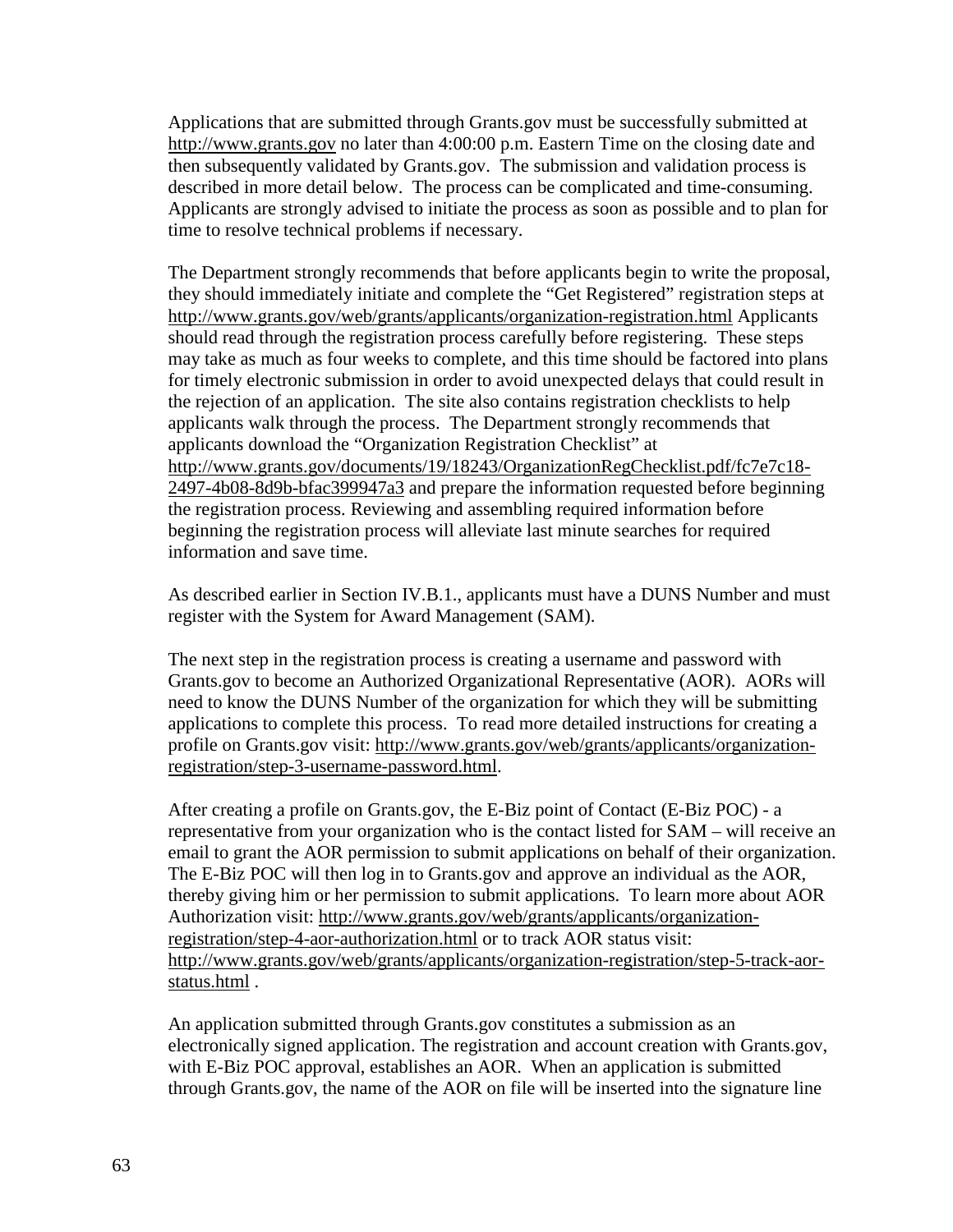of the application. Applicants must register the individual who is able to make legally binding commitments for the applicant organization as the AOR; this step is often missed and it is crucial for valid submissions.

When a registered applicant submits an application with Grants.gov, an electronic time stamp is generated within the system when the application is successfully received by Grants.gov. Within two business days of application submission, Grants.gov will send the applicant two email messages to provide the status of the application's progress through the system. The first email, sent almost immediately, will contain a tracking number and will confirm receipt of the application by Grants.gov. The second email will indicate the application has either been successfully validated or has been rejected due to errors. Grants.gov will reject applications if the applicant's registration in SAM is expired. Only applications that have been successfully submitted by the deadline and subsequently successfully validated will be considered. It is the sole responsibility of the applicant to ensure a timely submission. While it is not required that an application be successfully validated before the deadline for submission, it is prudent to reserve time before the deadline in case it is necessary to resubmit an application that has not been successfully validated. Therefore, sufficient time should be allotted for submission (two business days) and, if applicable, additional time to address errors and receive validation upon resubmission (an additional two business days for each ensuing submission). It is important to note that if sufficient time is not allotted and a rejection notice is received after the due date and time, the application will not be considered.

To ensure consideration, the components of the application must be saved as .doc, .docx, .xls, .xlsx, .rtf or .pdf files. If submitted in any other format, the applicant bears the risk that compatibility or other issues will prevent DOL from considering the application. DOL will attempt to open the document but will not take any additional measures in the event of problems with opening. In such cases, the non-conforming application will not be considered for funding.

We strongly advise applicants to use the various tools and documents, including FAQs, which are available on the "Applicant Resources" page at [http://www.grants.gov/web/grants/applicants/applicant-resources.html.](http://www.grants.gov/web/grants/applicants/applicant-resources.html)

ETA encourages new prospective applicants to view the online tutorial, "Grant Applications 101: A Plain English Guide to ETA Competitive Grants," available through Workforce3One at: [http://www.workforce3one.org/page/grants\\_toolkit.](http://www.workforce3one.org/page/grants_toolkit)

To receive updated information about critical issues, new tips for users and other time sensitive updates as information is available, applicants may subscribe to "Grants.gov Updates" at [http://www.grants.gov/web/grants/manage-subscriptions.html.](http://www.grants.gov/web/grants/manage-subscriptions.html) .

If applicants encounter a problem with Grants.gov and do not find an answer in any of the other resources, please contact Grants.gov Customer Service. For more information please visit

[http://www.grants.gov/documents/19/18249/CustomerServiceProcess.pdf/35f168e0-](http://www.grants.gov/documents/19/18249/CustomerServiceProcess.pdf/35f168e0-49ea-426f-be2b-5b772178326d)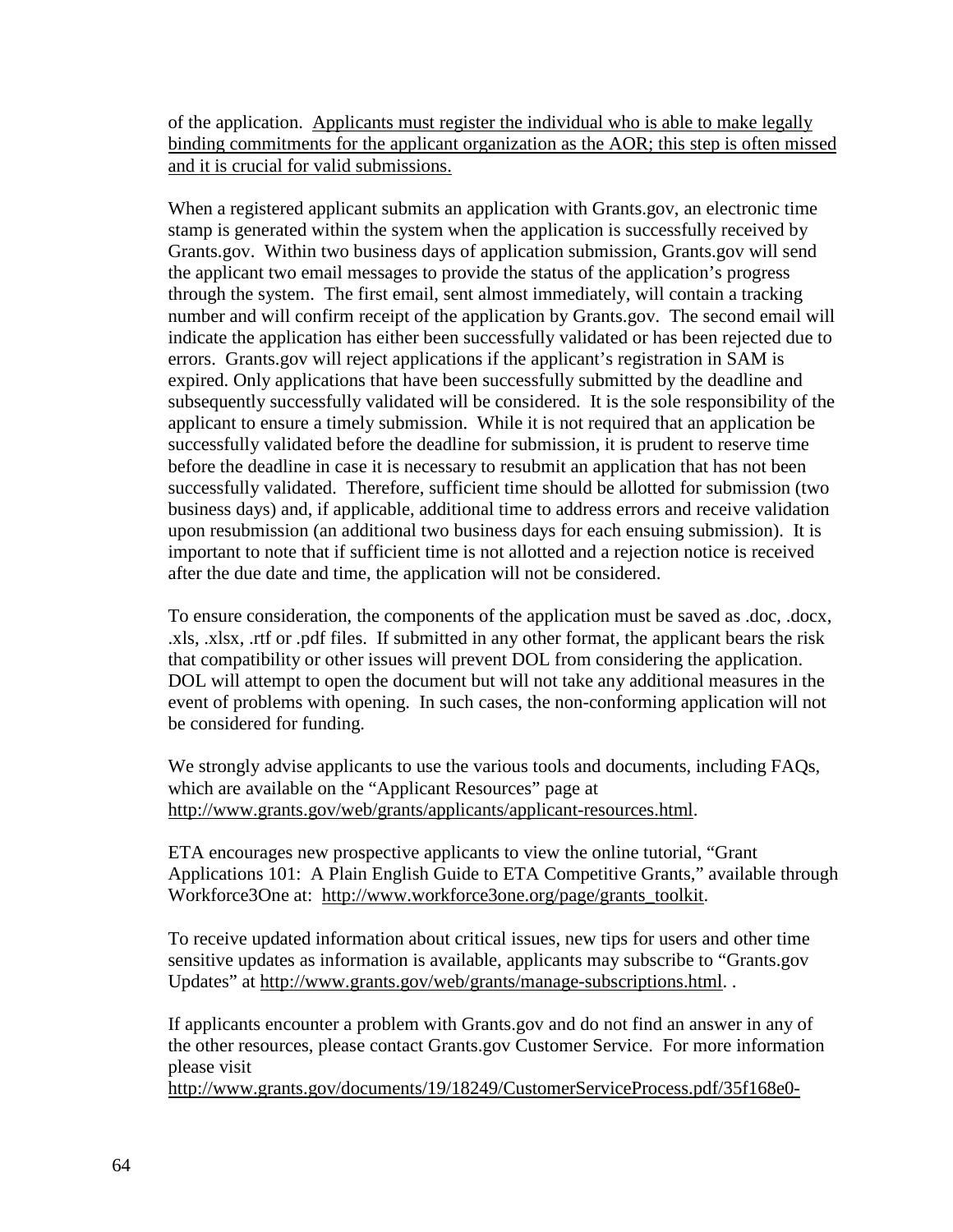[49ea-426f-be2b-5b772178326d](http://www.grants.gov/documents/19/18249/CustomerServiceProcess.pdf/35f168e0-49ea-426f-be2b-5b772178326d) or call 1-800-518-4726 or 606-545-5035 to speak to a Customer Support Representative or email "support@grants.gov". The Contact Center is open 24 hours a day, seven days a week. It is closed on Federal holidays.

**Late Applications:** For applications submitted on Grants.gov, only applications that have been successfully submitted no later than 4:00:00 p.m. Eastern Time on the closing date and then successfully validated will be considered. Applicants take a significant risk by waiting to the last day to submit through Grants.gov.

Any hard copy application received after the exact date and time specified for receipt at the office designated in this notice will not be considered, unless it is received before awards are made, it was properly addressed, and it was: (a) sent by U.S. Postal Service mail, postmarked not later than the fifth calendar day before the date specified for receipt of applications (e.g., an application required to be received by the 20th of the month must be postmarked by the 15th of that month); or (b) sent by professional overnight delivery service to the addressee not later than one working day before the date specified for receipt of applications. ''Postmarked'' means a printed, stamped or otherwise placed impression (exclusive of a postage meter machine impression) that is readily identifiable, without further action, as having been supplied or affixed on the date of mailing by an employee of the U.S. Postal Service. Therefore, applicants should request the postal clerk to place a legible hand cancellation ''bull's eye'' postmark on both the receipt and the package. Failure to adhere to these instructions will be a basis for a determination that the application was not filed timely and will not be considered. Evidence of timely submission by a professional overnight delivery service must be demonstrated by equally reliable evidence created by the delivery service provider indicating the time and place of receipt.

**D.** Intergovernmental Review

This funding opportunity is not subject to Executive Order 12372, "Intergovernmental Review of Federal Programs."

## **E.** Funding Restrictions

All proposed project costs must be necessary and reasonable and in accordance with Federal guidelines. Determinations of allowable costs will be made in accordance with the applicable Federal cost principles. Disallowed costs are those charges to a grant that the grantor agency or its representative determines not to be allowed in accordance with the applicable Federal cost principles or other conditions contained in the grant. Applicants, whether successful or not, will not be entitled to reimbursement of pre-award costs.

1. Unallowable Activities

Unallowable activities include the use of grant funds to pay an individual student's education and training costs, such as the cost of tuition (including scholarships), books, and academic fees. Unallowable academic fees include the testing and licensure fees required for individual students to receive an industry-recognized credential. Other unallowable activities include incentive payments for participants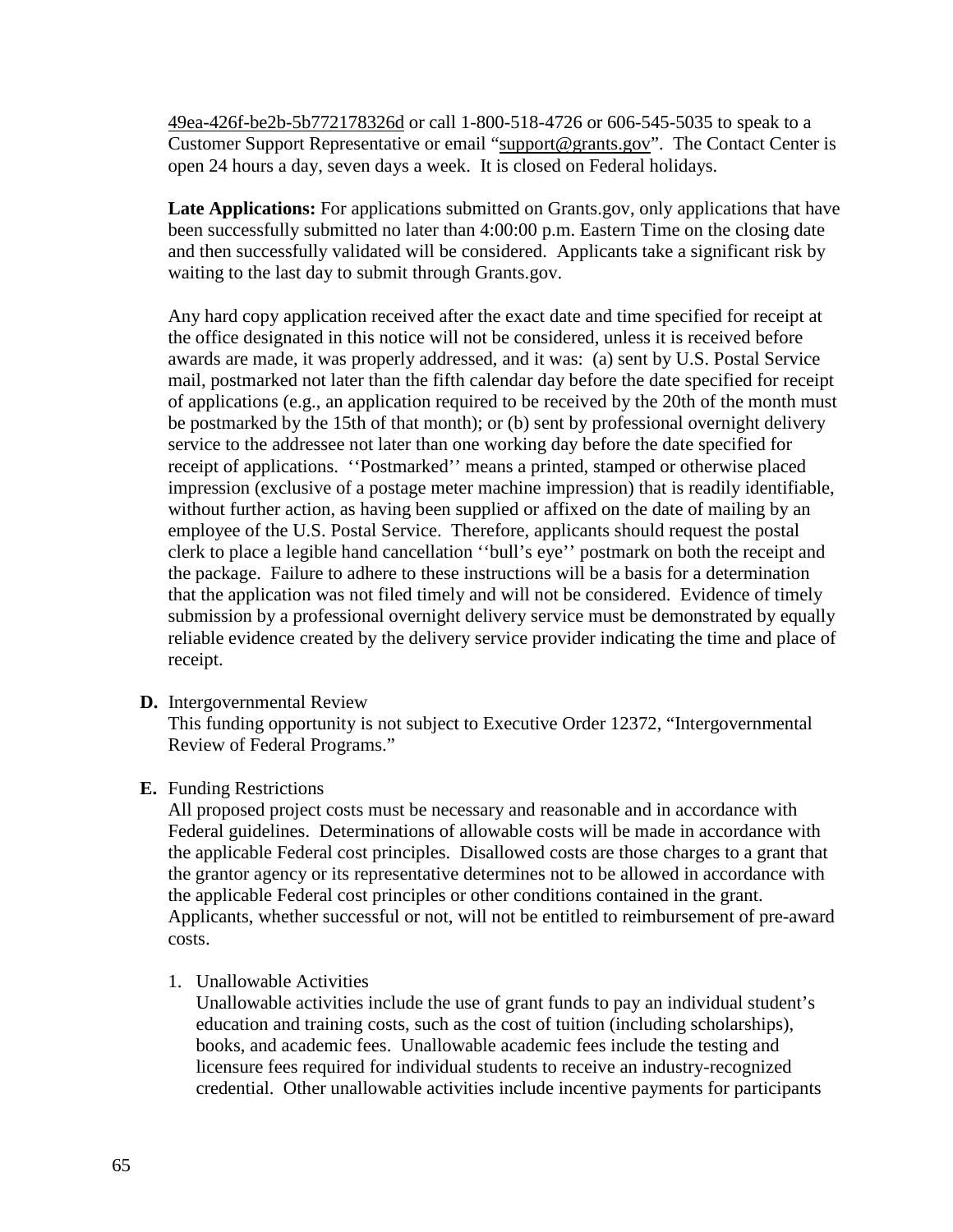such as performance-based cash bonuses; WIA supportive services; wages of participants (including the wages of students participating in co-operative education programs, Registered Apprenticeship, on-the-job training, work-based training, or internships) and stipends for wage replacement of participants; the purchase of real property; and construction. Applicants should ensure they do not propose the unallowable activities listed above. Some of these activities may duplicate services and benefits provided to TAA-eligible workers. For example, TAA-eligible participants in TAACCCT-funded programs are entitled to TAA benefits, including tuition and related necessary and approved expenses such as books, tools, academic fees, travel or transportation expenses, and subsistence expenses.

Applicants may not use grant funds to supplant other funding sources they are currently using to fund existing activities.

2. Indirect Costs

As specified in OMB Circular Cost Principles, indirect costs are those that have been incurred for common or joint objectives and cannot be readily identified with a particular final cost objective. An indirect cost rate (ICR) is required when an organization operates under more than one grant or other activity, whether Federallyassisted or not. Organizations must use the ICR supplied by the Federal Cognizant Agency. If an organization requires a new ICR or has a pending ICR, the Grant Officer will award a temporary billing rate for 90 days until a provisional rate can be issued. This rate is based on the fact that an organization has not established an ICR agreement. Within this 90 day period, the organization must submit an acceptable indirect cost proposal to their Federal Cognizant Agency to obtain a provisional ICR. (See Section IV.B.4. for more information on ICR Agreement submission requirements.)

3. Administrative Costs

Under this SGA, an entity that receives a grant to carry out a project or program may not use more than 10 percent of the amount of the grant to pay administrative costs associated with the program or project. Administrative costs could be direct or indirect costs, and are defined at 20 CFR 667.220. Administrative costs do not need to be identified separately from program costs on the SF-424A Budget Information Form. However, they must be tracked through the grantee's accounting system. To claim any administrative costs that are also indirect costs, the applicant must obtain an Indirect Cost Rate Agreement from its Federal Cognizant agency, as specified above.

4. Salary and Bonus Limitations

None of the grant funds may be used by a recipient or sub-recipient of such funds to pay the salary and bonuses of an individual, either as direct costs or indirect costs, at a rate in excess of Executive Level II. This limitation does not apply to vendors providing goods and services as defined in OMB Circular A-133 (codified at 29 CFR Parts 96 and 99). See Public Laws 112-74 (Division F, Title I, section 105), 112-10 (Division B, Title I) and 111-117 (Division D, Title I, section 107), and Training and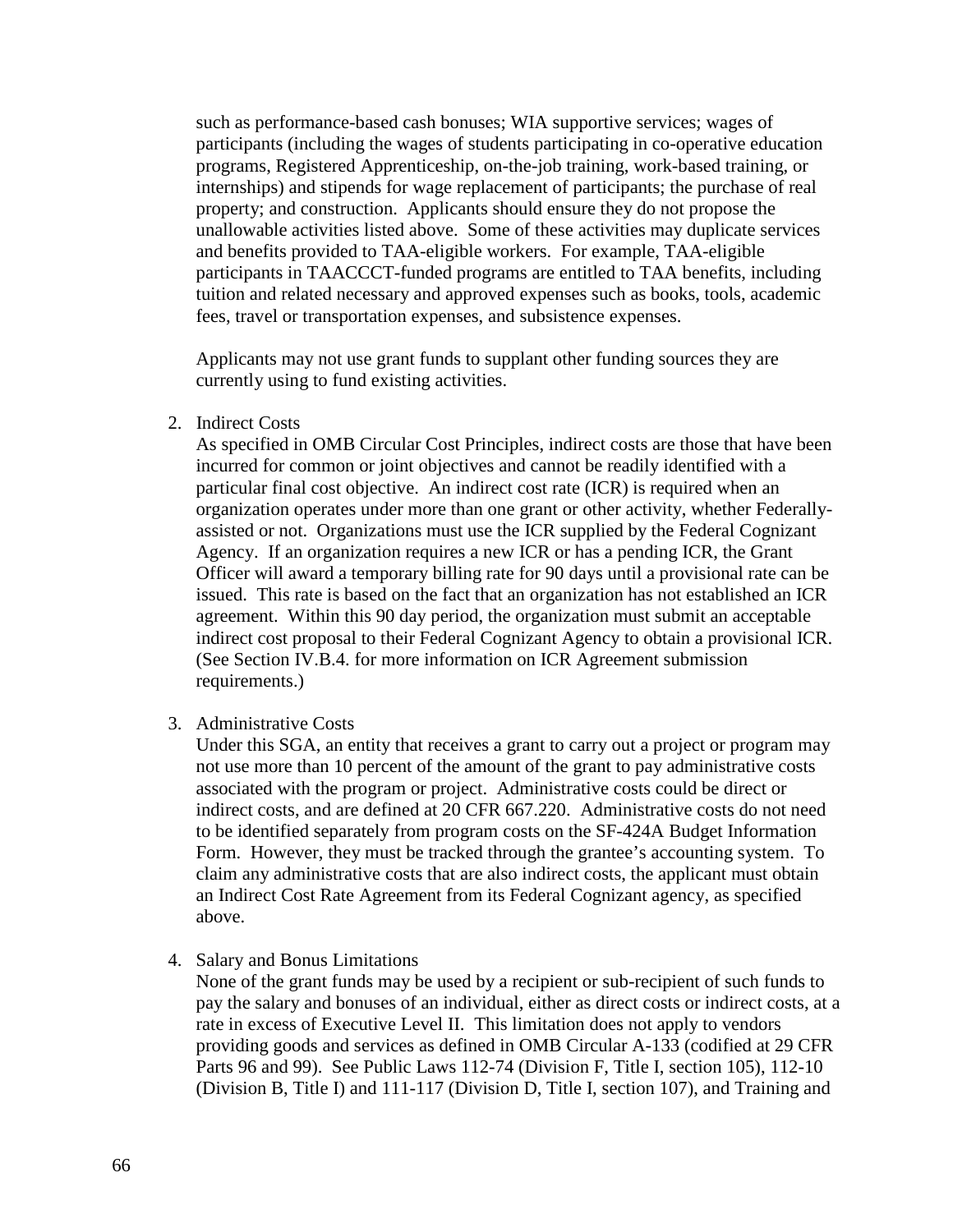Employment Guidance Letter number 5-06 for further clarification: [http://wdr.doleta.gov/directives/corr\\_doc.cfm?DOCN=2262.](http://wdr.doleta.gov/directives/corr_doc.cfm?DOCN=2262)

- 5. Limitation on Use of Grant Funds for Participant Wages Eligible institutions Grant funds may be used to pay for the wages of participants. Further, the provision of stipends to training enrollees for the purposes of wage replacement is not an allowable cost under this SGA.
- 6. Limitation on Use of Funds for Sub-grants As provided by the Consolidated Appropriations Act of 2014 (Public Law No: 113- 76), TAACCCT Round 4 grantees have authority to award subgrants only to other eligible institutions. As subrecipients, eligible institutions will carry out one or more major programmatic functions to directly meet the project's goals. Subgrants may not be made to other entities (public or private), including WIBS and employers. However, grantees do have the authority to award contracts under this program to other entities that are not eligible for a subgrant. A grantee enters into a subcontract to procure goods and/or services that are ancillary or supportive to the grantee's operation of the project. A subcontract is defined as an agreement, purchase order, or any legal instrument issued to a third party (the subcontractor) calling for the performance of a defined piece of work or production and/or delivery of specified goods and services. The determination of whether a grantee has entered into a vendor relationship or a subrecipient relationship with another entity is determined primarily with reference to the general purpose, programmatic functions, and responsibilities that the grantee gives to the other organization along with grant funds. These three elements should be closely examined, together with the usual characteristics (terms and performance standards, scope of work, etc.). As a reference tool in determining whether an agreement is a subgrant or a subcontract, see Appendix N. The table in Appendix N is for reference only and does not limit the Grant Officer's right to review and disallow improper transactions. Additionally, applicants can review the definition of subrecipient and vendor in OMB Circular A-133.

Subcontracts must be awarded in accordance with 29 CFR 95.40-48 and are subject to audit, in accordance with the requirements of 29 CFR 95.26 (d). Grantees are responsible for ensuring that all subcontractors are eligible for participation in Federal assistance programs and all procurement requirements at 29 CFR 95.40-48 are met. Applicants under this solicitation should note that consortium members will function as subrecipients, not as vendors (contractors).

**F.** Other Submission Requirements

Withdrawal of Applications: Applications may be withdrawn by written notice to the Grant Officer at any time before an award is made.

### **V. Application Review Information**

**A.** Criteria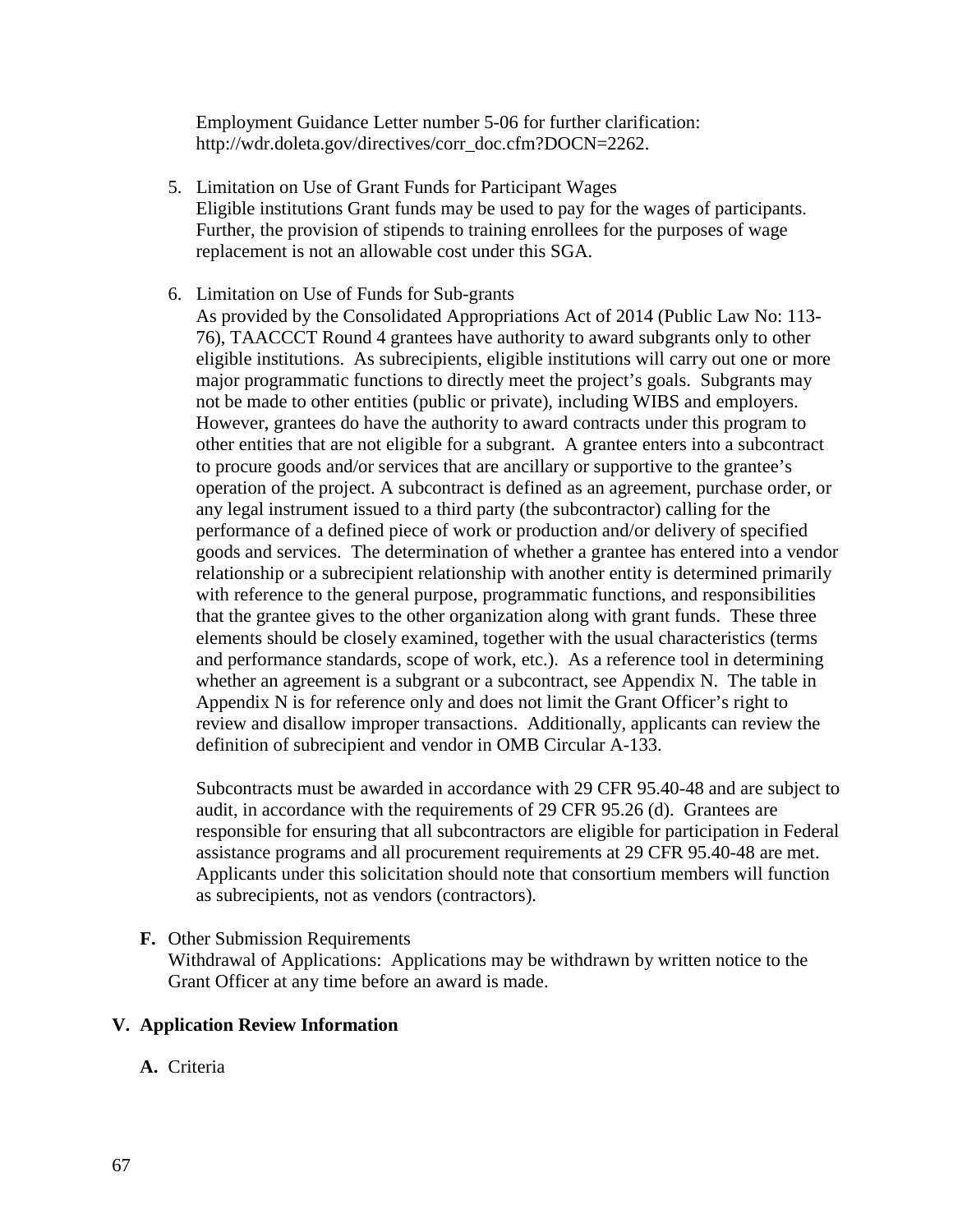Procedures for assessing the technical merit of applications have been instituted to provide for an objective review of applications and to assist the applicant in understanding the standards against which each application will be judged. The evaluation criteria are based on the information required in the application as described in Section I. and Section IV.B. The evaluation criteria are described below:

| Criterion                                            | Points |
|------------------------------------------------------|--------|
| <b>Statement of Need</b>                             | 20     |
| (See Section IV.B.3.a.(1). Statement of Need)        |        |
| 2. Methodology and Workplan                          | 55     |
| (See Section IV.B.3.a.(2). Methodology and Workplan) |        |
| 3. Outcomes and Outputs                              | 15     |
| (See Section IV.B.3. a. (3). Outcomes and Outputs)   |        |
| 4. Organizational Profile                            |        |
| (See Section IV.B.3. a.(4). Organizational Profile)  |        |
|                                                      |        |
| TOTAL.                                               |        |

# **1. Statement of Need (20 points)**

- **a. Serving the Education and Training Needs of TAA-Eligible Workers (10 points)**
	- (1) The extent to which the applicant demonstrates the impact of foreign trade in at least one region to be served, and the extent to which the applicant demonstrates how these programs will be made accessible to and will serve TAA-eligible workers. (4 points);
	- (2) The degree to which the applicant demonstrates a thorough understanding of the education and training needs of TAA-eligible workers in the region(s) to be served, including: the industry and/or occupations in which the TAAeligible workers are or were employed; the current level of skills and educational attainment of the TAA-eligible workers and the additional barriers these TAA-eligible workers may face in seeking employment. (3 points); and
	- (3) The extent to which the applicant demonstrates the strength of the partnerships with applicable cooperating State agencies that administer the TAA for Workers program in the regions to be served. (3 points).

## **b. Evidence Need of Job Opportunities in the Targeted industries and Occupations (5 points)**

- (1) The extent to which the labor market information provided by the applicant is accurate and timely, matches the geographical scope of the project, and indicates a projected demand for job opportunities in each targeted industry and occupation in the region(s) to be served. (3 points); and
- (2) The extent to which the applicant demonstrates an understanding of skills, abilities, and credentials required in the targeted industries and occupations and how the applicant will engage with employers in the region to obtain feedback on any content developed and delivered during the life of the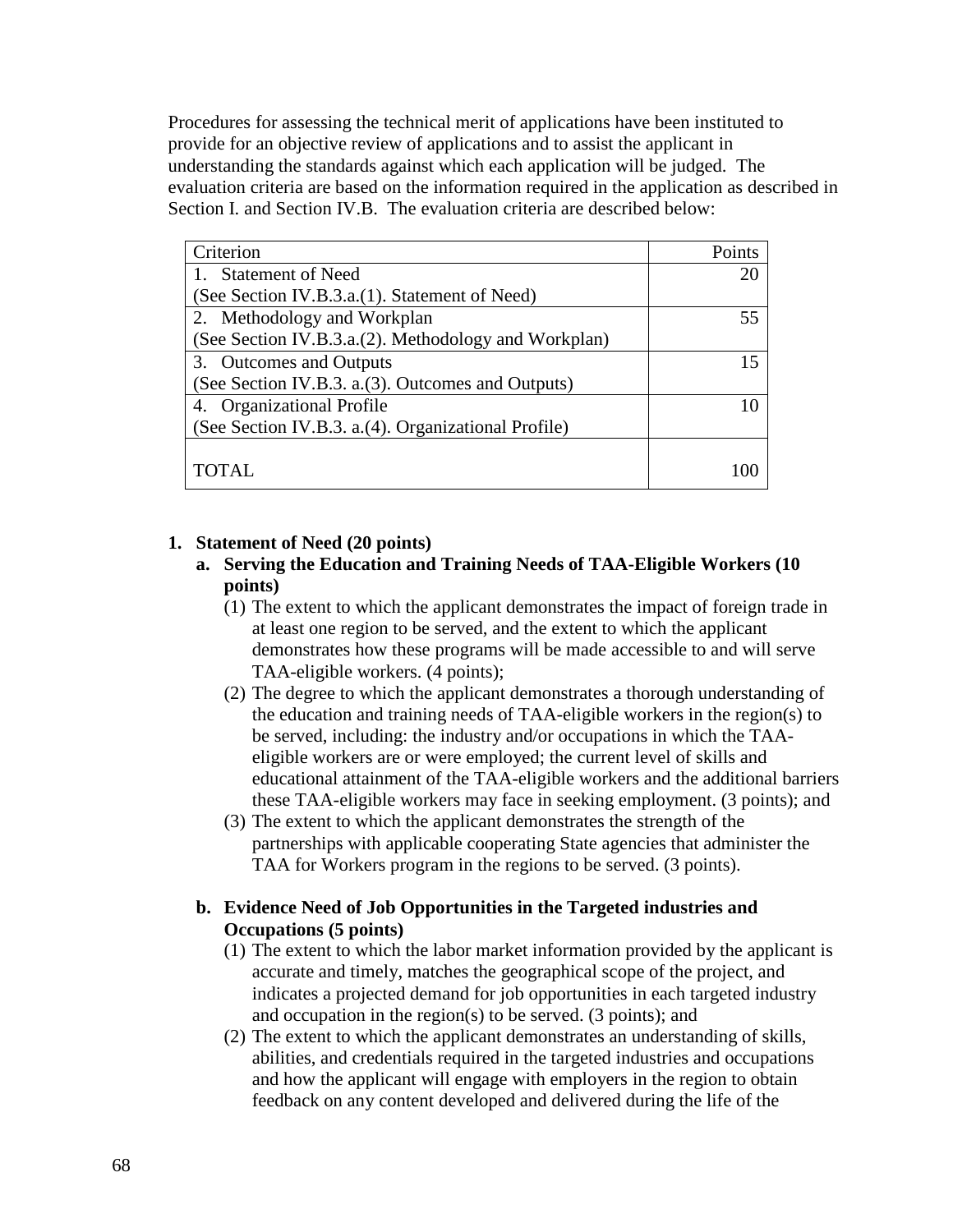project, and are part of a sector strategy that demonstrates a strong understanding of sector skill needs across multiple employers. (2 points)

## **c. Gap Analysis (5 points)**

- (1) The comprehensiveness of the gap analyses in existing education and career training programs (including researching previously funded TAACCCT projects) and infrastructure in each region to be served (2 points); and
- (2) The degree to which the applicant demonstrates how the lack of capacity impacts their ability to serve TAA-eligible and other adults seeking education or career training in the region(s) to be served. (3 points)

### **2. Methodology and Workplan (55 points)**

Reviewers will award points based on the extent to which applicants demonstrate a complete and clear understanding of the proposed education and training strategies, including the research and evidence on which those strategies are based, as well as how the proposed strategies incorporate the Core Elements described in Section I.B. In addition, applicants must demonstrate a cohesive, well-designed approach to implement the project. Points for this section will be based on the following subcriteria:

### **a. Evidence-based Design (8 points)**

- (1) The strength and quality of the evidence cited for the specific strategies chosen by the applicant. (2 Points)
	- Applicants that cite and describe strong or moderate evidence will receive 2 points;
	- Applicants that cite and describe evidence of promise or a strong theory will receive 1 point; and
	- Applicants that do not cite and describe strong, moderate, or preliminary evidence will receive 0 points.
- (2) The extent to which the applicant provides appropriate evidence for the program design. (3 points); and
- (3) The extent to which the applicant provides a description of the proposed education and training strategies and fully demonstrates how the evidence will be embedded in the design and delivery of the program, including identifying if the project will replicate existing evidence-based design, development, or delivery strategies or implement innovative or new strategies. (3 points)

## **b. Career Pathways ( 12 points)**

- (1) The extent to which the applicant demonstrates substantive plans to include contextualized, accelerated remedial coursework. ( 3 points);
- (2) The extent to which the applicant identifies specific services and career guidance that will be provided and that addresses the barriers to program retention and completion. (1 point);
- (3) The extent to which the applicant provides an explanation of how prior learning will be assessed, identifies the types of assessments that will be used, and how credit for prior learning will be awarded. (1 point);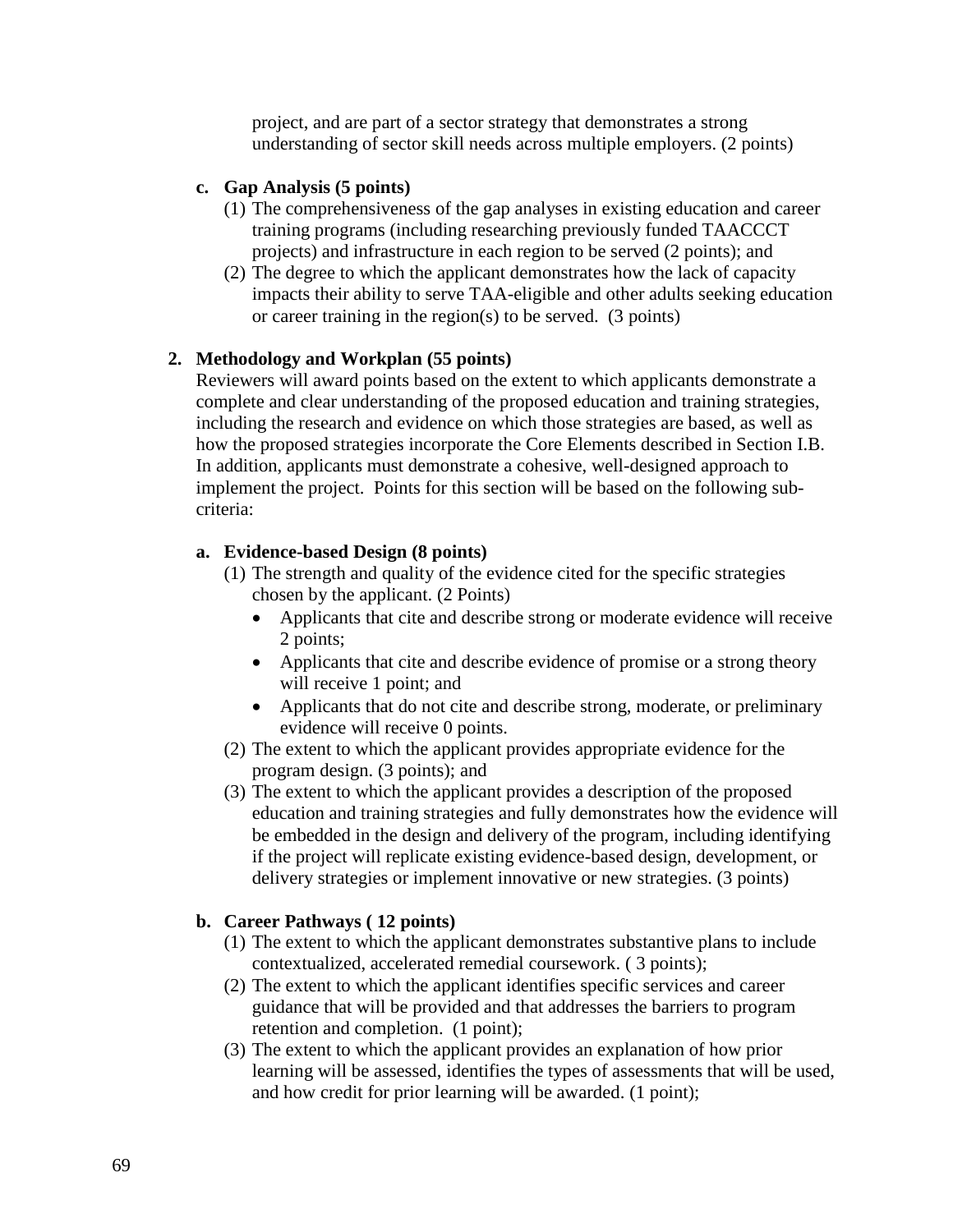- (4) The extent to which the applicant identifies the specific programs that will be competency-based and the methods used for measuring the proficiency of program participants. (1 point);
- (5) The extent to which the applicant identifies modularized curricula that will be developed or enhanced. (1 point);
- (6) The extent to which the applicant demonstrates feasible plans to develop interconnecting credentials that can be stacked and latticed and that are linked to career ladders. ( 2 points);
- (7) The extent to which the applicant provides plans to engage employers and/or regional or national industry associations to identify courses for new or existing credentials. (2 points); and
- (8) The strength of the plan for supporting the transferability and articulation of courses across programs and institutions that will create career pathways and the steps and approvals needed for these to become effective. (1 point)

## **c. Advanced Online And Technology Enabled Learning (5 points)**

- (1) The degree to which the applicant incorporates advanced technology into the program design and delivery in innovative and effective ways, such as interactive simulations, digital tutors, and other promising technology interventions. (3 points); and
- (2) The extent to which the applicant demonstrates a plan to use technology strategies that furthers innovation in technology to positively impact program outcomes. (2 points)

# **d. Strategic Alignment with the Workforce System and Other Stakeholders (7 points)**

- (1) The extent to which the applicant demonstrates that the strategies in the proposed TAACCCT project are aligned with the goals and priorities of both the Governor's Economic Development plan and WIA-WP integrated state workforce plan for each of the states targeted through its project, including targeting the specific industry sectors or clusters in those plans. (1 point);
- (2) The extent to which the applicant demonstrates that the strategies in the proposed TAACCCT project include targeting the education and training strategies, and/or goals for credential attainment included in the Governor's Economic Development and WIA-WP plans. (1 point)
- (3) The level of collaboration between the applicant and the public workforce system to develop and deliver programs, including the specific services and activities that the public workforce system partner(s) will provide in support of the project. This includes evidence that at least one local WIB or AJC and the State agency that administers the TAA for workers program are all involved in the development and implementation of the grant project. ( 2 points);
- (4) Evidence that the grant will fund a contract with at least one WIB or AJC to provide services or activities tailored to the TAACCCT project that are not already funded by other grants to support the development or implementation of the TAACCCT project. (1 point); and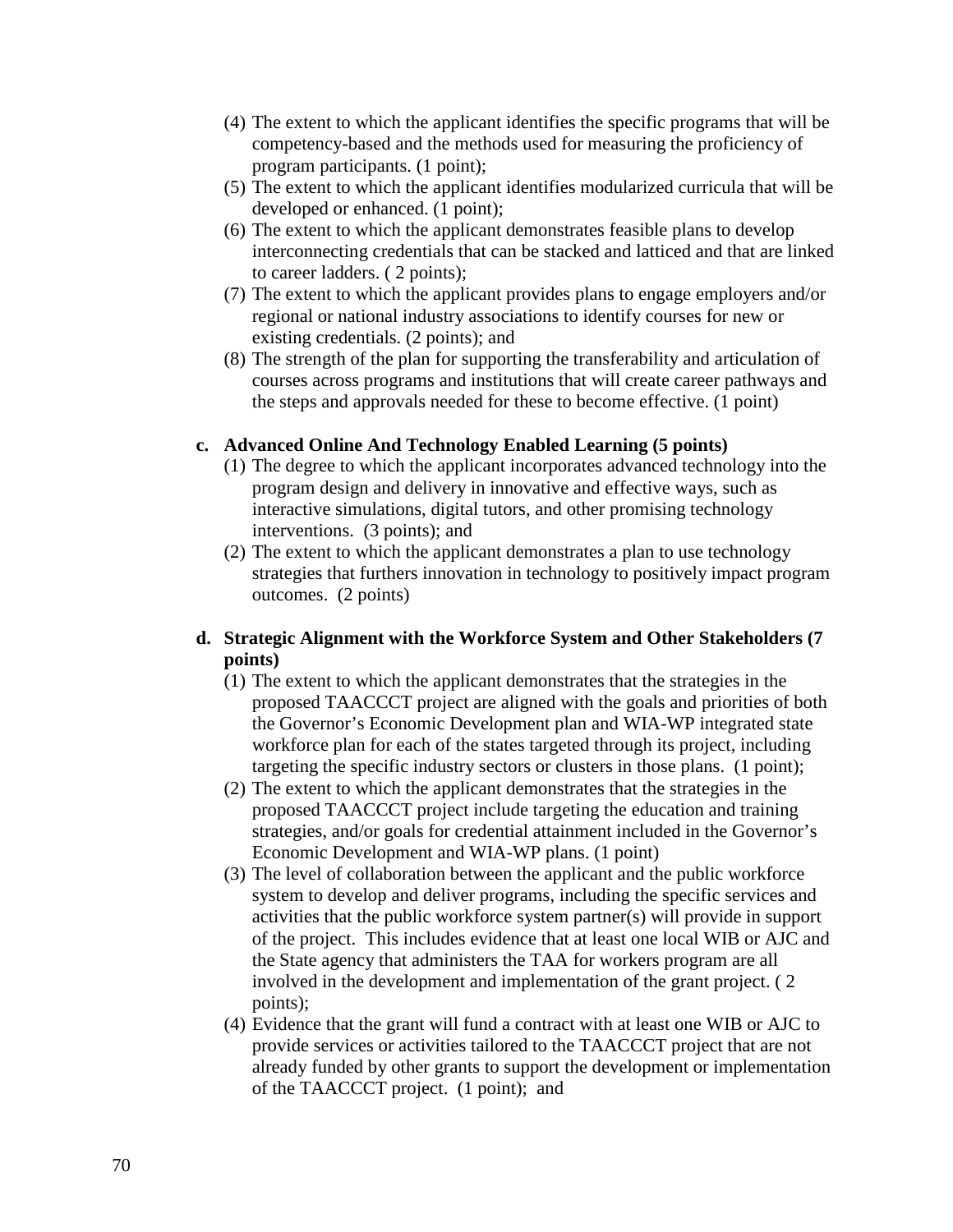(5) The extent to which the applicant intends to collaborate with philanthropic organizations, business-related and other non-profit organizations, community-based organizations, and/or labor organizations that can have a positive impact on the project, especially those engaged in sector strategies and those with demonstrated experience in improving employment-related skills and involvement in initiatives to help address workers' barriers to employment, such as Promise Zones. (2 points)

### **e. Alignment with Previously Funded TAACCCT Projects (4 points)**

The extent to which the applicant's project incorporates previously-funded TAACCCT projects, including the use of free, existing instructional resources, to help decrease duplication and extend the geographical reach of the TAACCCT program. The extent to which the applicant identifies research efforts of these projects, including outreach to grantees, in response to this criterion. The extent to which the applicant identifies planned activities for coordination with other institutions and consortia. (4 points)

## **f. Sector Strategies and Employer Engagement (10 points)**

- (1) The extent to which the applicant identifies or plans to scale successful sector strategies by identifying one or more specific industry sectors on which they will focus and involving at least two employers for each targeted sector in each region served by the program, as well as a regional industry representative or through evidence of designation as a "Manufacturing Community" through the IMCP. The employers must either be located in that region or can hire individuals in that area. (3 points);
- (2) Evidence of a commitment to employer and regional industry representative (and national industry representative if applicable) involvement on the project's leadership team, in helping implement program strategies and goals, in identifying and mapping the necessary skills and competencies for the program, and assisting with curriculum development, implementation of program design, the design of national industry-recognized credentials if needed and appropriate, and of their sustained involvement in the project throughout the duration of the program and beyond. (4 points); and
- (3) Level of commitment to additional involvement by employers and regional industry representatives, and national industry representatives (if applicable), supported by additional documentation. This involvement could include providing work-based training opportunities for the program such as registered apprenticeships, providing leveraged resources to support education/training including cash or in-kind support, and committing to hire, promote and/or retain qualified program participants. (3 points)

## **g. Project Workplan ( 9 points)**

(1) The comprehensiveness of the project work plan that includes feasible and realistic activities and timeframes, identifies key implementers (including specific consortium members if applicable), and clearly specifies the roles of employers, cooperating State agencies that administer the TAA for Workers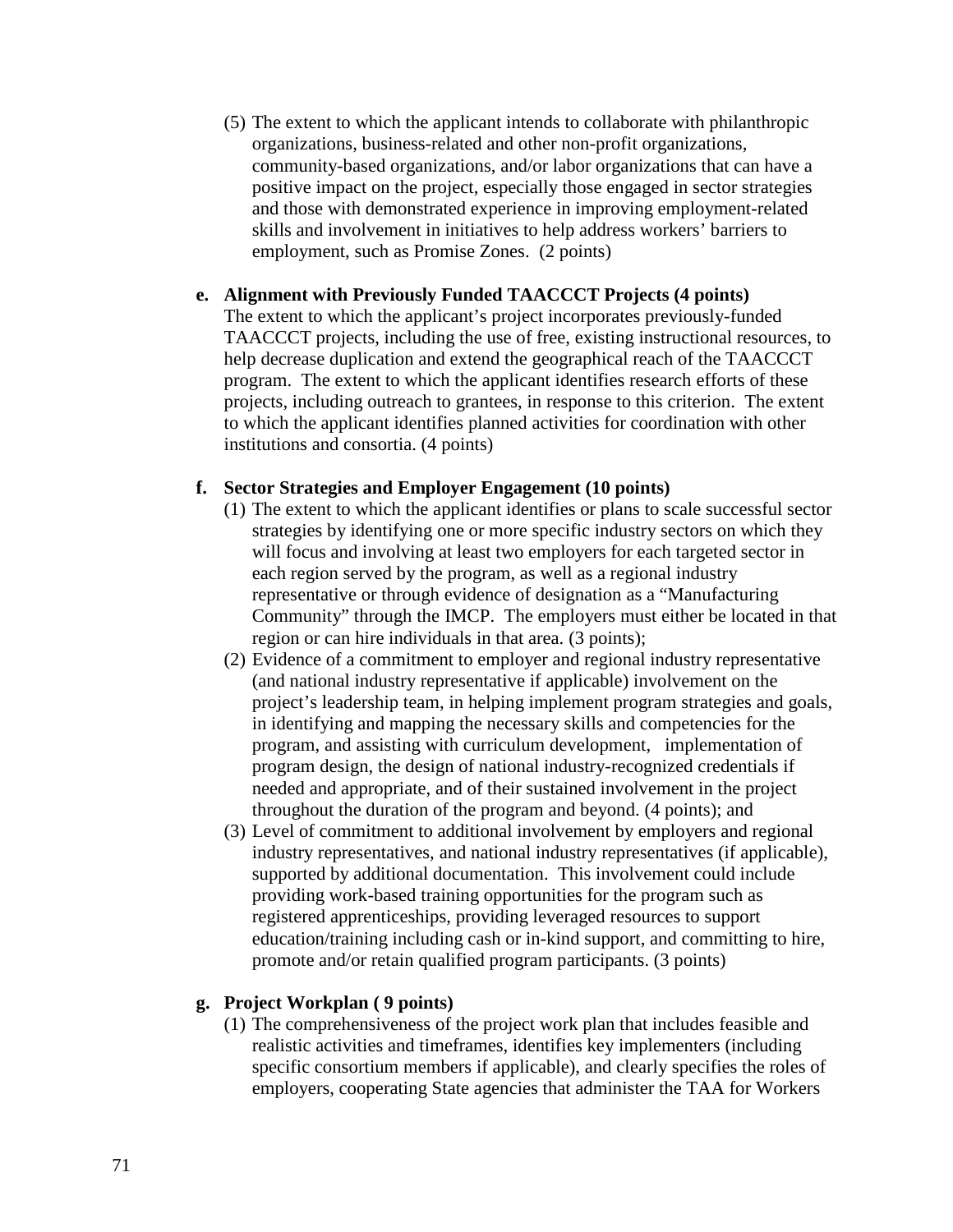program and other public workforce system entities, and individual consortium members, as applicable. (4 points);

- (2) The completeness with which the applicant identifies and describes the costs associated with all project activities, consistent with costs identified in the proposed budget. (3 points); and
- (3) The extent to which the applicant provides a complete accounting of expected project deliverables, including new intellectual property, and expected dates for delivery to the Department. Consortium applicants must break out the deliverables expected by consortium member. (2 points)

## **3. Outcomes and Outputs (15 points)**

Reviewers will award points based on how well applicants demonstrate that the expected outcomes are appropriate for the strategic approach proposed. Applicants must also demonstrate their commitment to collect, report, and effectively use outcome data to continually improve and inform program design. For consortium applicants, this represents the aggregate outcomes for the project overall.

## **a. Analysis of Outcome Projections (5 points)**

- (1) The extent to which the applicant provides numerical projections on an annual basis for each of the required nine outcome measures that reflect the program's expected impact on participants. (2 points);
- (2) The degree to which the applicant provides a logical and realistic explanation of how the targets were derived and how they fit into the overall grant implementation timeline. (2 points); and
- (3) The degree to which the applicant demonstrates a reasonable mix of proposed outcomes for each of the required nine outcome measures versus deliverables. (1 point)

# **b. System or Process for Tracking and Reporting Outcome Measures (5 points)**

- (1) The extent to which the applicant describes existing or planned tracking procedures and systems (including staffing, technology, computer applications, and other resources) that are sufficient to effectively track and report the required outcome metrics. (3 points); and
- (2) The comprehensiveness of the applicant's plan to identify and address gaps in tracking procedures, as well as among consortium members as applicable, including how access to the state longitudinal system will be strengthened to track student's employment outcomes after exit or completion. (2 points)

# **c. Using Data for Continuous Improvement (5 points)**

- (1) The extent to which the applicant describes processes or procedures that will enable it to review participant and outcome data regularly, share data with partners, other key stakeholders, and consortium members (if applicable) in a timely fashion, and use data effectively to continuously improve programming. (3 points); and
- (2) The extent to which the applicant demonstrates a sustainability plan to use data to determine which strategies and activities were effective, including how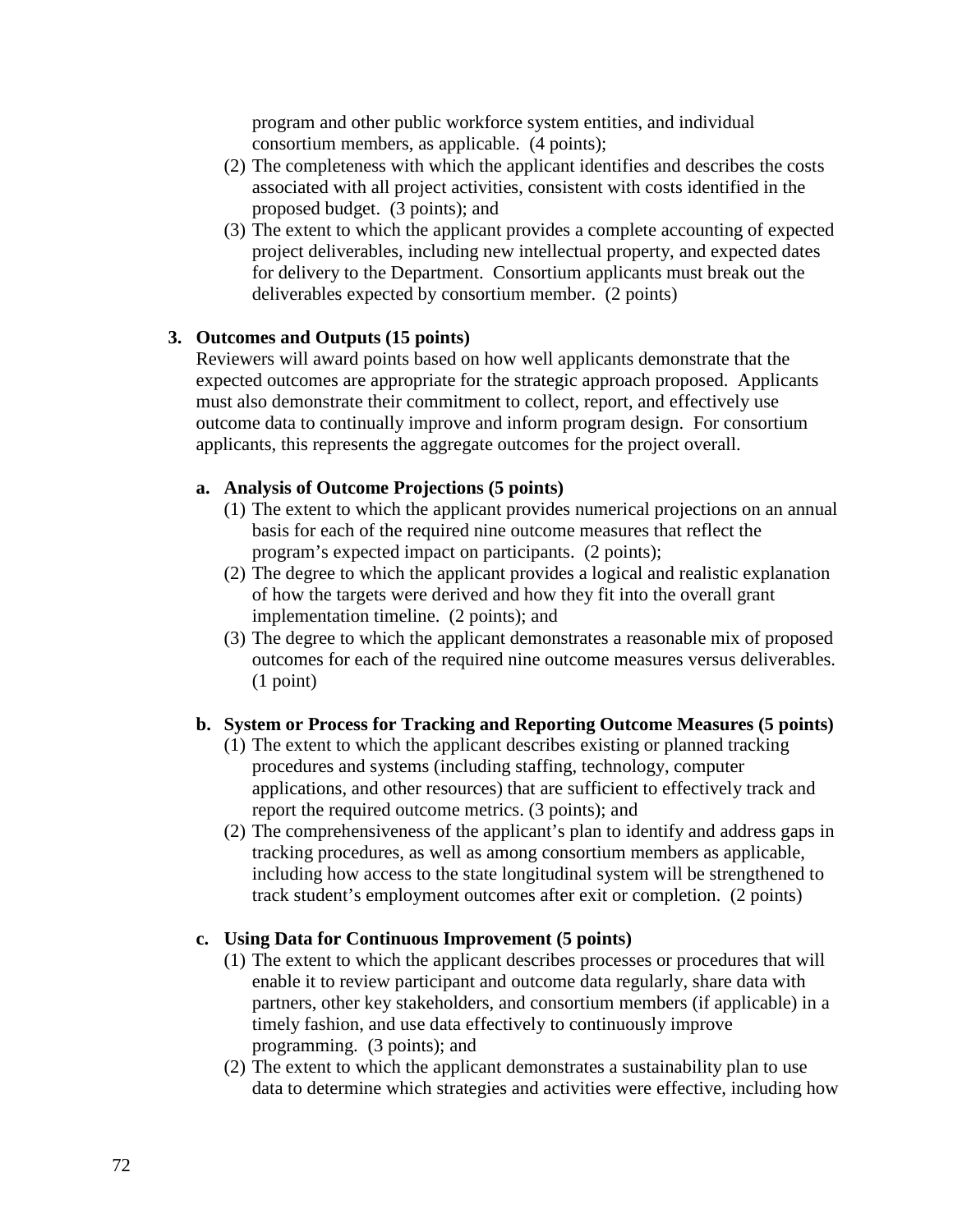strategies and activities will be integrated into their non-grant funded programs throughout the duration of the program and beyond (2 points).

# **4. Organizational Profile ( 12 points)**

# **a. Qualifications (5 points)**

The level to which the applicant demonstrates capacity to manage the project with qualified staff and a qualified project manager, including a reasonable timeframe for hiring the project manager if one is not already identified, and describes plans to assign an interim project manager if required. For consortium applicants, this includes the Lead as well as Member Institutions. Additionally, the consortium applicant will be rated on the extent to which the applicant demonstrates that the Lead Institution is prepared to effectively track the programmatic, fiscal, and administrative progress of consortium members. (5 points);

# **b. Communication (4 points)**

The extent to which the applicant describes how efficient and effective communication will take place between staff at all levels of the project, including among consortium members as applicable. (4 points); and

# **c. Systems and Processes for Timely Reporting (3 points)**

The extent to which the applicant demonstrates that it will use systems and processes that enable timely and accurate financial and performance reporting, identifies previous experience in submitting reports on time, and describes the procurement processes, systems, and procedures of the applicant (and, if applicable, those of the Lead Institution and consortium members). (3 points)

# **B. Evaluation of Supplementary Materials for Applications Requesting Funds above the Award Amount Ceiling**

As specified in Section II.A.3, single institution grants may exceed the award amount ceiling by extending their proposed project to include option 3 below, and consortium grants may exceed the award amount ceiling by extending their proposed projects to include only one of the following options:

- (1) Advance State Career Pathway System
- (2) Improve Statewide Data Collection, Integration, and Use
- (3) Create Nationally Recognized Competencies and Credentials

Applicants must provide supplementary materials as required in Section V.B.1 of the SGA to be considered for funds above the award amount ceiling.

Regardless of whether an applicant requests funds above the award amount ceiling, a technical review panel will evaluate and score all applications based on the evaluation criteria in Section V.A. Applications with funding requests that exceed the award amount ceiling and focus on one of the three options above will be subject to an additional review a panel consisting of a mix of experts in education and training. The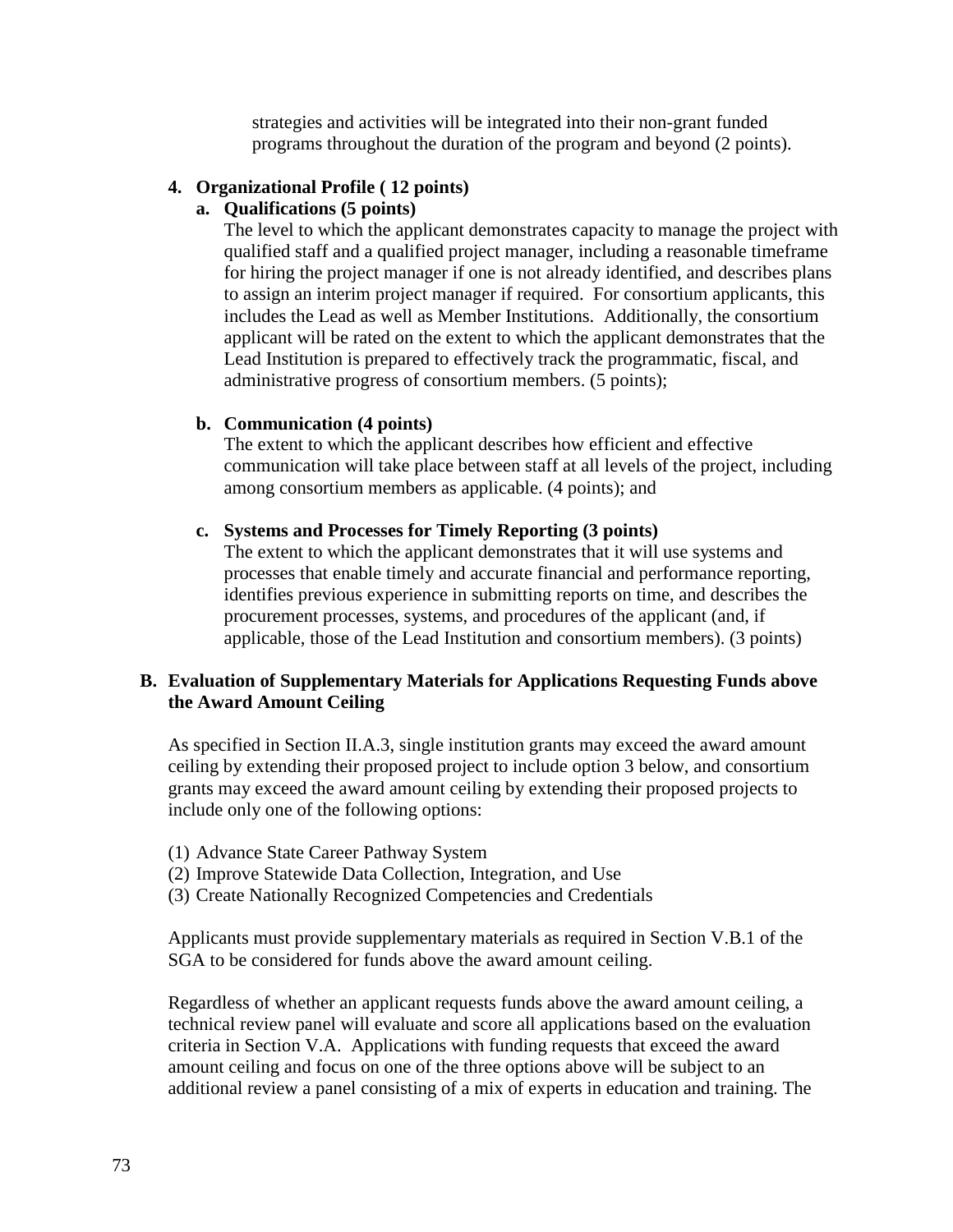expert review panel will review the applicant's proposal to exceed the cap as described below.

# **1. Content and Form of Supplementary Application Materials**

Applicants must provide the supplementary materials described in this section to be eligible to exceed the award amount ceiling by \$2 million for Tier 1 consortium applicants and \$5 million for Tier 2 consortium applicants and \$750,000 for single institution applicants. These supplementary materials consist of three separate and distinct parts: (I) budget narrative; (II) factors for consideration; and (III) attachments to the supplementary materials. All supplementary materials must be included as separate documents, along with the other items that are submitted in the proposal. Applications that fail to adhere to the instructions in this section will not be eligible to exceed the award amount ceiling and will only be eligible for funding at their baselevel funding request.

If using grants.gov for submission, these documents must be attached under the Mandatory Other Attachment section and labeled "Supplementary Materials for Requesting Additional Funding Budget Narrative," "Supplementary Materials for Requesting Additional Funding Factors for Consideration," and "Supplementary Materials for Requesting Additional Funding Attachments." Please note that applicants will be held to outcomes provided and failure to meet those outcomes may have a significant impact on future grants with ETA.

a. Budget Narrative

The budget narrative must provide a description of the additional costs for addressing one of the options above. All costs included in the supplementary budget narrative must be reasonable and appropriate to the project timeline and deliverables. The budget narrative should not exceed 2 double-spaced, singlesided, 8.5 x 11 inch pages with 12 point text font and 1 inch margins

b. Factors for Consideration

The factors for consideration must demonstrate the applicant's capability to implement one of the options described in detail in Section II.A.3. The factors for consideration are limited to 8 double-spaced, single-sided, 8.5 x 11 inch pages with 12 point text font and 1 inch margins. Any materials beyond this specified page limit will not be read.

All applicants seeking to exceed the ceiling must address factors  $(1) - (5)$  below. In addition, applicants addressing options 1 and 2 must also address factor (6); applicants addressing option 2 must also address factor (7), and applicants addressing option 3 must also address factor (8), as noted below:

(1) The applicant has provided a complete, detailed description of the option which it will address, fully addressing the parameters outlined in Section II.A.3;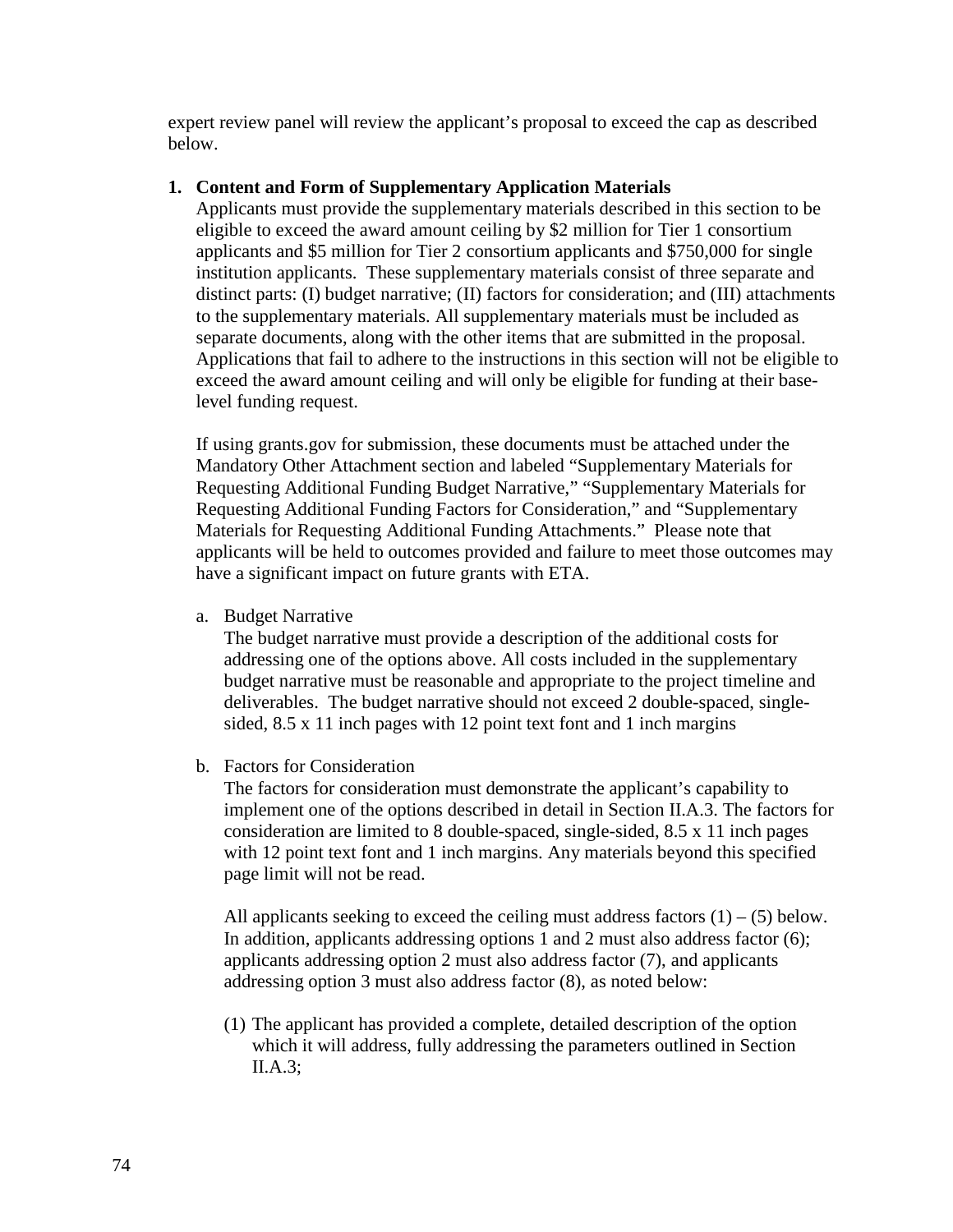- (2) The applicant has provided a comprehensive workplan that outlines the key activities that will take place during the grant period, including the entities that will be responsible for those activities, a timeline for completing these activities, and when specific deliverables will be completed.
- (3) The applicant has included the key stakeholders needed to successfully complete this project, including employers, public workforce system partners, regional industry organizations, national industry organizations (if applicable), and other subject matter experts.
- (4) The applicant has identified the specific outcomes and deliverables that will be achieved if it receives this additional funding. For participant-related outcomes, applicants should identify the impact of additional funding on the nine outcome measures cited in section IV.B.3 and VI.B.4, including projected increases for each relevant outcome measure. For deliverables, applicant must identify each specific deliverable that it will complete with grant funds.
- (5) Applicants will demonstrate that the proposed projects will lead to sustained enhancements to college programming in one or more regions (for option 3) or across the state (for option 1 and 2). Applicants will describe how all consortium members (if applicable) and participating colleges that are not receiving funding will implement the proposed activities during the grant period. Applicants will also describe how these colleges will institutionalize these activities into their overall, non-grant funded education and training activities, enabling them to continue providing similar activities with nongrant resources when the grant ends. Applicants will describe the sustainability planning that participating colleges will complete throughout the grant period to help develop a strategy for the institutionalization of these activities.

Applicants addressing Option 1 or 2 must also address factor 6:

(6) Applicants will demonstrate the state college system's commitment to adopt and promote the proposed activities statewide. Applicants will include a letter from the state office that organizes their community colleges that provides evidence of this commitment. This may be the state community college system office or a single state board that organizes all of their higher education institutions, depending on the state. For states without a centralized community college system, applicants will describe the specific steps that the consortium will complete to adopt and promote the proposed activities statewide.

Applicants addressing Option 2 must also address factor 7: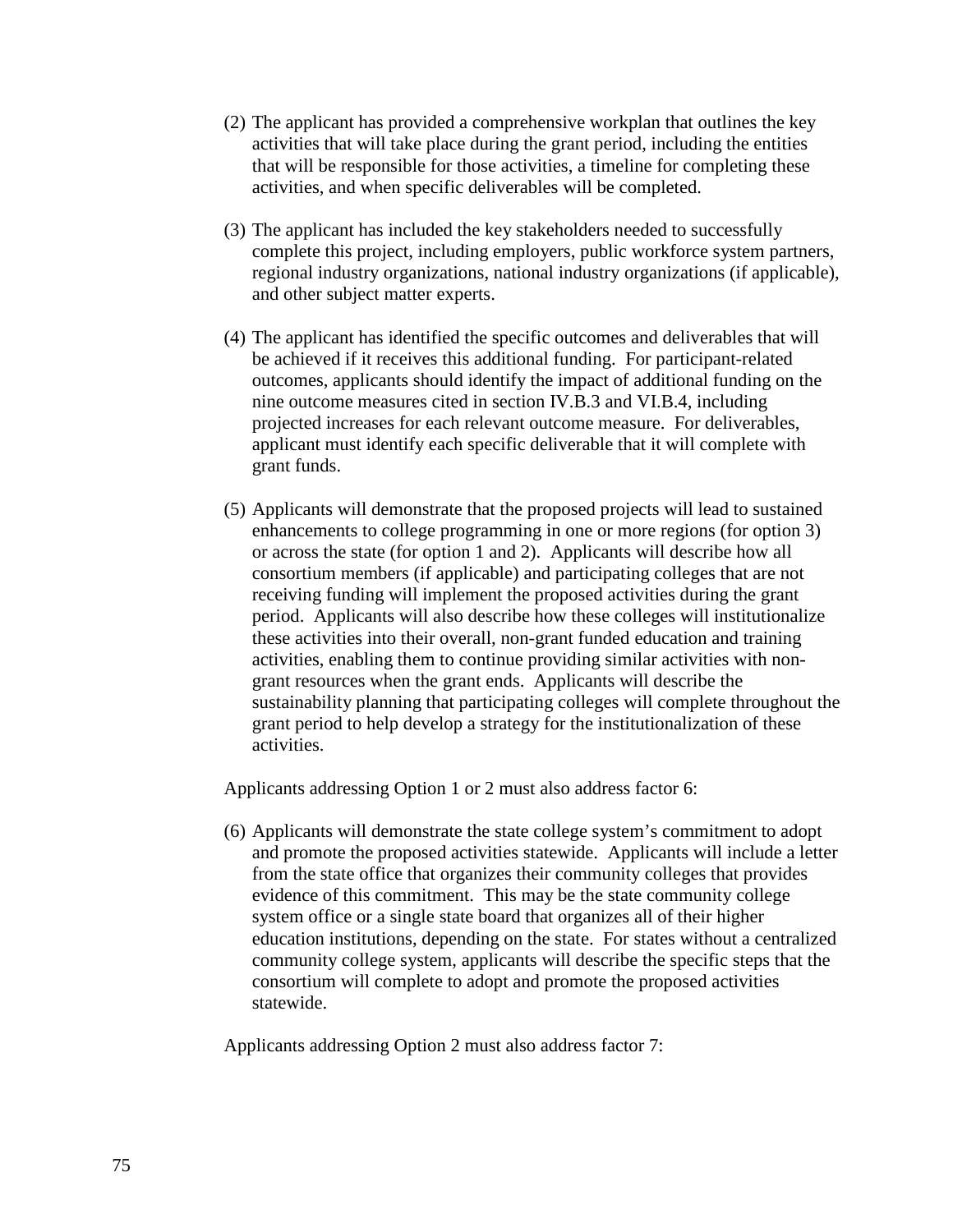(7) The applicant demonstrates the technical feasibility of addressing this option, including the feasibility of enhancing and linking technologies and systems, as appropriate.

Applicants addressing **Option 3** must also address factor **8**:

- (8) Applicants will demonstrate the commitment of their national partner to the successful implementation of the proposed competencies and credentials, as well as to helping implement the program at other colleges, and disseminating information about the new or enhanced program nationally. Applicants will include a letter from the national partner that defines their roles and provides evidence of their commitment.
- c. Attachments to the Supplementary Materials

Applicants proposing to replicate, at multiple sites or with multiple populations, strategies that have been shown by prior research to have strong or moderate evidence of a positive impact on education and/or employment outcomes must provide copies of the specific evidence (e.g., research and studies) cited in their proposal. Applicants that cite copyrighted work must follow appropriate laws for use of such materials.

**C.** Review and Selection Process

Applications for grants under this Solicitation will be accepted after the publication of this announcement and until the specified time on the closing date. A technical review panel will carefully evaluate applications against the selection criteria. These criteria are based on the policy goals, priorities, and emphases set forth in this SGA. Up to 100 points may be awarded to an applicant, depending on the quality of the responses to the required information described in Section V.A. The ranked scores (which may include the mathematical normalization of review panels) will serve as the primary basis for selection of applications for funding, along with the legislative intent to fund grants in all States. In selecting applications for funding up to the award ceiling, the Grant Officer may also consider other factors such as prior receipt of a TAACCCT grant and findings from the expert review panel's evaluation of supplementary materials for applications requesting funds above the amount of the award ceiling. In determining whether to approve or deny the request for funding beyond the award amount ceiling, the Grant Officer will consider findings from the expert review panel's evaluation of supplementary materials for applications requesting funds above the award amount ceiling. The panel results are advisory in nature and not binding on the Grant Officer. The Grant Officer may consider any information that comes to his/her attention. The government may elect to award the grant(s) with or without discussions with the applicant. Should a grant be awarded without discussions, the award will be based on the applicant's signature on the SF-424, including electronic signature via E-Authentication on [http://www.grants.gov,](http://www.grants.gov/) which constitutes a binding offer by the applicant.

**D.** Program Evaluation Component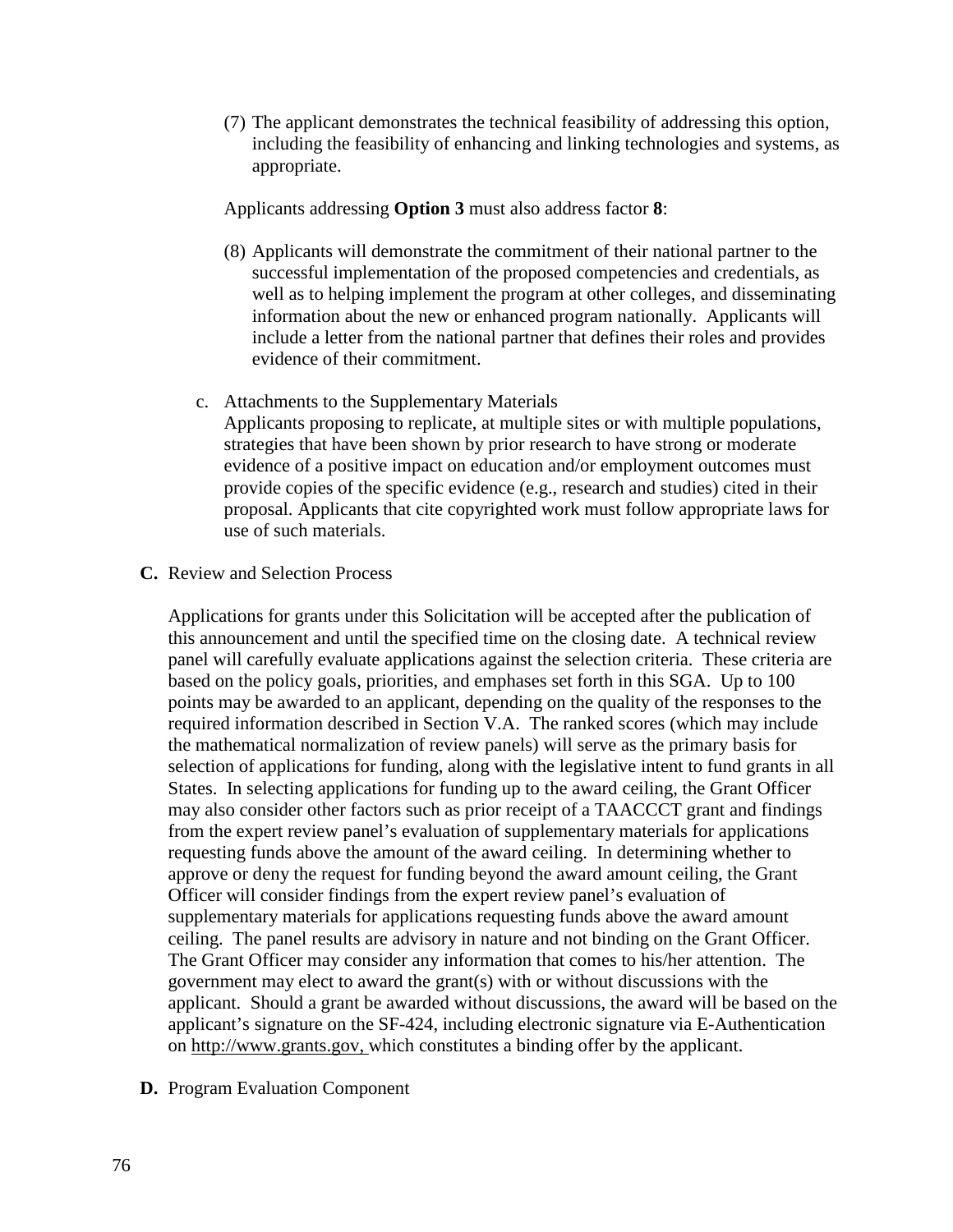All applicants are required to procure a third-party evaluator who will design and implement an independent evaluation of grant-funded projects. For consortium applicants, there should be a single project evaluation of the project. Regardless of the design proposed, all evaluations must include two components: 1) impact or outcomes analysis of participants in grant-funded programs or activities, and 2) implementation analysis. Grant funds may be used to pay for the evaluation. Applicants must submit a Summary Evaluation Plan describing their proposed evaluation and an Evaluation Budget Narrative as separate attachments to the application, including all items described below. The Summary Evaluation Plan is limited to 5 double-spaced, single-sided pages with 12 point text font and 1x 1 inch margins. There is no page limit for the Evaluation Budget Narrative. These attachments do not count against the page limit for the Project Narrative.

In addition to a final evaluation report due at the end of the grant period of performance, successful applicants must submit a final evaluation design shortly after award (See V.C.1.) and preliminary or interim evaluation findings during the period of performance. The submission date of any interim reports should be determined by the applicant and clearly identified in the evaluation summary included in the application.

Separate from their individual, third-party evaluation, grantees must participate in a national evaluation that will be conducted by a contractor on behalf of the Department to inform workforce development policy and advance the Department's mission to help the nation's workers and employers. The national evaluation may include an implementation assessment across grantees as well as an impact and/or outcomes analysis of selected colleges within or across grantees. Conducting an impact analysis could involve random assignment of eligible participants into a treatment group (which would receive program services or enhanced program services) or control group(s) (that would receive no program services or un-enhanced program services). This is similar to conducting a lottery for class assignments when there is a waiting list. As a part of the national evaluation, grantees must agree to: (1) make records on participants, employers, and funding available; (2) provide access to program operating personnel and participants; and (3) follow evaluation procedures as specified by the national evaluator under the direction of DOL including after the grant period of performance.

1. Summary Evaluation Plan

The summary evaluation plan must include a description of the evaluation plan, proposed timeline including dates for submission of interim and final reports, and information about data collection and data sources to be used. All evaluation plans must include: 1) an analysis of participant impact or outcomes, and 2) a program implementation assessment as described below.

The Department encourages applicants to propose randomized control trials, however, non-experimental designs may be proposed if they meet certain evidence standards. Applicants proposing alternative methodologies must show that the proposed alternative design (e.g., quasi-experimental designs such as regression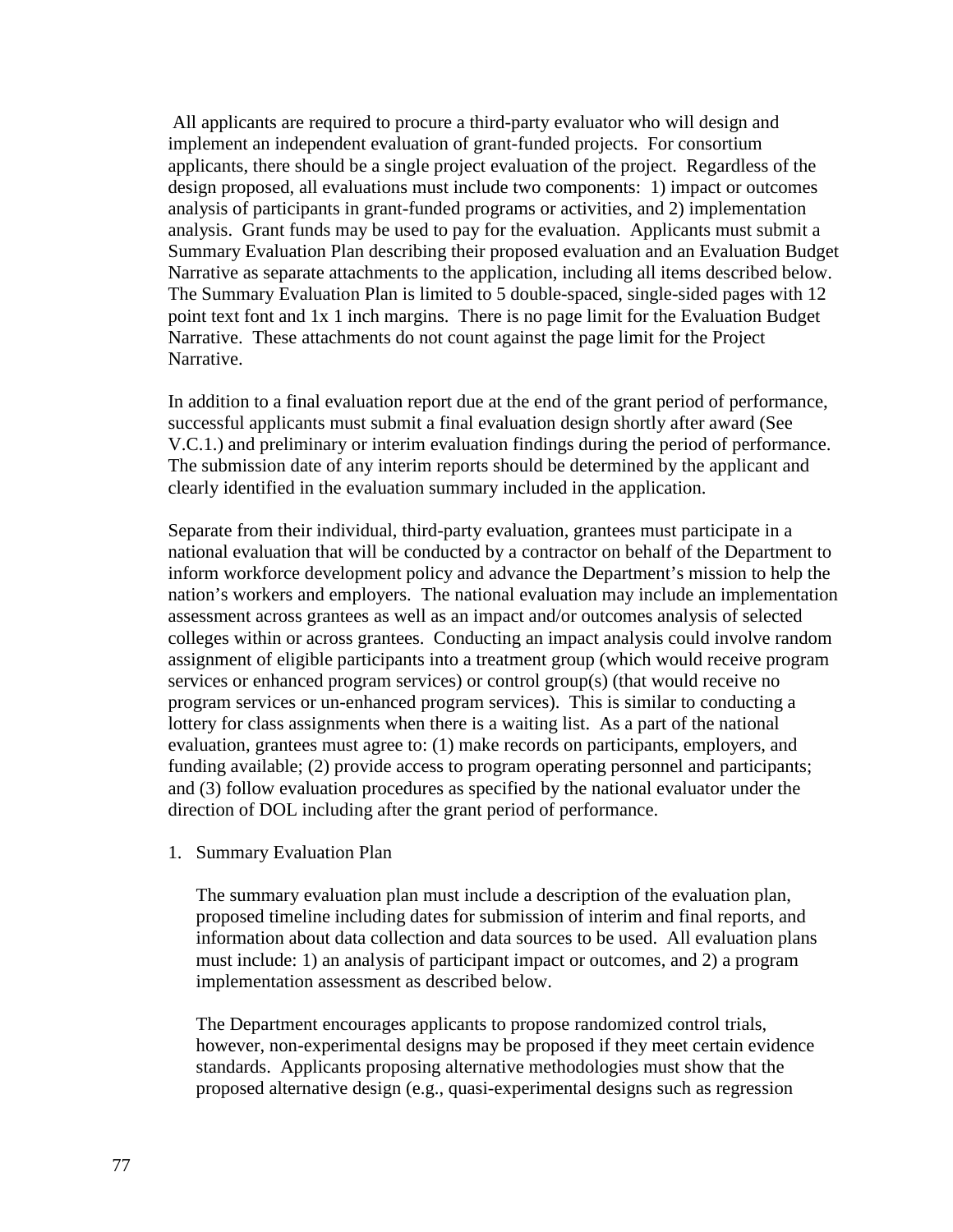discontinuity) also allows causal inferences about the effect of the program to be drawn. Additional information on methodological designs is available in Appendix  $\Omega$ .

The Department will review the Summary Evaluation Plan and provide feedback to successful applicants. Grantees will be required to submit a detailed evaluation design following award addressing this feedback in collaboration with their independent evaluator. The detailed evaluation plan must include the same elements required in the Summary Evaluation Plan as described below.

# **a. Analysis of Participant (Net) Impact or Outcomes**

Applicants must describe a plan for rigorously evaluating the participant outcomes or impacts, including a complete description of the study methodology, outcome measures (including program completion, degrees or certificate obtained, subsequent employment and earnings), comparison or control groups that will be included, data collection methods (e.g., student information system data, earnings records, surveys), data source(s), and sample size.

Applicants must demonstrate that the selected methodology proposed is the most rigorous and appropriate approach for evaluating the proposed project, given the targeted participant outcomes or impacts of interest and the number of projected participants (including TAA-eligible workers). The applicant must also describe a plan for collecting follow-up data from participants and the control or comparison group. Depending on the proposed methodology, the applicant must provide the following explanations in the program evaluation plan:

- For an experimental design/random assignment evaluation, the applicant must explain how the recruitment plan will yield a sufficient number of qualified applicants (both program and controls) to produce valid estimates of these key outcomes:
	- o Program completion, credential attainment, placement into employment, employment retention, and average earnings for those who retain employment

The applicant must also describe how random assignment will be performed, such as procedures to ensure compliance with random assignment, and procedures to ensure the fidelity of implementation (i.e., that the features of the intervention occurred in the treatment condition as intended and did not occur in the control condition). Please note that TAA-eligible individuals and veterans may not be randomly assigned.

• Applicants proposing a comparison group(s) (non-experimental) evaluation design must explain the source and size of the comparison group(s) and the method for selecting the comparison group. If matching across groups are used (e.g., demographics, pretest scores, level of education), the statistical techniques for matching should be described, including an explanation of how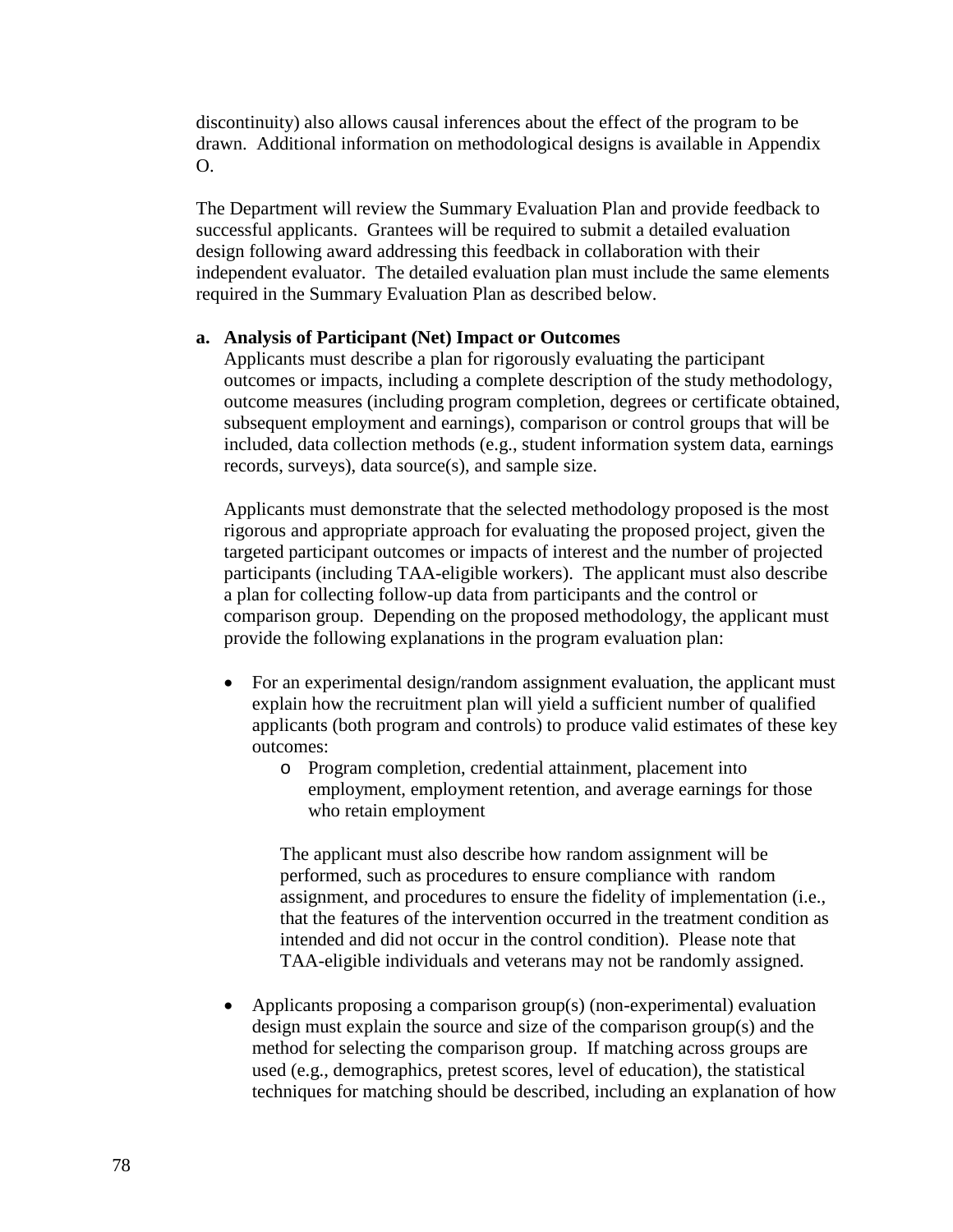these techniques are appropriate for the sample size. Applicants should also discuss procedures to ensure the fidelity of implementation (i.e., that the features of the intervention occurred in the treatment condition as intended and did not occur in the comparison condition).

The analysis of individual (net) impacts or outcomes must be based on participant-level data. Applicants must indicate their ability to transmit personally identifiable data to their third-party evaluators, such as name, Social Security Number, and date of birth for program participants and individuals in the control or comparison groups, using a secure data system.

### **b. Program Implementation Analysis**

Applicants must include a plan for analyzing the implementation of the grant activity and the program(s) on which the impact/outcome analysis will be based. The program evaluation plan must explain how the third-party evaluator will: 1) analyze the steps taken by the institution to create and run the training program, 2) assess the operational strengths and weaknesses of the project after the implementation, and 3) suggest how implementation might be strengthened within appropriate parameters that impact/outcomes analysis is not affected.

In addition, the evaluation plan summary should include strategies or approaches for addressing the following questions and identify the data source(s) that will be utilized:

- i. How was the particular curriculum or activity selected, used, or created?
- ii. How were programs/program designs improved or expanded using grant funds? What delivery methods were offered? What was the program administrative structure? What support or other services were offered?
- iii. Are in-depth assessment of participant abilities, skills, and interests conducted to select or enroll individuals into the program being evaluated? What assessment tools and process were used? Who conducted the assessments? How were the assessment results used? Were the assessment results useful in determining the appropriate program and course sequence for participants? Was career guidance provided? If so, through what methods?
- iv. What contributions did each of the partners and other key stakeholders make towards: 1) program design, 2) curriculum development, 3) recruitment, 4) training, 5) placement, 6) program management, 7) leveraging of resources, and 8) commitment to program sustainability? What factors affected partner involvement or lack of involvement? Which contributions from partners were most critical to the success of the grant program? Which contributions from partners had less of an impact?

### **c. Selection of Third-Party Evaluator**

All applicants should complete the procurement of their third-party evaluator expeditiously and early during the grant period of performance. The Department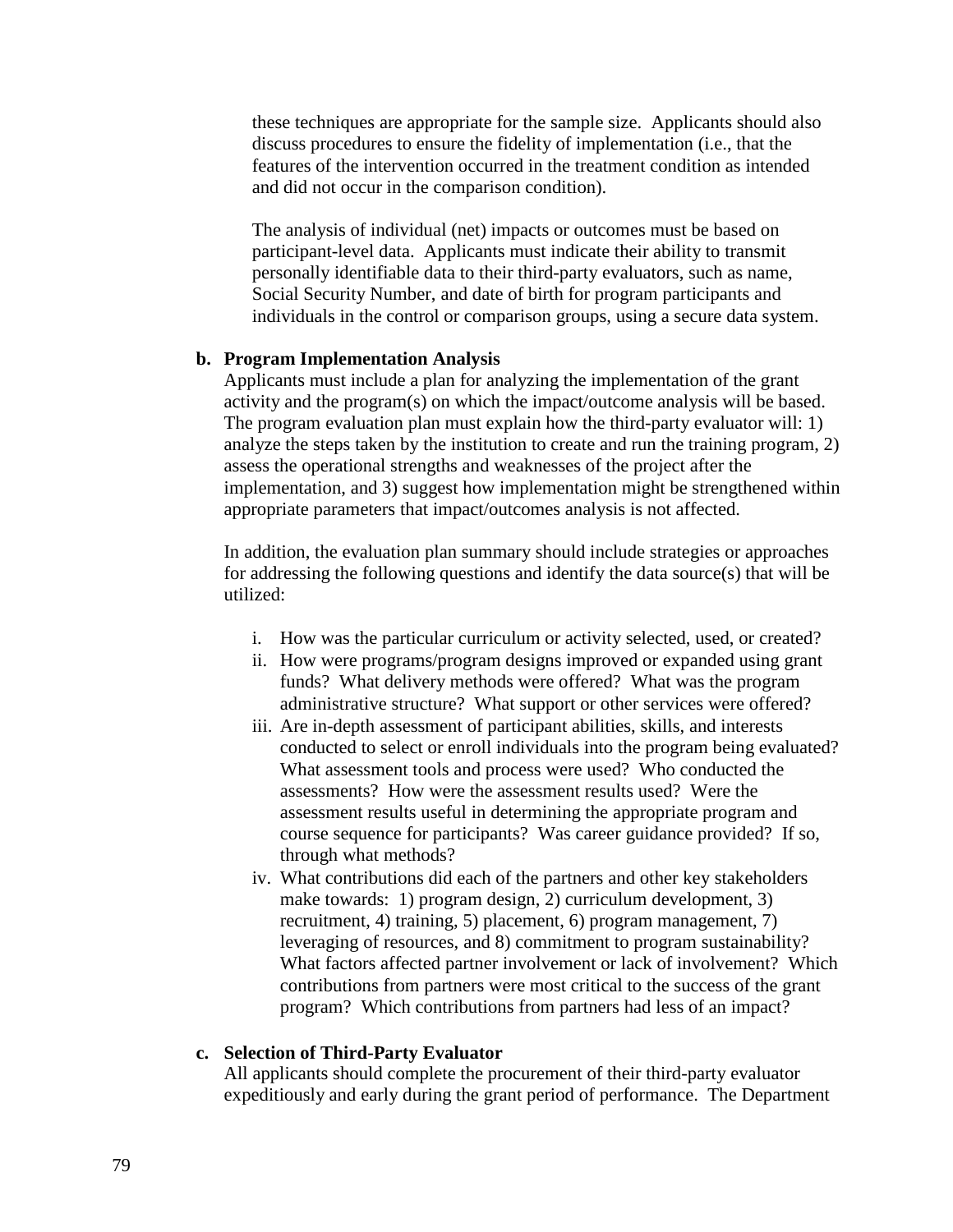encourages applicants to identify the third-party evaluation contractor at the time of application and identify the contractor in the Summary Evaluation Plan.

For applicants that are not able to procure an evaluator at the time of application, the Summary Evaluation Plan should detail the process for selecting an evaluator that includes:

- i. A plan for selecting and procuring the services of a third-party evaluator prior to enrolling participants into programs funded by the TAACCCT grant, if possible;
- ii. The levels of capacity and expertise required of the selected organization(s) to conduct rigorous evaluations of the proposed strategy; and
- iii. The target date for selection of the evaluation team.

The third-party evaluation team must have no financial interest in the outcome of the evaluation, may not have been involved in the development or delivery/distribution of the project, and must have the demonstrated ability to conduct evaluation studies. The third-party evaluator contracted by the grantee must have no affiliation with the development of the grant application or the implementation or management of the grant

2. Program Evaluation Budget Narrative

The Evaluation Budget Narrative is a supplementary budget narrative, which is separate from the overall project budget narrative described in Section IV.B.2. The Evaluation Budget Narrative should provide a description of the costs associated with funding the proposed program evaluation component. Applicants should include travel costs for the third-party evaluator to attend at least one in-person conference in Washington, DC during the period of evaluation. The cost of the program evaluation must not exceed ten percent of the total proposed budget for the grant.

All costs included in this supplementary budget narrative should be reasonable and appropriate to the project timeline and deliverables and must be included together with the other grant activities on the appropriate lines of the SF-424 and SF-424A forms.

#### **VI. Award Administration Information**

### **A.** Award Notices

All award notifications will be posted on the ETA Homepage [\(http://www.doleta.gov\)](http://www.doleta.gov/). Applicants selected for award will be contacted directly before the grant's execution. Non-selected applicants will be notified by mail or email and may request a written debriefing on the significant weaknesses of their proposal.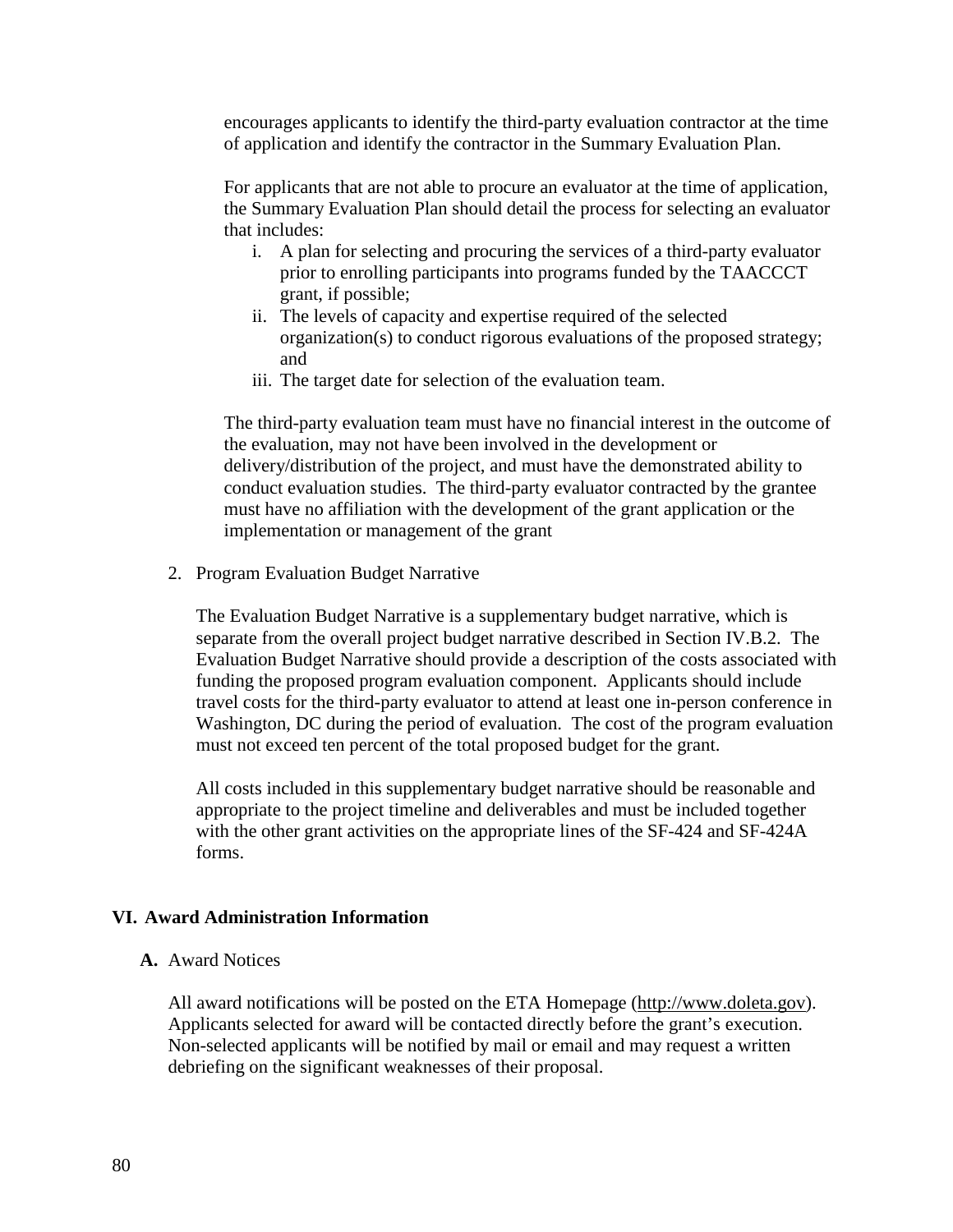Selection of an organization as a grantee does not constitute approval of the grant application as submitted. Before the actual grant is awarded, ETA may enter into negotiations about such items as program components, staffing and funding levels, and administrative systems in place to support grant implementation. If the negotiations do not result in a mutually acceptable submission, the Grant Officer reserves the right to terminate the negotiations and decline to fund the application. DOL reserves the right to not fund any application related to this SGA.

- B. Administrative and National Policy Requirements
	- 1. Administrative Program Requirements
		- All grantees will be subject to all applicable Federal laws, regulations, and the applicable OMB Circulars. The grant(s) awarded under this SGA will be subject to the following administrative standards and provisions:
		- a. Non-Profit Organizations OMB Circular A–122 (Cost Principles See http://www.whitehouse.gov/omb/grants\_circulars) and 29 CFR Part 95 (Administrative Requirements)
		- b. Educational Institutions OMB Circular A–21 (Cost Principles See [http://www.whitehouse.gov/omb/grants\\_circulars\)](http://www.whitehouse.gov/omb/grants_circulars) and 29 CFR Part 95 (Administrative Requirements).
		- c. State, Local and Indian Tribal Governments OMB Circular A–87 (Cost Principles – See [http://www.whitehouse.gov/omb/grants\\_circulars\)](http://www.whitehouse.gov/omb/grants_circulars), and 29 CFR Part 97 (Administrative Requirements).
		- d. Profit Making Commercial Firms Federal Acquisition Regulation (FAR) 48 CFR part 31 (Cost Principles) and 29 CFR Part 95 (Administrative Requirements).
		- e. All entities must comply with 29 CFR Part 93 (New Restrictions on Lobbying), 29 CFR Part 94 (Government-wide Requirements for Drug-Free Workplace (Financial Assistance)), 29 CFR 95.13 and Part 98 (Government-wide Debarment and Suspension, and drug-free workplace requirements), and, where applicable, 29 CFR Part 96 (Audit Requirements for Grants, Contracts, and Other Agreements) and 29 CFR Part 99 (Audits of States, Local Governments and Non-Profit Organizations).
		- f. 29 CFR Part 2, subpart D—Equal Treatment in Department of Labor Programs for Religious Organizations, Protection of Religious Liberty of Department of Labor Social Service Providers and Beneficiaries.
		- g. 29 CFR Part 31—Nondiscrimination in Federally Assisted Programs of the Department of Labor—Effectuation of Title VI of the Civil Rights Act of 1964.
		- h. 29 CFR Part 32—Nondiscrimination on the Basis of Handicap in Programs or Activities Receiving Federal Financial Assistance.
		- i. 29 CFR Part 35— Nondiscrimination on the Basis of Age in Programs or Activities Receiving Federal Financial Assistance from the Department of Labor.
		- j. 29 CFR Part 36—Nondiscrimination on the Basis of Sex in Education Programs or Activities Receiving Federal Financial Assistance.
		- k. 29 CFR Part 37 Implementation of the Nondiscrimination and Equal Opportunity Provisions of the Workforce Investment Act of 1998.
		- l. 29 CFR Parts 29 and 30—Labor Standards for the Registration of Apprenticeship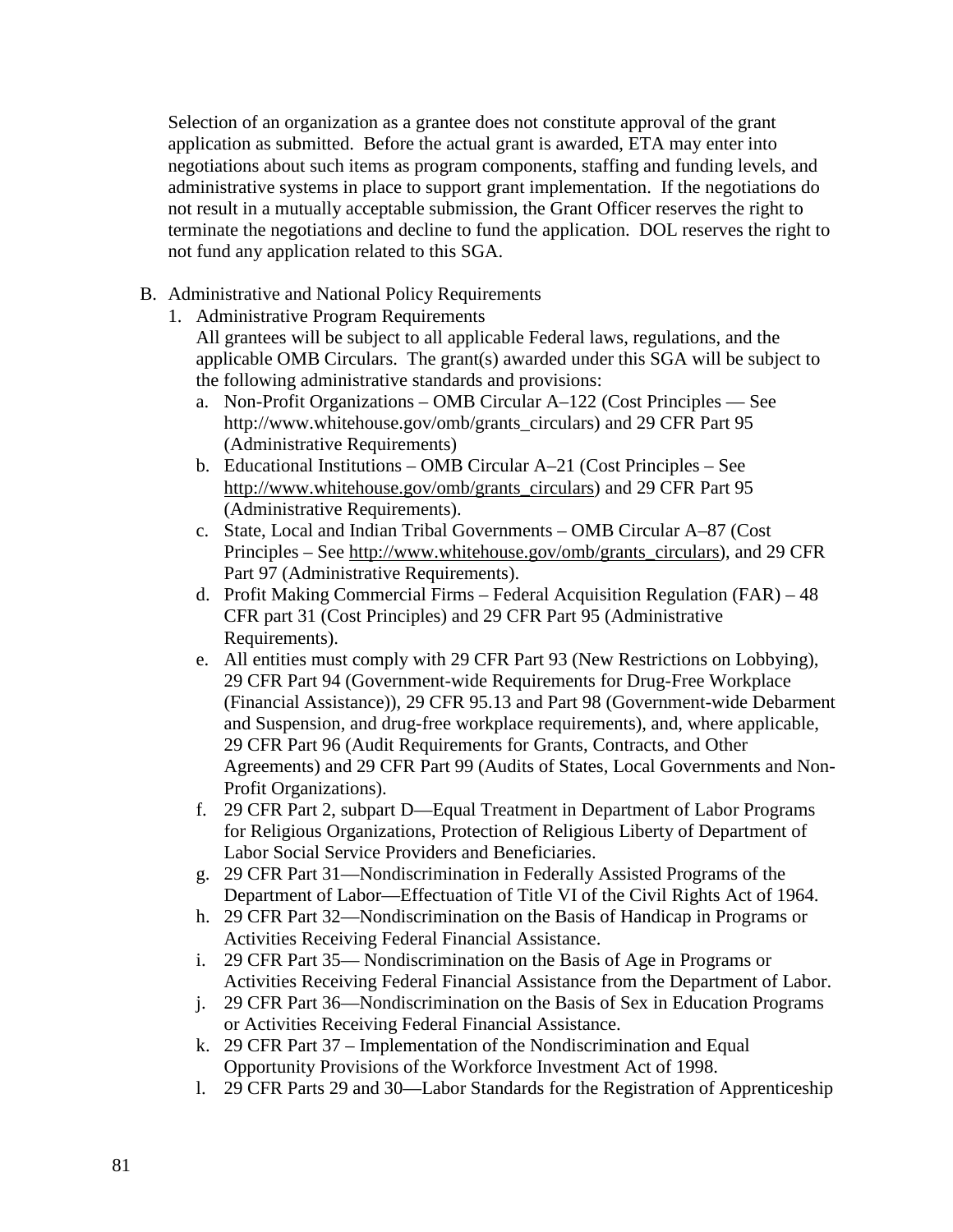Programs, and Equal Employment Opportunity in Apprenticeship and Training, as applicable.

- 2. Other Legal Requirements:
	- a. Religious Activities

The Department notes that the Religious Freedom Restoration Act (RFRA), 42 U.S.C. Section 2000bb, applies to all Federal law and its implementation. If an applicant organization is a faith-based organization that makes hiring decisions on the basis of religious belief, it may be entitled to receive Federal financial assistance under Title I of the Workforce Investment Act and maintain that hiring practice even though Section 188 of the Workforce Investment Act contains a general ban on religious discrimination in employment. If a faith-based organization is awarded a grant, the organization will be provided with information on how to request such an exemption.

- b. Lobbying or Fundraising the U.S. Government with Federal Funds In accordance with Section 18 of the Lobbying Disclosure Act of 1995 (Public Law 104-65) (2 U.S.C. 1611), non-profit entities incorporated under Internal Revenue Service Code Section 501(c) (4) that engage in lobbying activities are not eligible to receive Federal funds and grants. No activity, including awarenessraising and advocacy activities, may include fundraising for, or lobbying of, U.S. Federal, State or Local Governments (see OMB Circular A-122).
- c. Transparency Act Requirements

Applicants must ensure that they have the necessary processes and systems in place to comply with the reporting requirements of the Federal Funding Accountability and Transparency Act of 2006 (Pub. Law 109-282, as amended by section 6202 of Pub. Law 110-252) (Transparency Act), as follows:

- o All applicants, except for those excepted from the Transparency Act under sub-paragraphs 1, 2, and 3 below, must ensure that they have the necessary processes and systems in place to comply with the subaward and executive total compensation reporting requirements of the Transparency Act, should they receive funding.
- o Upon award, applicants will receive detailed information on the reporting requirements of the Transparency Act, as described in 2 CFR Part 170, Appendix A, which can be found at the following website: <http://edocket.access.gpo.gov/2010/pdf/2010-22705.pdf>

The following types of awards are not subject to the Federal Funding Accountability and Transparency Act:

- (1) Federal awards to individuals who apply for or receive Federal awards as natural persons (i.e., unrelated to any business or non-profit organization he or she may own or operate in his or her name);
- (2) Federal awards to entities that had a gross income, from all sources, of less than \$300,000 in the entities' previous tax year; and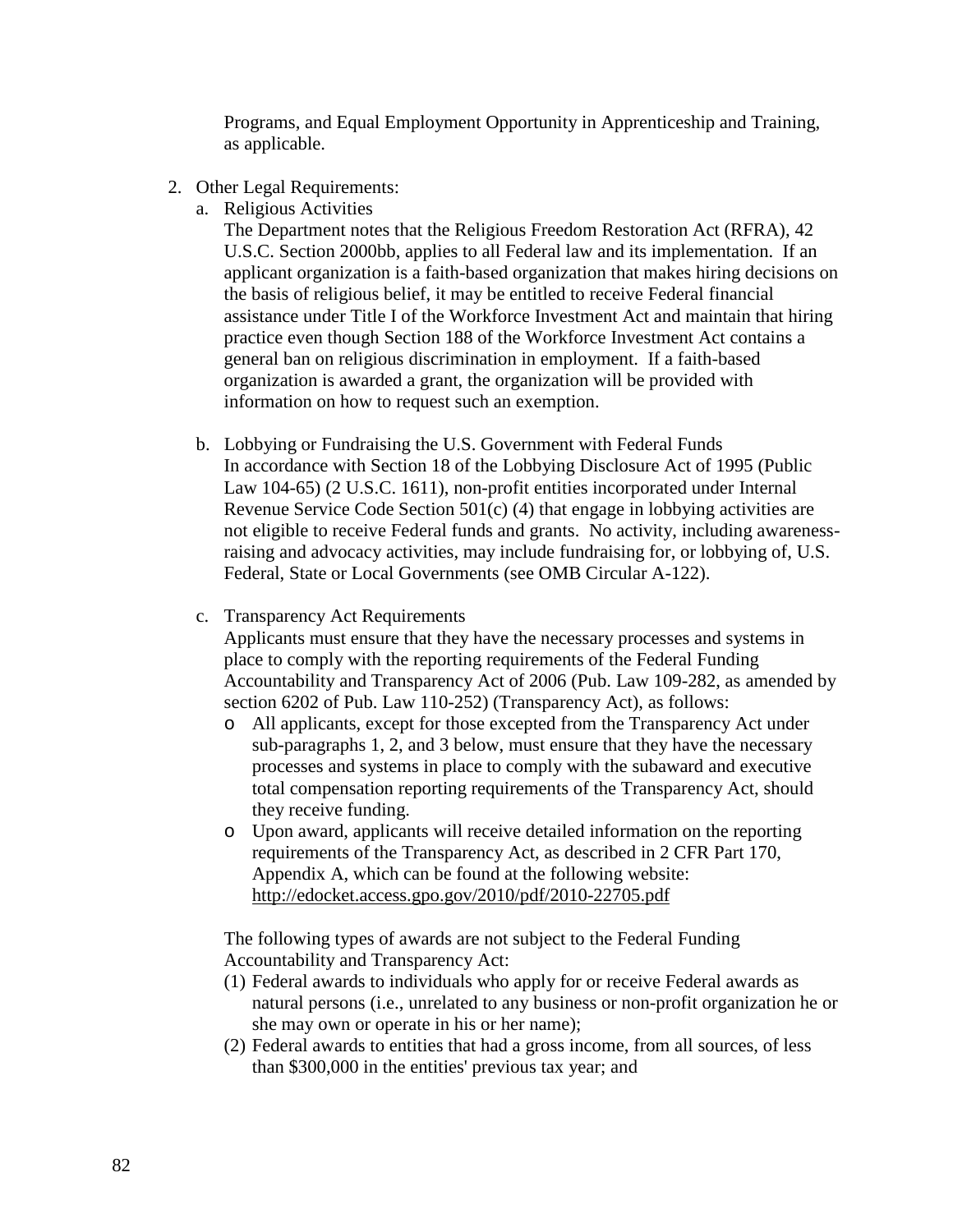- (3) Federal awards, if the required reporting would disclose classified information.
- d. Safeguarding Data Including Personally Identifiable Information (PII)

Applicants submitting proposals in response to this SGA must recognize that confidentiality of PII and other sensitive data is of paramount importance to the Department of Labor and must be observed except where disclosure is allowed by the prior written approval of the Grant Officer or by court order. By submitting a proposal, Grantees are assuring that all data exchanges conducted through or during the course of performance of this grant will be conducted in a manner consistent with applicable Federal law and TEGL NO. 39-11 (issued June 28, 2012). All such activity conducted by ETA and/or Grantee/s will be performed in a manner consistent with applicable state and Federal laws.

By submitting a grant proposal, the applicant agrees to take all necessary steps to protect such confidentiality by complying with the following provisions that are applicable in governing their handling of confidential information:

- (1) To ensure that such PII is not transmitted to unauthorized users, all PII and other sensitive data transmitted via e-mail or stored on CDs, DVDs, thumb drives, etc., must be encrypted using a Federal Information Processing Standards (FIPS) 140- 2 compliant and National Institute of Standards and Technology (NIST) validated cryptographic module. Grantees must not e-mail unencrypted sensitive PII to any entity, including ETA or contractors.
- (2) Grantees must take the steps necessary to ensure the privacy of all PII obtained from participants and/or other individuals and to protect such information from unauthorized disclosure. Grantees must maintain such PII in accordance with the ETA standards for information security described in this TEGL and any updates to such standards provided to the grantee by ETA. Grantees who wish to obtain more information on data security should contact their Federal Project Officer.
- (3) Grantees shall ensure that any PII used during the performance of their grant has been obtained in conformity with applicable Federal and state laws governing the confidentiality of information.
- (4) Grantees further acknowledge that all PII data obtained through their ETA grant shall be stored in an area that is physically safe from access by unauthorized persons at all times and the data will be processed using grantee issued equipment, managed information technology (IT) services, and designated locations approved by ETA. Accessing, processing, and storing of ETA grant PII data on personally owned equipment, at off-site locations e.g., employee's home, and non-grantee managed IT services, e.g., Yahoo mail, is strictly prohibited unless approved by ETA.
- (5) Grantee employees and other personnel who will have access to sensitive/confidential/proprietary/private data must be advised of the confidential nature of the information, the safeguards required to protect the information, and that there are civil and criminal sanctions for noncompliance with such safeguards that are contained in Federal and state laws.
- (6) Grantees must have their policies and procedures in place under which grantee employees and other personnel, before being granted access to PII, acknowledge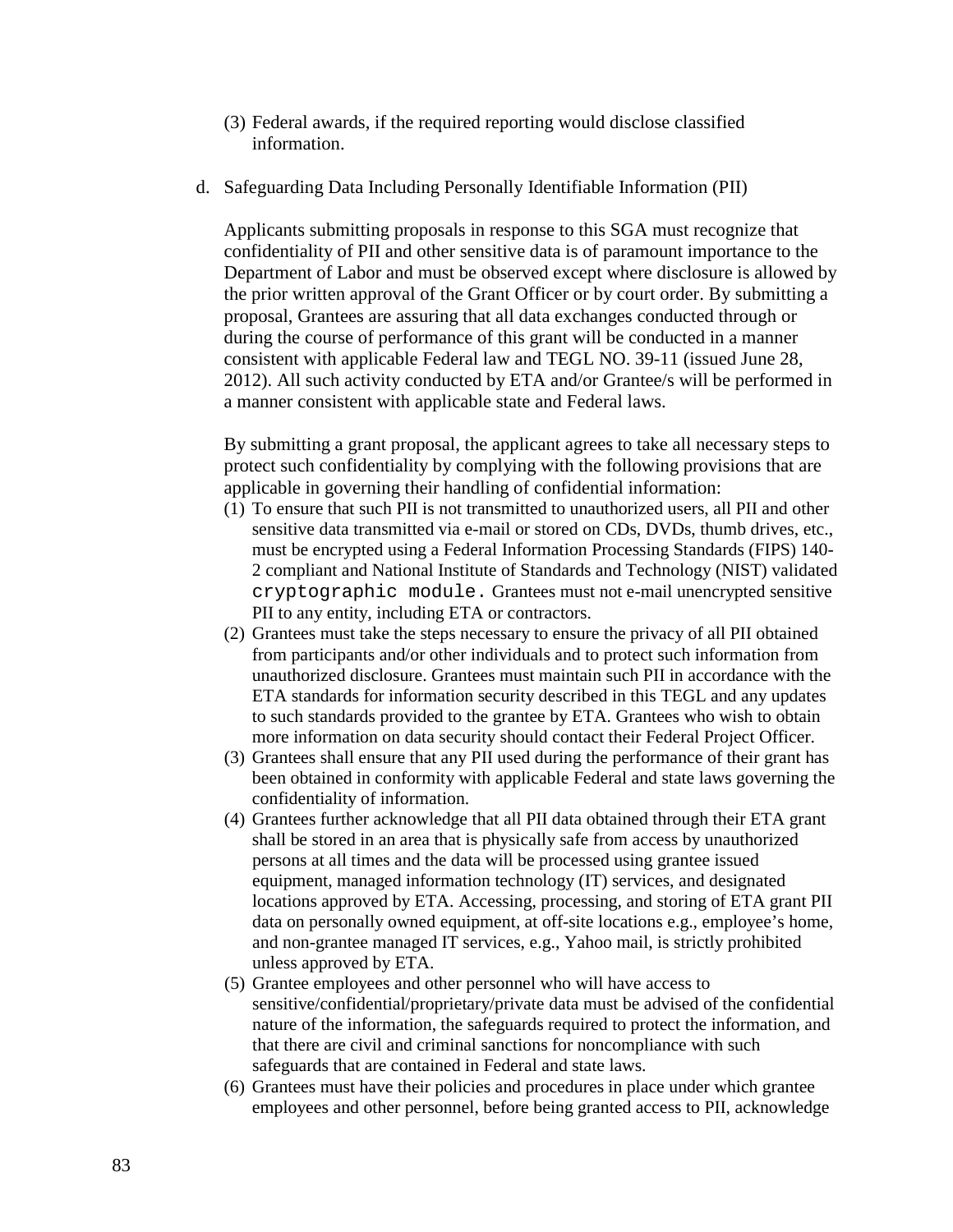their understanding of the confidential nature of the data and the safeguards with which they must comply in their handling of such data as well as the fact that they may be liable to civil and criminal sanctions for improper disclosure.

- (7) Grantees must not extract information from data supplied by ETA for any purpose not stated in the grant agreement.
- (8) Access to any PII created by the ETA grant must be restricted to only those employees of the grant recipient who need it in their official capacity to perform duties in connection with the scope of work in the grant agreement.
- (9) All PII data must be processed in a manner that will protect the confidentiality of the records/documents and is designed to prevent unauthorized persons from retrieving such records by computer, remote terminal or any other means. Data may be downloaded to, or maintained on, mobile or portable devices only if the data are encrypted using NIST validated software products based on FIPS 140-2 encryption. In addition, wage data may only be accessed from secure locations.
- (10) PII data obtained by the grantee through a request from ETA must not be disclosed to anyone but the individual requestor except as permitted by the Grant Officer.
- (11) Grantees must permit ETA to make onsite inspections during regular business hours for the purpose of conducting audits and/or conducting other investigations to assure that the grantee is complying with the confidentiality requirements described above. In accordance with this responsibility, grantees must make records applicable to this Agreement available to authorized persons for the purpose of inspection, review, and/or audit.
- (12) Grantees must retain data received from ETA only for the period of time required to use it for assessment and other purposes, or to satisfy applicable Federal records retention requirements, if any. Thereafter, the grantee agrees that all data will be destroyed, including the degaussing of magnetic tape files and deletion of electronic data.
- e. Record Retention

Applicants must be prepared to follow Federal guidelines on record retention, which require grantees to maintain all records pertaining to grant activities for a period of not less than three years from the time of final grant close-out.

3. Other Administrative Standards and Provisions

Except as specifically provided in this SGA, DOL/ETA's acceptance of a proposal and an award of Federal funds to sponsor any programs(s) does not provide a waiver of any grant requirements and/or procedures. For example, the OMB Circulars require that an entity's procurement procedures must ensure that all procurement transactions are conducted, as much as practical, to provide open and free competition. If a proposal identifies a specific entity to provide services, the DOL's award does not provide the justification or basis to sole source the procurement, i.e., avoid competition.

- 4. Special Program Requirements
	- a. Reporting

Grantees must agree to meet DOL reporting requirements. Quarterly financial reports, quarterly progress reports, and MIS data must be submitted by the grantee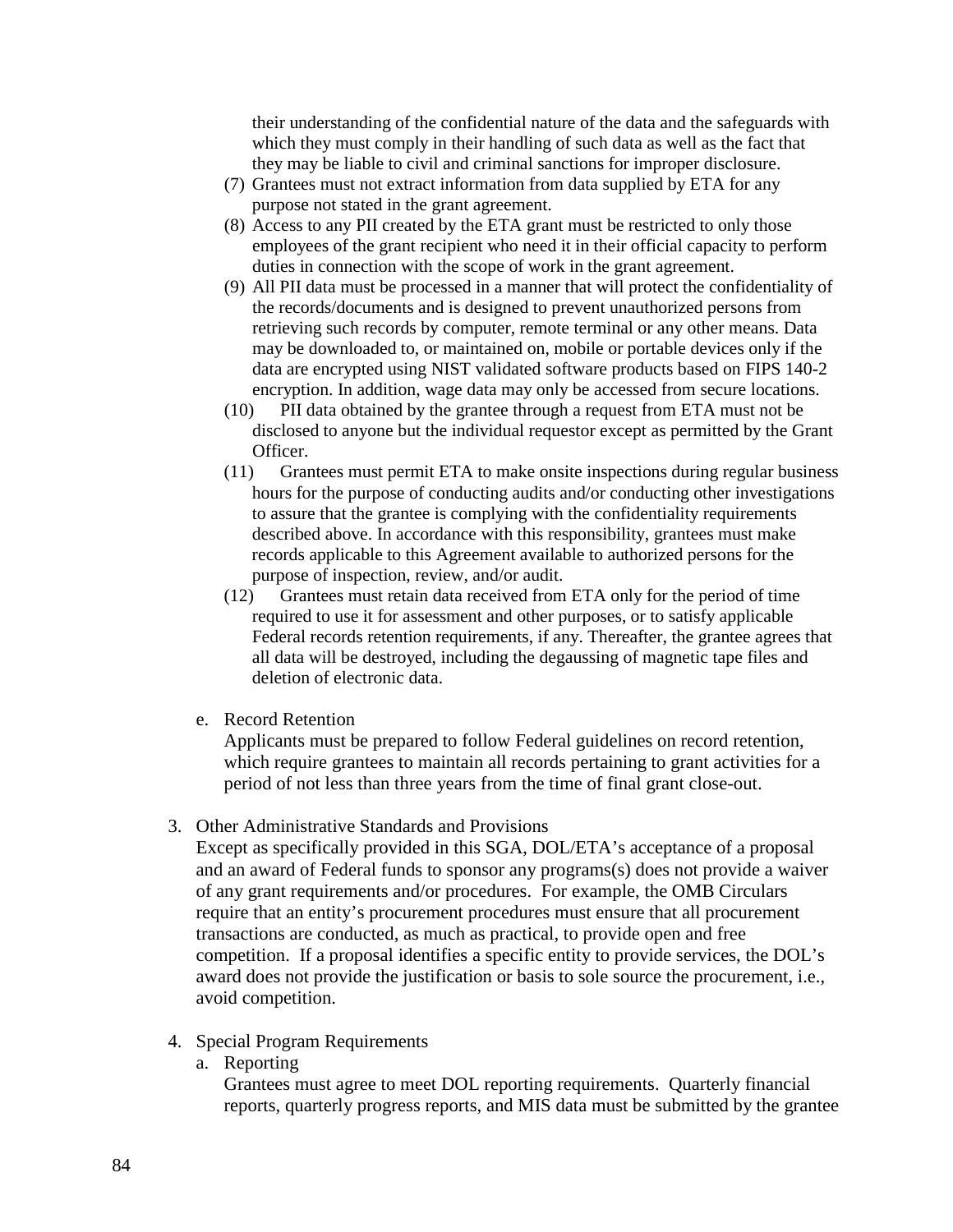electronically. The grantee is required to provide the reports and documents listed below:

#### (1) Quarterly Financial Reports

A Quarterly Financial Status Report (ETA 9130) is required until such time as all funds have been expended or the grant period has expired. Quarterly reports are due 45 days after the end of each calendar year quarter. Grantees must use DOL's Online Electronic Reporting System and information and instructions will be provided to grantees. All TAACCCT grantees, including single institutions, consortium lead institutions, and consortium member institutions must submit individual quarterly financial reports.

### (2) Quarterly Narrative Progress Reports

The grantee must submit a quarterly progress report within 45 days after the end of each calendar year quarter. The report must include quarterly information regarding grant activities, such as capacity building, best practices, and key challenges and issues. The quarterly report will follow the format for grantees under the TAACCCT Grant Program, "Annual and Quarterly Program Reporting Forms & Instructions," OMB Control Number 1205-0489, Expiration: 03/31/2015 (or a successor form).

For consortium grants, the Lead Institution will compile submissions from each Member Institution and submit the quarterly report on behalf of the consortium.

Every fourth quarterly progress report will also serve as an annual narrative summary. To meet the reporting requirements in 29 CFR 95.51, in consortium grants, for the fourth quarterly progress report/annual narrative summary, Member Institutions will submit their individual narrative summary report to the Lead for compilation as well as to their Federal Project Officer. The last quarterly progress report that grantees submit will serve as the grant's Final Performance Report. This report must provide both quarterly and cumulative information on the grant activities. It must summarize project activities, employment outcomes and other deliverables, and related results of the project, and must thoroughly document the training or labor market information approaches used by the grantee. DOL will provide grantees with formal guidance about the data and other information that is required to be collected and reported on either a regular basis or special request basis. Additionally, DOL will conduct training related to these reporting requirements.

### (3) Annual Performance Reports

Every fourth quarter during the period of performance, within 45 days after the end of that calendar quarter, grantees must submit an annual performance report. The grantee must submit a quarterly progress report within 45 days after the end of each calendar year quarter. The report must include annual aggregate data regarding program participants. In addition, grantees must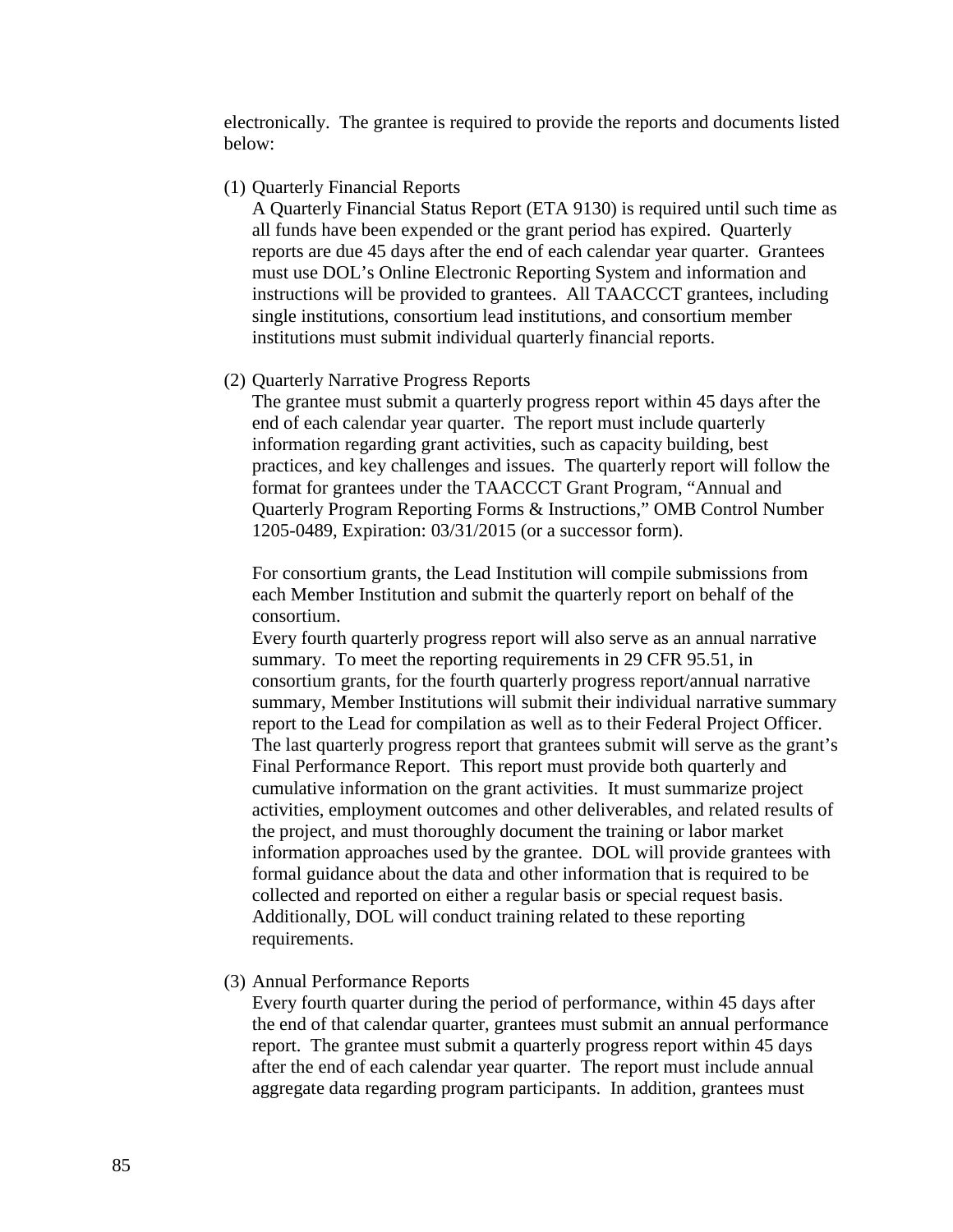provide narrative information about the innovative achievements of their grant to date and services provided to TAA-eligible individuals.

The annual report will follow the format for grantees under the TAACCCT Grant Program, "Annual and Quarterly Program Reporting Forms & Instructions," OMB Control Number 1205-0489, Expiration: 03/31/2015 (or a successor form).

For consortium grants, the Lead Institution will compile submissions from each Member Institution and submit the annual report on behalf of the consortium.

The last Annual Performance Report that grantees submit will serve as the grant's Final Performance Report. This report should provide both annual and cumulative information on the grant's activities.

Failure to report in a timely and accurate manner during the implementation period of any grant awarded may impact the decision by DOL/ETA to award any future grants to the grantee.

# **VII. Agency Contacts**

For further information about this SGA, please contact Melissa Abdullah, Grants Management Specialist, Office of Grants Management, at (202) 693-3346. Applicants should e-mail all technical questions to [abdullah.melissa@dol.gov](mailto:abdullah.melissa@dol.gov) and must specifically reference SGA/DFA PY 13-10, and along with question(s), include a contact name, fax and phone number. This announcement is being made available on the ETA Web site at <http://www.doleta.gov/grants> and at [http://www.grants.gov.](http://www.grants.gov/)

## **VIII. Other Information**

## **A.** Transparency

DOL is committed to conducting a transparent grant award process and publicizing information about program outcomes. Posting grant applications on public websites is a means of promoting and sharing innovative ideas. For all applications in this grant competition, we will publish the Abstracts required by Section IV.B.4., and selected information from the SF-424 for all applications on the Department's public website or similar publicly accessible location. Additionally, we will publish a version of the Project Narrative required by Section IV.B.3 for all those applications that are awarded grants, on the Department's website or a similar location. No other attachments to the application will be published. The Project Narratives and Abstracts will not be published until after the grants are announced. In addition, information about grant progress and results may also be made publicly available.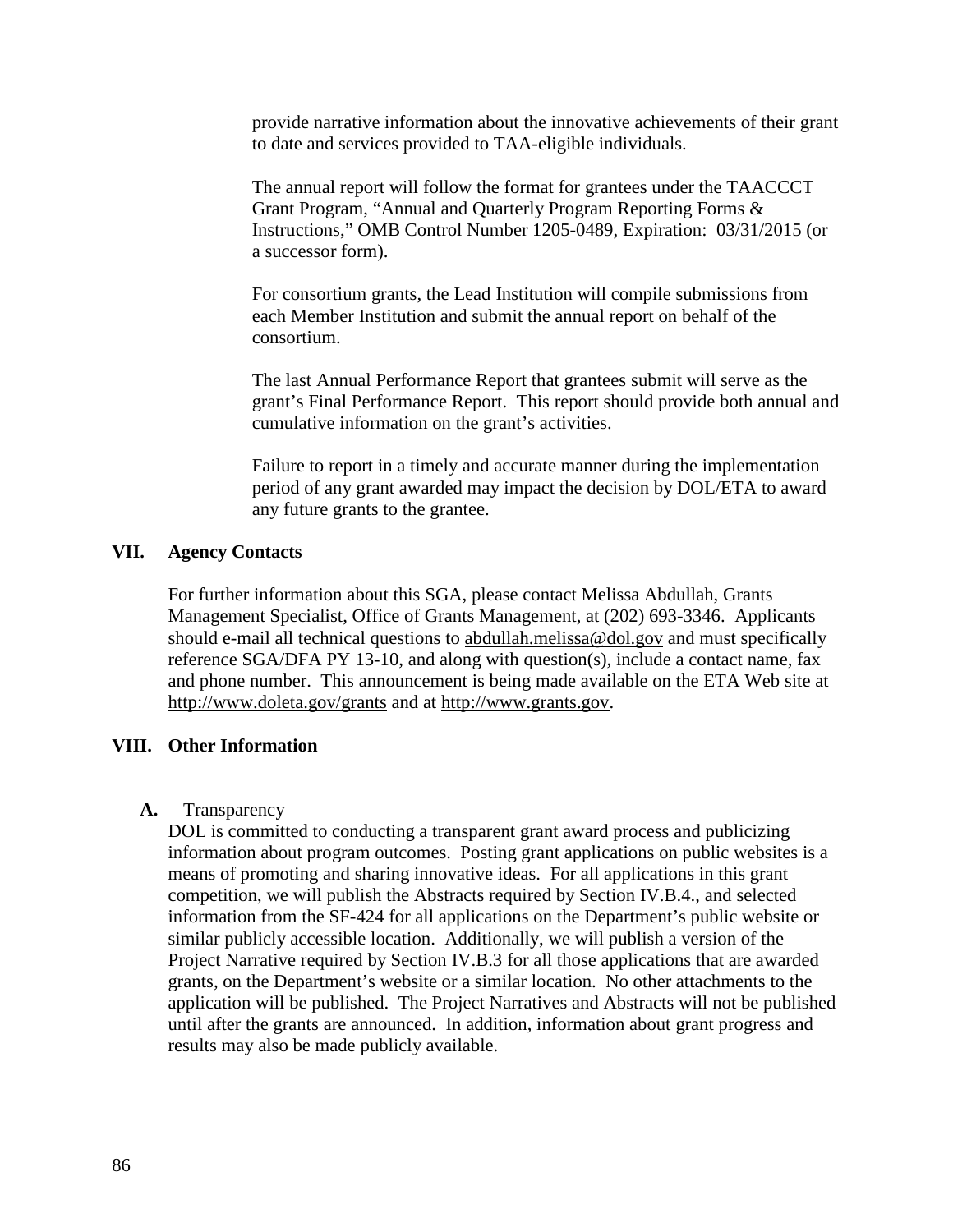DOL recognizes that grant applications sometimes contain information that an applicant may consider proprietary or business confidential information, or may contain personally identifiable information (PII). Proprietary or business confidential information is information that is not usually disclosed outside your organization and disclosing this information is likely to cause you substantial competitive harm.

PII is any information that can be used to distinguish or trace an individual's identity, such as name, social security number, date and place of birth, mother's maiden name, or biometric records, and any other information that is linked or linkable to an individual, such as medical, educational, financial, and employment information.

Abstracts will be published in the form originally submitted, without any redactions. Applicants should not include any proprietary or confidential business information or PII in this summary. In the event that an applicant submits proprietary or confidential business information or PII, DOL is not liable for the posting of this information contained in the Abstract. The submission of the grant application constitutes a waiver of the applicant's objection to the posting of any proprietary or confidential business information contained in the Abstract. Additionally, the applicant is responsible for obtaining all authorizations from relevant parties for publishing all PII contained within the Abstract. In the event the Abstract contains proprietary or confidential business information or PII, the applicant is presumed to have obtained all necessary authorizations to provide this information and may be liable for any improper release of this information.

By submission of this grant application, the applicant agrees to indemnify and hold harmless the United States, the U.S. Department of Labor, its officers, employees, and agents against any liability or for any loss or damages arising from this application. By such submission of this grant application, the applicant further acknowledges having the authority to execute this release of liability.

In order to ensure that proprietary or confidential business information or PII is properly protected from disclosure when DOL posts the winning Project Narratives, applicants whose Project Narratives will be posted will be asked to submit a second redacted version of their Project Narrative, with any proprietary, confidential commercial/business, and PII redacted. All non-public information about the applicant's and consortium members' staff (if applicable) should be removed as well.

The Department will contact the applicants whose Project Narratives will be published by letter or email, and provide further directions about how and when to submit the redacted version of the Project Narrative.

Submission of a redacted version of the Project Narrative will constitute permission by the applicant for DOL to make the redacted version publicly available. We will also assume that by submitting the redacted version of the Project Narrative, the applicant has obtained the agreement to the applicant's decision about what material to redact of all persons and entities whose proprietary, confidential business information or PII is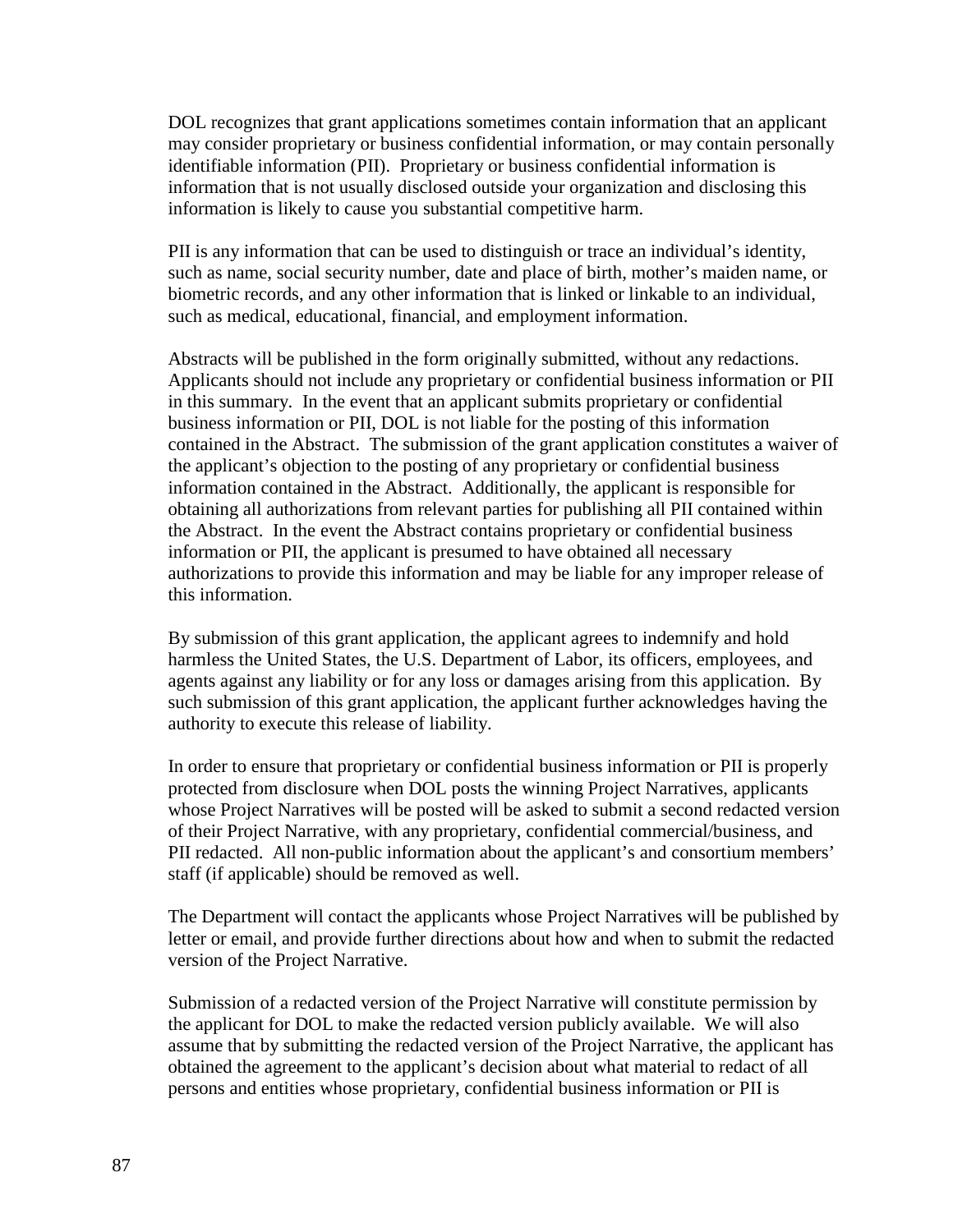contained in the Project Narrative. If an applicant fails to provide a redacted version of the Project Narrative within 45 days of DOL's request, DOL will publish the original Project Narrative in full, after redacting only PII. (Note that the original, unredacted version of the Project Narrative will remain part of the complete application package, including an applicant's proprietary and confidential business information and any PII.)

Applicants are encouraged to maximize the grant application information that will be publicly disclosed, and to exercise restraint and redact only information that clearly is proprietary, confidential commercial/business information, or PII. The redaction of entire pages or sections of the Project Narrative is not appropriate, and will not be allowed, unless the entire portion merits such protection. Should a dispute arise about whether redactions are appropriate, DOL will follow the procedures outlined in the Department's Freedom of Information Act (FOIA) regulations (29 CFR Part 70).

Redacted information in grant applications will be protected by DOL from public disclosure in accordance with Federal law, including the Trade Secrets Act (18 U.S.C. § 1905), FOIA, and the Privacy Act (5 U.S.C. § 552a). If DOL receives a FOIA request for your application, the procedures in DOL's FOIA regulations for responding to requests for commercial/business information submitted to the government will be followed, as well as all FOIA exemptions and procedures. See 29 CFR § 70.26. Consequently, it is possible that application of FOIA rules may result in release of information in response to a FOIA request that an applicant redacted in its "redacted copy."

### **B.** Web-Based Resources

DOL maintains a number of web-based resources that may be of assistance to applicants. For example, the CareerOneStop portal [\(http://www.careeronestop.org\)](http://www.careeronestop.org/), which provides national and state career information on occupations; the Occupational Information Network (O\*NET) Online [\(http://online.onetcenter.org\)](http://online.onetcenter.org/) which provides occupational competency profiles; and America's Service Locator [\(http://www.servicelocator.org\)](http://www.servicelocator.org/), which provides a directory of our nation's AJCs.

## **C.** Industry Competency Models and Career Clusters

ETA supports an Industry Competency Model Initiative to promote an understanding of the skill sets and competencies that are essential to an educated and skilled workforce. A competency model is a collection of competencies that, taken together, define successful performance in a particular work setting. Competency models serve as a starting point for the design and implementation of workforce and talent development programs. To learn about the industry-validated models visit the Competency Model Clearinghouse (CMC) at [http://www.careeronestop.org/CompetencyModel.](http://www.careeronestop.org/CompetencyModel) The CMC site also provides tools to build or customize industry models, as well as tools to build career ladders and career lattices for specific regional economies.

Career Clusters and Industry Competency Models both identify foundational and technical competencies, but their efforts are not duplicative. The Career Clusters link to specific career pathways in sixteen career cluster areas and place greater emphasis on elements needed for curriculum performance objectives; measurement criteria; scope and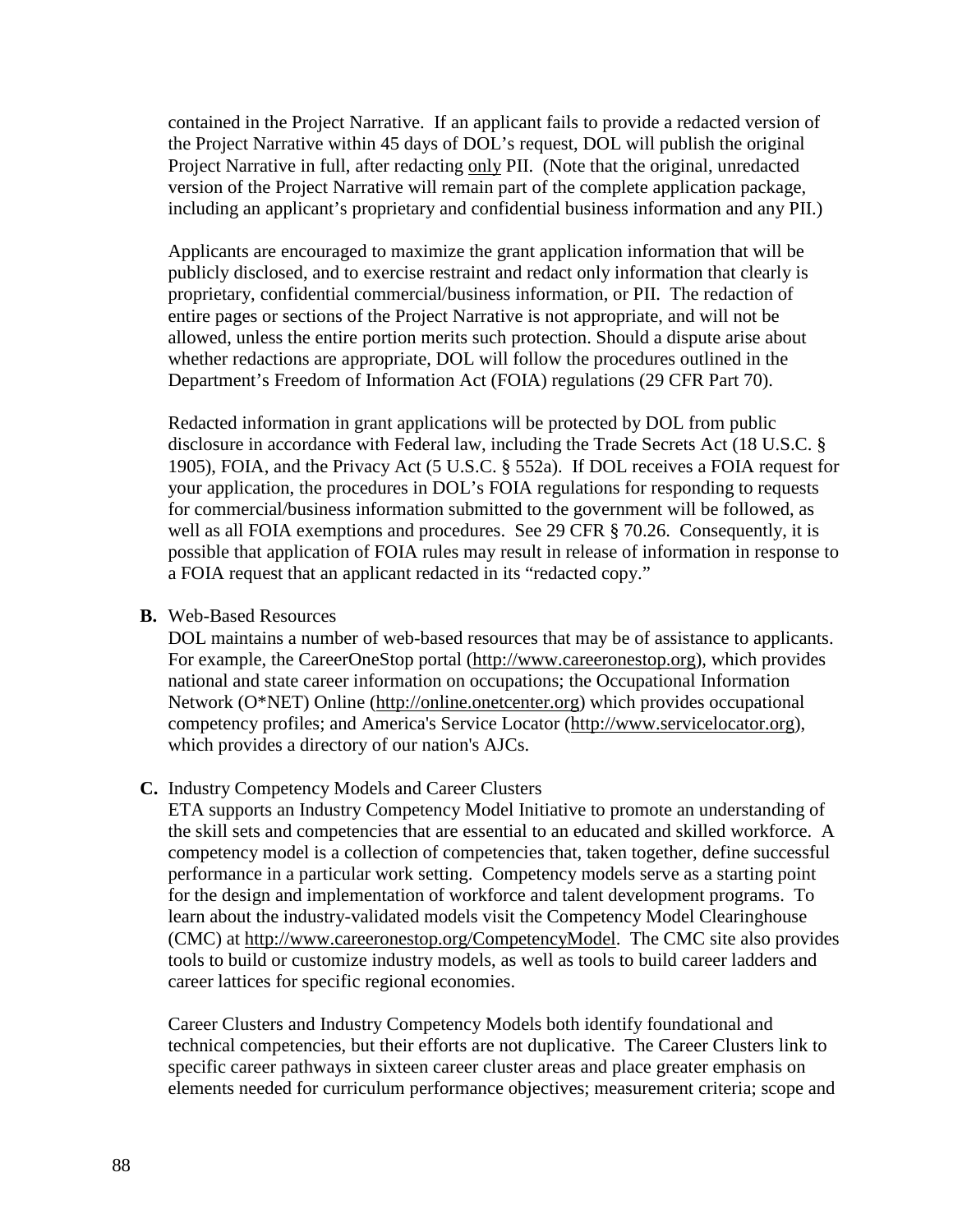sequence of courses in a program of study; and development of assessments. Information about the sixteen career cluster areas can be found by accessing: http:/[/www.careerclusters.org.](http://www.careerclusters.org/)

# **D.** Workforce3One Resources

- 1. ETA encourages applicants to view the information gathered through the conference calls with Federal agency partners, industry stakeholders, educators, and local practitioners. The information on resources identified can be found on Workforce3One.org at: [http://www.workforce3one.org/view/2001008333909172195/info.](http://www.workforce3one.org/view/2001008333909172195/info)
- 2. ETA encourages applicants to view the online tutorial, "Grant Applications 101: A Plain English Guide to ETA Competitive Grants," available through Workforce3One at: [http://www.workforce3one.org/page/grants\\_toolkit.](http://www.workforce3one.org/page/grants_toolkit)
- 3. ETA has created Workforce System Strategies to make it easier for the public workforce system and its partners to identify effective strategies and support improved customer outcomes. The collection highlights strategies informed by a wide range of evidence such as experimental studies and implementation evaluations, as well as supporting resources such as toolkits. ETA encourages applicants to review these resources by visiting [http://strategies.workforce3one.org/.](http://strategies.workforce3one.org/)
- 4. ETA has created a technical assistance portal at <https://etareporting.workforce3one.org/page/financial> that contains online training and resources for fiscal and administrative issues. Online trainings available include but are not limited to Introduction to Grant Applications and Forms, indirect Costs, Federal Cost Principles, and accrual accounting.
- **E.** Regional Educational Laboratories

Applicants are encouraged to contact the Regional Educational Laboratory (REL) in their respective states to discuss needs related to research and evidence. The RELs may be able to assist with issues related to data analysis and research. RELs work largely in partnership with groups of stakeholders who share a common interest or concern. These groups are known as research alliances and RELs work with their alliances to provide assistance with data analysis, to plan research agendas, and to develop research projects. Interested applicants should talk with their REL about the possibility of forming a research alliance that could serve the needs of multiple institutions while building knowledge of use to the broader community. More information about the RELs can be found at: [http://ies.ed.gov/ncee/edlabs/.](http://ies.ed.gov/ncee/edlabs/)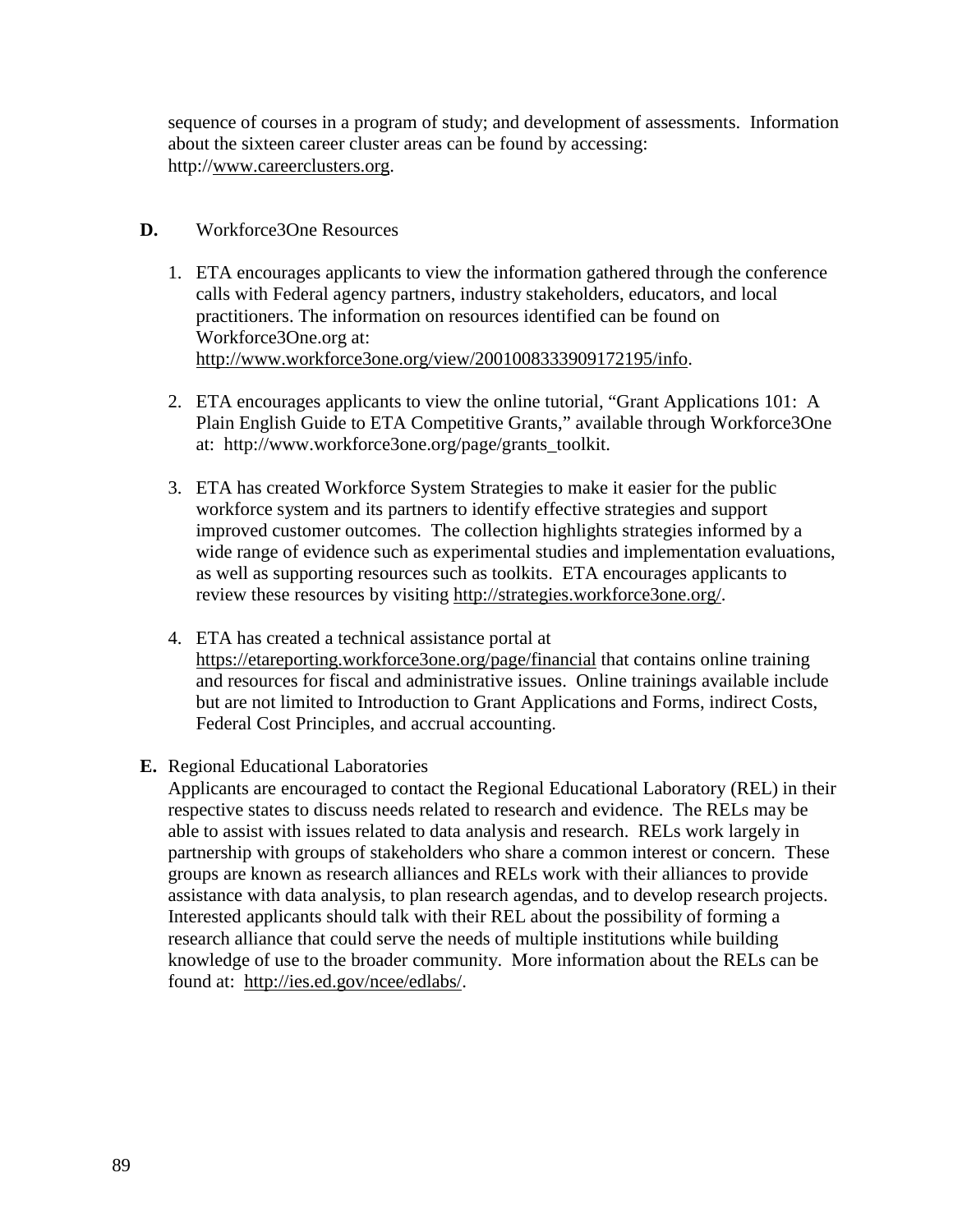# **IX.OMB Information Collection**

# OMB Information Collection No 1225-0086, Expires January 31, 2016.

According to the Paperwork Reduction Act of 1995, no persons are required to respond to a collection of information unless such collection displays a valid OMB control number. Public reporting burden for this collection of information is estimated to average 20 hours per response, including time for reviewing instructions, searching existing data sources, gathering and maintaining the data needed, and completing and reviewing the collection of information. Send comments about the burden estimated or any other aspect of this collection of information, including suggestions for reducing this burden, to the U.S. Department of Labor, to the attention of the Departmental Clearance Officer, 200 Constitution Avenue NW, Room N1301, Washington, DC 20210. Comments may also be emailed to [DOL\\_PRA\\_PUBLIC@dol.gov.](mailto:DOL_PRA_PUBLIC@dol.gov) PLEASE DO NOT RETURN THE COMPLETED APPLICATION TO THIS ADDRESS. SEND IT TO THE SPONSORING AGENCY AS SPECIFIED IN THIS SOLICITATION.

This information is being collected for the purpose of awarding a grant. The information collected through this "Solicitation for Grant Applications" will be used by the Department of Labor to ensure that grants are awarded to the applicants best suited to perform the functions of the grant. Submission of this information is required in order for the applicant to be considered for award of a grant.

Signed April 16, 2014, in Washington, D.C. by:

Steven A. Rietzke Grant Officer, Employment and Training Administration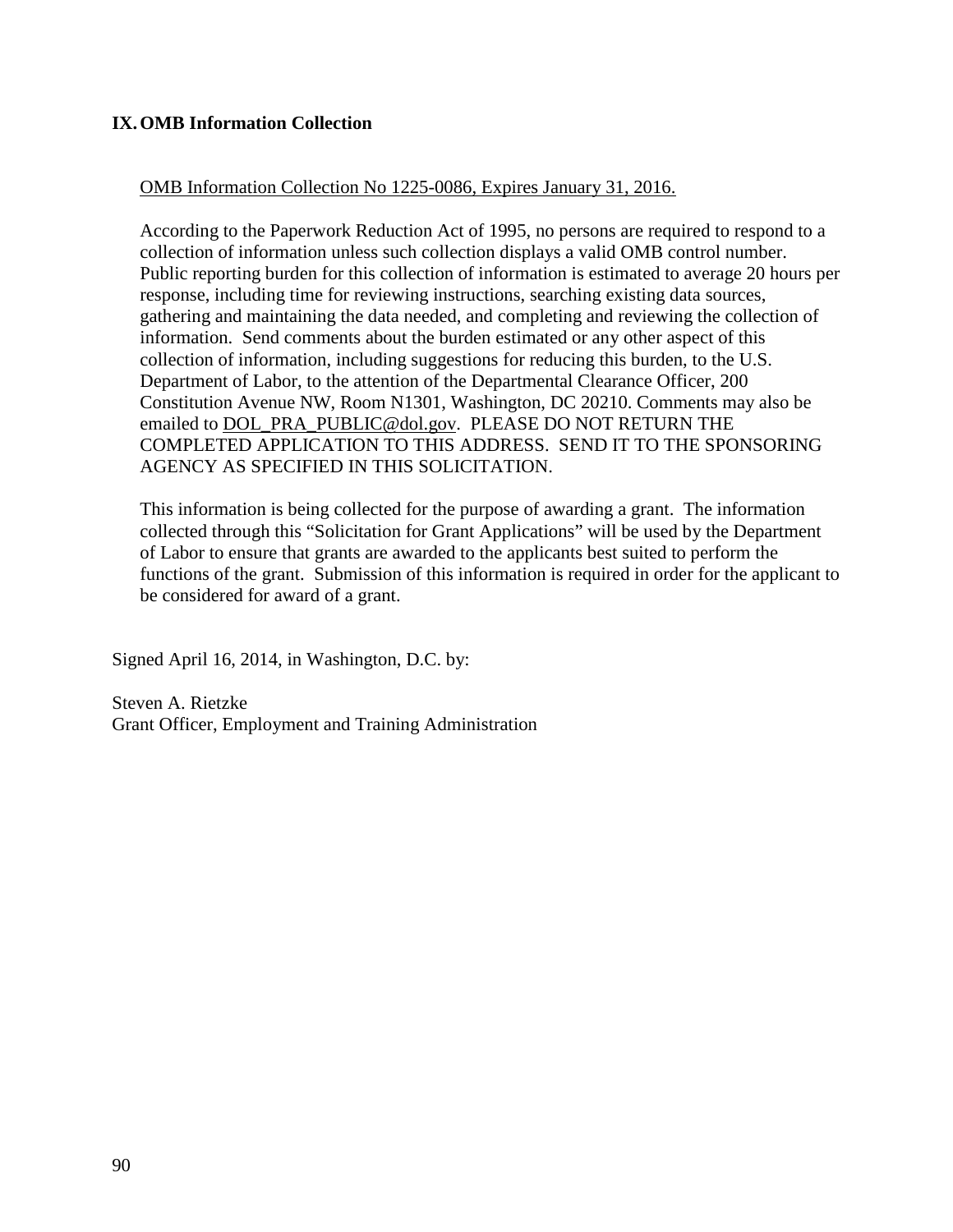### **Appendix A: Resources on Sector Strategies**

#### **Introduction to the Health Profession Opportunity Grants (HPOG) Program and First Year Implementation and Outcomes** *Practice Brief*

Theresa Anderson, Jamie Hall, and Teresa Derrick-Mills

The Urban Institute and Abt Associates 2013

[http://www.acf.hhs.gov/sites/default/files/opre/op](http://www.acf.hhs.gov/sites/default/files/opre/opre_report.pdf) [re\\_report.pdf](http://www.acf.hhs.gov/sites/default/files/opre/opre_report.pdf)

#### **State Sector Strategies Coming of Age: Implications for State Workforce Policymakers**

Lindsey Woolsey, Garrett Groves, Larry Good, and Eric Seleznow The Woolsey Group, National Governors Association, Corporation for a Skilled Workforce, National Skills Coalition 2013 [http://www.nga.org/files/live/sites/NGA/files/pdf/2](http://www.nga.org/files/live/sites/NGA/files/pdf/2013/1301NGASSSReport.pdf) [013/1301NGASSSReport.pdf](http://www.nga.org/files/live/sites/NGA/files/pdf/2013/1301NGASSSReport.pdf)

#### **Sectoral Strategies for Low-Income Workers: Lessons from the Field**

Maureen Conway, Amy Blair, Steve L. Dawson and Linda Dworak-Muñoz Workforce Strategies Initiative: The Aspen **Institute** 2007

### **Training Policy in Brief: An Overview of Federal Workplace Development Policies**

Kermit Kaleba and Rachel Gragg National Skills Coalition 2011 [http://www.nationalskillscoalition.org/assets/repo](http://www.nationalskillscoalition.org/assets/reports-/tpib_2011.pdf) [rts-/tpib\\_2011.pdf](http://www.nationalskillscoalition.org/assets/reports-/tpib_2011.pdf)

#### **Training Tomorrow's Workforce: Community College and Apprenticeship as Collaborative Routes to Rewarding Careers**

Robert Lerman Center for American Progress 2009

**Tuning into Local Labor Markets: Findings from the Sectoral Employment Impact Study** Sheila Maguire, Joshua Freely, Carol Clymer, Maureen Conway, and Deena Schwartz Public/Private Ventures 2010

**The Challenge of Repeating Success in a Changing World: Final Report on the Center for Employment Training Replication Sites** Cynthia Miller, Johannes M Bos, Kristin E. Porter, Fannie M. Tseng, and Yasuyo Abe MDRC 2005

#### **Evaluation of the Sectoral Employment Demonstration Program**

Nancy M Pindus, Carolyn O'Brien, Maureen Conway, Conaway Haskins, and Ida Rademacher The Urban Institute 2004

#### **An Effective Assessment and Cost-Benefit Analysis of Registered Apprenticeship in 10 States**

Debbie Reed, Albert Yung-Hsu Liu, Rebecca Kleinman, Annalisa Mastri, Davin Reed, Samina Sattar, and Jessica Ziegler 87 Mathematica Policy Research 2012 [http://wdr.doleta.gov/research/FullText\\_Docume](http://wdr.doleta.gov/research/FullText_Documents/ETAOP_2012_10.pdf) [nts/ETAOP\\_2012\\_10.pdf](http://wdr.doleta.gov/research/FullText_Documents/ETAOP_2012_10.pdf)

#### **Benefits of a Sector-Based Approach**

Sunny Schwartz and Johan Uvin Research and Evaluation Brief 2, 3: 1-4 2004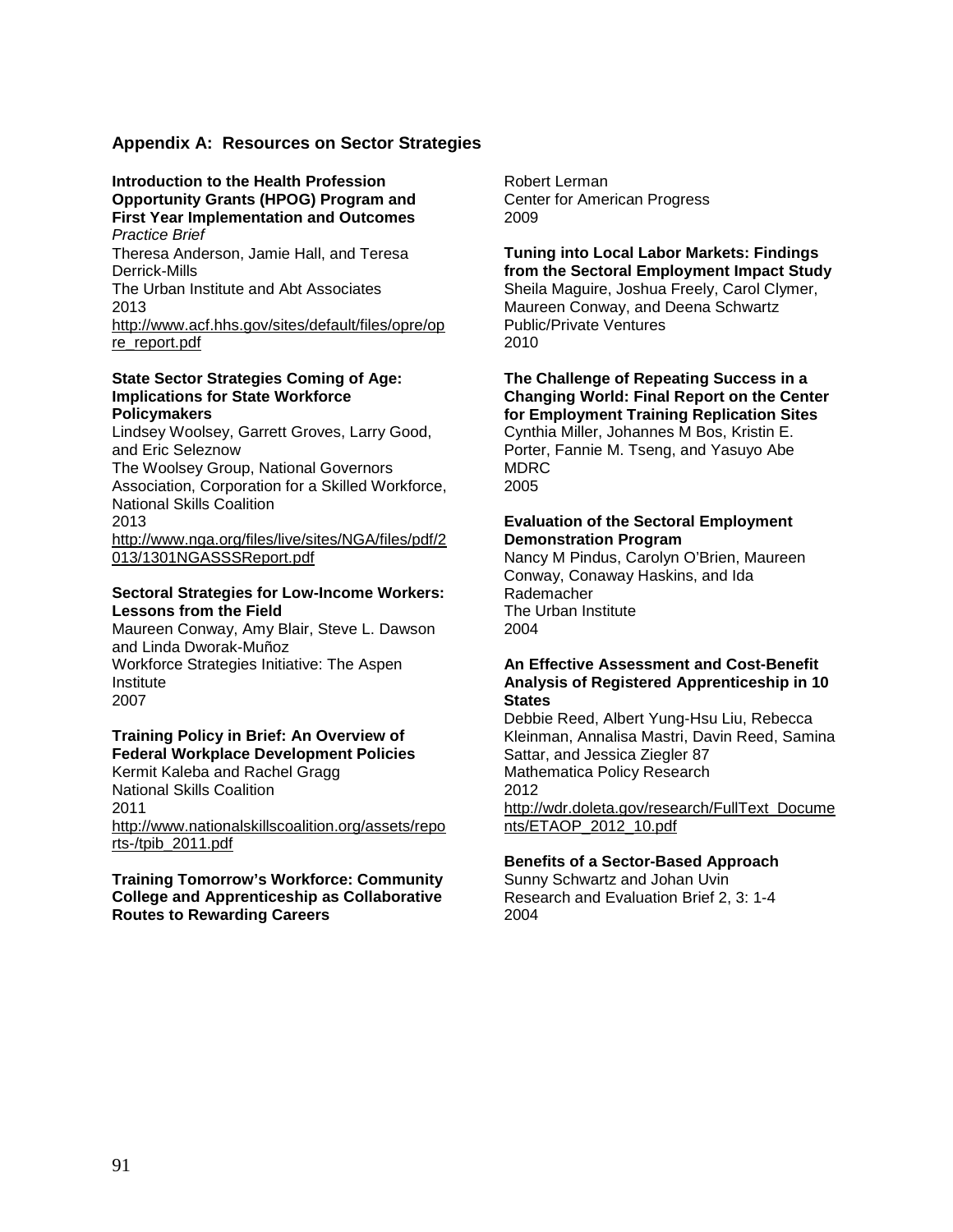### **Appendix B: Strength of Evidence Definitions**

All applicants must base their project design on a level of evidence that is appropriate to the project proposed. The following strength of evidence definitions should be used when justifying the proposal:

**Strong evidence of effectiveness** means one of the following conditions is met:

- a) There is at least one study of the effectiveness of the process, product, strategy, or practice being proposed that meets the What Works Clearinghouse Evidence Standards without reservations.<sup>[1</sup>] found a statistically significant favorable impact on a relevant outcome (with no statistically significant and overriding unfavorable impacts on that outcome for relevant populations in the study or in other studies of the intervention reviewed by and reported on by the What Works Clearinghouse), includes a sample that overlaps with the populations and settings proposed to receive the process, product, strategy, or practice, and includes a large sample and a multi-site sample (Note: multiple studies can cumulatively meet the large and multi-site sample requirements as long as each study meets the other requirements in this paragraph).
- b) There are at least two studies of the effectiveness of the process, product, strategy, or practice being proposed, each of which: meets the What Works Clearinghouse Evidence Standards with reservations,<sup>[\[2\]](#page-91-0)</sup> found a statistically significant favorable impact on a relevant outcome (with no statistically significant and overriding unfavorable impacts on that outcome for relevant populations in the studies or in other studies of the intervention reviewed by and reported on by the What Works Clearinghouse), includes a sample that overlaps with the populations and settings proposed to receive the process, product, strategy, or practice, and includes a large sample and a multi-site sample.

#### *Moderate evidence of effectiveness* means one of the following conditions is met:

- a) There is at least one study of the effectiveness of the process, product, strategy, or practice being proposed that meets the What Works Clearinghouse Evidence Standards without reservations, found a statistically significant favorable impact on a relevant outcome (with no statistically significant and overriding unfavorable impacts on that outcome for relevant populations in the study or in other studies of the intervention reviewed by and reported on by the What Works Clearinghouse), and includes a sample that overlaps with the populations or settings proposed to receive the process, product, strategy, or practice.
- b) There is at least one study of the effectiveness of the process, product, strategy, or practice being proposed that meets the What Works Clearinghouse Evidence Standards with reservations, [\[4\]](#page-91-2) found a statistically significant favorable impact on a relevant outcome (with no statistically significant and overriding unfavorable impacts on that outcome for relevant populations in the study or in other studies of the intervention reviewed by and reported on by the What Works Clearinghouse), includes a sample that overlaps with the populations or settings proposed to receive the process, product, strategy, or practice, and includes a large sample and a multi-site

<span id="page-91-3"></span><span id="page-91-1"></span><sup>[3]</sup> What Works Clearinghouse Procedures and Standards Handbook (Version 2.1, September 2011), which can currently be found at the following link: http:/[/ies.ed.gov/ncee/wwc/DocumentSum.aspx?sid=19.](http://ies.ed.gov/ncee/wwc/DocumentSum.aspx?sid=19)

 <sup>[1]</sup> What Works Clearinghouse Procedures and Standards Handbook (Version 2.1, September 2011), which can currently be found at the following link: http:/[/ies.ed.gov/ncee/wwc/DocumentSum.aspx?sid=19.](http://ies.ed.gov/ncee/wwc/DocumentSum.aspx?sid=19)<br><sup>[2]</sup> What Works Clearinghouse Procedures and Standards Handbook (Version 2.1, September 2011), which can currently be found at

<span id="page-91-0"></span>

<span id="page-91-2"></span><sup>&</sup>lt;sup>[4]</sup> What Works Clearinghouse Procedures and Standards Handbook (Version 2.1, September 2011), which can currently be found at the following link: http:/[/ies.ed.gov/ncee/wwc/DocumentSum.aspx?sid=19.](http://ies.ed.gov/ncee/wwc/DocumentSum.aspx?sid=19)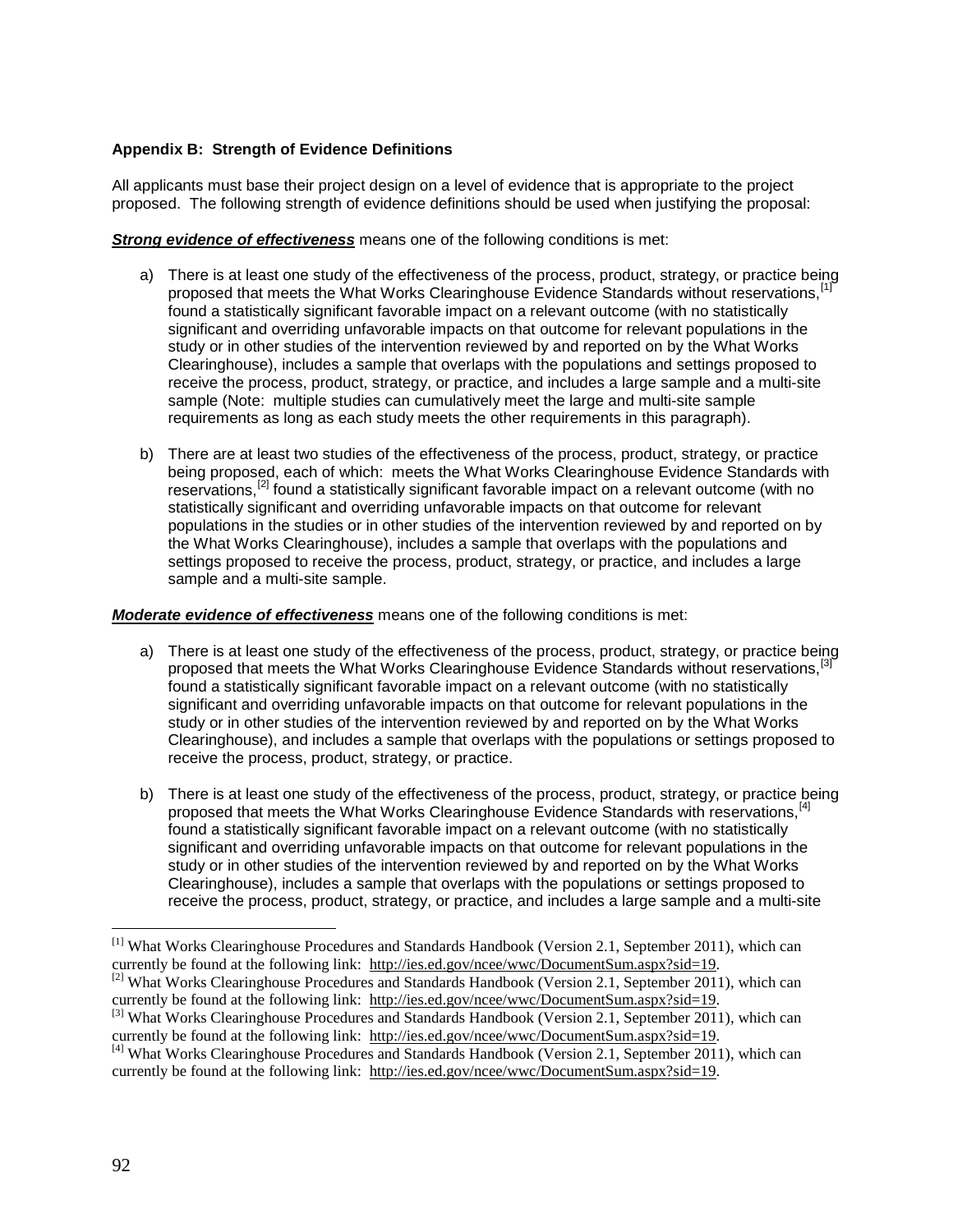sample (Note: multiple studies can cumulatively meet the large and multi-site sample requirements as long as each study meets the other requirements in this paragraph).

*Evidence of promise* means there is empirical evidence to support the theoretical linkage(s) between at least one critical component and at least one relevant outcome presented in the logic model for the proposed process, product, strategy, or practice. Specifically, evidence of promise means the conditions in paragraphs (a) and (b) are met:

- a) There is at least one study that is a--
	- 1. Correlational study with statistical controls for selection bias;
	- 2. Quasi-experimental study that meets the What Works Clearinghouse Evidence Standards with reservations<sup>[\[5\]](#page-91-3)</sup>; or
	- 3. Randomized controlled trial that meets the What Works Clearinghouse Evidence Standards with or without reservations $^{[6]}$  $^{[6]}$  $^{[6]}$ .
- b) The study referenced in paragraph (a) found a statistically significant or substantively important (defined as a difference of 0.25 standard deviations or larger), favorable association between at least one critical component and one relevant outcome presented in the logic model for the proposed process, product, strategy, or practice.

*Strong theory* means a rationale for the proposed process, product, strategy, or practice that includes a logic model.

## **Additional Evidence-Related Definitions**

*Large sample* means an analytic sample of 350 or more students (or other single analysis units) who were randomly assigned to a treatment or control group or 50 or more groups (such as classrooms or schools) that contain 10 or more students (or other single analysis units) and that were randomly assigned to a treatment or control group.

*Logic model* (also referred to as theory of action) means a well-specified conceptual framework that identifies key components of the proposed process, product, strategy, or practice (i.e., the active "ingredients" that are hypothesized to be critical to achieving the relevant outcomes) and describes the relationships among the key components and outcomes, theoretically and operationally.

*Multi-site sample* means more than one site, where site can be defined as an LEA, locality, or State.

*Relevant outcome* means the student outcome(s) (or the ultimate outcome if not related to students) the proposed process, product, strategy, or practice is designed to improve; consistent with the specific goals of a program

<span id="page-92-0"></span><sup>&</sup>lt;sup>[5]</sup> What Works Clearinghouse Procedures and Standards Handbook (Version 2.1, September 2011), which can currently be found at the following link: http://ies.ed.gov/ncee/wwc/DocumentSum.aspx?sid=19. <sup>[6]</sup> What Works Clearinghouse Procedures and Standards Handbook (Version 2.1, September 2011), which can currently be found at the following link: http:/[/ies.ed.gov/ncee/wwc/DocumentSum.aspx?sid=19.](http://ies.ed.gov/ncee/wwc/DocumentSum.aspx?sid=19)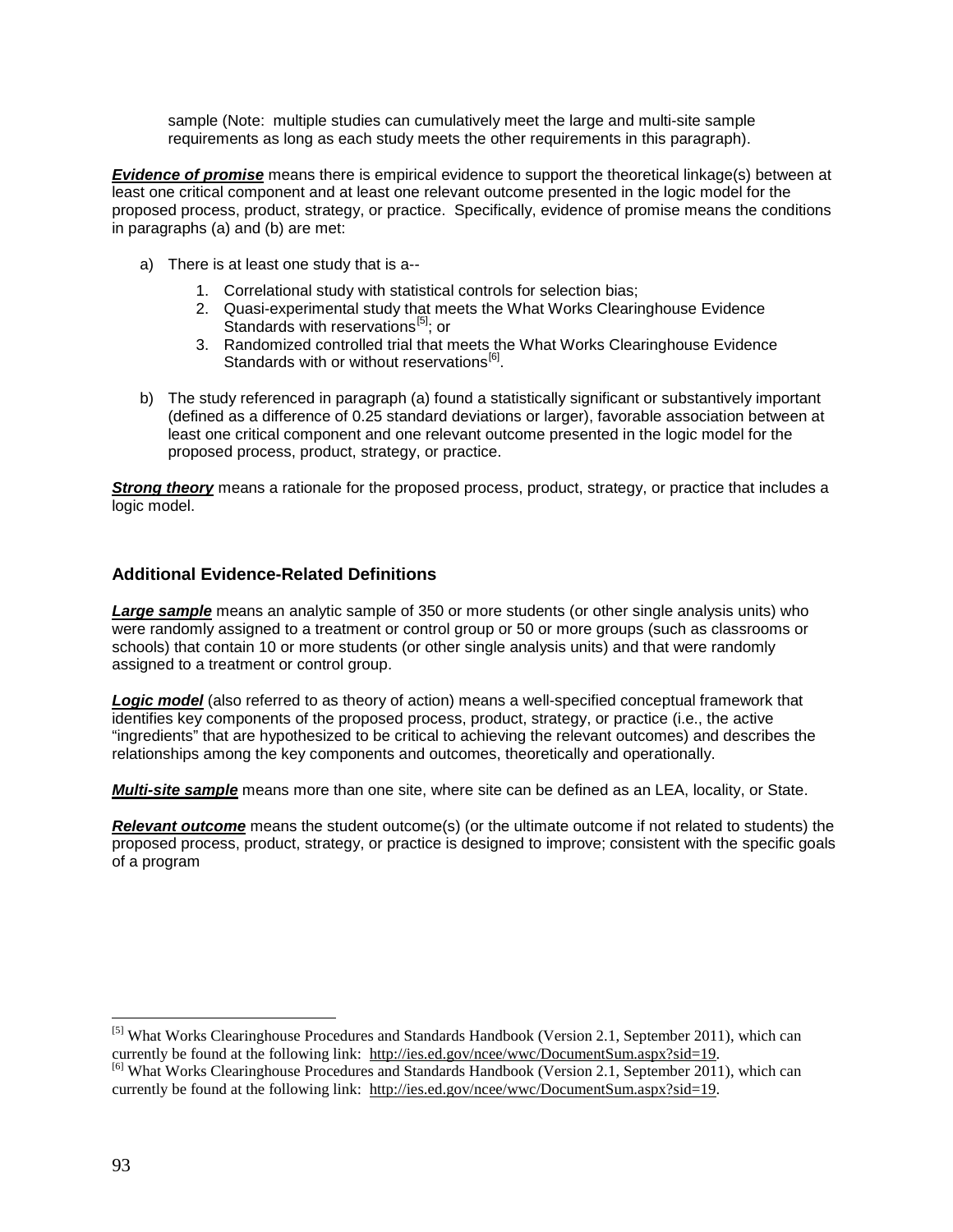### **Appendix C: Resources for Career Pathways Strategies**

**TEN 36-11 -** Joint Letter on Career Pathways from the U.S. Department of Labor's Employment and Training Administration, the U.S. Department of Education's Office of Vocational and Adult Education, and the U.S. Department of Health and Human Services' Administration for Children and Families [http://wdr.doleta.gov/directives/attach/TEN/ten\\_36\\_11\\_acc.pdf](http://wdr.doleta.gov/directives/attach/TEN/ten_36_11_acc.pdf)

**TEN 39 – 11** – Release and Availability of Career Pathways Technical Assistance Resources <http://wdr.doleta.gov/directives/attach/TEN/ten2011/ten39-11.pdf>

**ETA Career Pathways Community of Practice** (which houses all of ETA's Career Pathways Resources noted in TEN  $39 - 11$ )

[https://www.learnwork.workforce3one.org](https://www.learnwork.workforce3one.org/)

**ETA-commissioned paper on Career Pathways**, "The Promise of Career Pathways Systems Change and Initiatives," written by Jobs for the Future <https://learnwork.workforce3one.org/view/2001211552377142756/info> - available for download

**ETA Career Pathways Toolkit –** This Toolkit offers a clear and user-friendly road map for administrators, practitioners, and policymakers developing career pathways systems at state, regional, or local levels. It outlines the Six Key Elements Framework, highlights promising practices and provides tools designed to support visioning and strategic planning.

<https://learnwork.workforce3one.org/view/2001135442016073646/info> - available for download

**Career Pathways Six Key Elements** – A graphic organizer of the six key steps needed to develop effective career pathways systems/programs. <https://learnwork.workforce3one.org/view/2001134059875592620/info>

#### **Acceleration and Contextualization, Including Remedial Education Redesign**

*Enhancing GED Instruction to Prepare Students for College and Careers: Early Success in Laguardia* Community College's Bridge to Health and Business Program Vanessa Martin and Joseph Broadus MDRC, May 2013 [http://www.mdrc.org/sites/default/files/Enhancing\\_GED\\_Instruction\\_brief.pdf](http://www.mdrc.org/sites/default/files/Enhancing_GED_Instruction_brief.pdf)

*Bringing Developmental Education to Scale: Lessons from the Developmental Education Initiative* Janet C. Quint, Shanna S. Jaggars, D. Crystal Byndloss, and Asya Magazinnik MDRC, January 2013 [http://www.mdrc.org/sites/default/files/Bringing%20Developmental%20Education%20to%20Scale%20FR.](http://www.mdrc.org/sites/default/files/Bringing%20Developmental%20Education%20to%20Scale%20FR.pdf) [pdf](http://www.mdrc.org/sites/default/files/Bringing%20Developmental%20Education%20to%20Scale%20FR.pdf) 

*Ahead of the Curve: State Success In The Developmental Education Initiative* Dave Altstadt Jobs for the Future, December 2012 [http://www.jff.org/sites/default/files/publications/AheadOfTheCurve\\_120312.pdf](http://www.jff.org/sites/default/files/publications/AheadOfTheCurve_120312.pdf) 

*Core Principles for Transforming Remedial Education: A Joint Statement* Charles A. Dana Center, Complete College America, Education Commission of the States, and Jobs for the Future, December 2012 http://www.jff.org/sites/default/files/publications/RemediationJointStatement-121312update.pdf

The Developmental Education Initiative: State Policy Framework and Strategy Jobs for the Future, December 2012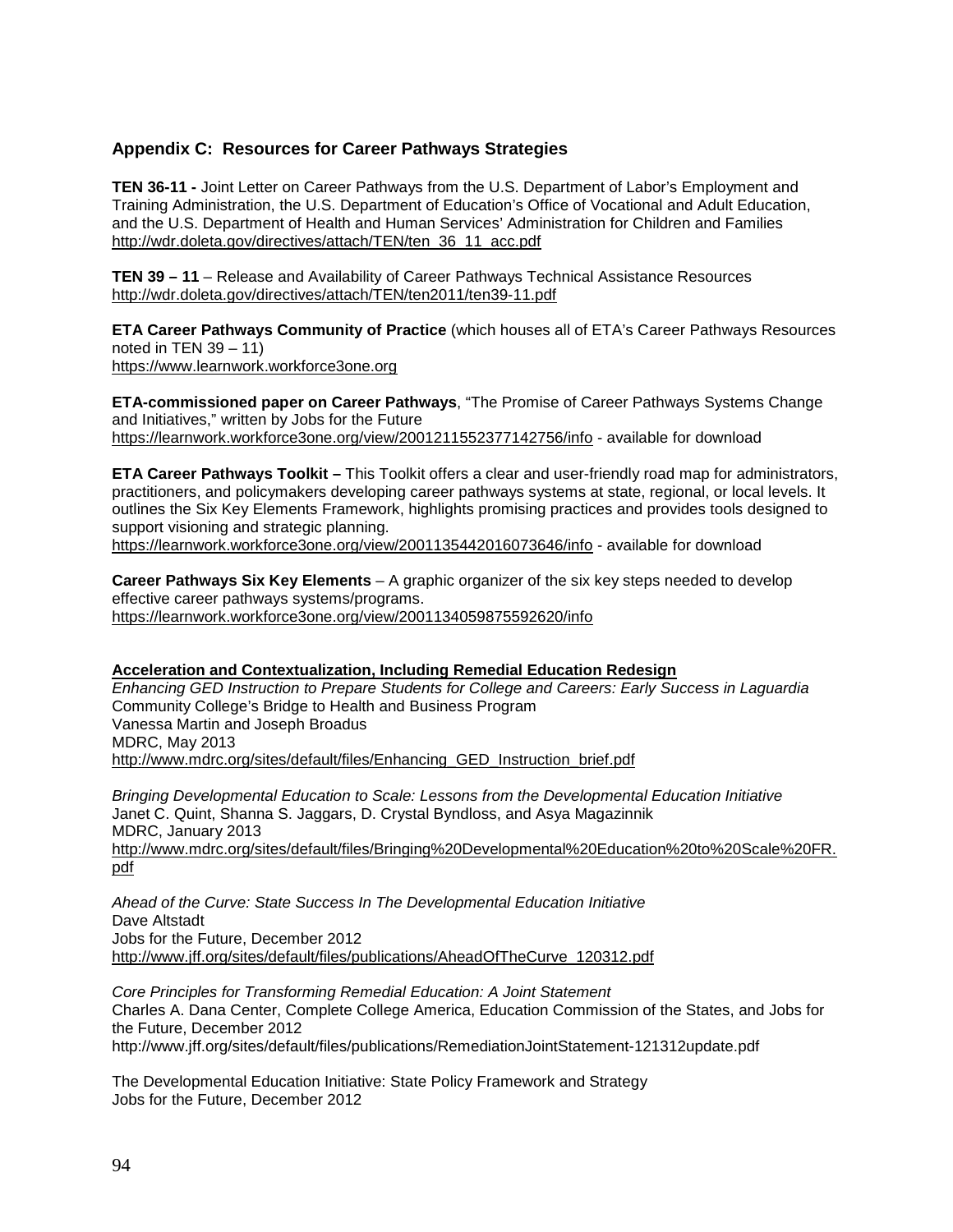#### http://www.jff.org/sites/default/files/DEI\_State\_Policy\_Framework.pdf

Models of Contextualization in Developmental and Adult Basic Education Education Development Center, July 2012 [http://edtechleaders.org/sites/etlo.org/files/highlight](http://edtechleaders.org/sites/etlo.org/files/highlight-files/Models%20of%20Contextualization%20in%20Developmental%20and%20Adult%20Basic%20Education.pdf)[files/Models%20of%20Contextualization%20in%20Developmental%20and%20Adult%20Basic%20Educat](http://edtechleaders.org/sites/etlo.org/files/highlight-files/Models%20of%20Contextualization%20in%20Developmental%20and%20Adult%20Basic%20Education.pdf) [ion.pdf](http://edtechleaders.org/sites/etlo.org/files/highlight-files/Models%20of%20Contextualization%20in%20Developmental%20and%20Adult%20Basic%20Education.pdf) 

Facilitating Student Learning Through Contextualization Dolores Perin Community College Research Center, July 2011 <http://ccrc.tc.columbia.edu/publications/facilitating-student-learning-contextualization.html?UID=882>

Unlocking the Gate: What We Know About Improving Developmental Education Elizabeth Zachry Rutschow, and Emily Schneider MDRC, June 2011 [http://www.mdrc.org/sites/default/files/full\\_595.pdf](http://www.mdrc.org/sites/default/files/full_595.pdf) 

#### **Personalized Student Support Services and Career Guidance**

*What We Know About Nonacademic Student Supports* Community College Research Center, September 2013 [http://ccrc.tc.columbia.edu/media/k2/attachments/what-we-know-about-nonacademic-student](http://ccrc.tc.columbia.edu/media/k2/attachments/what-we-know-about-nonacademic-student-supports.pdf)[supports.pdf](http://ccrc.tc.columbia.edu/media/k2/attachments/what-we-know-about-nonacademic-student-supports.pdf)

*Entering a Program: Helping Students Make Academic and Career Decisions* Melinda Mechur Karp Community College Research Center, May 2013 <http://ccrc.tc.columbia.edu/media/k2/attachments/entering-a-program.pdf>

*Helping Adult Learners Navigate Community College and the Labor Market* Workforce Strategies Initiative The Aspen Institute, February 2013 [http://www.aspenwsi.org/wordpress/wp-content/uploads/update\\_cte\\_march2013.pdf](http://www.aspenwsi.org/wordpress/wp-content/uploads/update_cte_march2013.pdf)

*Student Support Services at Community Colleges: A Strategy for Increasing Student Persistence and Attainment* Michelle Cooper Institute of Higher Education Policy White House Summit on Community Colleges, October 2010 <http://www2.ed.gov/PDFDocs/college-completion/04-student-support-services-at-community-colleges.pdf>

### **Prior Learning Assessments**

*State Policy Approaches to Support Prior Learning Assessment* The Council for Adult and Experiential Learning 2012 <http://www.cael.org/pdfs/College-Productivity-Resource-Guide2012>

*Fueling the Race to Postsecondary Success: A 48-Institution Study of Prior Learning Assessment and Adult Student Outcomes* The Council for Adult and Experiential Learning March 2010 [http://www.cael.org/pdfs/PLA\\_Fueling-the-Race.pdf](http://www.cael.org/pdfs/PLA_Fueling-the-Race.pdf)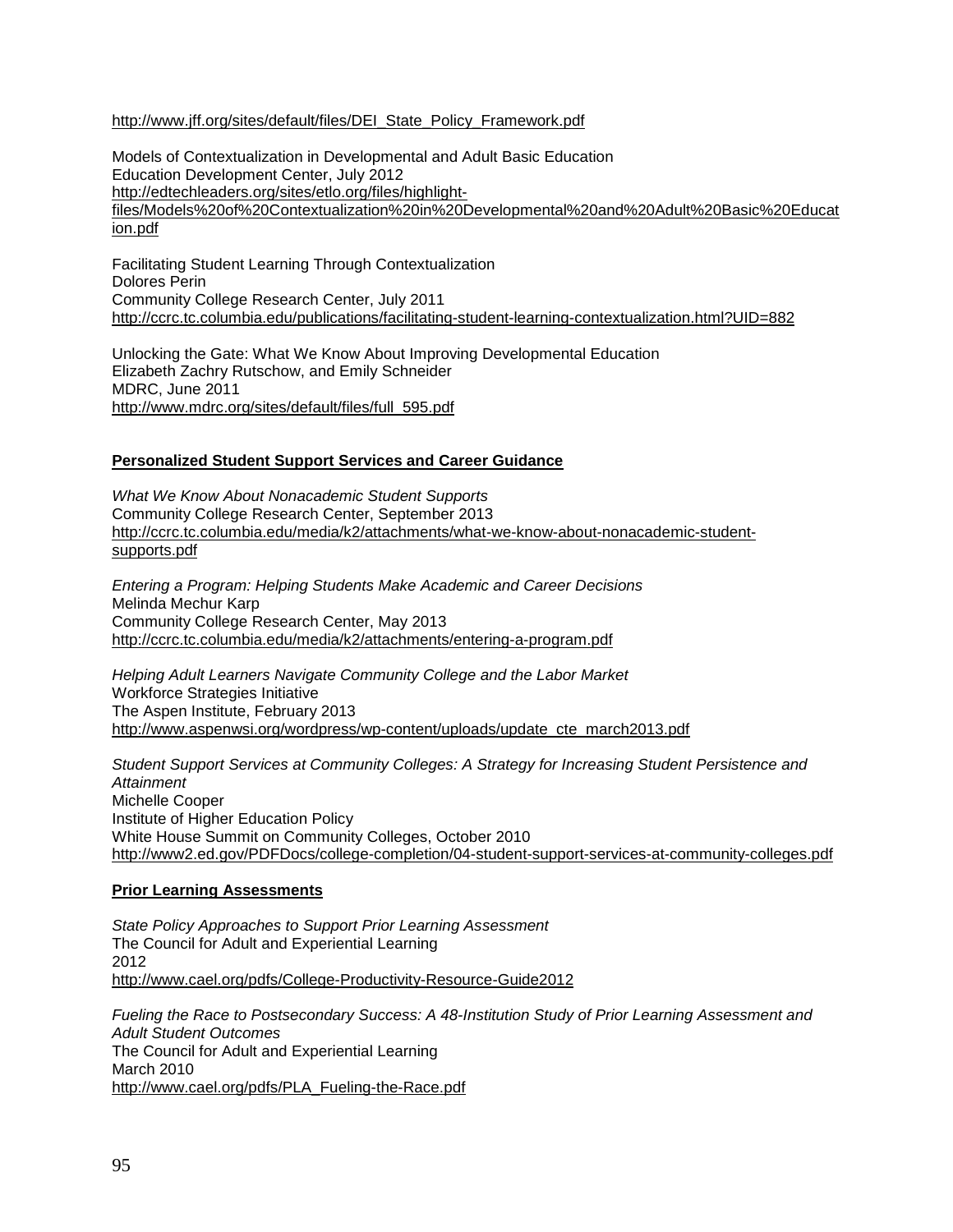#### **Competency-Based Education and Cognitive Task Analysis**

*Industry Competency Models* Employment and Training Administration U.S. Department of Education <https://www.careeronestop.org/competencymodel/pyramid.aspx>

*Cracking the Credit Hour* Amy Laitinen New America Foundation, September 2012 [http://higheredwatch.newamerica.net/sites/newamerica.net/files/policydocs/Cracking\\_the\\_Credit\\_Hour\\_S](http://higheredwatch.newamerica.net/sites/newamerica.net/files/policydocs/Cracking_the_Credit_Hour_Sept5_0.pdf) [ept5\\_0.pdf](http://higheredwatch.newamerica.net/sites/newamerica.net/files/policydocs/Cracking_the_Credit_Hour_Sept5_0.pdf)

*Competency-Based Degree Programs in the U.S.: Postsecondary Credentials for Measurable Student Learning and Performance* Rebecca Klein-Collins The Council for Adult and Experiential Learning, 2012 [http://www.cael.org/pdfs/2012\\_CompetencyBasedPrograms](http://www.cael.org/pdfs/2012_CompetencyBasedPrograms)

### **Stacked and Latticed Credentials**

*Ohio Stackable Certificates: Models for Success* Community Research Partners February 2008 http://www.communityresearchpartners.org/uploads/publications/Ohio\_Stackable\_Certificates\_Models\_fo r\_Success.pdf

#### **Online and Technology-Based Learning**

*NMC Horizon Report: 2014 Higher Education Preview* NMC Horizon Project, February 2014 <http://www.nmc.org/pdf/2014-horizon-he-preview.pdf>

*Ruminations on Research on Open Educational Resources* Marshall S. Smith Carnegie Foundation for the Advancement of Teaching. December 2013 http://www.hewlett.org/sites/default/files/OER%20Research%20paper%20December%2015%202013%20 Marshall%20Smith\_1.pdf

*The Potential for Online Learning: Promises and Pitfalls* William G. Bowen EDUCASE Review, October 2013 <https://net.educause.edu/ir/library/pdf/ERM1351.pdf>

*Next Generation Learning: The Pathway to Possibility* Andrew Calkins and Kristen Vogt Next Generation Learning Challenges, April 2013 <http://net.educause.edu/ir/library/pdf/NGW1301.pdf>

*Current Status of Research on Online Learning in Postsecondary Education* Kelly A. Lack Ithaka S+R, March 2013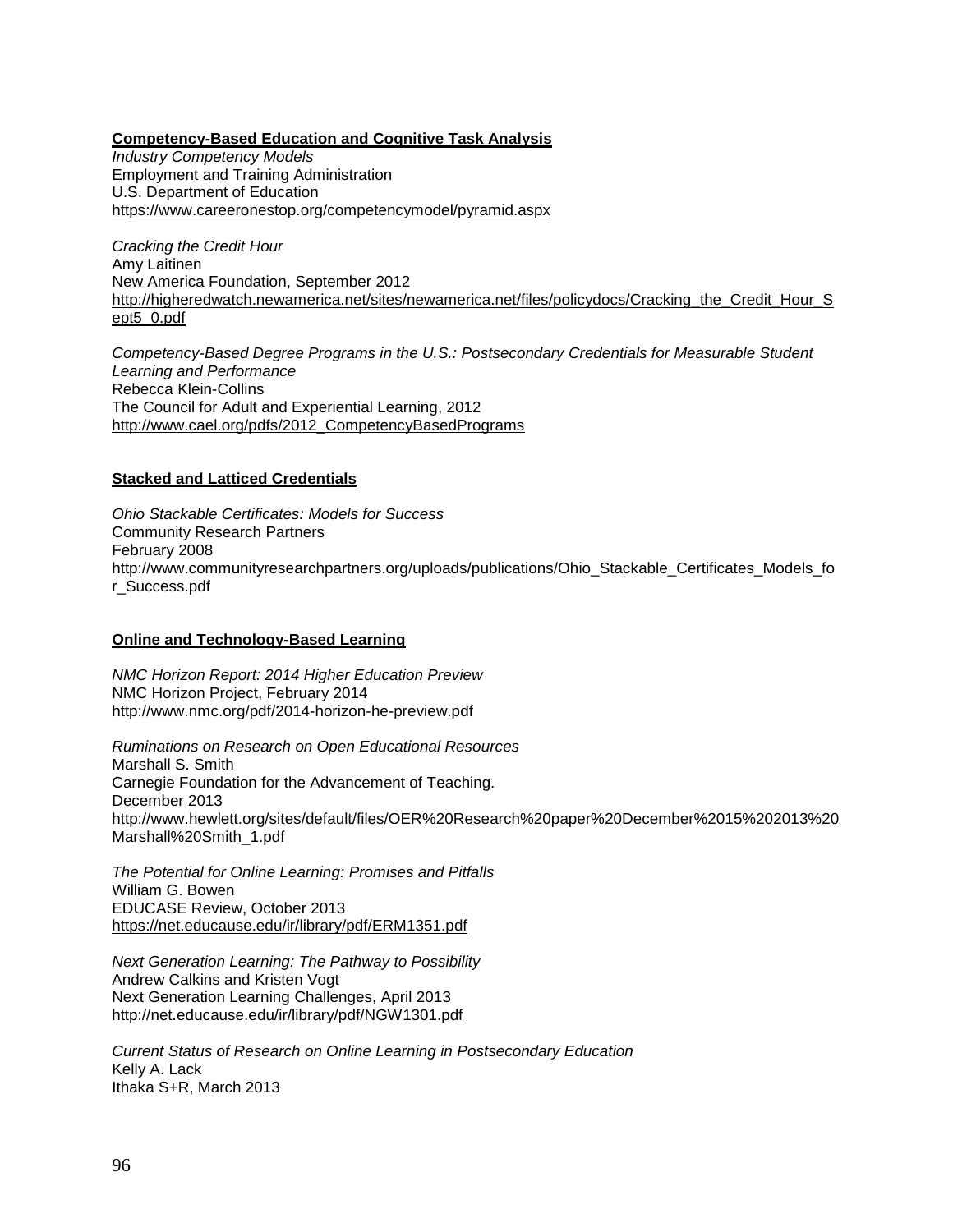[http://www.sr.ithaka.org/sites/default/files/reports/ithaka-sr-online-learning-postsecondary-education](http://www.sr.ithaka.org/sites/default/files/reports/ithaka-sr-online-learning-postsecondary-education-may2012.pdf)[may2012.pdf](http://www.sr.ithaka.org/sites/default/files/reports/ithaka-sr-online-learning-postsecondary-education-may2012.pdf) 

*Interactive Learning Online at Public Universities: Evidence from Randomized Trials* William G. Bowen, Matthew M. Chingos, Kelly A. Lack, and Thomas I. Nygren Ithaka S+R, May 2012 [http://www.sr.ithaka.org/research-publications/interactive-learning-online-public-universities-evidence](http://www.sr.ithaka.org/research-publications/interactive-learning-online-public-universities-evidence-randomized-trials)[randomized-trials](http://www.sr.ithaka.org/research-publications/interactive-learning-online-public-universities-evidence-randomized-trials)

*Why Openness in Education?* David Wiley and Cable Green Chapter 6 in: Game Changers: Education and Information Technologies, Edited by Diana G. Oblinger, Educause, April 2012 [http://www.educause.edu/research-publications/books/game-changers-education-and-information](http://www.educause.edu/research-publications/books/game-changers-education-and-information-technologies)[technologies](http://www.educause.edu/research-publications/books/game-changers-education-and-information-technologies)

*Knowledge Sharing and Collaboration as Indicators of Learning in OER Communities* Lisa Petrides, Cynthia Jimes, and Carol Hedgspeth Chapter 3 in: Collaborative Learning 2.0: Open Educational Resources. Milton Keynes: Knowledge Media Institute, The Open University UK, March 2012 [https://oerknowledgecloud.org/?q=content/knowledge-sharing-and-collaboration-indicators-learning-oer](https://oerknowledgecloud.org/?q=content/knowledge-sharing-and-collaboration-indicators-learning-oer-communities)[communities](https://oerknowledgecloud.org/?q=content/knowledge-sharing-and-collaboration-indicators-learning-oer-communities)

*Open Textbook Adoption and Use: Implications for Teachers and Learners* Lisa Petrides, Cynthia Jimes, Clare Middleton-Detzner, Julie Walling, J. and Shenandoah Weiss Open Learning: The Journal of Open, Distance and E-Learning January 2011 http://www.tandfonline.com/doi/abs/10.1080/02680513.2011.538563#.Uw-EyeNdV-U

*Evaluation of Evidence-Based Practices in Online Learning: A Meta-Analysis and Review of Online Learning Studies* U.S. Department of Education, September 2010 <http://www2.ed.gov/rschstat/eval/tech/evidence-based-practices/finalreport.pdf>

*The Open Learning Initiative: Measuring the Effectiveness of the OLI Statistics Course in Accelerating Student Learning* Marsha Lovett, Oded Meyer and Candace Thille Journal of Interactive Media in Education, May 2008 [http://oli.cmu.edu/wp-oli/wp](http://oli.cmu.edu/wp-oli/wp-content/uploads/2012/05/Lovett_2008_Statistics_Accelerated_Learning_Study.pdf)[content/uploads/2012/05/Lovett\\_2008\\_Statistics\\_Accelerated\\_Learning\\_Study.pdf](http://oli.cmu.edu/wp-oli/wp-content/uploads/2012/05/Lovett_2008_Statistics_Accelerated_Learning_Study.pdf)

### **Additional Career Pathways Resources**

*Alliance for Quality Career Pathways* Center for Law and Social Policy <http://www.clasp.org/issues/postsecondary/pages/alliance-for-quality-career-pathways>

*Health Profession Opportunity Grants: Year Two Annual Report (2011-2012)* Theresa Anderson, Pamela J. Loprest, Teresa Derrick-Mills, Lauren Eyster, Elaine Morley, and Alan Werner Urban Institute, February 2014 <http://www.urban.org/publications/1001714.html>

*Working for Adults: State Policies and Community College Practices to Better Serve Adult Learners at Community Colleges During the Great Recession and Beyond*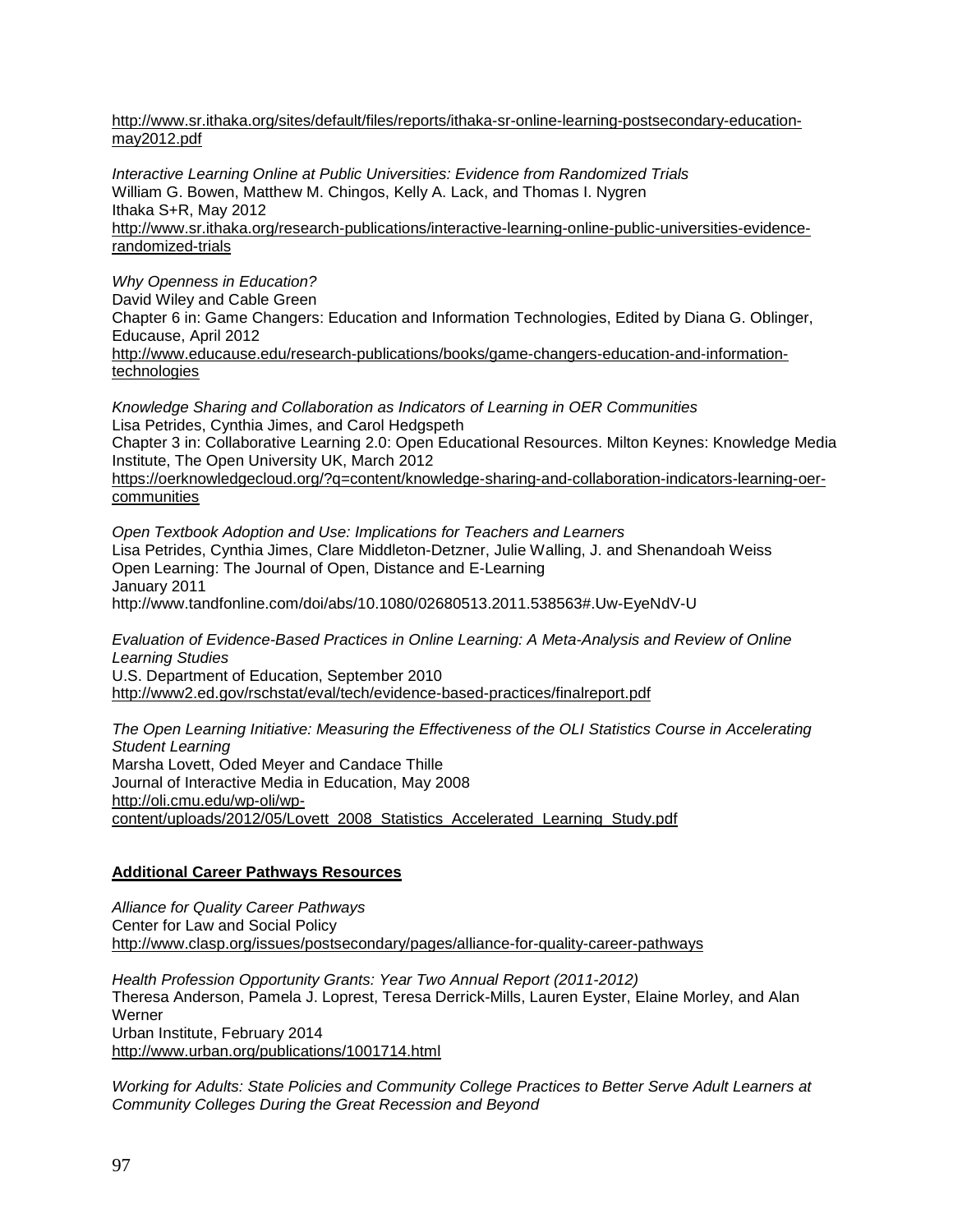Michelle Van Noy and Maria Heidkamp NTAR Leadership Center, June 2013 <http://www.dol.gov/odep/pdf/WorkingForAdults.pdf>

*Adult College Completion Tool Kit* U.S. Department of Education, August 2012 <http://www2.ed.gov/about/offices/list/ovae/resource/adult-college-completion-tool-kit.pdf>

*Changing Course: A Guide to Increasing Student Completion in Community Colleges* Thad Nodine, Andrea Venezia and Kathy Bracco WestED, October 2011 [http://knowledgecenter.completionbydesign.org/sites/default/files/changing\\_course\\_V1\\_fb\\_10032011.pdf](http://knowledgecenter.completionbydesign.org/sites/default/files/changing_course_V1_fb_10032011.pdf)

*Career Pathways Toolkit: Six Key Elements for Success* U.S. Department of Labor, September 2011 <http://www.workforceinfodb.org/PDF/CareerPathwaysToolkit2011.pdf>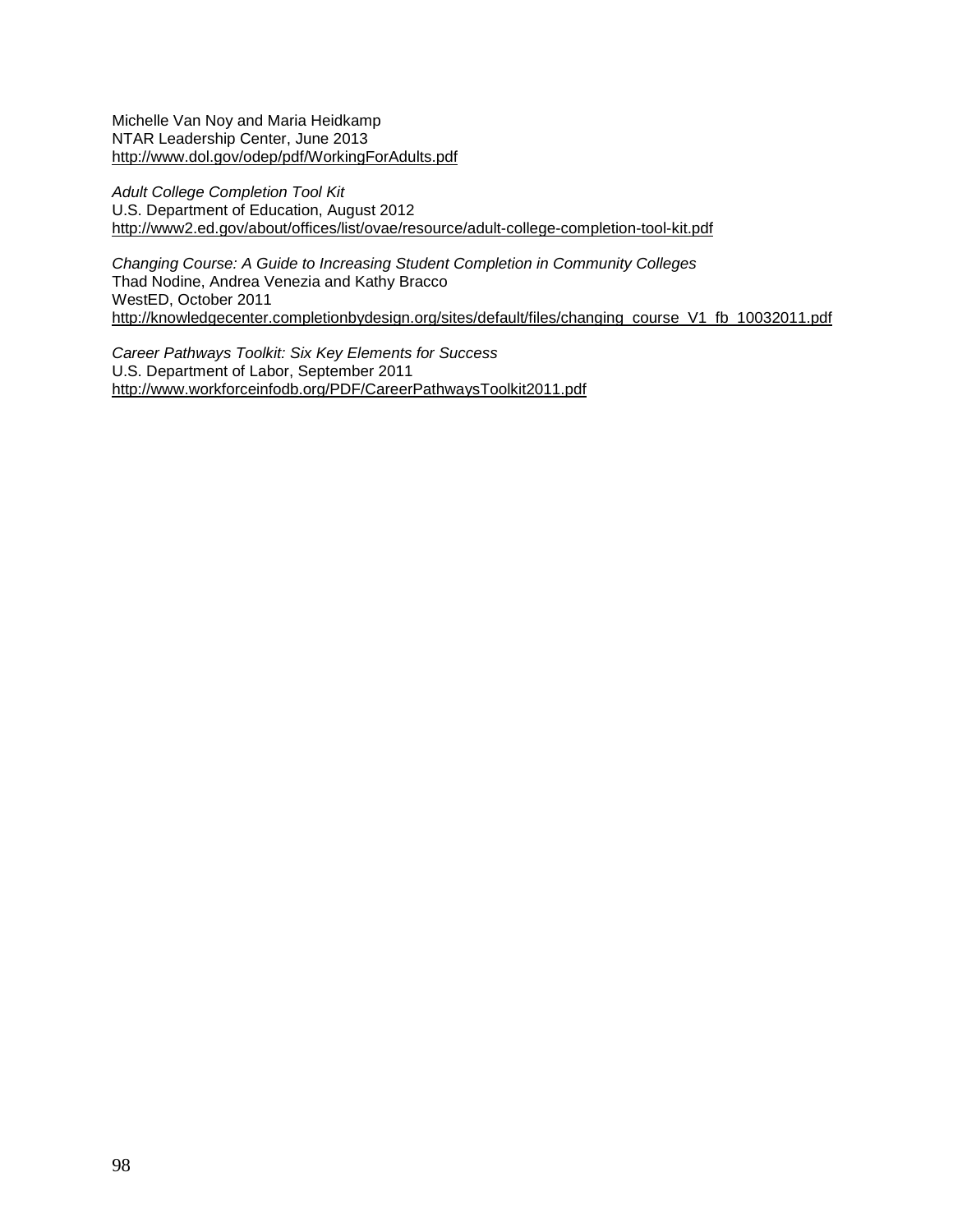## **Appendix D: Resources for Open-Source Learning Platforms and Tools**

**I. Online and Technology-Enabled Learning Resources** NMC Horizon Report: 2014 Higher Education Preview NMC Horizon Project, February 2014 <http://www.nmc.org/pdf/2014-horizon-he-preview.pdf>

Ruminations on Research on Open Educational Resources Marshall S. Smith Carnegie Foundation for the Advancement of Teaching, December 2013 [http://www.hewlett.org/sites/default/files/OER%20Research%20paper%20December%2015%202013%20](http://www.hewlett.org/sites/default/files/OER%20Research%20paper%20December%2015%202013%20Marshall%20Smith_1.pdf) [Marshall%20Smith\\_1.pdf](http://www.hewlett.org/sites/default/files/OER%20Research%20paper%20December%2015%202013%20Marshall%20Smith_1.pdf)

The Potential for Online Learning: Promises and Pitfalls William G. Bowen EDUCASE Review, October 2013 <https://net.educause.edu/ir/library/pdf/ERM1351.pdf>

Next Generation Learning: The Pathway to Possibility Andrew Calkins and Kristen Vogt Next Generation Learning Challenges, April 2013 <http://net.educause.edu/ir/library/pdf/NGW1301.pdf>

Current Status of Research on Online Learning in Postsecondary Education Kelly A. Lack Ithaka S+R, March 2013 [http://www.sr.ithaka.org/sites/default/files/reports/ithaka-sr-online-learning-postsecondary-education](http://www.sr.ithaka.org/sites/default/files/reports/ithaka-sr-online-learning-postsecondary-education-may2012.pdf)[may2012.pdf](http://www.sr.ithaka.org/sites/default/files/reports/ithaka-sr-online-learning-postsecondary-education-may2012.pdf) 

Interactive Learning Online at Public Universities: Evidence from Randomized Trials William G. Bowen, Matthew M. Chingos, Kelly A. Lack, and Thomas I. Nygren Ithaka S+R, May 2012 [http://www.sr.ithaka.org/research-publications/interactive-learning-online-public-universities-evidence](http://www.sr.ithaka.org/research-publications/interactive-learning-online-public-universities-evidence-randomized-trials)[randomized-trials](http://www.sr.ithaka.org/research-publications/interactive-learning-online-public-universities-evidence-randomized-trials)

Why Openness in Education? David Wiley and Cable Green Chapter 6 in: Game Changers: Education and Information Technologies, Edited by Diana G. Oblinger, Educause, April 2012 [http://www.educause.edu/research-publications/books/game-changers-education-and-information](http://www.educause.edu/research-publications/books/game-changers-education-and-information-technologies)[technologies](http://www.educause.edu/research-publications/books/game-changers-education-and-information-technologies)

Knowledge Sharing and Collaboration as Indicators of Learning in OER Communities Lisa Petrides, Cynthia Jimes, and Carol Hedgspeth Chapter 3 in: Collaborative Learning 2.0: Open Educational Resources. Milton Keynes: Knowledge Media Institute, The Open University UK, March 2012 [https://oerknowledgecloud.org/?q=content/knowledge-sharing-and-collaboration-indicators-learning-oer](https://oerknowledgecloud.org/?q=content/knowledge-sharing-and-collaboration-indicators-learning-oer-communities)**[communities](https://oerknowledgecloud.org/?q=content/knowledge-sharing-and-collaboration-indicators-learning-oer-communities)** 

Open Textbook Adoption and Use: Implications for Teachers and Learners Lisa Petrides, Cynthia Jimes, Clare Middleton-Detzner, Julie Walling, J. and Shenandoah Weiss Open Learning: The Journal of Open, Distance and E-Learning, January 2011 <http://www.tandfonline.com/doi/abs/10.1080/02680513.2011.538563#.Uw-EyeNdV-U>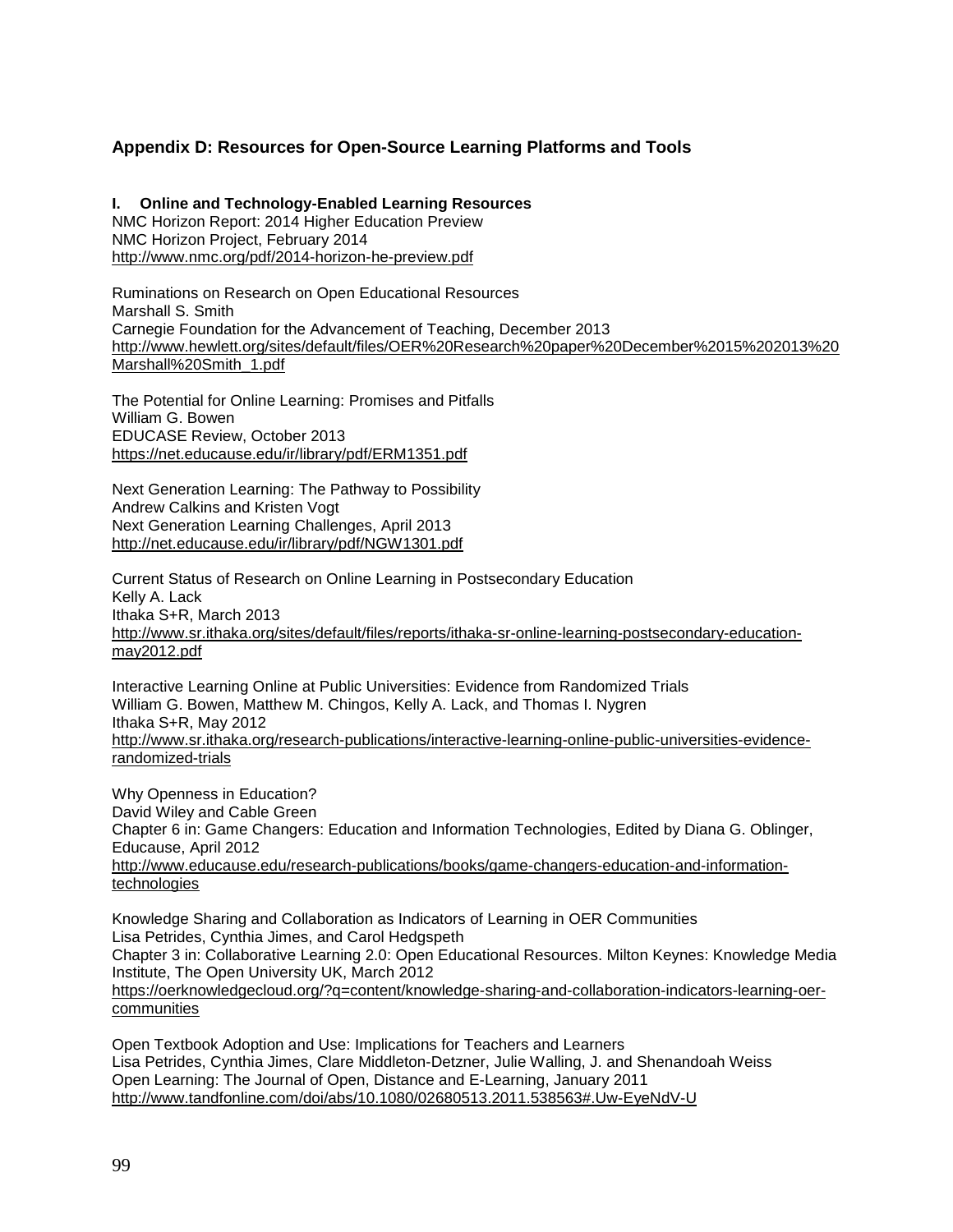Evaluation of Evidence-Based Practices in Online Learning: A Meta-Analysis and Review of Online Learning Studies U.S. Department of Education, September 2010 <http://www2.ed.gov/rschstat/eval/tech/evidence-based-practices/finalreport.pdf>

The Open Learning Initiative: Measuring the Effectiveness of the OLI Statistics Course in Accelerating Student Learning Marsha Lovett, Oded Meyer and Candace Thille Journal of Interactive Media in Education, May 2008 [http://oli.cmu.edu/wp-oli/wp](http://oli.cmu.edu/wp-oli/wp-content/uploads/2012/05/Lovett_2008_Statistics_Accelerated_Learning_Study.pdf)[content/uploads/2012/05/Lovett\\_2008\\_Statistics\\_Accelerated\\_Learning\\_Study.pdf](http://oli.cmu.edu/wp-oli/wp-content/uploads/2012/05/Lovett_2008_Statistics_Accelerated_Learning_Study.pdf)

### **II. The National Training & Education Resource (NTER)**

NTER is an open source suite of browser-based software solutions built to help institutions develop, deploy and manage educational and training courses for audiences of any type. This system was built with the capability to securely share content across all institutions and with the public. As an open source project, the NTER platform is free and has no licensing fees, allowing end users to free up resources for improved content development and customizations. The costs associated with running your own NTER node are largely dependent on the number of users, number of courses and institutional IT experience to provide installation and maintenance support.

### **How do I get NTER?**

Email [support@nterlearning.org](mailto:support@nterlearning.org) and visit [www.NTERlearning.org](https://www.nterlearning.org/) so you can get started with installing your node and creating content. There are three main parts to the NTER platform:

- The open source learning and content management system for deploying courses.
- The course catalogue that allows users to search within and outside of institutions for courses and content.
- The content development system and tools.

The three are designed to be used together to maximize the platform's effectiveness for sharing innovative content across organizations. Upon installing the NTER platform, each institution or end user can modify and brand its node to reflect its institution's needs and services. For example, the node at [www.NTERlearning.org](http://www.nterlearning.org/) was first designed to deliver workforce training content and courses in weatherization training, and now delivers a number of courses dealing with predominantly energy sector workforce training.

#### **NTER is an open source learning and content management system**

At the heart of the NTER platform is the onboard e-learning and content management system, built upon the open source web-based learning management system, ILIAS. This allows instructors to create online courses using:

- PowerPoint files
- Movies or videos
- Pictures
- Tests/Quizzes
- Knowledge Checks
- 3D Multimedia

Course content is packaged as a Sharable Content Object Reference Model (SCORM) file. The NTER learning and content management system was built to enable the utilization of a number of web-based content, including 2D and 3D simulations. Since all of this is web-based, NTER courses and content are editable and playable wherever there is access to a web browser.

#### **NTER can be used to deliver content within, across, and outside of your institution**

The key component built into the NTER platform is the course catalogue feature that allows for content sharing across and outside of institutions through the integrated open source content management web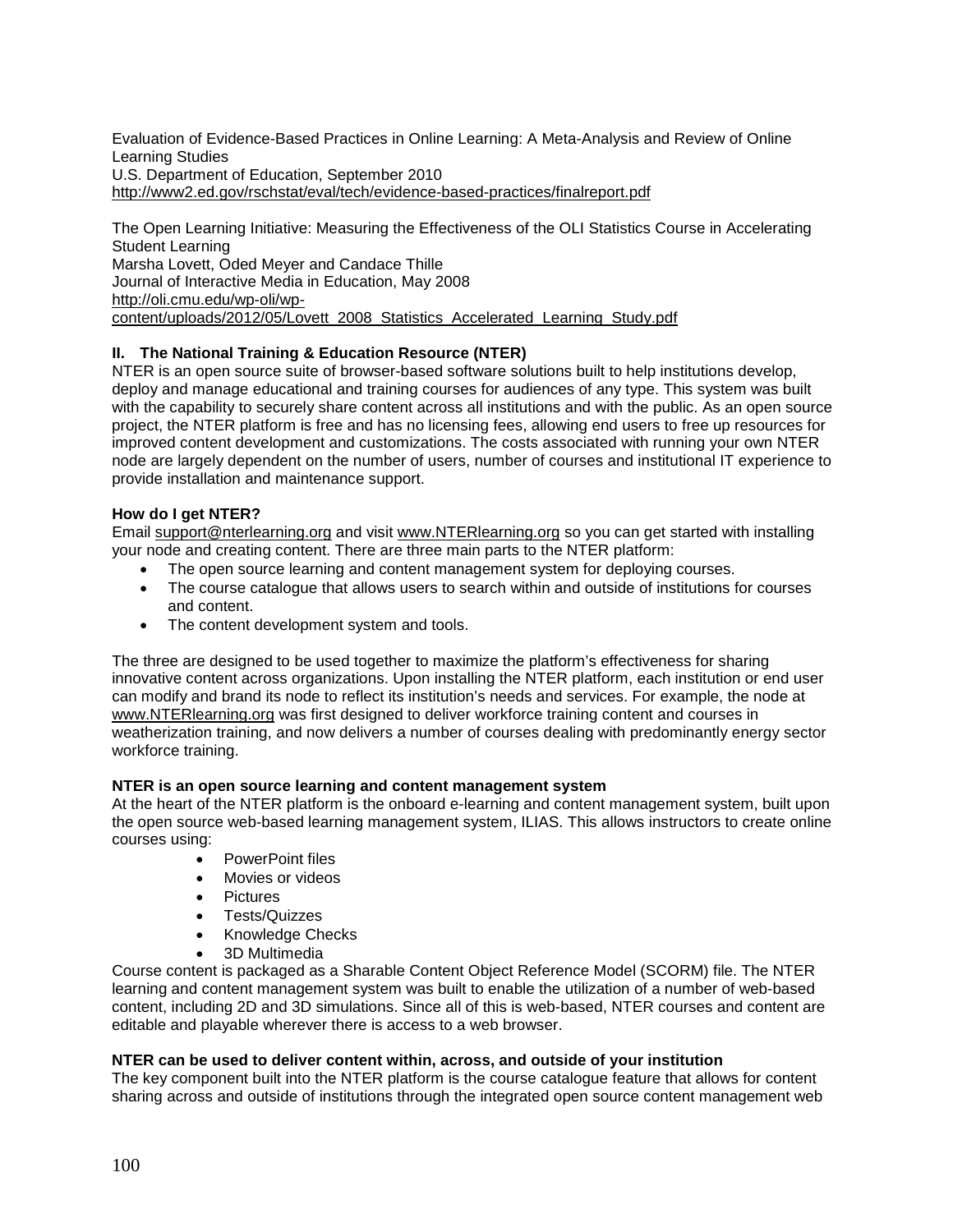portal. The web portal also allows for a customizable web presence and branding by institutions. Designed with connectivity and sharing in mind, the portal creates a secure network of institutions and courses that are searchable, dramatically increasing the visibility of content. NTER also encourages instructors to build content using Creative Commons, so that content can be re-used and shared openly. This can reduce costs for course development and increase availability of the courses to substantially larger audiences.

#### **NTER Open Source License and Creative Commons**

NTER was designed as a secure, open source software project built to Department of Energy security standards. The platform (code) itself is licensed under the General Pubic License, version 2 (GPL-v2.0), enabling end-users to further develop, modify and distribute the software. This open source licensing also assures that there is never a licensing fee associated with NTER's use. NTER's software source code is available on the google code project page [\(https://code.google.com/p/nter/\)](https://code.google.com/p/nter/) and supporting technical documentation on NTER's Sourceforge site [\(https://sourceforge.net/projects/nter/\)](https://sourceforge.net/projects/nter/). The NTER learning and content management system was built to share Creative Commons licensed content and courses easily through both backend and frontend features. Creative Commons content is easy to create and use on the NTER platform. For example, unless otherwise noted, all content on [www.NTERlearning.org](http://www.nterlearning.org/) is licensed under the Creative Commons Attribution 3.0 License (CC BY 3.0) and as such is free to share and modify with attribution. Of course, the option to use whatever creative commons licensing or nonopen licensing is dependent on each institution's needs, and the NTER platform has the capacity to choose a multitude of different options, including an embedded marketplace feature to sell courses and contents. Like a number of open source projects, an open source support community has formed around NTER, [www.Ntercom.org.](http://www.ntercom.org/) At NTERcom are a number of useful resources and FAQs for those interested in learning more about the NTER platform.

#### **What are the technical requirements for NTER?**

NTER is designed to work with Internet Explorer 8+, Firefox 3.5+, Safari, and Chrome. The 3D worlds will require the O3D plug-in or a WebGL compatible browser. Some content may require Flash for viewing.

#### **Contact Information**

For more information on the system or to learn more about collaborating with the U.S. Department of Energy through open source, please contact: [support@nterlearning.org](mailto:support@nterlearning.org)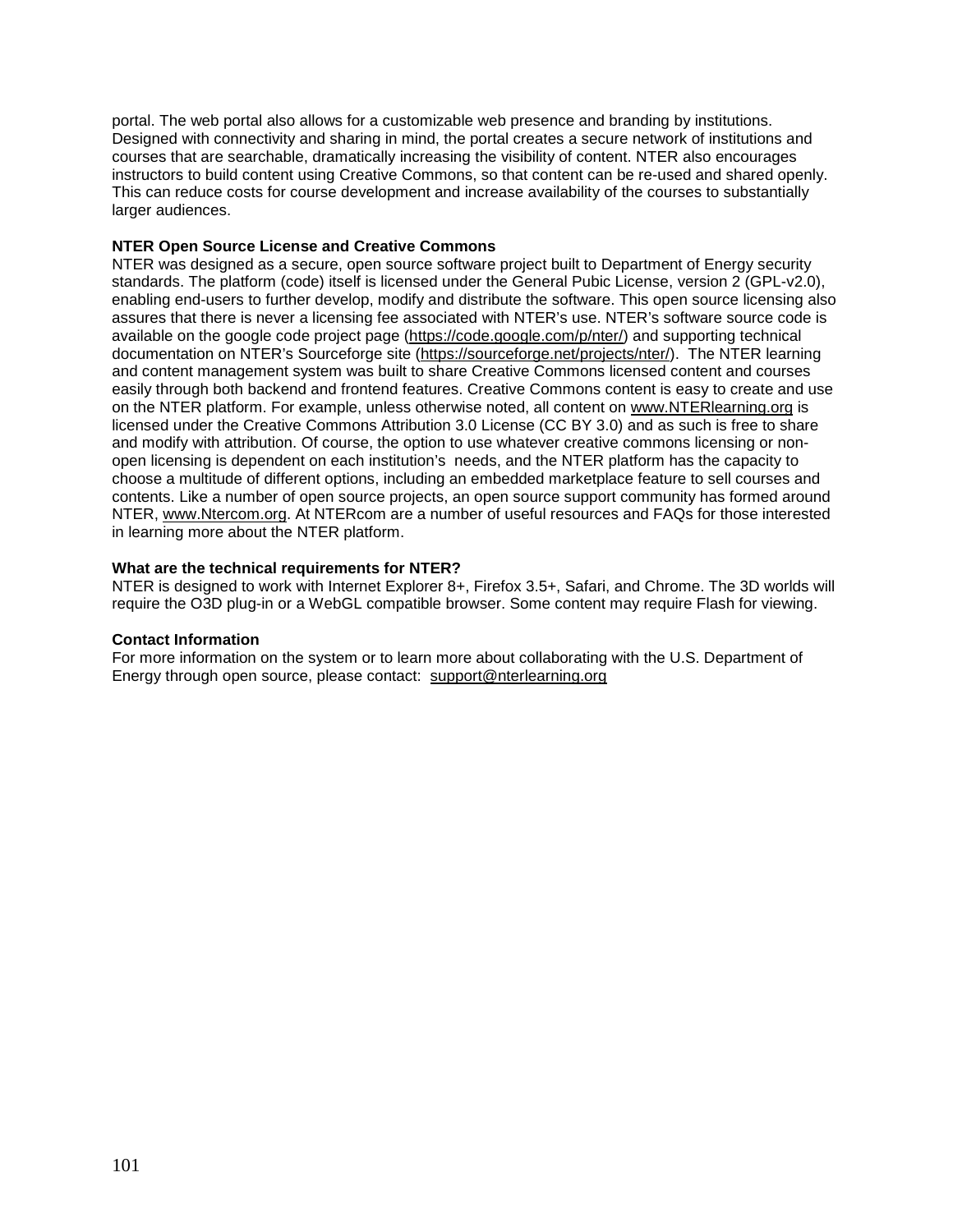# **Appendix E: Resources for Cognitive Task Analysis (CTA)**

#### **Working Minds: A Practitioner's Guide to Cognitive Task Analysis**

Crandall, Klein, and Hoffman Bradford Books, 2006

#### **Cognitive Task Analysis**

Richard E.Clark, David F. Feldon, Jeroen J. G. van Merriënboer, Kenneth Yates and Sean Early October 14, 2006 [http://www.cogtech.usc.edu/publications/clark\\_etal\\_cognitive\\_task\\_analysis\\_chapter.pdf](http://www.cogtech.usc.edu/publications/clark_etal_cognitive_task_analysis_chapter.pdf)

#### **Applied Cognitive Task Analysis (Acta): A Practitioner's Toolkit For Understanding Cognitive Task Demands**

Laura G. Militello and Robert J. B. Hutton, 1998

[http://www.google.com/url?sa=t&rct=j&q=&esrc=s&source=web&cd=5&ved=0CF0QFjAE&url=http%3A%](http://www.google.com/url?sa=t&rct=j&q=&esrc=s&source=web&cd=5&ved=0CF0QFjAE&url=http%3A%2F%2Fciteseerx.ist.psu.edu%2Fviewdoc%2Fdownload%3Fdoi%3D10.1.1.89.4503%26rep%3Drep1%26type%3Dpdf&ei=xLkSUaTUOYTW2gWupYHgDg&usg=AFQjCNGJm2eE6bvpQOfUagJ9efvMZeyEXA&bvm=bv.41934586,d.b2I) [2F%2Fciteseerx.ist.psu.edu%2Fviewdoc%2Fdownload%3Fdoi%3D10.1.1.89.4503%26rep%3Drep1%26t](http://www.google.com/url?sa=t&rct=j&q=&esrc=s&source=web&cd=5&ved=0CF0QFjAE&url=http%3A%2F%2Fciteseerx.ist.psu.edu%2Fviewdoc%2Fdownload%3Fdoi%3D10.1.1.89.4503%26rep%3Drep1%26type%3Dpdf&ei=xLkSUaTUOYTW2gWupYHgDg&usg=AFQjCNGJm2eE6bvpQOfUagJ9efvMZeyEXA&bvm=bv.41934586,d.b2I) [ype%3Dpdf&ei=xLkSUaTUOYTW2gWupYHgDg&usg=AFQjCNGJm2eE6bvpQOfUagJ9efvMZeyEXA&bv](http://www.google.com/url?sa=t&rct=j&q=&esrc=s&source=web&cd=5&ved=0CF0QFjAE&url=http%3A%2F%2Fciteseerx.ist.psu.edu%2Fviewdoc%2Fdownload%3Fdoi%3D10.1.1.89.4503%26rep%3Drep1%26type%3Dpdf&ei=xLkSUaTUOYTW2gWupYHgDg&usg=AFQjCNGJm2eE6bvpQOfUagJ9efvMZeyEXA&bvm=bv.41934586,d.b2I) [m=bv.41934586,d.b2I](http://www.google.com/url?sa=t&rct=j&q=&esrc=s&source=web&cd=5&ved=0CF0QFjAE&url=http%3A%2F%2Fciteseerx.ist.psu.edu%2Fviewdoc%2Fdownload%3Fdoi%3D10.1.1.89.4503%26rep%3Drep1%26type%3Dpdf&ei=xLkSUaTUOYTW2gWupYHgDg&usg=AFQjCNGJm2eE6bvpQOfUagJ9efvMZeyEXA&bvm=bv.41934586,d.b2I)

#### **Cognitive Task Analysis**

WBI Evaluation Group, 2007 [http://siteresources.worldbank.org/WBI/Resources/213798-1194538727144/3Final-](http://siteresources.worldbank.org/WBI/Resources/213798-1194538727144/3Final-Cog_Task_Analysis.pdf)[Cog\\_Task\\_Analysis.pdf](http://siteresources.worldbank.org/WBI/Resources/213798-1194538727144/3Final-Cog_Task_Analysis.pdf)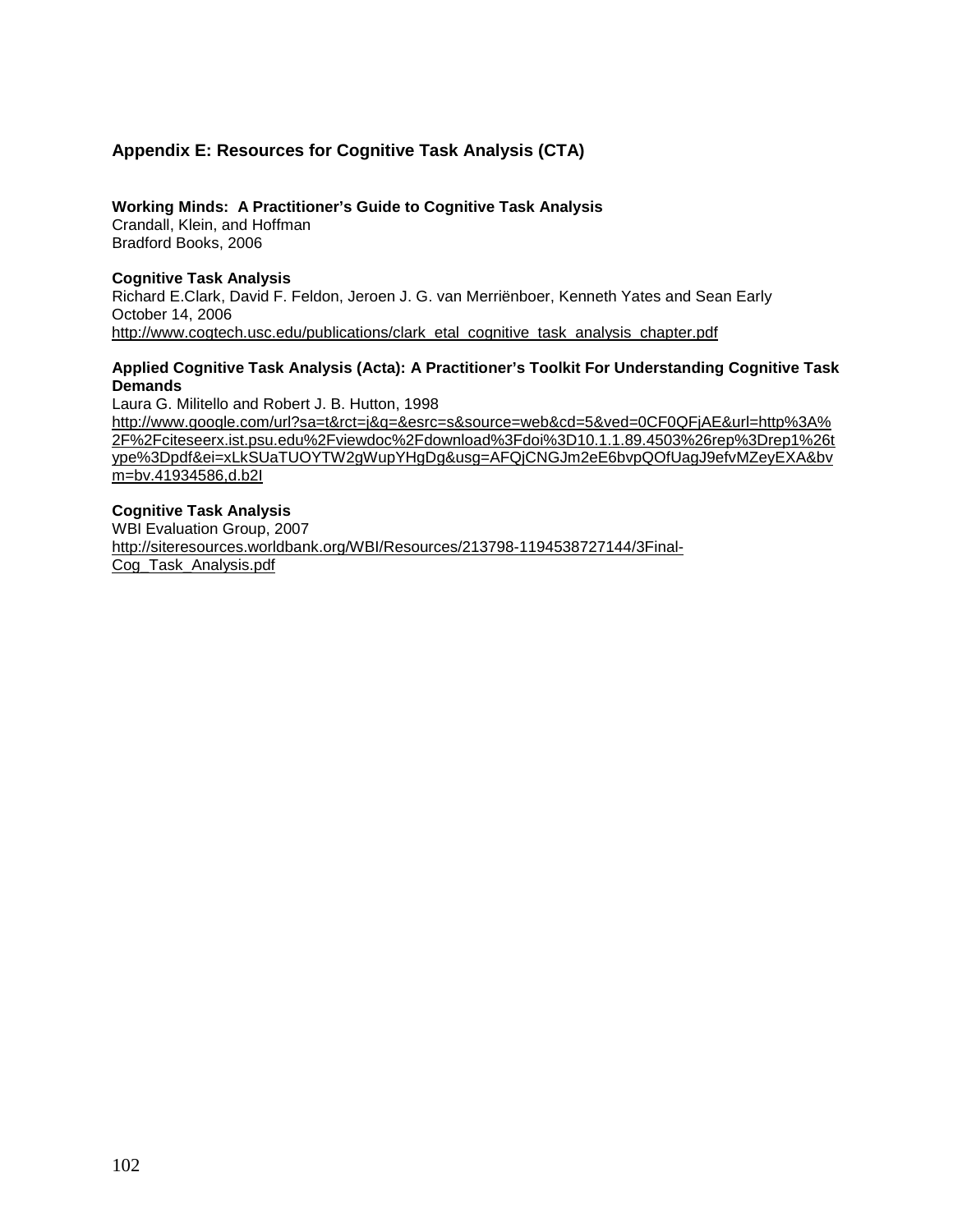## **Appendix F: Non-Grant Funded Incentive Prize Competitions**

Applicants may consider engaging private sector partners or employers to use non-grant funds to run incentive prize competitions to develop education and training tools, strategies and technologies. In incentive prize competitions, the prize purse is only paid by the prize administrator upon proof of improved learning outcomes. Well-designed incentive prize competition can yield a high return on the dollar by increasing the opportunities for innovation and expanding the number of people and organizations devoted to developing solutions for key issues.

For more information on incentive prizes, see "And the winner is…", McKinsey & Co. For examples of incentive prizes created by the Federal government, see this report to Congress from December 2013: Implementation of Federal Prize Authority. In addition to incentive prizes, a broader list of "pay for success" approaches is available in this 2012 OMB Memorandum and in this Request for Information and related Summary of Pull Mechanisms.

Applicants may also consider engaging philanthropists, private-sector partners, or employers to use non-grant funds for funding incentive prize purses or administrative activities. Grant funds may not be used to administer or award prizes.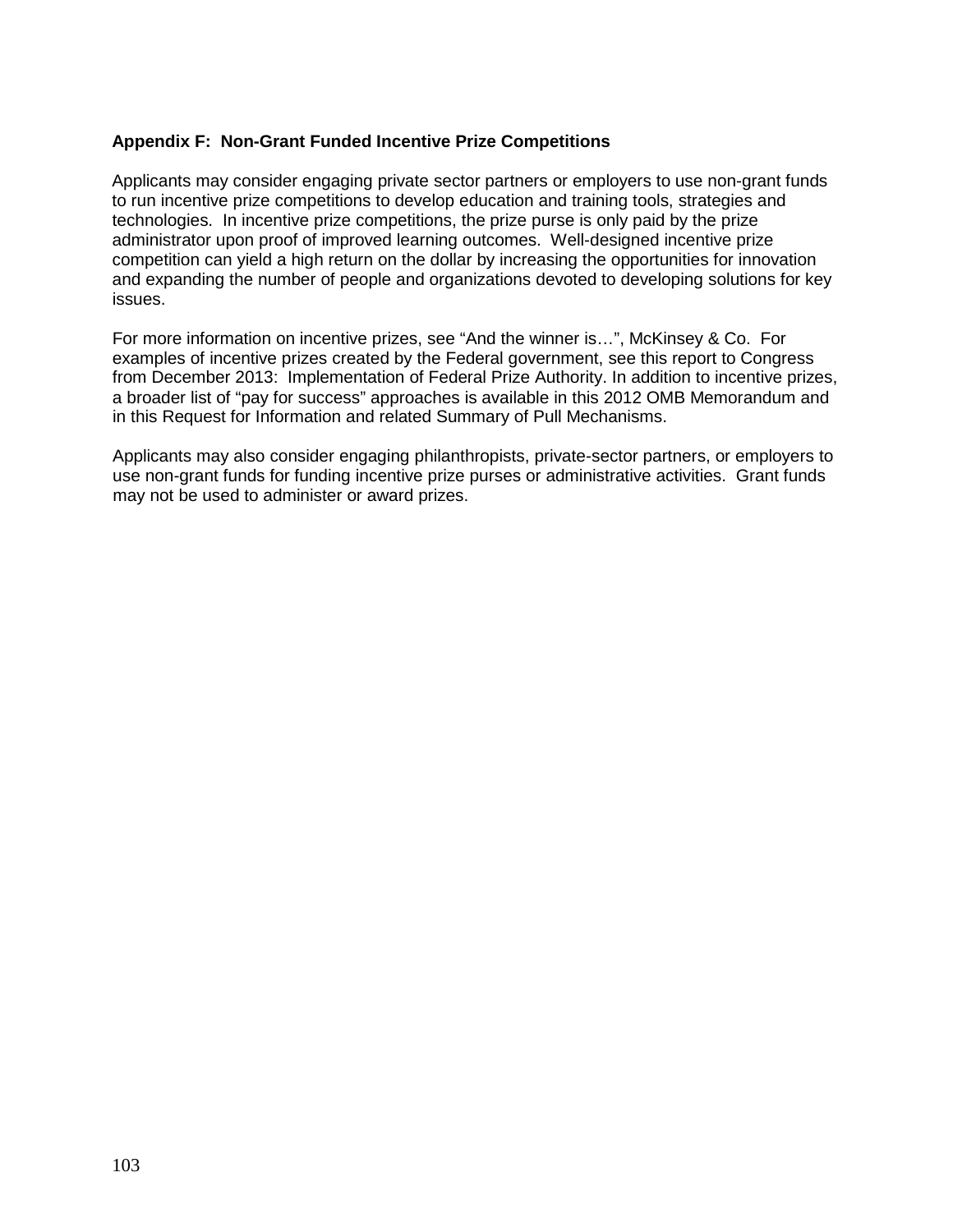# **Appendix G: Recommended Formats for Digital Assets**

### **Digital file formats**

To enable others to easily access and work with all TAACCCT-funded, CCBY-licensed content, content should be made available in a file format that allows anyone to natively and directly edit the content. Content may be made available in multiple formats, but at least one of these formats must be openly editable by providing the original file format used to create the content. The type of file format varies by type of media:

- **For documents**: Openly editable formats include original Microsoft Office files (e.g., doc, .docx., .ppt, etc) and other editable document files. An example of a closed document format is a PDF, since files with the .pdf extension do not allow edits.
- **For images**: Source files should be shared for images (e.g. Adobe Photoshop), video clips, or Flash (such as FLA).
- **For video**: Common video formats include MP4 (H.264), MOV, OGM, WEBM, FLV, and AVI
- **For audio**: Common audio formats include MP3, OGG, FLAC, and WAV, Theora and MP4. For audio-only files, exporting to OGG Vorbis and MP3 is recommended. Include high-resolution versions of videos where possible.

### **Packaging formats for course level resources**

Many TAACCCT grantees will deploy courses through a Learning Management System. To maximize interoperability of courses between different learning systems, grantees should submit course package files to the Department (including all assessments and/or other content that result in a student score or grade) in conformity with industry-leading e-learning open standards and specifications (for example, LR [Learning Registry], AICC [Aviation Industry Computer-Based Training Committee], LRMI [Learning Resource Metadata Initiative], IMS [Information Management Standard], PESC [Postsecondary Electronic Standards Council], or SCORM [Shareable Content Object Reference Model]).

## **Meta data for describing the resource**

Meta data are "tags" attached to digital resources that make it easier to publish, discover and reuse educational content. These tags allow learning systems to accurately generate data on how resources are used by educators in diverse learning environments across the Web. TAACCCT grantees may tag their resources using the Learning Resource Metadata Initiative (LRMI).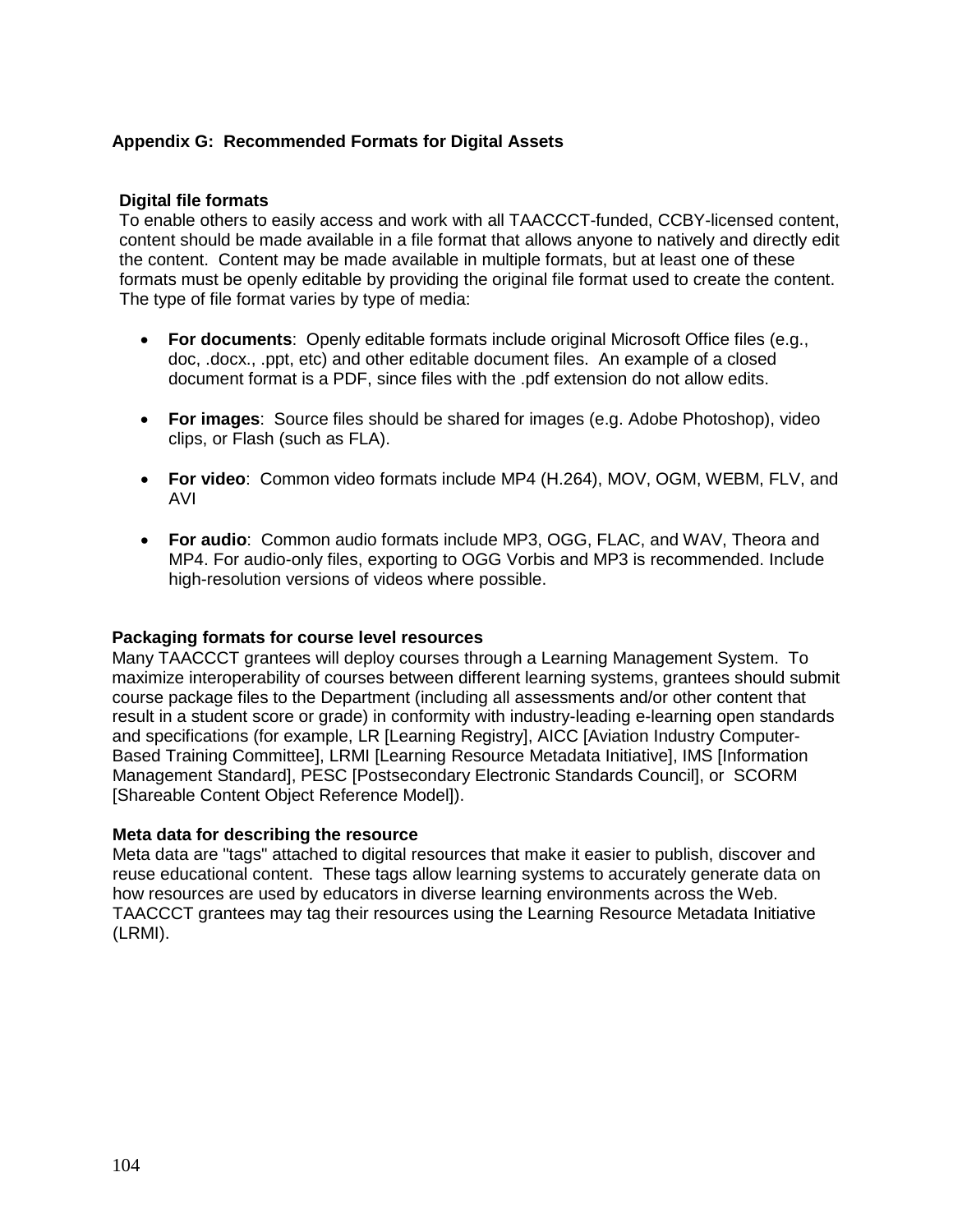#### **Appendix H: 2012 State TAA Program Statistics (Data as of January 2, 2013)**

|                 | Full Year FY 2012 |                  |                       |                                 |  |  |  |  |
|-----------------|-------------------|------------------|-----------------------|---------------------------------|--|--|--|--|
| <b>State</b>    | <b>Petitions</b>  | Certifications*  | Workers*              | <b>Training Fund Allocation</b> |  |  |  |  |
| АΚ              | $\mathbf{0}$      | $\pmb{0}$        | $\mathbf{0}$          | \$120,542                       |  |  |  |  |
| <b>AL</b>       | 14                | 8                | 978                   | \$14,238,341                    |  |  |  |  |
| ΛR              | 25                | 19               | 4,192                 | \$12,056,185                    |  |  |  |  |
| AZ              | 9                 | 8                | 626                   | \$3,908,143                     |  |  |  |  |
| CA              | 124               | 102              | 7,214                 | \$18,022,391                    |  |  |  |  |
| co              | 42                | 37               | 1,234                 | \$4,394,744                     |  |  |  |  |
| СT              | 36                | 32               | \$9,858,402<br>1,160  |                                 |  |  |  |  |
| DC              | 0                 | 0                | $\mathbf 0$           | \$0                             |  |  |  |  |
| DE              | $\overline{0}$    | $\pmb{0}$        | $\mathbf{0}$          | \$397,375                       |  |  |  |  |
| FL              | 46                | 40               | 3,557                 | \$5,386,360                     |  |  |  |  |
| GΑ              | 39                | 39               | 1,735                 | \$11,683,176                    |  |  |  |  |
| HI              | $\mathbf 0$       | $\mathbf 0$      | $\mathbf{0}$          | \$135,954                       |  |  |  |  |
| I٨              | 13                | 12               | 664                   | \$12,013,610                    |  |  |  |  |
| ID              | 13                | 13               | 443                   | \$4,138,354                     |  |  |  |  |
| IL              | 51                | 36               | 1,628                 | \$17,692,959                    |  |  |  |  |
| IN              | 31                | 26               | 1,828                 | \$19,862,483                    |  |  |  |  |
| КS              | $\overline{7}$    | 6                | 634                   | \$5,915,245                     |  |  |  |  |
| KY              | 21                | 15               | 2,178                 | \$16,626,315                    |  |  |  |  |
| LA              | 35                | 20               | 2,777                 | \$2,239,541                     |  |  |  |  |
| MA              | 57                | 48               | 3,375                 | \$10,546,587                    |  |  |  |  |
| MD              | 26                | 13               | 444                   | \$2,938,502                     |  |  |  |  |
| <b>ME</b>       | 12                | 11               | 352                   | \$6,691,950                     |  |  |  |  |
| MI              | 47                | 27               | 1,655                 | \$64,368,072                    |  |  |  |  |
| MN              | 25                | 18               | 1,928                 | \$16,883,328                    |  |  |  |  |
| МO              | 25                | 20               | 1,080                 | \$11,986,481                    |  |  |  |  |
| MS              | 10                | $\boldsymbol{9}$ | 236                   | \$1,792,923                     |  |  |  |  |
| MT              | $\mathbf{1}$      | $\mathbf 1$      | $\mathbf{1}$          | \$3,938,858                     |  |  |  |  |
| <b>NC</b>       | 70                | 60               | 3,168                 | \$35,189,720                    |  |  |  |  |
| <b>ND</b>       | $\pmb{0}$         | $\pmb{0}$        | $\mathbf 0$           | \$620,022                       |  |  |  |  |
| <b>NE</b>       | $\overline{2}$    | $\mathbf{1}$     | 67                    | \$2,063,669                     |  |  |  |  |
| <b>NH</b>       | 10                | $\bf 8$          | 513                   | \$1,993,370                     |  |  |  |  |
| $\mathsf{NJ}$   | 33                | 26               | 1,591                 | \$5,817,519                     |  |  |  |  |
| NΜ              | $\overline{7}$    | 6                | 349                   | \$5,213,218                     |  |  |  |  |
| NV              | 5                 | $\overline{4}$   | 570                   | \$873,106                       |  |  |  |  |
| <b>NY</b>       | 76                | 64               | 4,262                 | \$21,804,574                    |  |  |  |  |
| OH              | 70                | 53               | 7,082                 | \$35,511,249                    |  |  |  |  |
| ОК              | 12                | 9                | 462                   | \$3,019,327                     |  |  |  |  |
| OR              | 38                | 32               | 2,146                 | \$17,551,988                    |  |  |  |  |
| PA              | 85                | 64               | 4,013                 | \$34,657,117                    |  |  |  |  |
| PR              | $\mathbf{1}$      | $\mathbf 1$      | 196                   | \$627,075                       |  |  |  |  |
| <b>RI</b>       | $\,$ 6 $\,$       | $\overline{5}$   | 389                   | \$3,318,670                     |  |  |  |  |
| <b>SC</b>       | 37                | 27               | 1,832                 | \$14,372,309                    |  |  |  |  |
| SD              | $\overline{4}$    | $\overline{2}$   | 86                    | \$1,352,925                     |  |  |  |  |
| TN              | 37                | 31               | 3,026                 | \$19,062,718                    |  |  |  |  |
| TX              | 80                | 59               | 4,204                 | \$24,528,327                    |  |  |  |  |
| UT              | 10                | 8                | 334                   | \$3,666,560                     |  |  |  |  |
| ٧Α              | 40                | 34               | 1,357                 | \$12,739,034                    |  |  |  |  |
| VI              | $\mathbf{1}$      | $\mathbf 0$      | $\mathbf{0}$          | \$0                             |  |  |  |  |
| VT              | $\overline{2}$    | $\overline{2}$   | 48                    | \$661,332                       |  |  |  |  |
| <b>WA</b>       | 44                | 30               | 3,115                 | \$16,186,918                    |  |  |  |  |
|                 |                   |                  | 2,083                 | \$29,560,009                    |  |  |  |  |
| WI<br><b>WV</b> | 43<br>17          | 30<br>18         |                       | \$6,772,423                     |  |  |  |  |
|                 | $\mathbf 0$       | $\mathbf 0$      | 698<br>$\overline{0}$ |                                 |  |  |  |  |
| WY              |                   |                  |                       | \$0<br>\$575,000,000            |  |  |  |  |
| <b>TOTAL US</b> | 1,439             | 1,134            | 81,510                |                                 |  |  |  |  |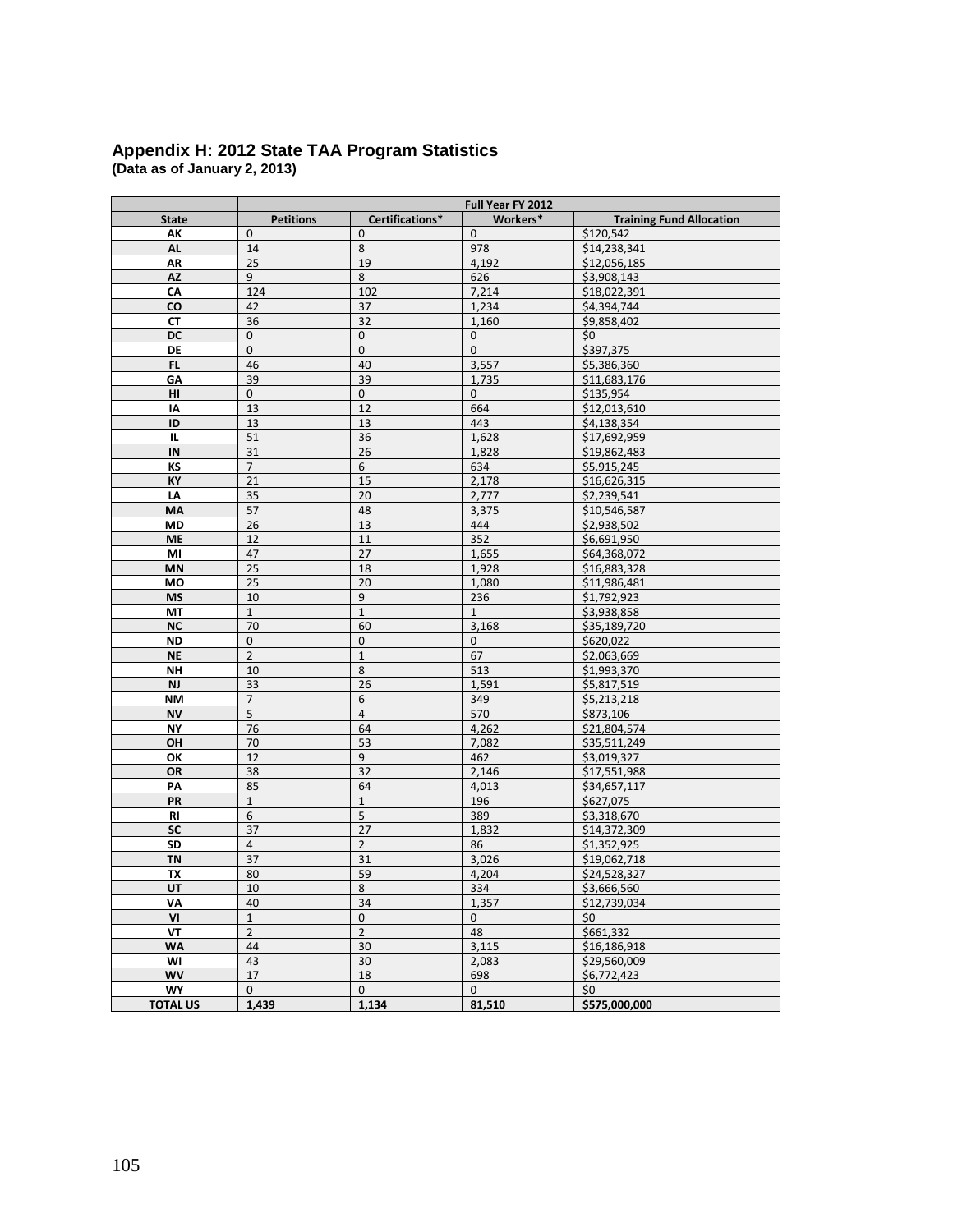## **Appendix I: North American Industrial Classification System (NAICS) 2-digit Economic Sectors**

| Sector    | Description                                                              |  |  |  |  |  |
|-----------|--------------------------------------------------------------------------|--|--|--|--|--|
| 11        | Agriculture, Forestry, Fishing and Hunting                               |  |  |  |  |  |
| 21        | Mining, Quarrying, and Oil and Gas Extraction                            |  |  |  |  |  |
| 22        | <b>Utilities</b>                                                         |  |  |  |  |  |
| 23        | Construction                                                             |  |  |  |  |  |
| $31 - 33$ | Manufacturing                                                            |  |  |  |  |  |
| 42        | <b>Wholesale Trade</b>                                                   |  |  |  |  |  |
| 44-45     | <b>Retail Trade</b>                                                      |  |  |  |  |  |
| 48-49     | <b>Transportation and Warehousing</b>                                    |  |  |  |  |  |
| 51        | Information                                                              |  |  |  |  |  |
| 52        | Finance and Insurance                                                    |  |  |  |  |  |
| 53        | Real Estate and Rental and Leasing                                       |  |  |  |  |  |
| 54        | Professional, Scientific, and Technical Services                         |  |  |  |  |  |
| 55        | Management of Companies and Enterprises                                  |  |  |  |  |  |
| 56        | Administrative and Support and Waste Management and Remediation Services |  |  |  |  |  |
| 61        | <b>Educational Services</b>                                              |  |  |  |  |  |
| 62        | <b>Health Care and Social Assistance</b>                                 |  |  |  |  |  |
| 71        | Arts, Entertainment, and Recreation                                      |  |  |  |  |  |
| 72        | <b>Accommodation and Food Services</b>                                   |  |  |  |  |  |
| 81        | Other Services (except Public Administration)                            |  |  |  |  |  |
| 92        | <b>Public Administration</b>                                             |  |  |  |  |  |

NAICS is a 2- through 6-digit hierarchical classification system, offering five levels of detail. Each digit in the code is part of a series of progressively narrower categories, and the more digits in the code signify greater classification detail.

The first two digits designate the economic sector, the third digit designates the subsector, the fourth digit designates the industry group, the fifth digit designates the NAICS industry, and the sixth digit designates the national industry. The 5-digit NAICS code is the level at which there is comparability in code and definitions for most of the NAICS sectors across the three countries participating in NAICS (the United States, Canada, and Mexico). The 6-digit level allows for the United States, Canada, and Mexico each to have country-specific detail. A complete and valid NAICS code contains six digits.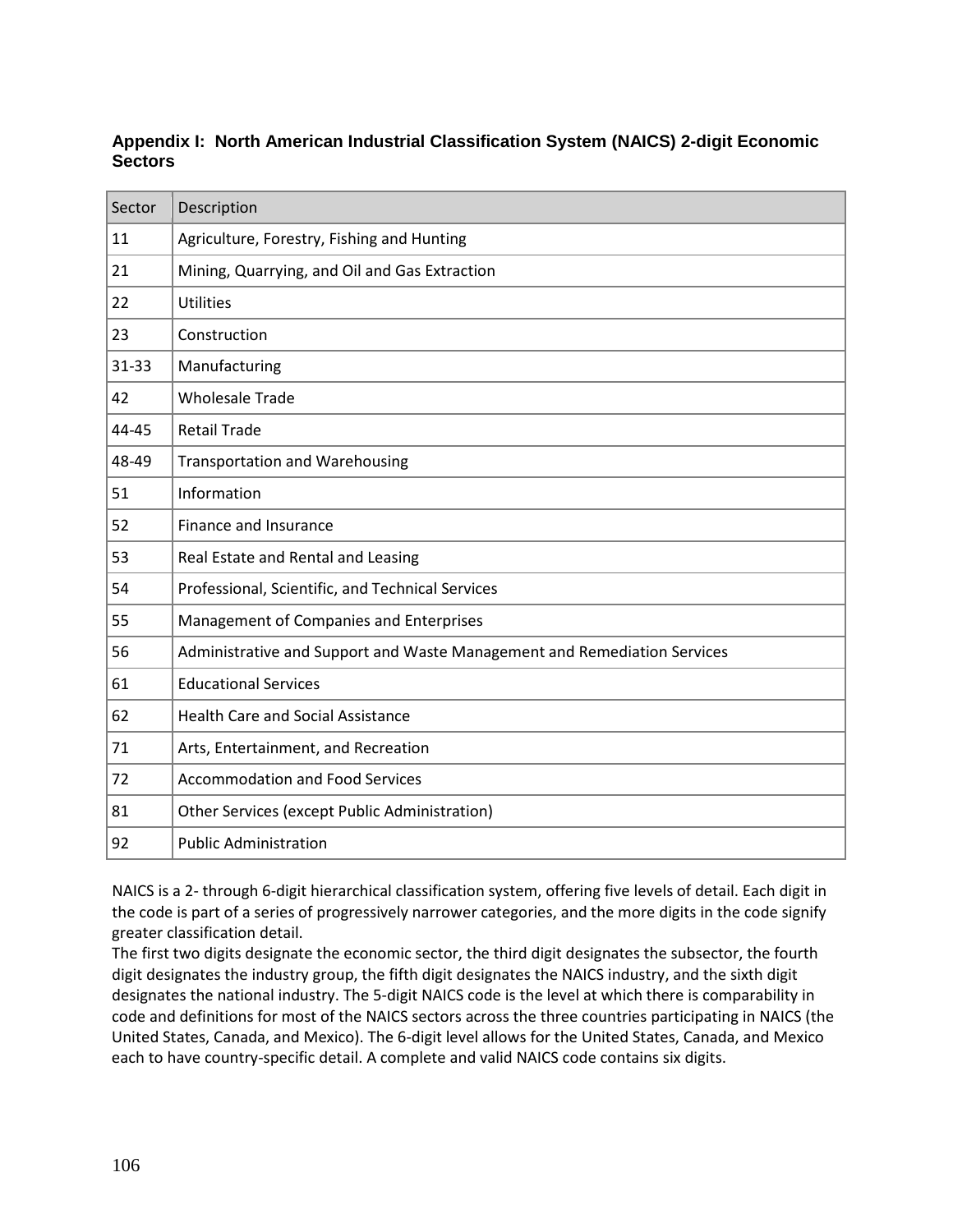# **Appendix J: Outreach Organizations**

In collecting the information described above in Sections I.B.5 and V.A.1.iii, applicants must reach out to and use data from the following organizations, to the extent appropriate to the program being proposed:

- Employers and industry associations, including small- and medium-sized firms, and if applicable, representing emerging industries;
- Local, county, and/or State government agencies, including the State workforce agency that administers the TAA for Workers program;
- Local Workforce Investment Boards (WIBs) established under Section 117 of the Workforce Investment Act of 1998 (29 U.S.C. 2832);
- Labor organizations, including State and local labor federations and labor-management initiatives, representing workers in the community;
- Local educational agencies, and other relevant educational entities, such as career and technical education and adult education programs serving the community;

Applicants are strongly encouraged to reach out to and use data from the following organizations:

- Community-based organizations that may provide supportive services and play a role in outreach to ensure the diversity of the targeted population;
- Sponsors of Registered Apprenticeship programs;
- State workforce agency labor market information and/or economic research entities;
- Economic development agencies;
- Small business development organizations; and
- Existing federally- or state-funded consortia, such as regional cluster consortia, that are organized by related sector or regional focus and that may inform the applicant's activities.

In addition, applicants should consider aligning with other Federal investments such as:

- 1) Department of Health and Human Services Health Professions Opportunity Grants [http://www.hhs.gov/news/press/2010pres/09d/state\\_charts.html\)](http://www.hhs.gov/news/press/2010pres/09d/state_charts.html) and Innovative Strategies to Increasing Self Sufficiency;
- 2) National Science Foundation's Advanced Technological Education grants [\(http://www.nsf.gov/awards/award\\_visualization.jsp:org=NSF&pims\\_id=5464&ProgEleC](http://www.nsf.gov/awards/award_visualization.jsp:org=NSF&pims_id=5464&ProgEleCode=7412&RestrictActive=on&BooleanElement=true&BooleanRef=true&from=fund#showAwardDollars=true) [ode=7412&RestrictActive=on&BooleanElement=true&BooleanRef=true&from=fund#sho](http://www.nsf.gov/awards/award_visualization.jsp:org=NSF&pims_id=5464&ProgEleCode=7412&RestrictActive=on&BooleanElement=true&BooleanRef=true&from=fund#showAwardDollars=true) [wAwardDollars=true\)](http://www.nsf.gov/awards/award_visualization.jsp:org=NSF&pims_id=5464&ProgEleCode=7412&RestrictActive=on&BooleanElement=true&BooleanRef=true&from=fund#showAwardDollars=true); and
- 3) Department of Housing and Urban Development Promise Zone Designation or Membership (http://www.hud.gov/promisezones).

Finally, applicants should consider alignment with systems of higher education, workforce development, career technical education, adult education, and Registered Apprenticeship in an effort to support the development of sustainable career pathways.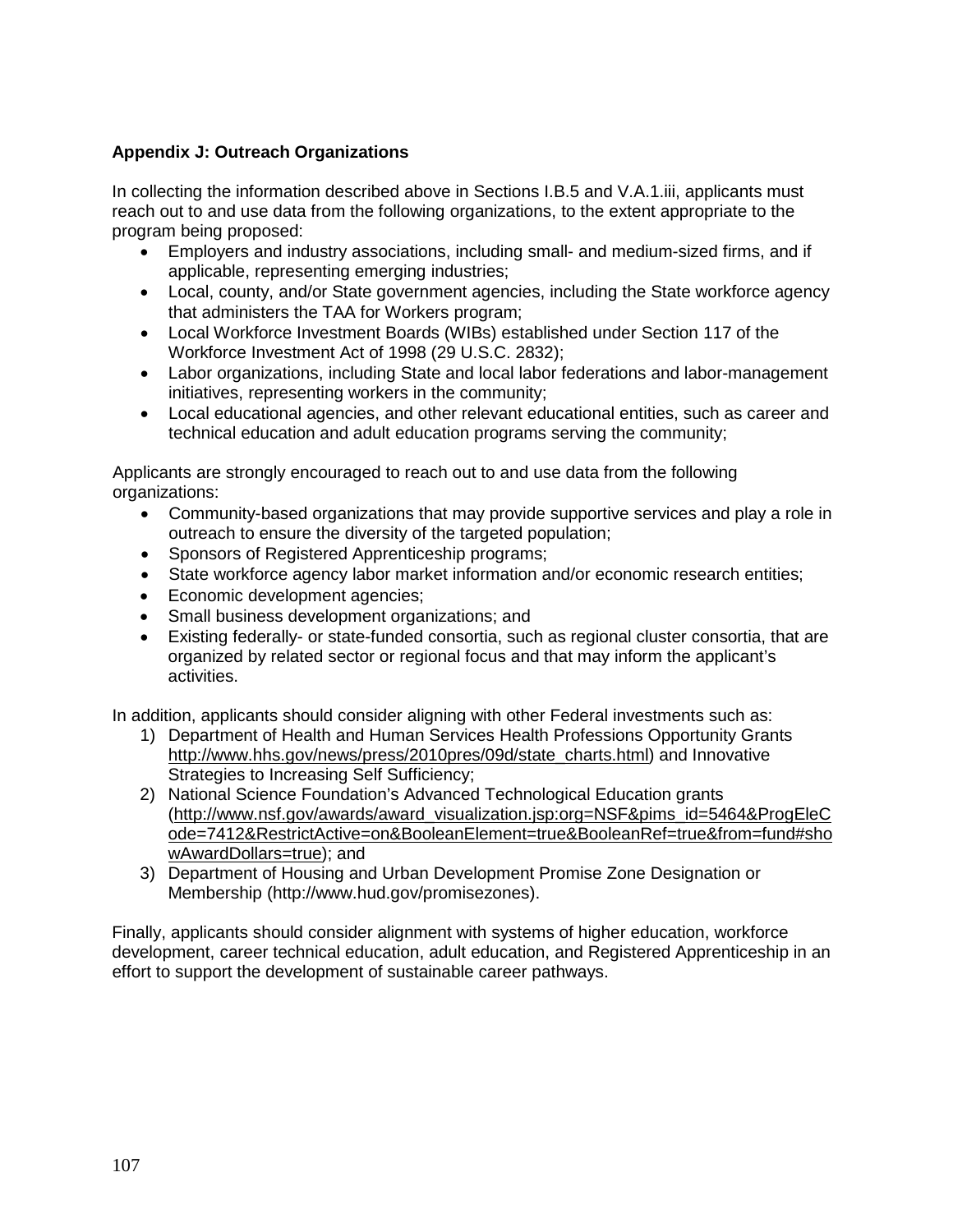# **Appendix K: Sample Project Work Plan Format**

| PROGRAM OF STUDY or OTHER ACTIVITY: |  |                |                        |     |             |  |
|-------------------------------------|--|----------------|------------------------|-----|-------------|--|
|                                     |  | Implementer(s) | <b>Costs</b>           |     | <b>Time</b> |  |
| Activity #1                         |  |                | <b>Strategy Total:</b> | \$  | Start Date: |  |
|                                     |  |                | Equipment:             | \$  | End Date:   |  |
|                                     |  |                | Year 1:                |     | Milestones: |  |
|                                     |  |                | Year 2:                |     |             |  |
|                                     |  |                | Year 3:                |     |             |  |
|                                     |  |                | Year 4:                | \$. |             |  |
| Deliverable #1                      |  |                | <b>Strategy Total:</b> | \$  | Start Date: |  |
|                                     |  |                | Equipment:             | \$  | End Date:   |  |
|                                     |  |                | Year 1:                |     | Milestones: |  |
|                                     |  |                | Year 2:                |     |             |  |
|                                     |  |                | Year 3:                |     |             |  |
|                                     |  |                | Year 4:                |     |             |  |

Please Note:

- Applicants may replicate this chart in order to submit information on all activities and deliverables proposed during the period of performance.
- Applicants should provide the name of the institution engaged in each activity or producing each deliverable, including any partner organizations or institutions and consortium members, if applicable.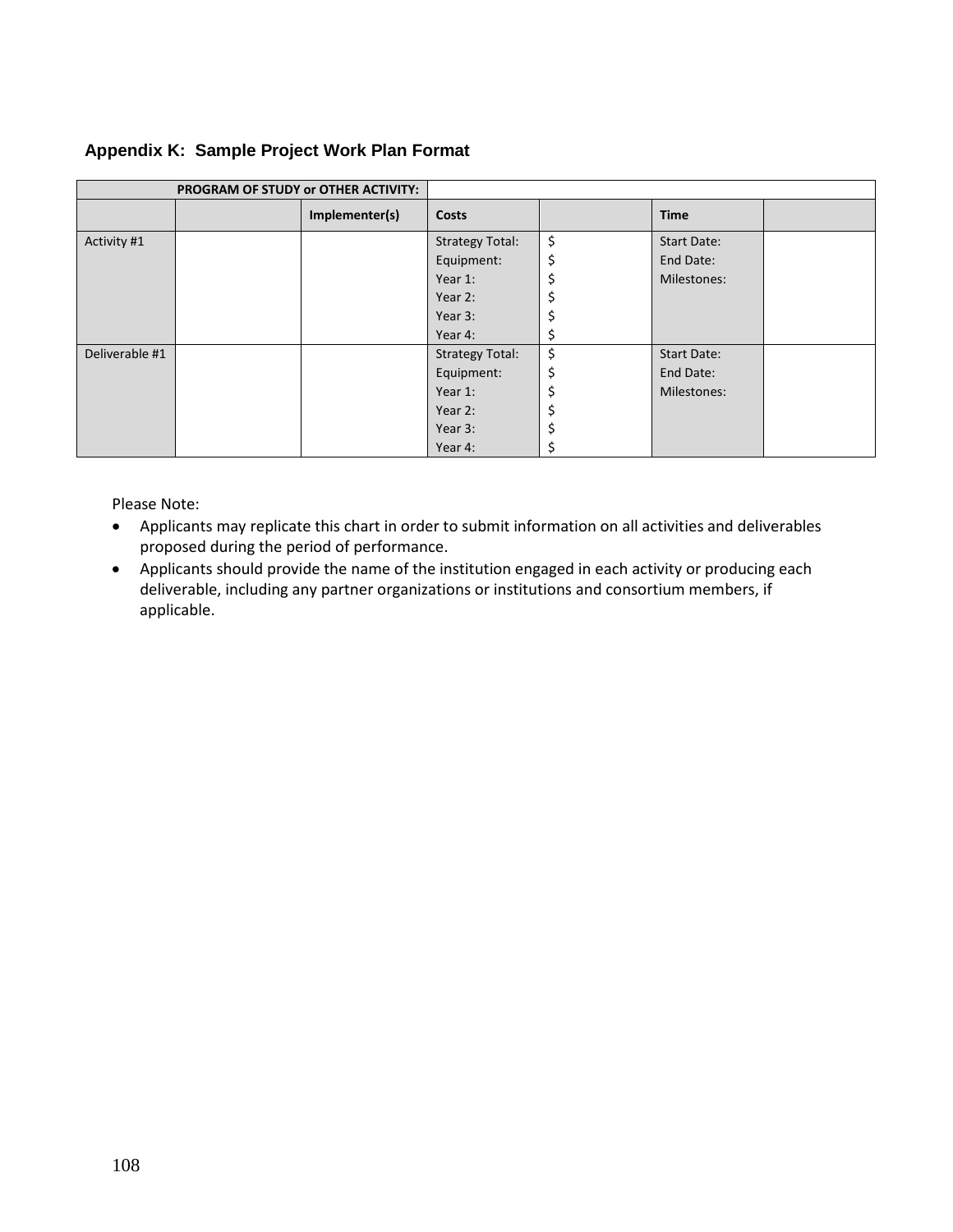#### **Appendix L: Sample Outcomes Measures Table**

|                | <b>Outcome Measure</b>                                                                   | <b>Targets for all Participants</b> |        |
|----------------|------------------------------------------------------------------------------------------|-------------------------------------|--------|
| $\mathbf{1}$   | <b>Total Unique Participants Served</b>                                                  | Year 1:                             | Total: |
|                | Cumulative total number of individuals entering any of the grant-funded programs offered | Year 2:                             |        |
|                |                                                                                          | Year 3:                             |        |
| $\overline{2}$ | Total Number of Participants Completing a TAACCCT-Funded Program of Study                | Year 1:                             | Total: |
|                | Number of unique participants having earned all of the credit hours (formal award units) | Year 2:                             |        |
|                | needed for the award of a degree or certificate in any grant-funded program              | Year 3:                             |        |
| 3              | Total Number of Participants Still Retained in Their Program of Study or Other TAACCCT-  | Year 1:                             | Total: |
|                | <b>Funded Program</b>                                                                    | Year 2:                             |        |
|                | Number of unique participants enrolled who did not complete and are still enrolled in a  | Year 3:                             |        |
|                | grant-funded program of study                                                            |                                     |        |
| 4              | <b>Total Number of Participants Completing Credit Hours</b>                              | Year 1:                             | Total: |
|                | Total number of students enrolled that have completed any number of credit hours to date | Year 2:                             |        |
|                |                                                                                          | Year 3:                             |        |
| 5              | <b>Total Number of Participants Earning Credentials</b>                                  | Year 1:                             | Total: |
|                | Aggregate number of degrees and certificates completed by participants in grant-funded   | Year 2:                             |        |
|                | programs of study                                                                        | Year 3:                             |        |
|                |                                                                                          |                                     |        |
| 6              | Total Number of Participants Enrolled in Further Education After TAACCCT-funded Program  | Year 1:                             | Total: |
|                | of Study Completion                                                                      | Year 2:                             |        |
|                | Total number of students who complete a grant-funded program of study and enter another  | Year 3:                             |        |
|                | program of study                                                                         |                                     |        |
| 7              | Total Number of Participants Employed After TAACCCT-funded Program of Study              | Year 1:                             | Total: |
|                | Completion                                                                               | Year 2:                             |        |
|                | Total number of students (non-incumbent workers only) who completed a grant-funded       | Year 3:                             |        |
|                | program of study entering employment in the quarter after the quarter of program exit    | Year 4 (follow-up only):            |        |
| 8              | Total Number of Participants Retained in Employment After Program of Study Completion    | Year 1:                             | Total: |
|                | Total number of students (non-incumbent workers only) who completed a grant-funded       | Year 2:                             |        |
|                | program of study and who entered employment in the quarter after the quarter of program  | Year 3:                             |        |
|                | exit who retain employment in the second and third quarters after program exit           | Year 4 (follow-up only):            |        |
|                |                                                                                          |                                     |        |
| 9              | Total Number of Those Participants Employed at Enrollment Who Received a Wage            | Year 1:                             | Total: |
|                | <b>Increase Post-Enrollment</b>                                                          | Year 2:                             |        |
|                | Total number of students who are incumbent workers and who enrolled in a grant-funded    | Year 3:                             |        |
|                | program of study who received an increase in wages after enrollment                      | Year 4 (follow-up only):            |        |
|                |                                                                                          |                                     |        |

#### **Please Note:**

- Applicants should provide targets in raw numbers; percentages or other types of data projections are not acceptable.
- Applicants should provide targets for each year of the grant and for the total grant period. The figure provided for the total should equal the sum of the projections for each year.
- A participant is any individual who 1) meets the criteria that grantees used to identify who "participants" are in their statements of work (SOW); and 2) who enters or enrolls in a "grant-funded" program that was developed, delivered, offered, or improved in whole or in part by grant funds, or a course that is part of such a program, and who attends the program or course more than once. Students that try out a course during the "add/drop period" at the beginning of a semester and don't remain enrolled after the "add/drop" period is over would not be counted as participants.
- A program of study is broadly defined as an educational program for which a degree or certificate is granted.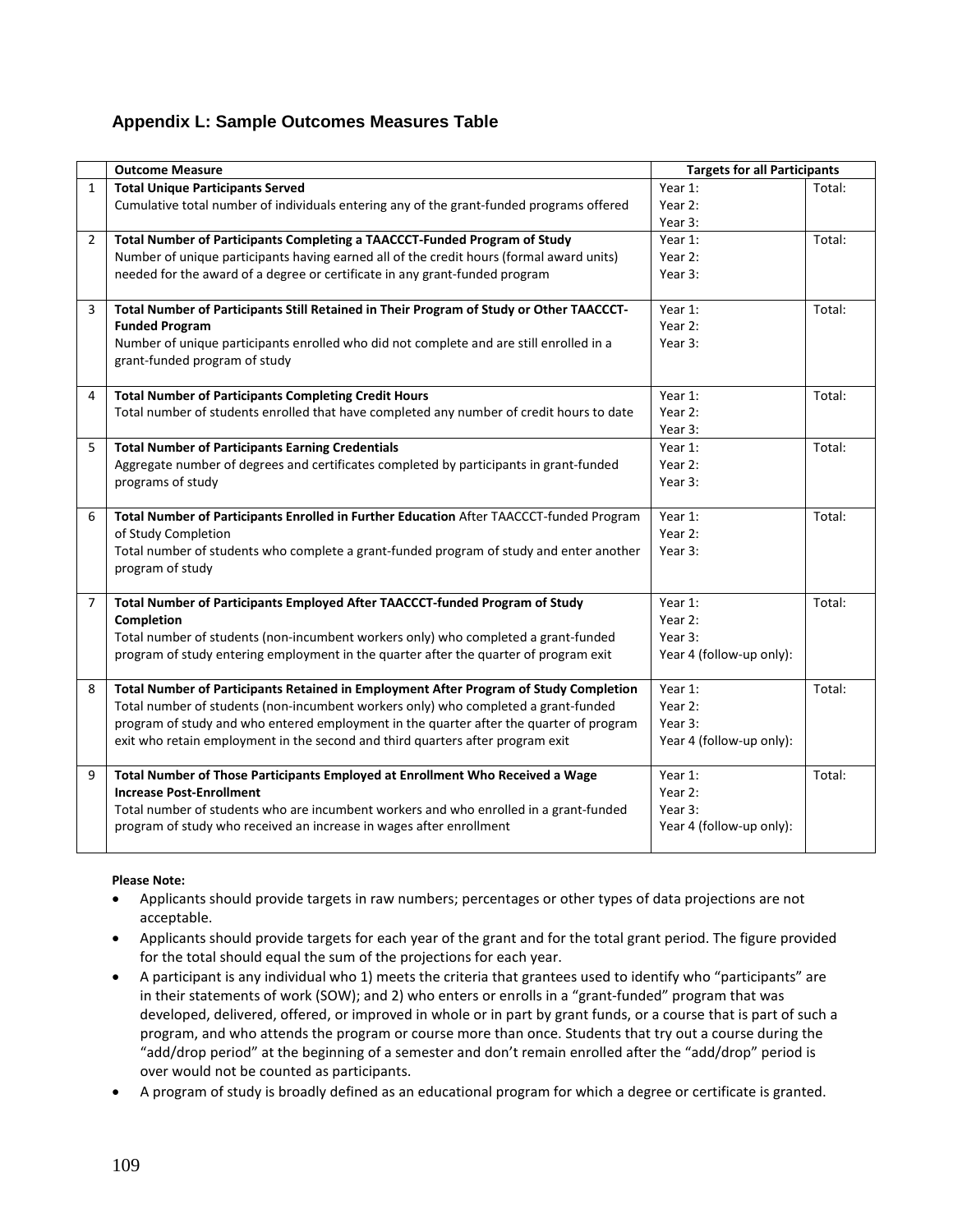## **Appendix M: Sample Abstract Recommended Format**

# **Project Abstract**

- **1. Applicant Name**: Anytown USA Community College (consortium applicant)
- **2. Applicant City/State**: Anytown, Any State
- **3. Consortium Member(s) and Consortium Member State(s)**:
	- Jane Doe Community College; Differentown, Different State
	- John Doe University; Anothertown, Another State
- **4. Areas Served by Grant (by city, county, and state)**:
	- **State**: Any State. **Counties**: Any County, Any Other County, and Yet Another County. **Cities**: Anytown, The Town Next Door, The Town Up the Road.
	- **State**: Different Sate. **Counties**: Different County, Same County. **Cities**: Differentown, Othertown.
	- **State**: Another State. **Counties**: Another County. **Cities**: Anothertown.
- **5. Total Funding Level Requested**: \$8,999,999
- **6. Sub-Total Requested Funding Amount by Consortium Member (if applicable):**
	- Anytown USA Community College: \$4,000,000
	- Jane Doe Community College: \$2,999,999
	- John Doe University: \$2,000,000
- **7. Project Name**: Partnership for TACTical Engagement (PTE)
- **8. Project Description and List of Credentials to be Developed and Awarded**:
- **9. Populations to be Served**: TAA-eligible workers and long-term unemployed
- **10. Targeted Industry(s)**: Information Technology

**11. Employer Partner(s)**: Anytown IT Solutions, Inc.; YourSpace Online; Joe's IT Shop; and National Health Centers.

**12. Public Workforce System Partner(s)**: Anytown Workforce Investment Board, Anothertown One-Stop Career Center, and Differentown Adult Education Center.

**13. Other Key Partner(s)**: Round 1 TAACCCT Grantee

**14. Public Contact Information**: Steven Baird, Director of Grant Programs, Anytown USA Community College, (800)555-1234, [baird.steven@anytownCC.edu.](mailto:baird.steven@anytownCC.edu)

**15. Percentage of OER Program Materials Developed vs. Percentage of Licensed or Purchased Program Materials**: Approximately 90% of program materials will be developed as open educational resources, and the remaining 10% will be licensed or purchased.

**16. Data Tags (up to 25,** *see table below***)**: accelerated learning, certificate attainment, game design, job placement, on-the-job training, open educational resources, stackable credentials, and web-based training.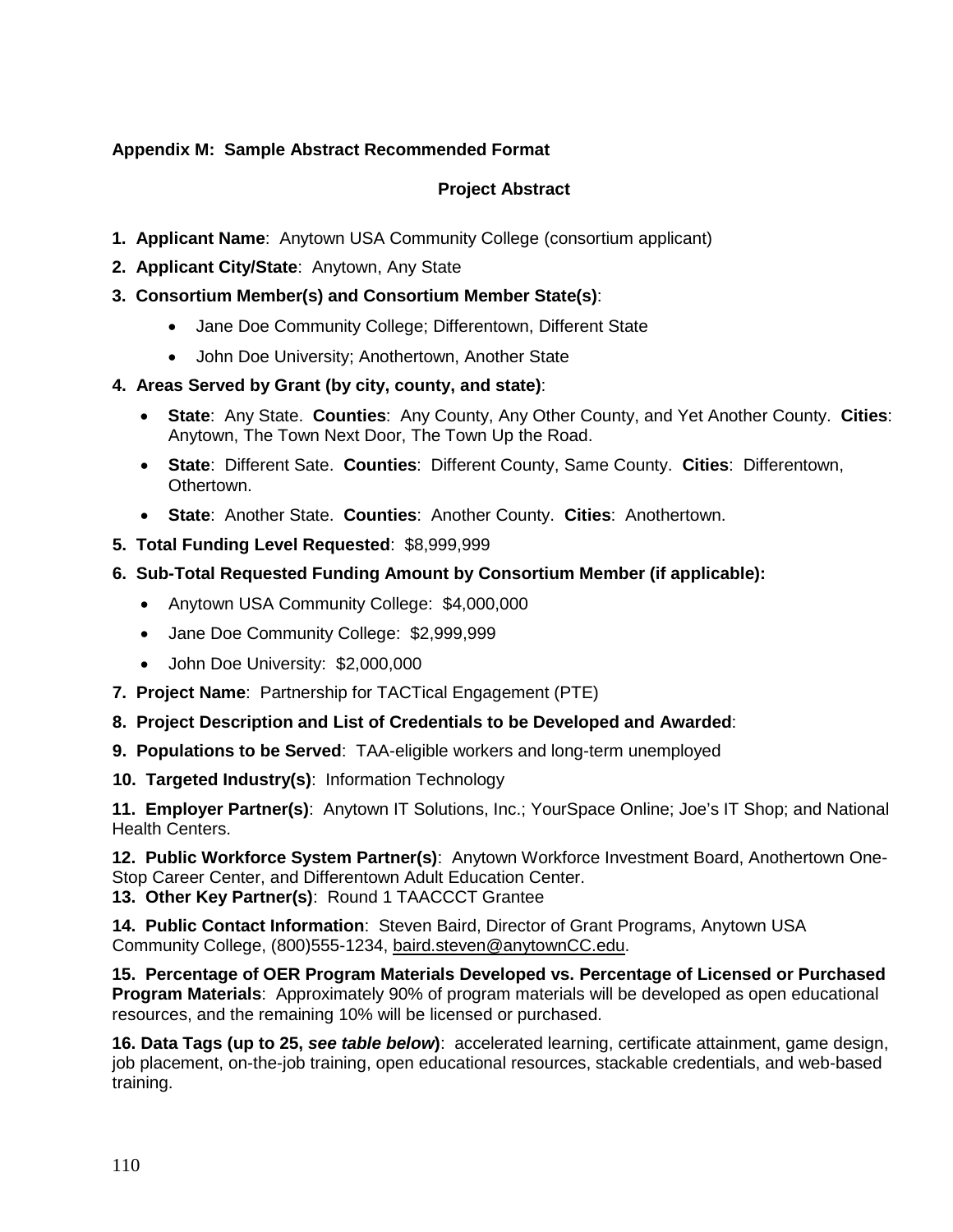#### Standard Keywords/Data Tags

- Accelerate Progress
- Accelerated Learning
- Achievement Rates
- Assessment Technology
- Basic Skills
- Blended Learning
- Block scheduling
- Career Pathways
- Certificate Attainment
- Civic and Community Engagement
- Cognitive Tutors
- Competency-based **Training**
- Contextualized Learning
- Degree Attainment
- Developmental
- Education
- Digital Materials
- Dual Degrees
- Earn and Learn
- Employer Partnership
- Enhanced Course
- Enhanced Student
- Game Design
- Industry-Driven
- Competencies
- Industry-Recognized Credentials
- Job Placement
- **Learning** Communities
- Mentoring
- Mobile Devices
- Modular Curriculum
- On-the-Job training
- Online Community of Practice
- Online Teaching/Learning
- Open Educational
- Resources Paid Internships
- **Retention**
- Personalized
- Instruction
- Real-time Online Interactions
- Registered Apprenticeships
- Retention Strategies
- SCORM
- Self-paced Learning
- Simulations
- Skill Assessments
- Stackable Credentials
- Technology Enabled Learning
- Virtual Environments
- Web-based Training

Note: In the event none of the above are a sufficiently precise descriptor applicants should include alternate keyword/tags of their own choosing, not to exceed three words per tag and 28 characters for each keyword/tag.

- 
- 
- Articulation
- 
- Services
-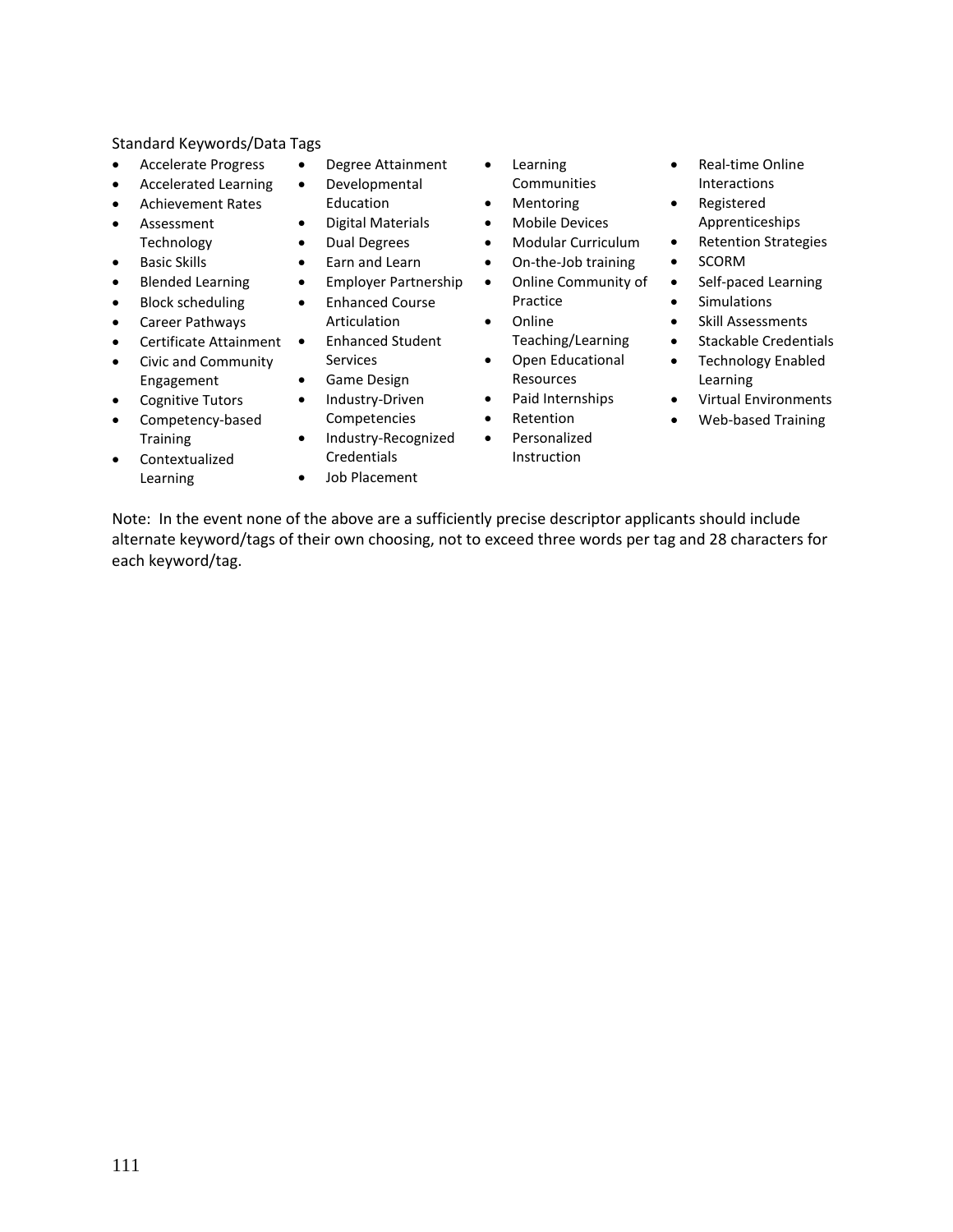| <b>DEFINITIONS</b>                     | Sub-grants                                                                                                                                                                                                                             | <b>Subcontracts</b>                                                                                                                                                                                                                                                                                        |  |
|----------------------------------------|----------------------------------------------------------------------------------------------------------------------------------------------------------------------------------------------------------------------------------------|------------------------------------------------------------------------------------------------------------------------------------------------------------------------------------------------------------------------------------------------------------------------------------------------------------|--|
| General Purpose*                       | An agreement that provides for the<br>transfer of money or property to<br>accomplish a public purpose of support<br>or stimulation through the grant, as<br>authorized under statute.                                                  | Legal contract in which the purpose is to<br>provide supplies and/or services.                                                                                                                                                                                                                             |  |
| Focus*                                 | Carries out one or more major<br>programmatic functions in support of<br>the goals of the grant.                                                                                                                                       | Does not support the goals of the grant<br>directly; instead the subcontractor provides<br>supplies and/or services that are ancillary or<br>supportive to the operation of the grant.                                                                                                                     |  |
| Recipient<br>Responsibility*           | Has responsibility for programmatic<br>decision making, adherence to<br>applicable Federal program compliance<br>requirements, and is able to determine<br>which participants are eligible to<br>receive Federal financial assistance. | Provides supplies and/or services for use by<br>the prime grantee that are supportive to<br>the operation of the grant. Subcontractor is<br>subject to procurement regulations, but not<br>programmatic compliance requirements<br>and does not have decision-making<br>authority pertaining to the grant. |  |
| <b>USUAL</b><br><b>CHARACTERISTICS</b> | Sub-grants                                                                                                                                                                                                                             | <b>Subcontracts</b>                                                                                                                                                                                                                                                                                        |  |
| Terms and<br>Performance<br>Standards  | Less rigorous to their terms and<br>conditions than contracts.<br>Performance is measures against<br>whether the objectives of the Federal<br>grant are met.                                                                           | More rigorous to their terms and<br>conditions. Performance is measures<br>against the delivery of goods and services.<br>The terms will define the deliverables and<br>indicate when they are due.                                                                                                        |  |
| Monitoring                             | Less regulated. If the task is not<br>accomplished, there may be fewer<br>legal and financial ramifications.                                                                                                                           | More heavily regulated and more likely to<br>carry substantial legal or financial risk.                                                                                                                                                                                                                    |  |
| Scope of work                          | Scope of work, deliverables, and<br>delivery schedule are more flexible and<br>easier to amend when changes are<br>necessary.                                                                                                          | Scope of work may be less flexible and<br>more difficult to amend. Firm delivery<br>schedule with deliverables subject to<br>rigorous inspection.                                                                                                                                                          |  |
| Payment Schedule                       | Fund usually drawn down by recipient<br>or paid in lump sum. Payments are<br>based on budgeted amounts rather<br>than the unit cost of services.                                                                                       | Payment is usually made by invoice only<br>after goods are delivered and services<br>rendered. Advances are made under<br>specific, limited circumstances. Payment is<br>related to goods delivered or services<br>rendered.                                                                               |  |

| Appendix N: Definitions and Usual Characteristics of Sub-grants vs. Subcontracts |  |  |
|----------------------------------------------------------------------------------|--|--|
|                                                                                  |  |  |

\*The distinction between sub-grants vs. subcontracts should be made primarily based on these three definitions. Even if an agreement has some or many of the "usual characteristics" of a sub-grant, project managers and auditors should closely examine its purpose, focus, and recipient responsibilities (using the definitions provided above) before determining whether it meets the definition of a sub-grant or subcontract.